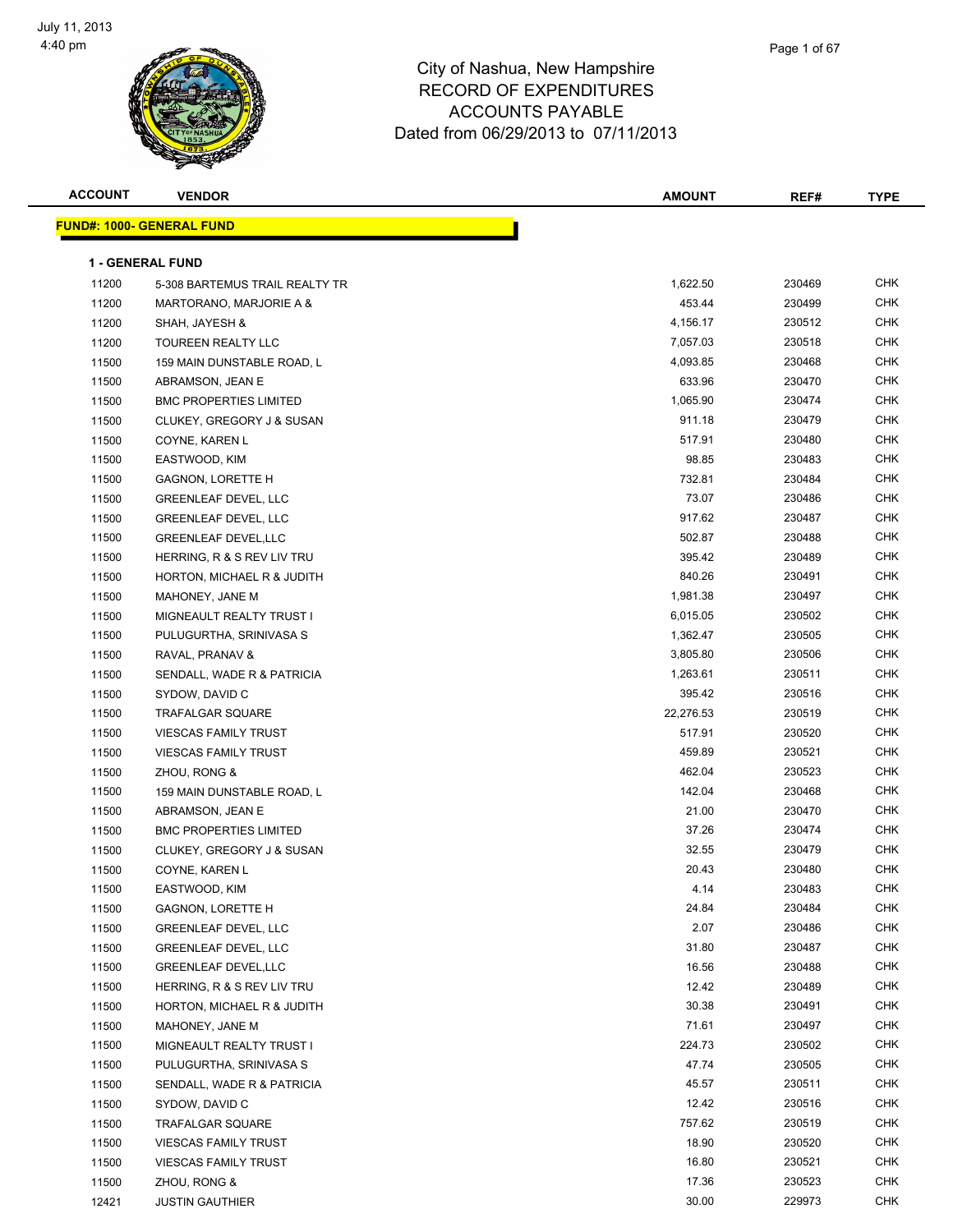

| <b>ACCOUNT</b> | <b>VENDOR</b>                     | <b>AMOUNT</b> | REF#   | <b>TYPE</b> |
|----------------|-----------------------------------|---------------|--------|-------------|
|                | <u> FUND#: 1000- GENERAL FUND</u> |               |        |             |
|                |                                   |               |        |             |
|                | <b>1 - GENERAL FUND</b>           |               |        |             |
| 14300          | NEW ENGLAND PAPER & SUPPLY        | 1,250.79      | 230221 | <b>CHK</b>  |
| 21432          | <b>TSA CONSULTING GROUP</b>       | 61,599.77     | 13806  | ACH         |
| 21432          | <b>TSA CONSULTING GROUP</b>       | 16,849.54     | 13834  | ACH         |
| 21440          | HARTFORD LIFE IPD GROUP ANNUIT    | 63,408.27     | 13793  | ACH         |
| 21440          | HARTFORD LIFE IPD GROUP ANNUIT    | 46,077.07     | 13821  | ACH         |
| 21467          | BENEFIT STRATEGIES INC            | 8,415.52      | 13783  | ACH         |
| 21475          | <b>CITIZENS BANK</b>              | 54,000.00     | 229746 | CHK         |
| 21475          | <b>CITIZENS BANK</b>              | 172,500.00    | 229747 | CHK         |
| 21475          | <b>CITIZENS BANK</b>              | 3,247.11      | 230025 | CHK         |
| 21485          | AFSCME COUNCIL 93/LOCAL 365 SC    | 2,007.00      | 13790  | ACH         |
| 21485          | FIREFIGHTERS LOCAL 789            | 3,832.00      | 13792  | ACH         |
| 21485          | IAFF LOCAL 789                    | 228.00        | 13794  | ACH         |
| 21485          | NASHUA POLICE COMMUNICATIONS U    | 154.00        | 13797  | ACH         |
| 21485          | NASHUA POLICE PATROLMANS ASSOC    | 912.00        | 13798  | ACH         |
| 21485          | NASHUA POLICE RELIEF ASSOCIATI    | 799.00        | 13799  | ACH         |
| 21485          | NASHUA POLICE SUPERVISORS ASSO    | 403.00        | 13800  | ACH         |
| 21485          | NPLE-LOCAL 4831                   | 237.58        | 13802  | ACH         |
| 21485          | <b>TEAMSTERS UNION LOCAL 633</b>  | 274.80        | 13804  | ACH         |
| 21485          | TREAS NASHUA TEACHERS UNION 10    | 15,595.46     | 13805  | ACH         |
| 21485          | UAW LOCAL 2232                    | 730.32        | 13807  | ACH         |
| 21485          | AFSCME COUNCIL 93/LOCAL 365 SC    | 2,007.00      | 13818  | ACH         |
| 21485          | FIREFIGHTERS LOCAL 789            | 3,832.00      | 13820  | ACH         |
| 21485          | IAFF LOCAL 789                    | 228.00        | 13822  | ACH         |
| 21485          | NASHUA POLICE COMMUNICATIONS U    | 154.00        | 13825  | ACH         |
| 21485          | NASHUA POLICE PATROLMANS ASSOC    | 912.00        | 13826  | ACH         |
| 21485          | NASHUA POLICE RELIEF ASSOCIATI    | 799.00        | 13827  | ACH         |
| 21485          | NASHUA POLICE SUPERVISORS ASSO    | 403.00        | 13828  | ACH         |
| 21485          | NPLE-LOCAL 4831                   | 237.58        | 13830  | ACH         |
| 21485          | <b>TEAMSTERS UNION LOCAL 633</b>  | 264.42        | 13832  | ACH         |
| 21485          | TREAS NASHUA TEACHERS UNION 10    | 997.58        | 13833  | ACH         |
| 21485          | UAW LOCAL 2232                    | 732.68        | 13835  | ACH         |
| 21485          | AMERICAN FEDERATION OF TEACHER    | 90.50         | 230012 | <b>CHK</b>  |
| 21485          | AMERICAN FEDERATION OF TEACHER    | 2.00          | 230026 | CHK         |
| 21490          | UNITED WAY OF GREATER NASHUA      | 604.46        | 230022 | <b>CHK</b>  |
| 21490          | UNITED WAY OF GREATER NASHUA      | 224.56        | 230034 | <b>CHK</b>  |
| 21495          | <b>WAGE ASSIGNMENT</b>            | 175.00        | 13791  | ACH         |
| 21495          | <b>WAGE ASSIGNMENT</b>            | 184.75        | 13795  | ACH         |
| 21495          | <b>WAGE ASSIGNMENT</b>            | 318.00        | 13796  | ACH         |
| 21495          | <b>WAGE ASSIGNMENT</b>            | 259.00        | 13803  | ACH         |
| 21495          | <b>WAGE ASSIGNMENT</b>            | 219.23        | 13808  | <b>ACH</b>  |
| 21495          | <b>WAGE ASSIGNMENT</b>            | 175.00        | 13819  | ACH         |
| 21495          | <b>WAGE ASSIGNMENT</b>            | 184.75        | 13823  | ACH         |
| 21495          | <b>WAGE ASSIGNMENT</b>            | 318.00        | 13824  | ACH         |
| 21495          | <b>WAGE ASSIGNMENT</b>            | 259.00        | 13831  | ACH         |
| 21495          | <b>WAGE ASSIGNMENT</b>            | 219.23        | 13836  | ACH         |
| 21495          | <b>WAGE ASSIGNMENT</b>            | 137.67        | 230013 | <b>CHK</b>  |
| 21495          | <b>WAGE ASSIGNMENT</b>            | 1,080.57      | 230014 | <b>CHK</b>  |
| 21495          | <b>WAGE ASSIGNMENT</b>            | 75.00         | 230015 | <b>CHK</b>  |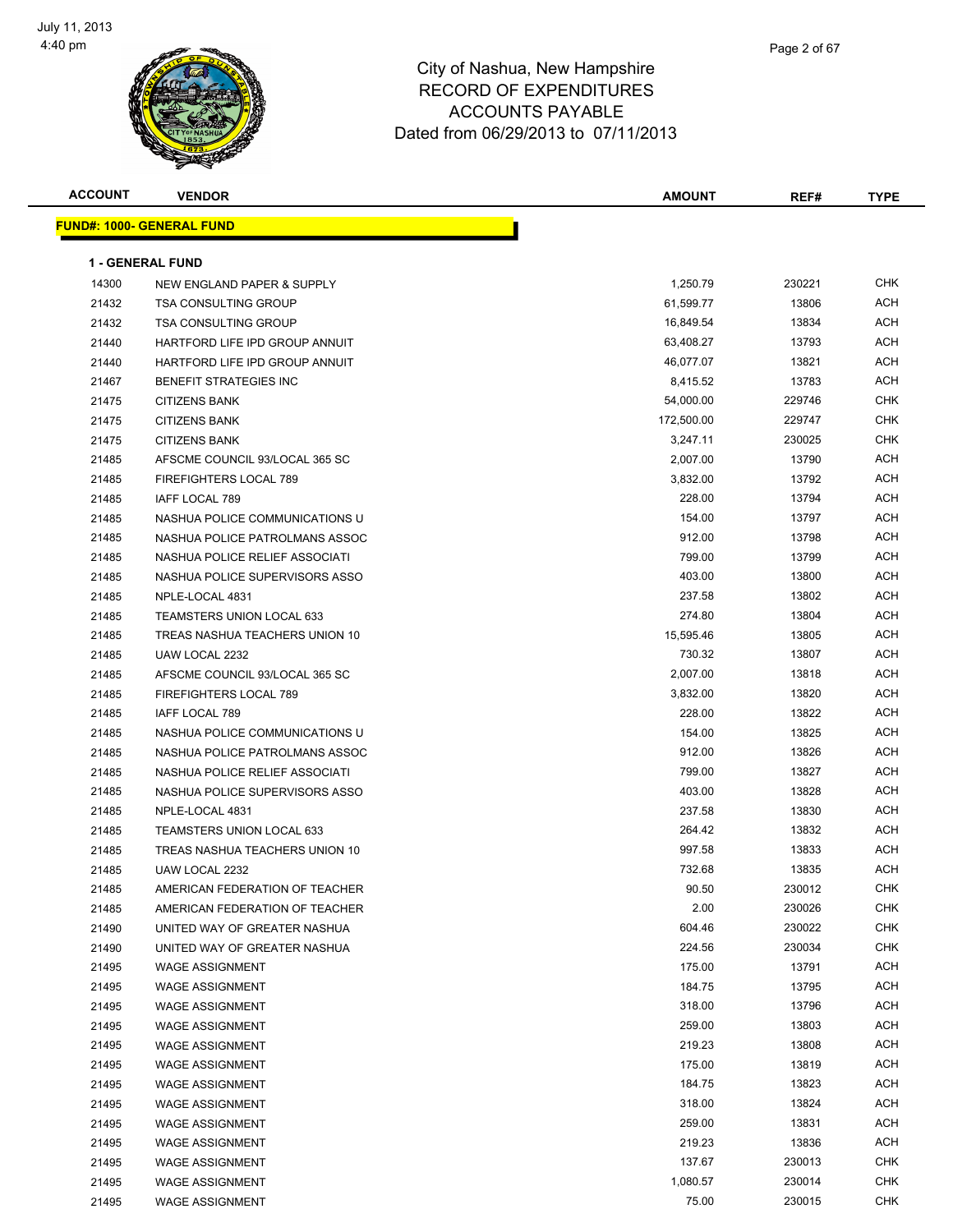

| <b>ACCOUNT</b> | <b>VENDOR</b>                    | <b>AMOUNT</b> | REF#   | <b>TYPE</b> |
|----------------|----------------------------------|---------------|--------|-------------|
|                | <b>FUND#: 1000- GENERAL FUND</b> |               |        |             |
|                | <b>1 - GENERAL FUND</b>          |               |        |             |
| 21495          | <b>WAGE ASSIGNMENT</b>           | 1,316.85      | 230016 | CHK         |
| 21495          | <b>WAGE ASSIGNMENT</b>           | 87.72         | 230017 | <b>CHK</b>  |
| 21495          | <b>WAGE ASSIGNMENT</b>           | 11.54         | 230018 | <b>CHK</b>  |
| 21495          | <b>WAGE ASSIGNMENT</b>           | 103.50        | 230019 | <b>CHK</b>  |
| 21495          | <b>WAGE ASSIGNMENT</b>           | 408.21        | 230020 | <b>CHK</b>  |
| 21495          | <b>WAGE ASSIGNMENT</b>           | 237.00        | 230021 | <b>CHK</b>  |
| 21495          | <b>WAGE ASSIGNMENT</b>           | 172.17        | 230023 | <b>CHK</b>  |
| 21495          | <b>WAGE ASSIGNMENT</b>           | 1,080.57      | 230027 | <b>CHK</b>  |
| 21495          | <b>WAGE ASSIGNMENT</b>           | 25.00         | 230028 | <b>CHK</b>  |
| 21495          | <b>WAGE ASSIGNMENT</b>           | 1,316.85      | 230029 | <b>CHK</b>  |
| 21495          | <b>WAGE ASSIGNMENT</b>           | 103.61        | 230030 | <b>CHK</b>  |
| 21495          | <b>WAGE ASSIGNMENT</b>           | 11.54         | 230031 | <b>CHK</b>  |
| 21495          | <b>WAGE ASSIGNMENT</b>           | 103.50        | 230032 | <b>CHK</b>  |
| 21495          | <b>WAGE ASSIGNMENT</b>           | 237.00        | 230033 | <b>CHK</b>  |
| 21495          | <b>WAGE ASSIGNMENT</b>           | 137.54        | 230035 | <b>CHK</b>  |
| 21538          | NASHUA TEACHERS UNION            | 2,756.29      | 13801  | <b>ACH</b>  |
| 21538          | NASHUA TEACHERS UNION            | 84.56         | 13829  | <b>ACH</b>  |
| 21907          | <b>B KELLI KELLEY-TRUAX</b>      | 153.00        | 230472 | <b>CHK</b>  |
| 21907          | CARRIE BELLAVANCE                | 9.80          | 230476 | <b>CHK</b>  |
| 21907          | CATHERINE BARRETT                | 10.00         | 230477 | <b>CHK</b>  |
| 21907          | <b>CHARLES BENZING</b>           | 10.00         | 230478 | <b>CHK</b>  |
| 21907          | J MART STRAKHOVSKY               | 79.80         | 230492 | CHK         |
| 21907          | <b>JACQUELINE KROCKER</b>        | 30.00         | 230493 | <b>CHK</b>  |
| 21907          | <b>KENNETH DURATTI</b>           | 543.20        | 230495 | <b>CHK</b>  |
| 21907          | LISA MARIE MAYHEW                | 116.20        | 230496 | <b>CHK</b>  |
| 21907          | <b>MARCOS DASILVA</b>            | 21.00         | 230498 | <b>CHK</b>  |
| 21907          | PHYLLIS PINKSTEIN                | 9.00          | 230504 | <b>CHK</b>  |
| 21907          | STEPHAN MANGEKIAN                | 116.20        | 230513 | <b>CHK</b>  |
| 21907          | <b>TIMOTHY ROCHA</b>             | 100.20        | 230517 | <b>CHK</b>  |
| 21914          | <b>DERRICK ALBRECHT</b>          | 10.00         | 230482 | <b>CHK</b>  |
| 21921          | STATE OF NH                      | 21,903.30     | 13781  | <b>ACH</b>  |
| 21921          | STATE OF NH                      | 20,027.41     | 13788  | <b>ACH</b>  |
| 21921          | STATE OF NH                      | 18,171.45     | 13809  | ACH         |
| 21921          | STATE OF NH                      | 14,789.32     | 13810  | <b>ACH</b>  |
| 21921          | STATE OF NH                      | 18,780.04     | 13811  | <b>ACH</b>  |
| 21921          | STATE OF NH                      | 15,292.73     | 13812  | <b>ACH</b>  |
| 21921          | STATE OF NH                      | 13,946.56     | 13837  | <b>ACH</b>  |
| 21922          | STATE OF NH DEPT OF SAFETY       | 33.00         | 230108 | <b>CHK</b>  |
| 21980          | TREASURER STATE OF NH            | 205,000.00    | 229749 | <b>CHK</b>  |
|                | <b>TOTAL 1 - GENERAL FUND</b>    | \$869,192.05  |        |             |
|                |                                  |               |        |             |

#### **101 - MAYOR**

| 55400 | DONNALEE LOZEAU          | 91.84   | 229769 | CHK |
|-------|--------------------------|---------|--------|-----|
|       | <b>TOTAL 101 - MAYOR</b> | \$91.84 |        |     |

**102 - BOARD OF ALDERMEN**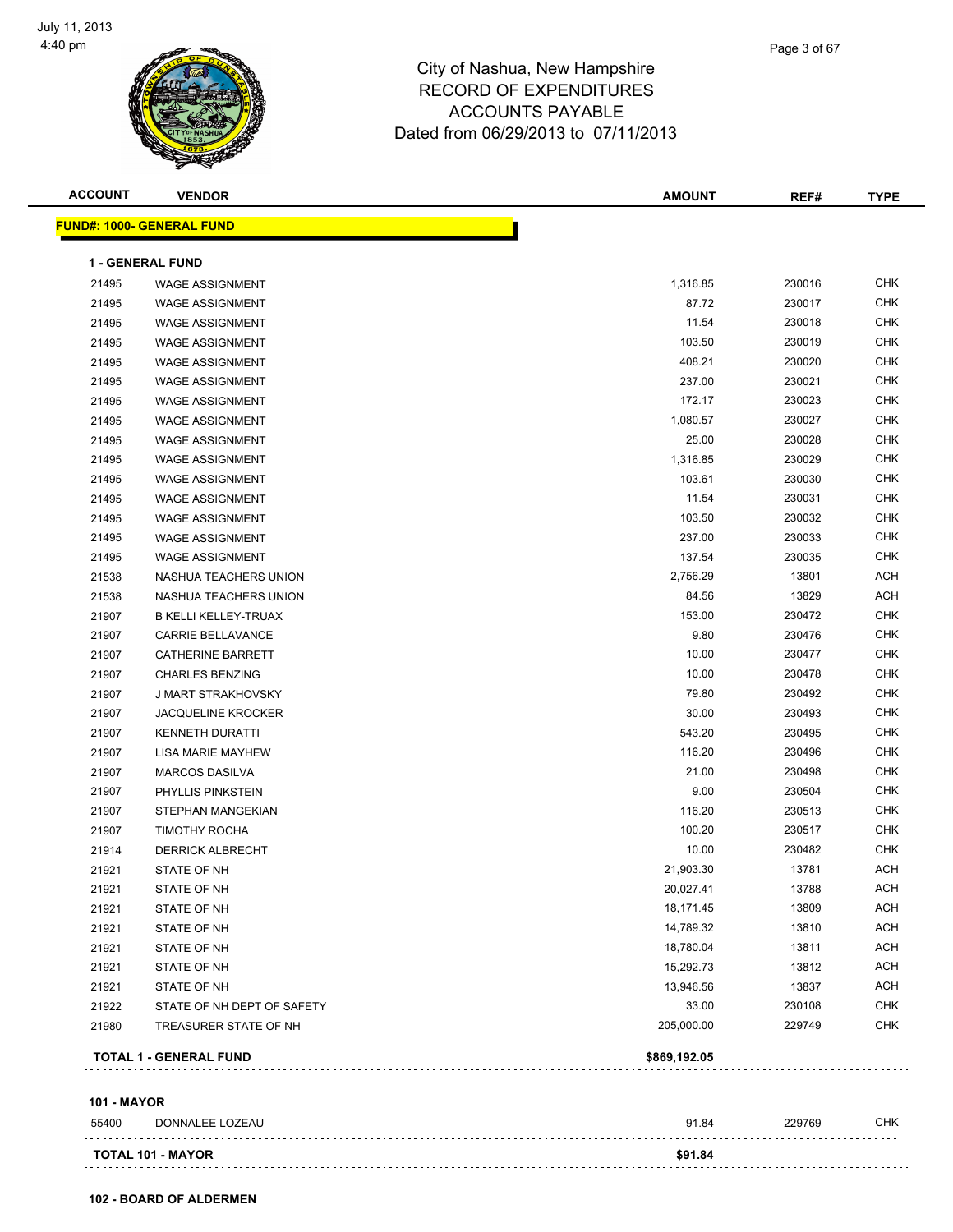

| <b>ACCOUNT</b>   | <b>VENDOR</b>                                           | <b>AMOUNT</b>          | REF#             | <b>TYPE</b>              |
|------------------|---------------------------------------------------------|------------------------|------------------|--------------------------|
|                  | <u> FUND#: 1000- GENERAL FUND</u>                       |                        |                  |                          |
|                  | <b>102 - BOARD OF ALDERMEN</b>                          |                        |                  |                          |
| 53428            | <b>DONNA GRAHAM</b>                                     | 215.00                 | 229831           | <b>CHK</b>               |
| 53428            | <b>DONNA GRAHAM</b>                                     | 170.00                 | 230164           | <b>CHK</b>               |
|                  | TOTAL 102 - BOARD OF ALDERMEN                           | \$385.00               |                  |                          |
| 107 - CITY CLERK |                                                         |                        |                  |                          |
| 42508            | TREASURER STATE OF NH                                   | 1,596.00               | 229805           | <b>CHK</b>               |
| 44149            | TREASURER STATE OF NH                                   | 8,697.00               | 229805           | <b>CHK</b>               |
| 55200            | THE ACADEMY OF CERTIFIED                                | 50.00                  | 230110           | <b>CHK</b>               |
| 55607            | PETTY CASH                                              | 6.60                   | 230024           | <b>CHK</b>               |
| 55607            | PAUL BERGERON                                           | 68.33                  | 230038           | <b>CHK</b>               |
| 55699            | PETTY CASH                                              | 40.00                  | 230024           | <b>CHK</b>               |
|                  | <b>TOTAL 107 - CITY CLERK</b>                           | \$10,457.93            |                  |                          |
|                  |                                                         |                        |                  |                          |
|                  | <b>109 - CIVIC &amp; COMMUNITY ACTIVITIES</b>           |                        |                  | <b>CHK</b>               |
| 55207            | NH MUNICIPAL ASSOCIATION LLC                            | 20,000.00              | 230224           |                          |
| 56200            | NASHUA SENIOR ACTIVITY CENTER                           | 215.00                 | 229777           | <b>CHK</b>               |
| 56300            | AMERICAN RED CROSS                                      | 5,000.00               | 230036           | <b>CHK</b>               |
| 56303            | <b>BIG BROTHERS BIG SISTERS</b>                         | 14,000.00              | 230039           | <b>CHK</b><br><b>CHK</b> |
| 56304            | BOYS & GIRLS CLUB OF GREATER N                          | 16,000.00              | 230040           | <b>CHK</b>               |
| 56306            | BRIDGES DOM & SEXUAL VIOLENCE                           | 6,598.00               | 230041           | <b>CHK</b>               |
| 56309<br>56312   | THE CAREGIVERS INC<br>CASA OF NH INC                    | 12,500.00              | 230042<br>230043 | <b>CHK</b>               |
|                  |                                                         | 15,000.00              | 230044           | <b>CHK</b>               |
| 56315<br>56318   | CHILD ADVOCACY CENTER<br>COMMUNITY COUNCIL OF NASHUA NH | 7,000.00<br>32,000.00  | 230045           | <b>CHK</b>               |
| 56321            |                                                         | 3,000.00               | 230047           | <b>CHK</b>               |
| 56324            | <b>GATEWAYS COMMUNITY HEALTH</b>                        | 12,000.00              | 230048           | <b>CHK</b>               |
|                  | GIRLS INC OF GREATER NASHUA<br><b>HARBOR HOMES INC</b>  | 20,681.00              | 230051           | <b>CHK</b>               |
| 56327            | <b>HARBOR HOMES INC</b>                                 | 25,000.00              | 230052           | <b>CHK</b>               |
| 56327            |                                                         |                        | 230053           | <b>CHK</b>               |
| 56328            | HOME HEALTH & HOSPICE CARE<br><b>KEYSTONE HALL</b>      | 30,000.00<br>20,000.00 | 230055           | CHK                      |
| 56329<br>56332   | MARGUERITES PLACE INC                                   | 18,000.00              | 230056           | <b>CHK</b>               |
| 56338            | NASHUA CHILDRENS HOME                                   | 17,373.00              | 230058           | <b>CHK</b>               |
| 56341            | <b>GREATER NASHUA DENTAL CONNECTI</b>                   | 25,000.00              | 230049           | <b>CHK</b>               |
| 56345            | NASHUA SOUP KITCHEN & SHELTER                           | 30,000.00              | 230061           | <b>CHK</b>               |
| 56347            | THE YOUTH COUNCIL                                       | 34,525.00              | 230083           | <b>CHK</b>               |
| 56350            | THE FRONT DOOR AGENCY INC                               | 10,071.00              | 230081           | <b>CHK</b>               |
| 56350            | THE FRONT DOOR AGENCY INC                               | 20,000.00              | 230082           | <b>CHK</b>               |
| 56351            | NASHUA SENIOR ACTIVITY CENTER                           | 22,000.00              | 230060           | <b>CHK</b>               |
| 56356            | PREVENTION MAKES CENTS                                  | 1,250.00               | 230069           | <b>CHK</b>               |
| 56359            | <b>SALVATION ARMY</b>                                   | 5,000.00               | 230073           | <b>CHK</b>               |
| 56362            | SOUTHERN NH HIV AIDS TASK FORC                          | 15,000.00              | 230075           | <b>CHK</b>               |
| 56365            | TOLLES STREET MISSION                                   | 20,000.00              | 230084           | <b>CHK</b>               |
| 56368            | YMCA OF GREATER NASHUA                                  | 5,000.00               | 230087           | <b>CHK</b>               |
|                  |                                                         |                        |                  |                          |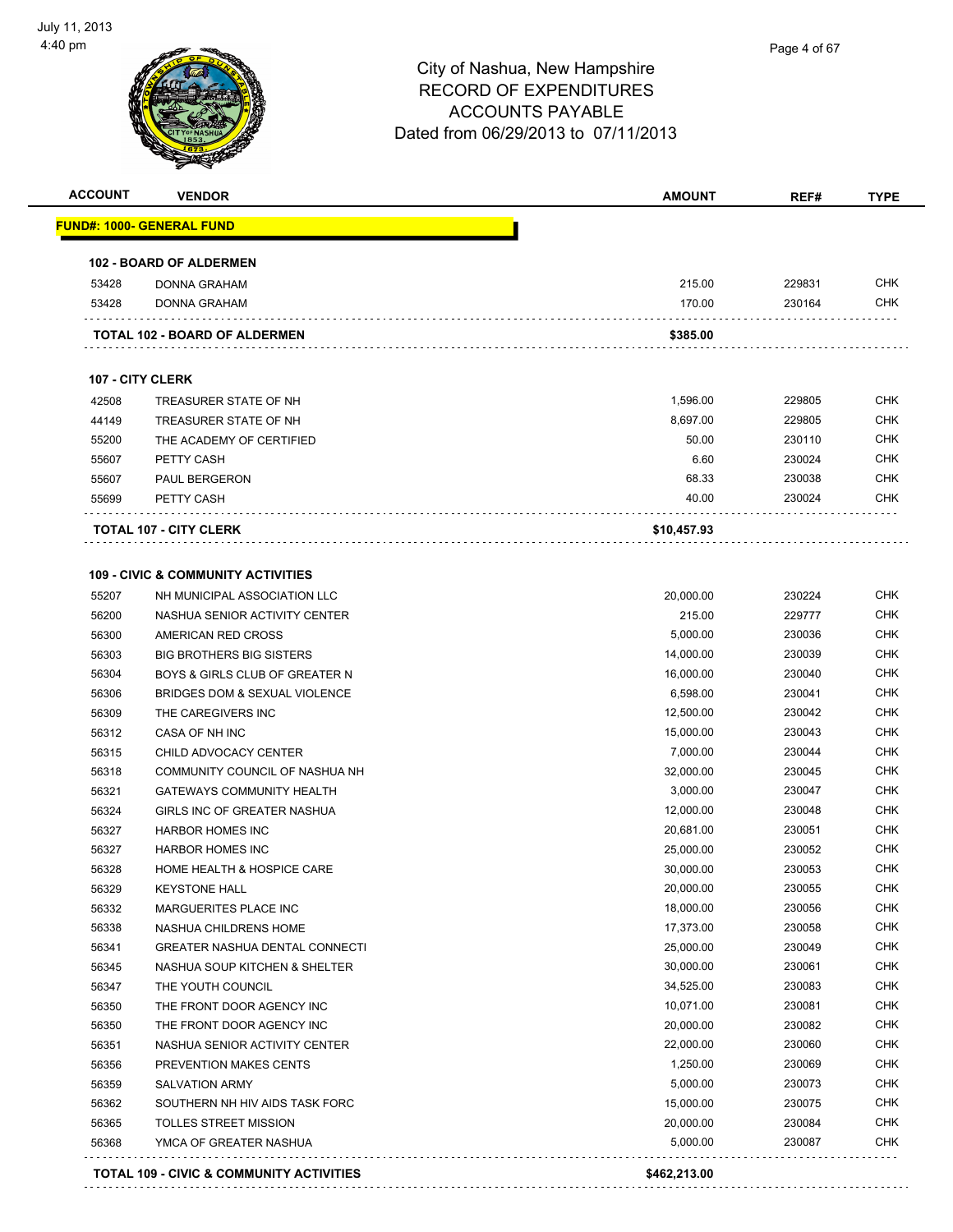

| <b>ACCOUNT</b> | <b>VENDOR</b>                         | <b>AMOUNT</b>      | REF#             | <b>TYPE</b>       |
|----------------|---------------------------------------|--------------------|------------------|-------------------|
|                | <u> FUND#: 1000- GENERAL FUND</u>     |                    |                  |                   |
|                | <b>111 - HUMAN RESOURCES</b>          |                    |                  |                   |
| 55425          | <b>ASHLEY LAVOIE</b>                  | 25.00              | 229752           | <b>CHK</b>        |
| 55425          | STATE OF NH CRIMINAL RECORDS          | 1,000.00           | 229787           | <b>CHK</b>        |
| 55425          | <b>JOANNA PAROLIN</b>                 | 50.00              | 230186           | CHK               |
| 55425          | <b>HEATHER JOHNS</b>                  | 25.00              | 230188           | <b>CHK</b>        |
|                | TOTAL 111 - HUMAN RESOURCES           | \$1,100.00         |                  |                   |
| 113 - BENEFITS |                                       |                    |                  |                   |
| 59580          | STATE OF NH UC                        | 7,782.99           | 230252           | <b>CHK</b>        |
|                | <b>TOTAL 113 - BENEFITS</b>           | \$7,782.99         |                  |                   |
|                | <b>118 - OTHER GENERAL GOV'T</b>      |                    |                  |                   |
| 45370          | NASHUA HYDROPOWER ASSOCIATES          | 1,330.00           | 13785            | <b>ACH</b>        |
| 45960          | STAPLES BUSINESS ADVANTAGE            | $-9.03$            | 230251           | CHK               |
|                | TOTAL 118 - OTHER GENERAL GOV'T       | \$1,320.97         |                  |                   |
|                |                                       |                    |                  |                   |
|                | <b>120 - TELECOMMUNICATIONS</b>       | 402.06             | 229793           | <b>CHK</b>        |
| 55109          | <b>FAIRPOINT COMMUNICATIONS</b>       |                    |                  | <b>CHK</b>        |
| 55109          | <b>BAYRING COMMUNICATIONS</b>         | 2,191.81           | 230088           |                   |
| 55109          | PAETEC COMMUNICATIONS INC             | 2,116.27<br>674.00 | 230101<br>230102 | CHK<br><b>CHK</b> |
| 55109          | PAETEC COMMUNICATIONS INC             |                    |                  |                   |
|                | <b>TOTAL 120 - TELECOMMUNICATIONS</b> | \$5,384.14         |                  |                   |
|                | <b>122 - INFORMATION TECHNOLOGY</b>   |                    |                  |                   |
| 54407          | <b>CUMMINS NORTHEAST INC</b>          | 627.00             | 230149           | <b>CHK</b>        |
| 54407          | <b>INTELLIGOV SOFTWARE INC</b>        | 12,000.00          | 230177           | <b>CHK</b>        |
| 55118          | <b>VERIZON WIRELESS</b>               | 40.01              | 230113           | <b>CHK</b>        |
| 61299          | <b>M &amp; N SPORTS LLC</b>           | 448.05             | 229844           | CHK               |
| 61607          | PETTY CASH                            | 24.94              | 230024           | <b>CHK</b>        |
| 61607          | <b>CDW GOVERNMENT INC</b>             | 80.40              | 230140           | <b>CHK</b>        |
| 61615          | CONWAY OFFICE PRODUCTS LLC            | 891.02             | 230147           | CHK               |
| 71221          | AMERICAN TELECOM SERVICES LLC         | 445.00             | 230120           | <b>CHK</b>        |
|                | TOTAL 122 - INFORMATION TECHNOLOGY    | \$14,556.42        |                  |                   |
|                | <b>126 - FINANCIAL SERVICES</b>       |                    |                  |                   |
| 42200          | <b>ALAIN PERREAULT</b>                | 356.00             | 230471           | <b>CHK</b>        |

| 42200 | ALAIN PERREAULT                       | 356.00 | 230471 | CHK.       |
|-------|---------------------------------------|--------|--------|------------|
| 42200 | <b>DENNIS TANTUICO</b>                | 274.00 | 230481 | <b>CHK</b> |
| 42200 | ROBERT TWOMBLEY                       | 62.00  | 230510 | CHK.       |
| 53452 | <b>KBW FINANCIAL STAFFING/RECRUIT</b> | 824.80 | 229843 | <b>CHK</b> |
| 53452 | <b>KBW FINANCIAL STAFFING/RECRUIT</b> | 824.80 | 230191 | <b>CHK</b> |
| 55200 | NH TAX COLLECTORS ASSN                | 40.00  | 230100 | <b>CHK</b> |
| 61100 | WARREN'S OFFICE SUPPLIES              | 131.88 | 230270 | <b>CHK</b> |
|       |                                       |        |        |            |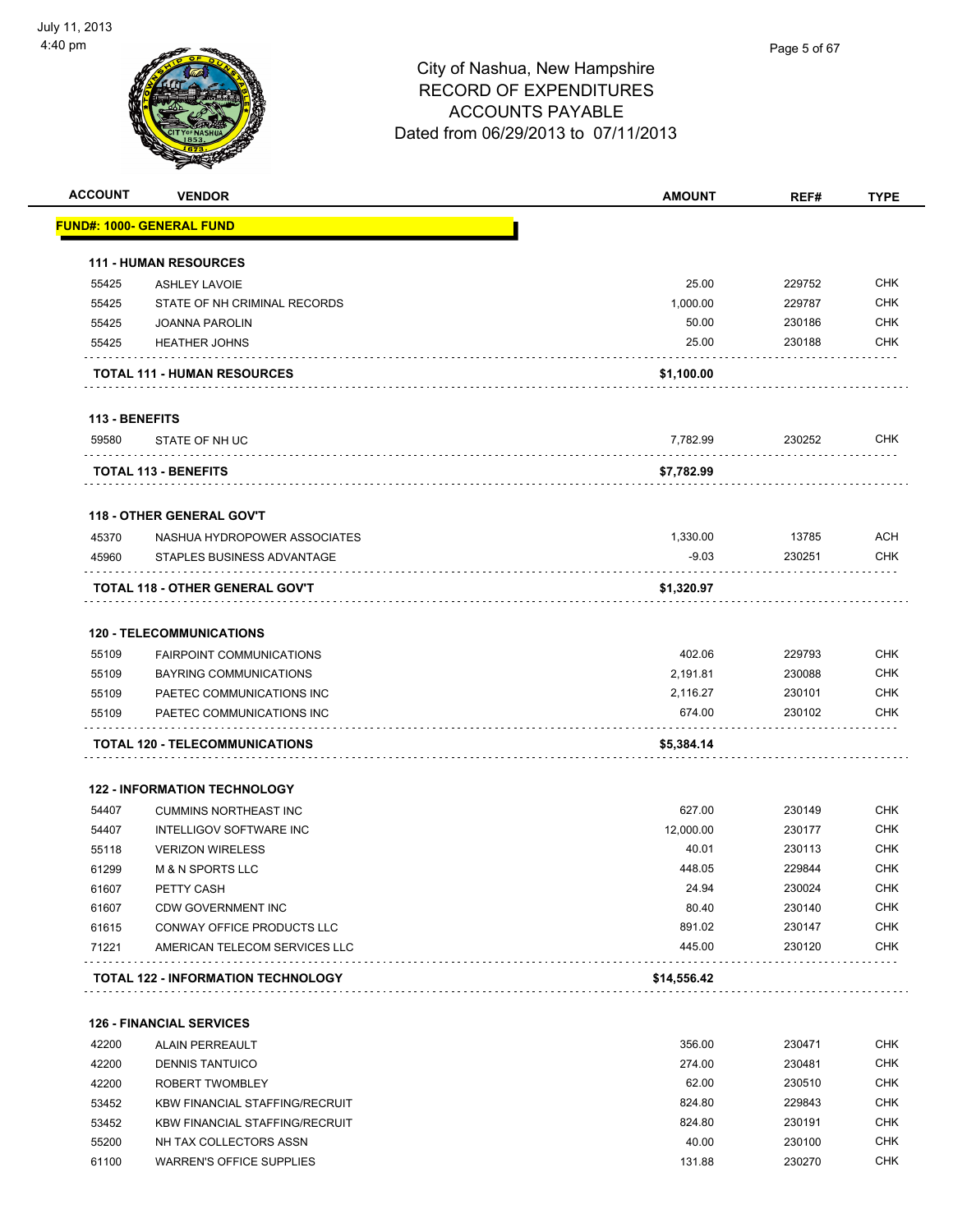

| <b>ACCOUNT</b> | <b>VENDOR</b>                         | <b>AMOUNT</b> | REF#   | <b>TYPE</b> |
|----------------|---------------------------------------|---------------|--------|-------------|
|                | <u> FUND#: 1000- GENERAL FUND</u>     |               |        |             |
|                | <b>TOTAL 126 - FINANCIAL SERVICES</b> | \$2,513.48    |        |             |
|                |                                       |               |        |             |
|                | <b>129 - CITY BUILDINGS</b>           |               |        |             |
| 54114          | <b>LIBERTY UTILITIES</b>              | 146.98        | 229796 | <b>CHK</b>  |
| 54141          | PENNICHUCK WATER WORKS INC            | 888.90        | 230103 | <b>CHK</b>  |
| 54228          | BAIN PEST CONTROL SERVICE INC         | 75.00         | 230126 | <b>CHK</b>  |
| 54280          | <b>AUBUCHON HARDWARE</b>              | 11.48         | 230136 | <b>CHK</b>  |
| 54487          | <b>CINTAS FIRE PROTECTION</b>         | 1,483.65      | 230144 | <b>CHK</b>  |
| 54487          | NEVERETTS SEW & VAC INC               | 59.95         | 230220 | <b>CHK</b>  |
|                | <b>TOTAL 129 - CITY BUILDINGS</b>     | \$2,665.96    |        |             |
|                | <b>130 - PURCHASING</b>               |               |        |             |
| 54600          | PETTY CASH                            | 30.00         | 230024 | <b>CHK</b>  |
| 54842          | PITNEY BOWES GLOBAL FIN SRVS          | 1,020.00      | 230235 | <b>CHK</b>  |
| 61100          | <b>SAM'S CLUB</b>                     | 399.00        | 229869 | <b>CHK</b>  |
| 61100          | PETTY CASH                            | 17.00         | 230024 | <b>CHK</b>  |
|                | <b>TOTAL 130 - PURCHASING</b>         | \$1,466.00    |        |             |
|                |                                       |               |        |             |
|                | 132 - ASSESSING                       |               |        |             |
| 55307          | DOUGLAS DAME                          | 38.42         | 229757 | <b>CHK</b>  |
| 55307          | ANDREW G LEMAY                        | 63.85         | 229768 | <b>CHK</b>  |
| 55307          | ANGELO MARINO                         | 80.38         | 229774 | <b>CHK</b>  |
| 55307          | <b>GARY TURGISS</b>                   | 90.40         | 229879 | <b>CHK</b>  |
| 55307          | <b>GREG TURGISS</b>                   | 101.14        | 230085 | <b>CHK</b>  |
| 61100          | PETTY CASH                            | 4.76          | 230024 | <b>CHK</b>  |
|                | <b>TOTAL 132 - ASSESSING</b>          | \$378.95      |        |             |
| 134 - GIS      |                                       |               |        |             |
| 53500          | PICTOMETRY INTL CORP                  | 11,848.53     | 230234 | CHK         |
|                | <b>TOTAL 134 - GIS</b>                | \$11,848.53   |        |             |
|                | <b>140 - PINEWOOD CEMETERY</b>        |               |        |             |
| 71025          | HOME DEPOT CREDIT SERVICES            | 360.25        | 229838 | CHK         |
|                | <b>TOTAL 140 - PINEWOOD CEMETERY</b>  | \$360.25      |        |             |
|                | <b>142 - WOODLAWN CEMETERY</b>        |               |        |             |
| 54280          | PETTY CASH                            | 97.49         | 229781 | <b>CHK</b>  |
| 54280          | HOME DEPOT CREDIT SERVICES            | 63.91         | 229838 | CHK         |
| 54280          | JOHN DEERE LANDSCAPES                 | 30.24         | 229841 | <b>CHK</b>  |
| 54280          | PHILIP J STYLIANOS INC                | 349.60        | 229865 | <b>CHK</b>  |
| 55109          | PAETEC COMMUNICATIONS INC             | 12.63         | 230101 | CHK         |
|                | STAPLES BUSINESS ADVANTAGE            | 140.10        | 230251 | <b>CHK</b>  |
| 61100          |                                       |               |        |             |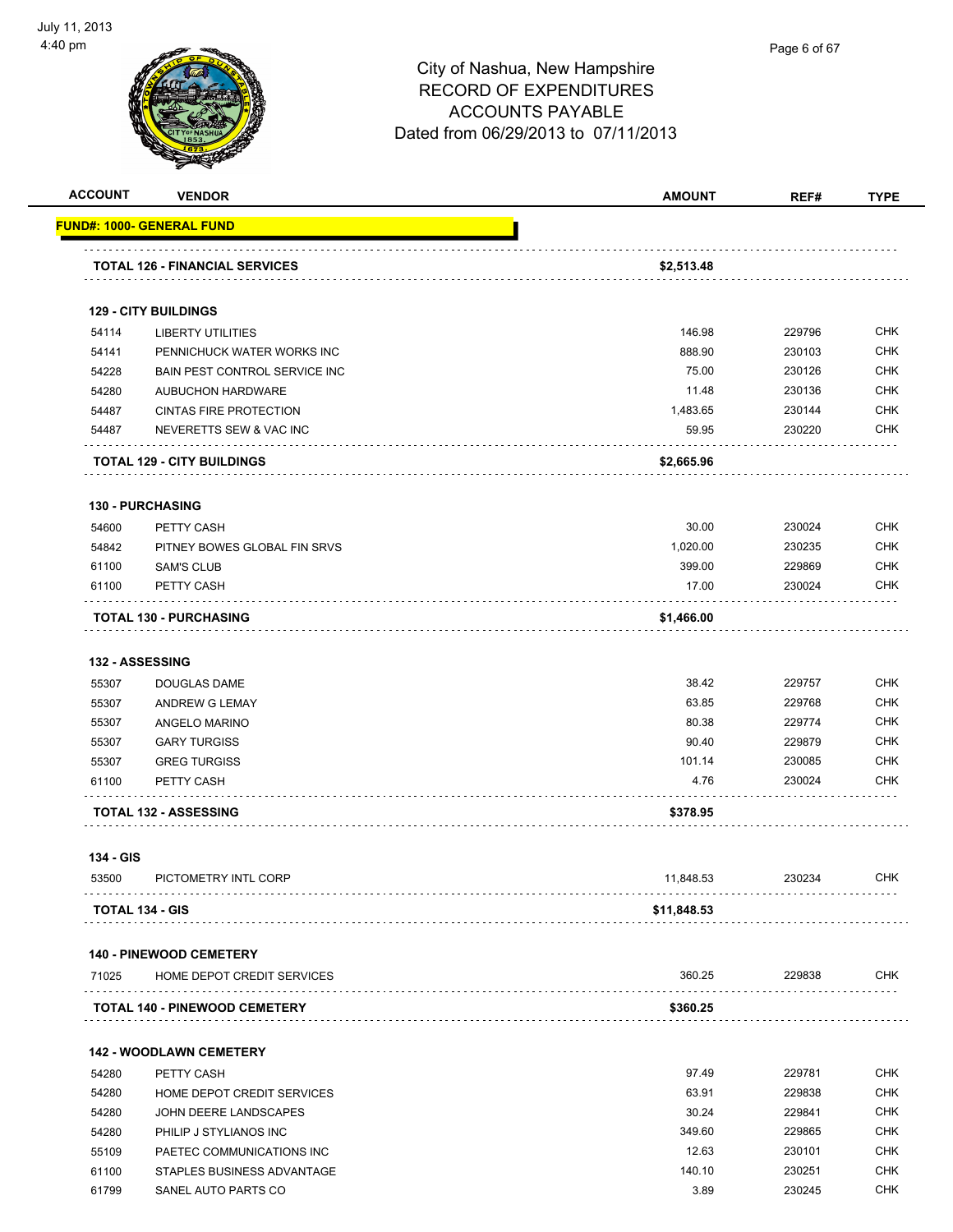

| <b>ACCOUNT</b> | <b>VENDOR</b>                     | <b>AMOUNT</b> | REF#   | <b>TYPE</b> |
|----------------|-----------------------------------|---------------|--------|-------------|
|                | <u> FUND#: 1000- GENERAL FUND</u> |               |        |             |
|                | TOTAL 142 - WOODLAWN CEMETERY     | \$697.86      |        |             |
|                |                                   |               |        |             |
|                | <b>144 - EDGEWOOD CEMETERY</b>    |               |        |             |
| 54280          | HOME DEPOT CREDIT SERVICES        | 157.50        | 229838 | <b>CHK</b>  |
| 54487          | NASHUA OUTDOOR POWER EQUIPMENT    | 108.69        | 230218 | <b>CHK</b>  |
| 61307          | SHATTUCK MALONE OIL CO            | 256.36        | 229803 | CHK         |
| 61535          | <b>JENNINGS EXCAVATION</b>        | 640.00        | 230184 | CHK         |
|                | TOTAL 144 - EDGEWOOD CEMETERY     | \$1,162.55    |        |             |
|                | <b>145 - SUBURBAN CEMETERY</b>    |               |        |             |
| 54141          | PENNICHUCK WATER WORKS INC        | 195.66        | 230103 | CHK         |
|                | TOTAL 145 - SUBURBAN CEMETERY     | \$195.66      |        |             |
| 150 - POLICE   |                                   |               |        |             |
| 44184          | NASHUA POLICE DEPARTMENT          | 4.99          | 230059 | <b>CHK</b>  |
| 52800          | <b>CHRISTOPHER PEACH</b>          | 654.45        | 230062 | <b>CHK</b>  |
| 52809          | <b>CHRISTOPHER PEACH</b>          | 250.00        | 229778 | <b>CHK</b>  |
| 52809          | <b>JASON REINOLD</b>              | 115.56        | 229783 | <b>CHK</b>  |
| 53999          | AAA CREDIT SCREENING SERV LLC     | 25.00         | 229807 | <b>CHK</b>  |
| 53999          | AAA CREDIT SCREENING SERV LLC     | 150.00        | 230114 | CHK         |
| 54100          | <b>PSNH</b>                       | 13,268.57     | 230105 | CHK         |
| 54243          | J LAWRENCE HALL INC               | 1,469.52      | 229840 | <b>CHK</b>  |
| 54280          | DUST-AWAY                         | 684.35        | 230154 | CHK         |
| 54414          | AMS IMAGING LLC                   | 490.00        | 230121 | CHK         |
| 54600          | <b>BEST FORD</b>                  | 50.94         | 230134 | <b>CHK</b>  |
| 54600          | DAVE ILLGS COLLISION REPAIR CE    | 580.90        | 230151 | <b>CHK</b>  |
| 54600          | NASHUA HARLEY DAVIDSON            | 601.67        | 230216 | CHK         |
| 54849          | <b>FAIRPOINT COMMUNICATIONS</b>   | 32.02         | 229793 | <b>CHK</b>  |
| 54849          | <b>VERIZON WIRELESS</b>           | 1,192.70      | 229806 | CHK         |
| 54849          | <b>JOSHUA ST ONGE</b>             | 45.96         | 230076 | <b>CHK</b>  |
| 54849          | COMCAST CABLE COMMUNICATIONS I    | 329.85        | 230089 | <b>CHK</b>  |
| 54849          | <b>BLACK BOX NETWORK SERVICES</b> | 6,006.49      | 230228 | <b>CHK</b>  |
| 54899          | US POSTAL SERVICES                | 330.00        | 230266 | <b>CHK</b>  |
| 55109          | PAETEC COMMUNICATIONS INC         | 204.91        | 230102 | <b>CHK</b>  |
| 55200          | NEW ENGLAND STATE POLICE INFOR    | 250.00        | 230097 | <b>CHK</b>  |
| 55300          | PETTY CASH                        | 105.00        | 230066 | <b>CHK</b>  |
| 55307          | <b>GALEN DOUD</b>                 | 45.20         | 229759 | <b>CHK</b>  |
| 55307          | <b>GUIDO MARCHIONDA</b>           | 45.20         | 229772 | <b>CHK</b>  |
| 55307          | <b>RYAN ROONEY</b>                | 45.20         | 229784 | <b>CHK</b>  |
| 55307          | <b>JOSHUA TREFRY</b>              | 45.20         | 229789 | CHK         |
| 55307          | <b>GEOFFREY ROGAN</b>             | 45.20         | 230070 | <b>CHK</b>  |
| 55307          | <b>STEVEN PRYMAK</b>              | 45.20         | 230077 | <b>CHK</b>  |
| 55307          | <b>JAMES STONE</b>                | 45.20         | 230078 | CHK         |
| 55400          | PETTY CASH                        | 61.01         | 230065 | <b>CHK</b>  |
| 55400          | PETTY CASH                        | 60.24         | 230066 | <b>CHK</b>  |
| 55400          | LAW ENFORCEMENT BIKE ASSOC        | 150.00        | 230192 | <b>CHK</b>  |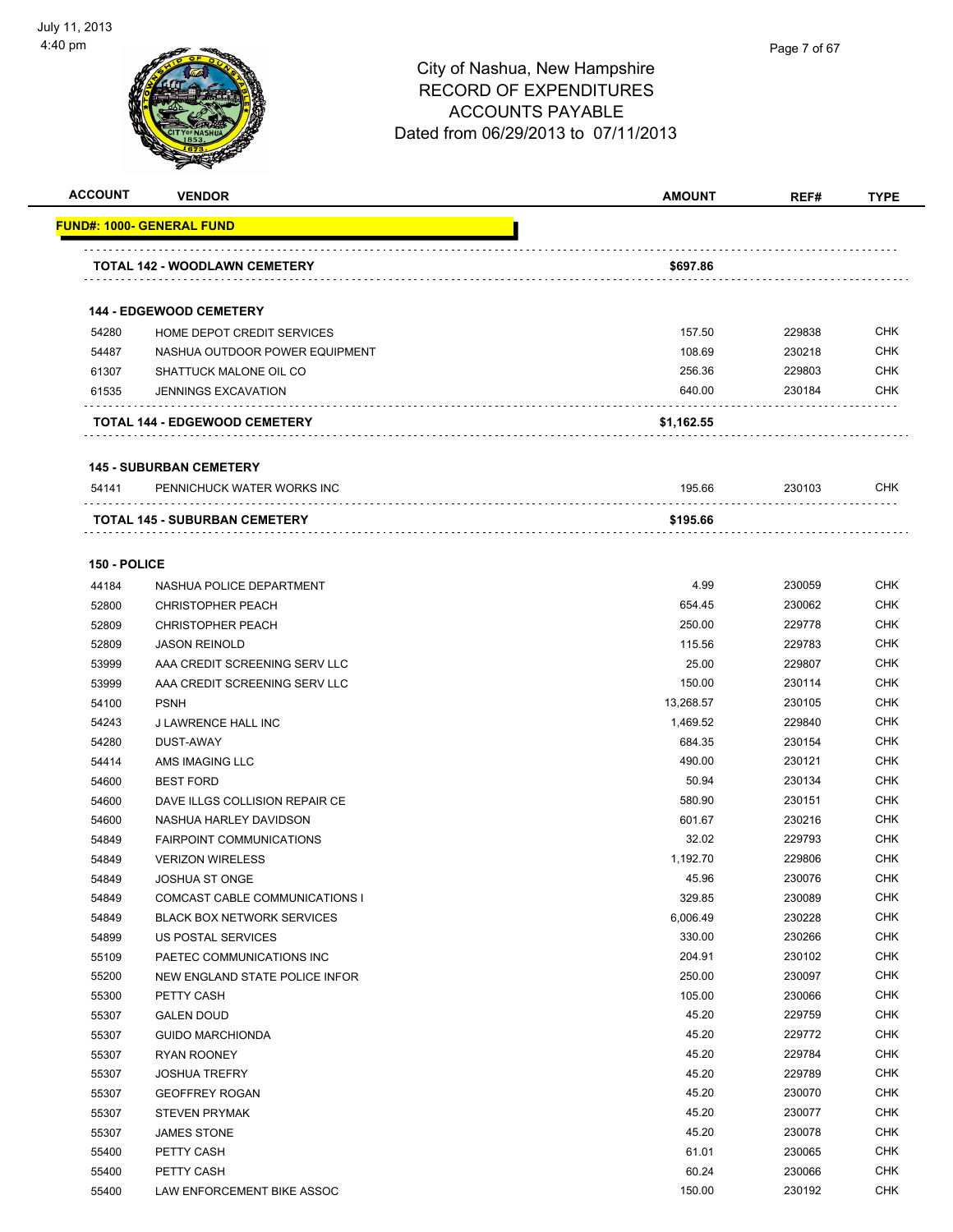

| Page 8 of 67 |
|--------------|
|              |

| <b>ACCOUNT</b> | <b>VENDOR</b>                    | <b>AMOUNT</b> | REF#   | <b>TYPE</b> |
|----------------|----------------------------------|---------------|--------|-------------|
|                | <b>FUND#: 1000- GENERAL FUND</b> |               |        |             |
| 150 - POLICE   |                                  |               |        |             |
| 55607          | PETTY CASH                       | 0.40          | 230066 | <b>CHK</b>  |
| 55699          | METRO PCS WIRELESS INC           | 50.00         | 229852 | <b>CHK</b>  |
| 55699          | NASHUA MILLYARD ASSOC INC        | 703.46        | 230217 | <b>CHK</b>  |
| 61107          | <b>BENS UNIFORMS</b>             | 349.00        | 229815 | <b>CHK</b>  |
| 61107          | <b>SCOTT HAMMOND</b>             | 280.29        | 230050 | <b>CHK</b>  |
| 61107          | <b>CHRISTOPHER PEACH</b>         | 196.50        | 230062 | <b>CHK</b>  |
| 61107          | <b>JUSTIN PEARSE</b>             | 96.79         | 230063 | <b>CHK</b>  |
| 61107          | <b>KEVIN ROURKE</b>              | 589.94        | 230072 | <b>CHK</b>  |
| 61107          | <b>FRANCIS SULLIVAN</b>          | 94.88         | 230080 | <b>CHK</b>  |
| 61107          | <b>BENS UNIFORMS</b>             | 137.98        | 230133 | <b>CHK</b>  |
| 61110          | <b>BENS UNIFORMS</b>             | 105.00        | 230133 | <b>CHK</b>  |
| 61121          | PETTY CASH                       | 37.08         | 230066 | <b>CHK</b>  |
| 61142          | <b>BOUND TREE MEDICAL LLC</b>    | 332.50        | 230137 | <b>CHK</b>  |
| 61300          | <b>FLEET SERVICES</b>            | 1,347.80      | 230273 | <b>CHK</b>  |
| 61428          | CENTRAL PAPER PRODUCTS CO        | 382.82        | 230141 | <b>CHK</b>  |
| 61428          | F W WEBB CO                      | 88.56         | 230156 | <b>CHK</b>  |
| 61607          | PETER URBAN                      | 79.99         | 229790 | <b>CHK</b>  |
| 61607          | STAPLES BUSINESS ADVANTAGE       | 79.99         | 230251 | <b>CHK</b>  |
| 61705          | <b>MAYNARD &amp; LESIEUR INC</b> | 2,673.75      | 229847 | <b>CHK</b>  |
| 61705          | MAYNARD & LESIEUR INC            | 2,566.08      | 230204 | <b>CHK</b>  |
| 61705          | SULLIVAN TIRE INC                | 1,603.80      | 230254 | <b>CHK</b>  |
| 61799          | <b>BELLETETES INC</b>            | 15.58         | 229814 | <b>CHK</b>  |
| 61799          | MACMULKIN CHEVROLET INC          | 34.89         | 229845 | <b>CHK</b>  |
| 61799          | <b>BEST FORD</b>                 | 61.54         | 230134 | <b>CHK</b>  |
| 61799          | DEPENDABLE LOCK SERVICE INC      | 8.50          | 230152 | <b>CHK</b>  |
| 61799          | NEW ENGLAND PARTS WAREHOUSE      | 258.73        | 230222 | <b>CHK</b>  |
| 61799          | NORTHERN FOREIGN CAR PARTS INC   | 1,709.23      | 230227 | <b>CHK</b>  |
| 61799          | <b>TOWERS MOTOR PARTS CORP</b>   | 39.99         | 230258 | <b>CHK</b>  |
| 61807          | <b>INFOGROUP INC</b>             | 280.00        | 230093 | <b>CHK</b>  |
| 61807          | <b>THOMSON WEST</b>              | 403.50        | 230272 | <b>CHK</b>  |
| 61907          | <b>SAM'S CLUB</b>                | 211.05        | 230243 | <b>CHK</b>  |
| 61910          | PETTY CASH                       | 149.78        | 230067 | <b>CHK</b>  |
| 71400          | HUDSON TROPHY CO                 | 40.00         | 230173 | <b>CHK</b>  |
|                | <b>TOTAL 150 - POLICE</b>        | \$42,439.93   |        |             |

#### **152 - FIRE**

| 52800 | DAVID LEBLOND                  | 648.00   | 230193 | <b>CHK</b> |
|-------|--------------------------------|----------|--------|------------|
| 54114 | <b>LIBERTY UTILITIES</b>       | 150.07   | 229798 | <b>CHK</b> |
| 54114 | <b>HESS CORPORATION</b>        | 580.62   | 229836 | <b>CHK</b> |
| 54114 | <b>HESS CORPORATION</b>        | 60.76    | 230170 | <b>CHK</b> |
| 54141 | PENNICHUCK WATER WORKS INC     | 1.056.14 | 230103 | <b>CHK</b> |
| 54228 | <b>JP PEST SERVICES</b>        | 235.00   | 230181 | <b>CHK</b> |
| 54280 | PETTY CASH                     | 24.88    | 229779 | <b>CHK</b> |
| 54280 | UNITED SITE SERVICES NORTHEAST | 69.97    | 229880 | <b>CHK</b> |
| 54280 | AE MECHANICAL INC              | 2,955.00 | 230117 | <b>CHK</b> |
| 54280 | <b>GRANITE STATE GLASS</b>     | 1.028.00 | 230167 | <b>CHK</b> |
| 54280 | HOME DEPOT CREDIT SERVICES     | 23.72    | 230171 | <b>CHK</b> |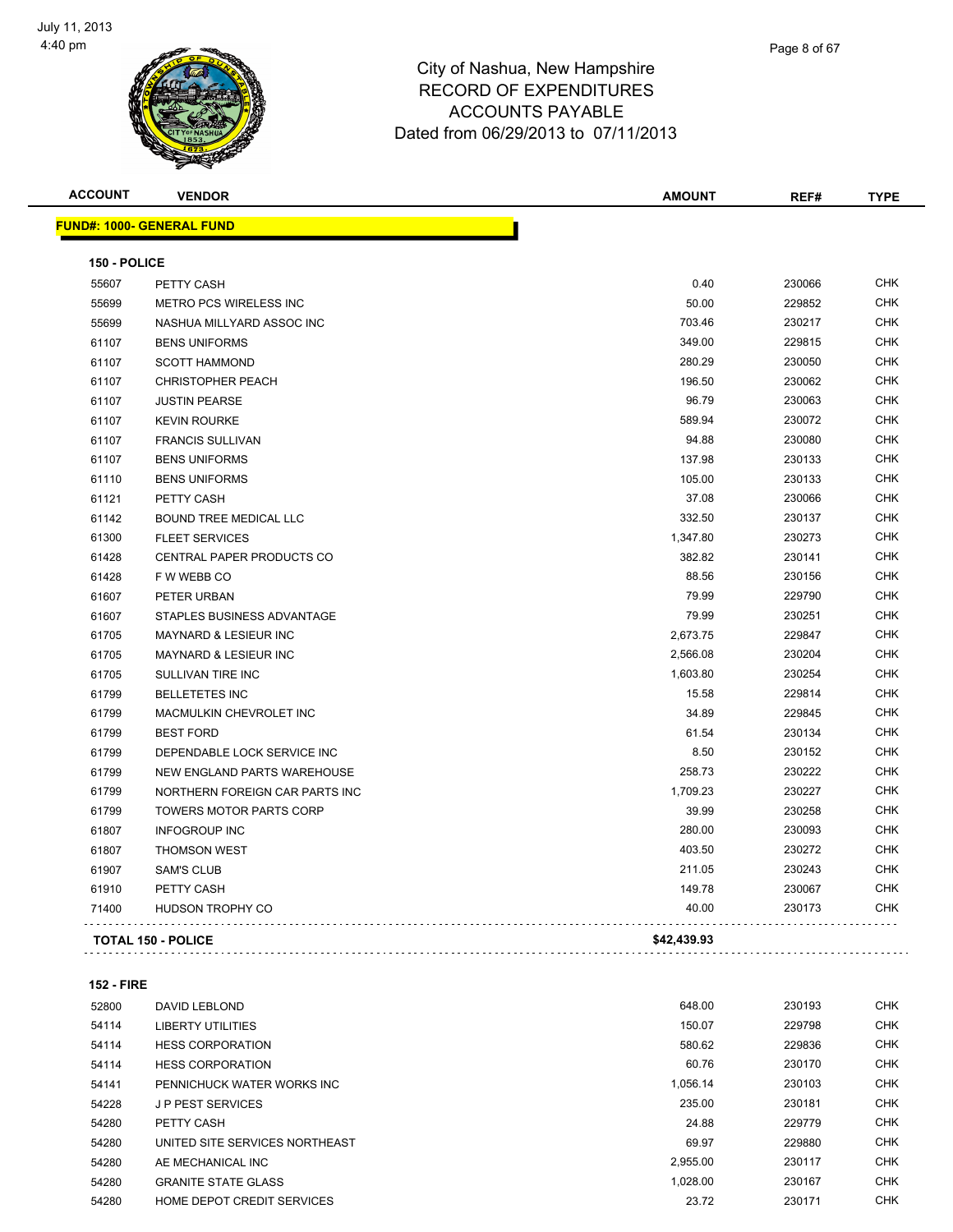

| <b>ACCOUNT</b>    | <b>VENDOR</b>                           | <b>AMOUNT</b> | REF#   | <b>TYPE</b> |
|-------------------|-----------------------------------------|---------------|--------|-------------|
|                   | <u> FUND#: 1000- GENERAL FUND</u>       |               |        |             |
| <b>152 - FIRE</b> |                                         |               |        |             |
| 54487             | STAPLES BUSINESS ADVANTAGE              | 139.99        | 230251 | <b>CHK</b>  |
| 54600             | PETTY CASH                              | 3.50          | 229779 | <b>CHK</b>  |
| 54600             | <b>FASTENAL CO</b>                      | 196.31        | 230157 | <b>CHK</b>  |
| 54600             | SANEL AUTO PARTS CO                     | 69.82         | 230246 | <b>CHK</b>  |
| 54600             | SOUTHWORTH-MILTON INC                   | 187.27        | 230250 | <b>CHK</b>  |
| 54600             | YANKEE TRUCK LLC                        | 1,629.03      | 230274 | <b>CHK</b>  |
| 55118             | PAETEC COMMUNICATIONS INC               | 10.43         | 230101 | CHK         |
| 55699             | TRUE BLUE CLEANERS                      | 93.48         | 230259 | <b>CHK</b>  |
| 55699             | TRUE BLUE CLEANERS                      | 64.74         | 230260 | <b>CHK</b>  |
| 55699             | TRUE BLUE CLEANERS                      | 131.68        | 230261 | <b>CHK</b>  |
| 61100             | PETTY CASH                              | 9.54          | 229779 | <b>CHK</b>  |
| 61110             | BERGERON PROTECTIVE CLOTHING            | 223.42        | 229816 | <b>CHK</b>  |
| 61142             | <b>SYNERNET INC</b>                     | 1,035.24      | 229878 | <b>CHK</b>  |
| 61428             | BANNER SYSTEMS OF MASSACHUSETT          | 24.51         | 230129 | <b>CHK</b>  |
| 61699             | SANEL AUTO PARTS CO                     | 116.34        | 229871 | <b>CHK</b>  |
| 61799             | SANEL AUTO PARTS CO                     | 4.50          | 229871 | <b>CHK</b>  |
| 61799             | YANKEE TRUCK LLC                        | 1,086.02      | 230274 | <b>CHK</b>  |
| 61830             | <b>STEVEN GALIPEAU</b>                  | 105.00        | 229763 | <b>CHK</b>  |
| 61830             | <b>BRIAN MORRISSEY</b>                  | 60.00         | 229857 | <b>CHK</b>  |
| 61900             | <b>SAM'S CLUB</b>                       | 100.00        | 229869 | <b>CHK</b>  |
| 61910             | <b>SAM'S CLUB</b>                       | 434.24        | 229869 | <b>CHK</b>  |
| 68337             | PETTY CASH                              | 36.00         | 229779 | <b>CHK</b>  |
|                   | <b>TOTAL 152 - FIRE</b>                 | \$12,593.22   |        |             |
|                   | <b>153 - BUILDING INSPECTION</b>        |               |        |             |
| 55307             | <b>MARK COLLINS</b>                     | 52.55         | 229754 | <b>CHK</b>  |
| 55307             | <b>WILLIAM CONDRA</b>                   | 313.00        | 229755 | <b>CHK</b>  |
| 55307             | <b>TIMOTHY DUPONT</b>                   | 435.05        | 229761 | CHK         |
| 55307             | <b>RUSS MARCUM</b>                      | 422.72        | 229773 | CHK         |
| 55307             | <b>WILLIAM MCKINNEY</b>                 | 112.44        | 230057 | <b>CHK</b>  |
|                   | <b>TOTAL 153 - BUILDING INSPECTION</b>  | \$1,335.76    |        |             |
|                   | <b>155 - CODE ENFORCEMENT</b>           |               |        |             |
| 55307             | <b>KYLE METCALF</b>                     | 315.27        | 229775 | <b>CHK</b>  |
| 55307             | ROBERT SOUSA                            | 325.44        | 229785 | <b>CHK</b>  |
|                   | <b>TOTAL 155 - CODE ENFORCEMENT</b>     | \$640.71      |        |             |
|                   | <b>156 - EMERGENCY MANAGEMENT</b>       |               |        |             |
| 55421             | <b>JUSTIN KATES</b>                     | 76.19         | 230054 | <b>CHK</b>  |
|                   | <b>TOTAL 156 - EMERGENCY MANAGEMENT</b> | \$76.19       |        |             |
|                   |                                         |               |        |             |

#### **157 - CITYWIDE COMMUNICATIONS**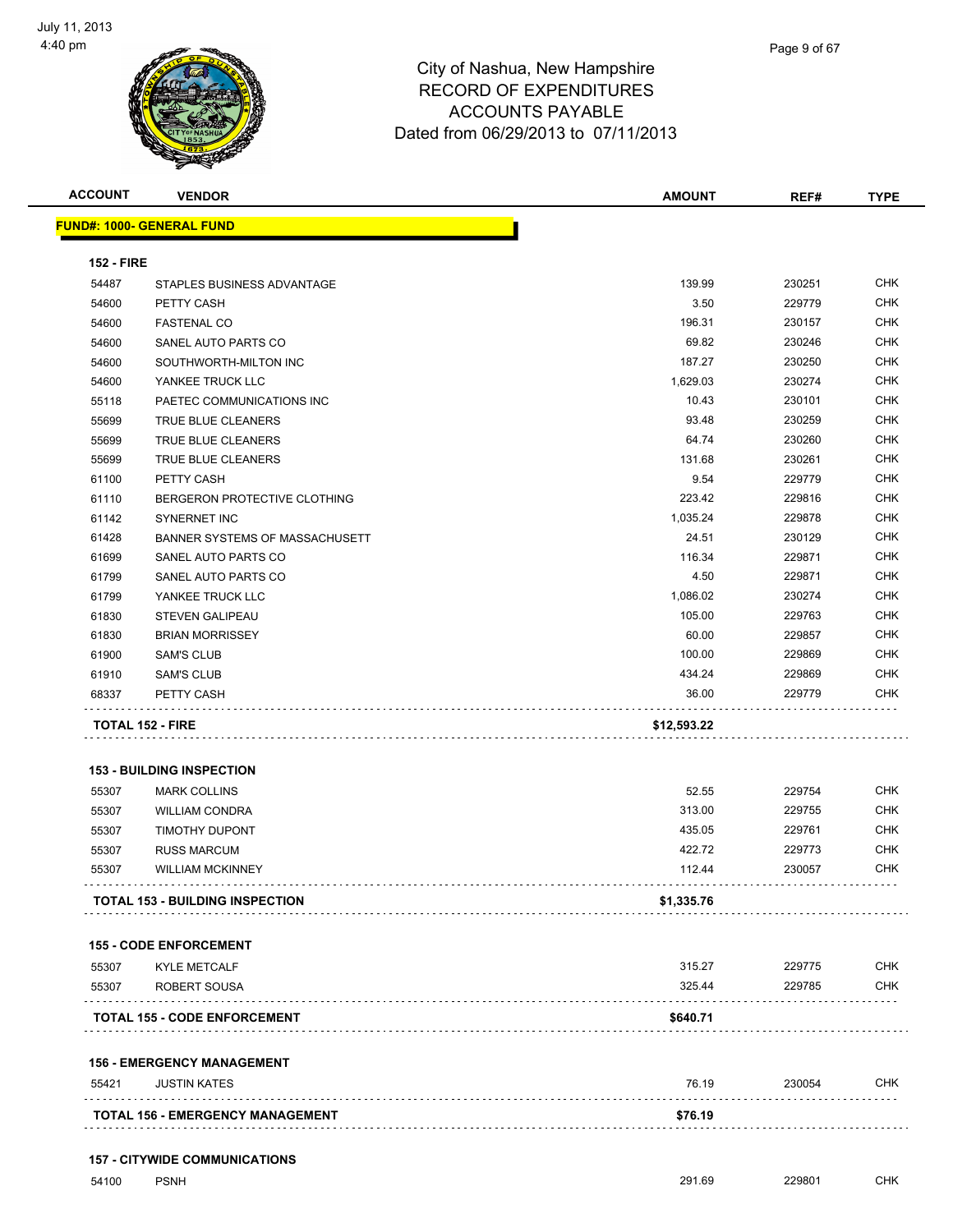

| <b>ACCOUNT</b> | <b>VENDOR</b>                                     | <b>AMOUNT</b> | REF#   | <b>TYPE</b> |
|----------------|---------------------------------------------------|---------------|--------|-------------|
|                | FUND#: 1000- GENERAL FUND                         |               |        |             |
|                | <b>TOTAL 157 - CITYWIDE COMMUNICATIONS</b>        | \$291.69      |        |             |
|                |                                                   |               |        |             |
|                | <b>160 - PUBLIC WORKS-ADMIN/ENGINEERING</b>       |               |        |             |
| 55109          | PAETEC COMMUNICATIONS INC                         | 6.95          | 230101 | <b>CHK</b>  |
| 55307          | <b>ROBERT MEUNIER</b>                             | 110.18        | 229776 | <b>CHK</b>  |
| 55307          | <b>WILLIAM TOOMEY</b>                             | 261.03        | 229788 | <b>CHK</b>  |
| 55400          | <b>STEPHEN DOOKRAN</b>                            | 310.67        | 229758 | CHK         |
| 55400          | STEPHEN DOOKRAN                                   | 119.93        | 230253 | <b>CHK</b>  |
| 61100          | STAPLES BUSINESS ADVANTAGE                        | 130.67        | 230251 | <b>CHK</b>  |
|                | <b>TOTAL 160 - PUBLIC WORKS-ADMIN/ENGINEERING</b> | \$939.43      |        |             |
| 161 - STREETS  |                                                   |               |        |             |
| 54100          | <b>PSNH</b>                                       | 914.51        | 230104 | <b>CHK</b>  |
| 54100          | <b>PSNH</b>                                       | 2,424.40      | 230105 | <b>CHK</b>  |
| 54236          | STANLEY CONVERGENT SECURITY SO                    | 26.50         | 229876 | <b>CHK</b>  |
| 54280          | GATE CITY FENCE CO INC                            | 725.00        | 229829 | <b>CHK</b>  |
| 54600          | <b>BELLETETES INC</b>                             | 35.99         | 229814 | <b>CHK</b>  |
| 54600          | PETTY CASH                                        | 8.00          | 230024 | <b>CHK</b>  |
| 54600          | LIBERTY INTNL TRUCKS OF NH LLC                    | 266.02        | 230194 | <b>CHK</b>  |
| 54600          | NAPA AUTO PARTS                                   | 179.20        | 230212 | <b>CHK</b>  |
| 54600          | NAPA AUTO PARTS                                   | 35.72         | 230214 | <b>CHK</b>  |
| 54600          | NASHUA OUTDOOR POWER EQUIPMENT                    | 9.40          | 230218 | <b>CHK</b>  |
| 54600          | <b>SUNBELT RENTALS</b>                            | 28.51         | 230255 | <b>CHK</b>  |
| 55109          | PAETEC COMMUNICATIONS INC                         | 20.84         | 230101 | <b>CHK</b>  |
| 55600          | THE BOSTON GLOBE                                  | 1,449.00      | 230111 | <b>CHK</b>  |
| 61107          | ALECS SHOE STORE INC                              | 347.75        | 229809 | <b>CHK</b>  |
| 61107          | UNIFIRST CORPORATION                              | 574.94        | 230262 | <b>CHK</b>  |
| 61166          | <b>AIRGAS EAST</b>                                | 109.58        | 229808 | <b>CHK</b>  |
| 61299          | <b>BELLETETES INC</b>                             | 59.39         | 230132 | <b>CHK</b>  |
| 61507          | CONTINENTAL PAVING INC                            | 2,340.16      | 229822 | CHK         |
| 61507          | <b>BROX INDUSTRIES INC</b>                        | 1,083.05      | 230138 | <b>CHK</b>  |
| 61542          | <b>AUBUCHON HARDWARE</b>                          | 15.78         | 229818 | <b>CHK</b>  |
| 61542          | HOME DEPOT CREDIT SERVICES                        | 9.97          | 229838 | <b>CHK</b>  |
| 61542          | <b>FASTENAL CO</b>                                | 92.75         | 230157 | <b>CHK</b>  |
| 61542          | PERMA LINE CORP OF NEW ENGLAND                    | 874.30        | 230232 | <b>CHK</b>  |
| 61560          | GATE CITY FENCE CO INC                            | 1,190.00      | 229829 | <b>CHK</b>  |
| 61560          | CORRIVEAU ROUTHIER INC                            | 955.65        | 230148 | <b>CHK</b>  |
| 61705          | <b>MAYNARD &amp; LESIEUR INC</b>                  | 1,431.60      | 229849 | <b>CHK</b>  |
| 61705          | MAYNARD & LESIEUR INC                             | 5,087.95      | 230205 | <b>CHK</b>  |
| 61799          | SANEL AUTO PARTS CO                               | 117.07        | 230247 | <b>CHK</b>  |
| 71999          | SANEL AUTO PARTS CO                               | 16.04         | 230247 | CHK         |
|                | <b>TOTAL 161 - STREETS</b>                        | \$20,429.07   |        |             |

#### **162 - STREET LIGHTING**

| 54100 | <b>PSNH</b> | 267.38    | 230104      | CHK  |
|-------|-------------|-----------|-------------|------|
| 54100 | <b>PSNH</b> | 56.899.16 | 230105<br>. | CHK. |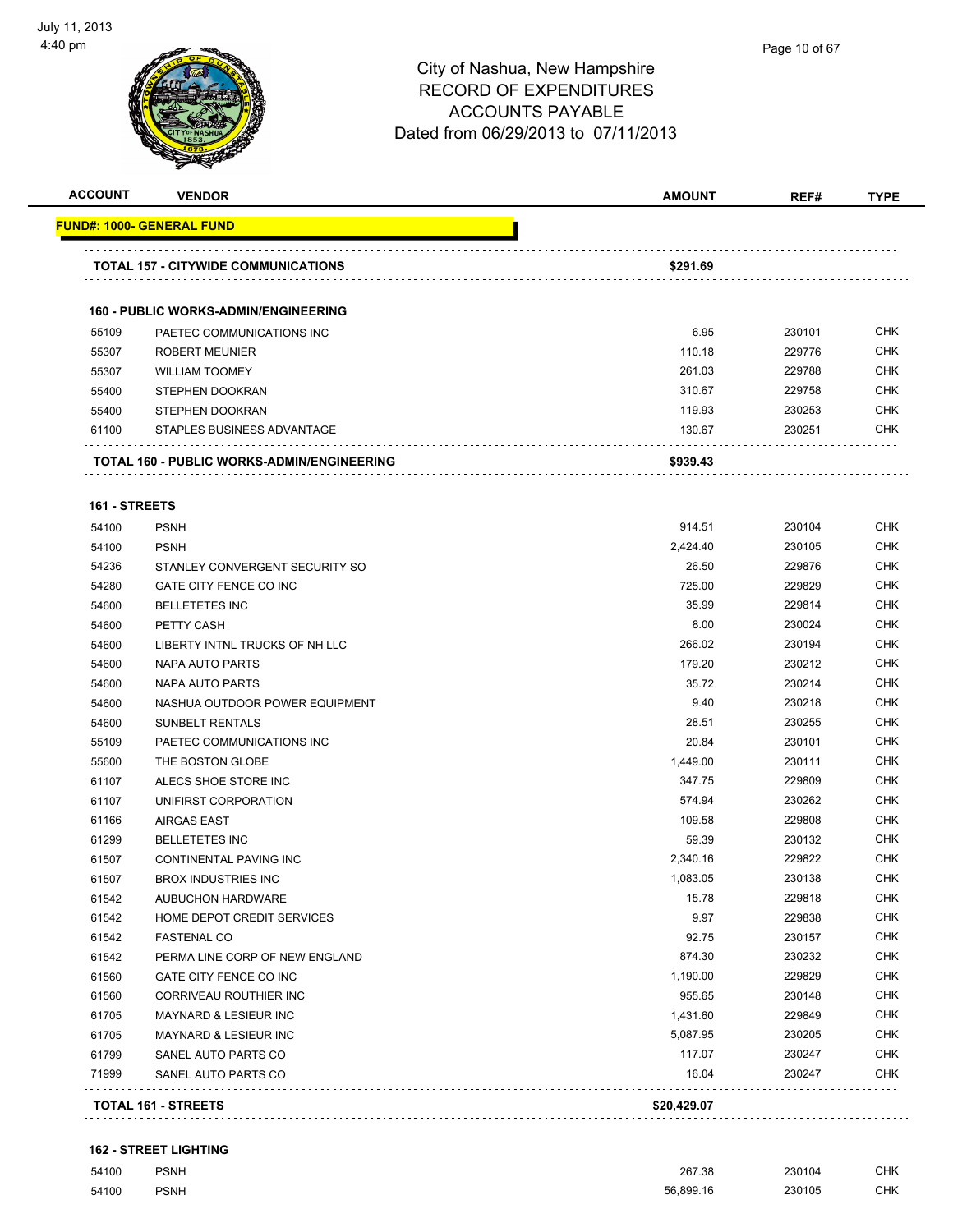

| <b>ACCOUNT</b> | <b>VENDOR</b>                                 | <b>AMOUNT</b> | REF#   | <b>TYPE</b> |
|----------------|-----------------------------------------------|---------------|--------|-------------|
|                | FUND#: 1000- GENERAL FUND                     |               |        |             |
|                | TOTAL 162 - STREET LIGHTING                   | \$57,166.54   |        |             |
|                | <b>166 - PARKING LOTS</b>                     |               |        |             |
| 54100          | <b>PSNH</b>                                   | 631.12        | 230104 | <b>CHK</b>  |
|                |                                               | 67.50         | 230103 | <b>CHK</b>  |
| 54141          | PENNICHUCK WATER WORKS INC<br>NAPA AUTO PARTS | 225.11        | 229860 | <b>CHK</b>  |
| 54207          |                                               | 271.20        | 229838 | <b>CHK</b>  |
| 54280          | HOME DEPOT CREDIT SERVICES<br>PETTY CASH      | 43.98         | 230024 | CHK         |
| 54280<br>54280 | PEABODY SUPPLY CO                             | 43.99         | 230231 | <b>CHK</b>  |
|                |                                               | 38.14         | 230251 | <b>CHK</b>  |
| 54280          | STAPLES BUSINESS ADVANTAGE                    |               |        |             |
| 55307          | <b>JILL STANSFIELD</b>                        | 41.70         | 229786 | CHK         |
| 55699          | LOOMIS FARGO & CO                             | 52.90         | 230195 | <b>CHK</b>  |
|                | TOTAL 166 - PARKING LOTS                      | \$1,415.64    |        |             |
|                | <b>171 - COMMUNITY SERVICES</b>               |               |        |             |
| 54141          | PENNICHUCK WATER WORKS INC                    | 218.68        | 230103 | <b>CHK</b>  |
| 55307          | <b>MIKE AMICHETTE</b>                         | 24.60         | 229751 | <b>CHK</b>  |
| 55607          | PETTY CASH                                    | 4.32          | 230064 | <b>CHK</b>  |
| 68320          | THE YOUTH COUNCIL                             | 237.18        | 230275 | CHK         |
|                | <b>TOTAL 171 - COMMUNITY SERVICES</b>         | \$484.78      |        |             |
|                |                                               |               |        |             |
|                | <b>173 - ENVIRONMENTAL HEALTH</b>             |               |        |             |
| 61299          | PETTY CASH                                    | 11.39         | 230064 | <b>CHK</b>  |
| 61299          | <b>GRAINGER</b>                               | 198.84        | 230166 | <b>CHK</b>  |
| 61299          | <b>M &amp; N SPORTS LLC</b>                   | 35.00         | 230199 | <b>CHK</b>  |
| 71900          | SURPLUS OFFICE EQUIPMENT INC                  | 1,905.00      | 230256 | <b>CHK</b>  |
|                | TOTAL 173 - ENVIRONMENTAL HEALTH              | \$2,150.23    |        |             |
|                | <b>174 - WELFARE ADMINISTRATION</b>           |               |        |             |
| 55307          | <b>ROBERT MACK</b>                            | 22.87         | 229770 | CHK         |
|                | <b>TOTAL 174 - WELFARE ADMINISTRATION</b>     | \$22.87       |        |             |
|                |                                               |               |        |             |
|                | <b>175 - WELFARE ASSISTANCE</b>               |               |        |             |
| 55810          | 188 CONCORD ST LLC                            | 66.00         | 229975 | <b>CHK</b>  |
| 55810          | 201 MAIN STREET REALTY INC                    | 500.00        | 229976 | CHK         |
| 55810          | 28-34 RAILROAD SQUARE LLC                     | 450.00        | 229977 | CHK         |
| 55810          | <b>ARLINGTON ARMS LLC</b>                     | 863.59        | 229978 | CHK         |
| 55810          | LUC M BERGERON                                | 632.00        | 229979 | CHK         |
| 55810          | CANTERBURY APARTMENTS                         | 990.08        | 229980 | CHK         |
| 55810          | CAYMAN REALTY LLC                             | 850.00        | 229981 | CHK         |
| 55810          | <b>CARMEN CONRAD</b>                          | 535.00        | 229982 | <b>CHK</b>  |
| 55810          | <b>COUNTRY BARN MOTEL</b>                     | 224.00        | 229983 | CHK         |
| 55810          | DANA DRURY                                    | 400.00        | 229984 | CHK         |
| 55810          | THE FRONT DOOR AGENCY INC                     | 350.00        | 229986 | CHK         |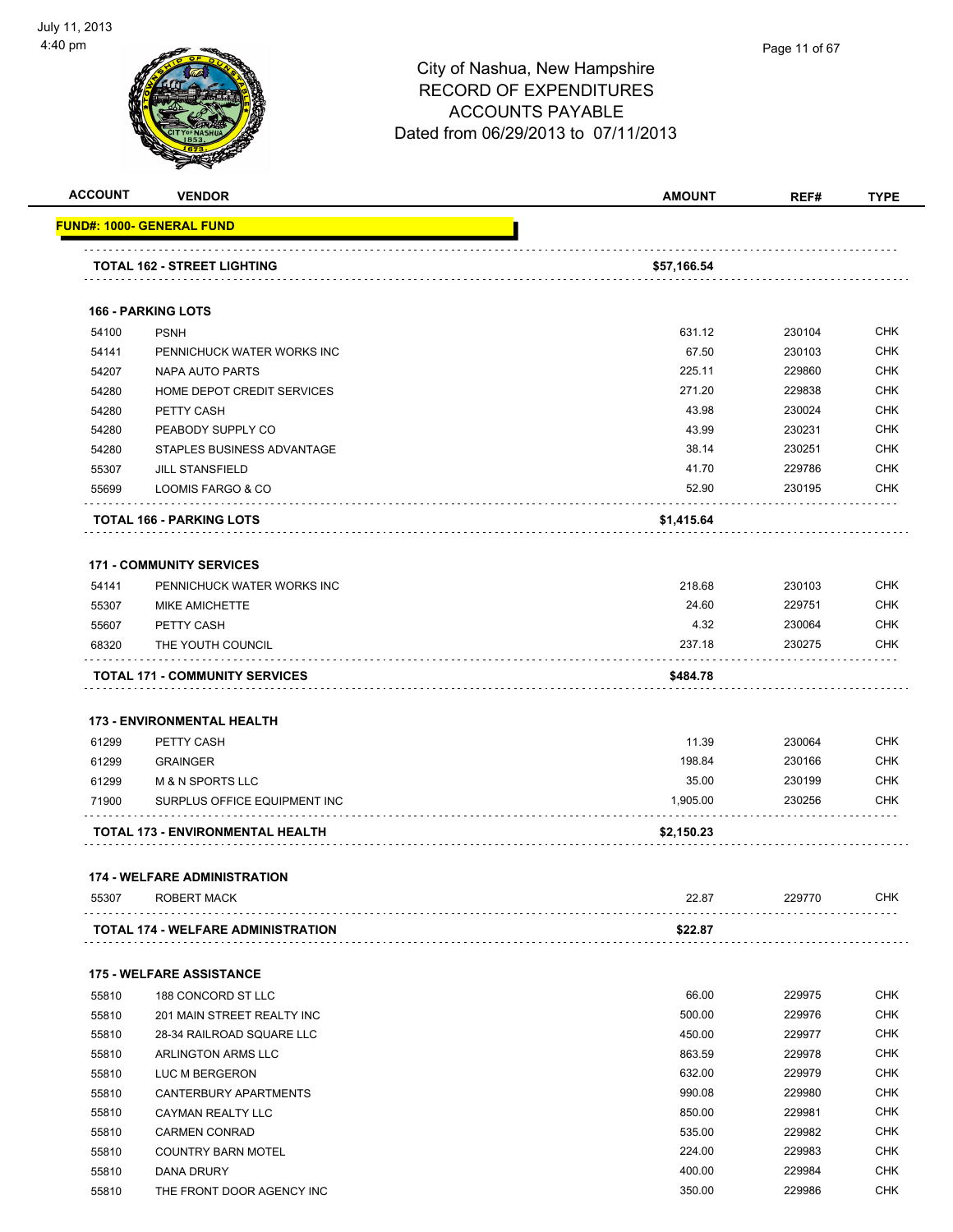

| Page 12 of 67 |  |
|---------------|--|
|               |  |

| <b>ACCOUNT</b> | <b>VENDOR</b>                         | <b>AMOUNT</b> | REF#   | <b>TYPE</b> |
|----------------|---------------------------------------|---------------|--------|-------------|
|                | <b>FUND#: 1000- GENERAL FUND</b>      |               |        |             |
|                | <b>175 - WELFARE ASSISTANCE</b>       |               |        |             |
| 55810          | <b>OLGA GOMBINS</b>                   | 813.00        | 229987 | <b>CHK</b>  |
| 55810          | EDMUND W KING JR                      | 785.00        | 229988 | <b>CHK</b>  |
| 55810          | L & G PROPERTIES LLC                  | 330.00        | 229989 | <b>CHK</b>  |
| 55810          | <b>RAYMOND E LORDEN</b>               | 750.00        | 229990 | <b>CHK</b>  |
| 55810          | NASHUA HOUSING AUTHORITY              | 589.38        | 229991 | <b>CHK</b>  |
| 55810          | PLEAKAS-THOMAS-TRUST                  | 620.00        | 229992 | <b>CHK</b>  |
| 55810          | RJ REAL ESTATE PARTNERSHIP            | 400.00        | 229993 | <b>CHK</b>  |
| 55810          | <b>WALTER J DIGESSE</b>               | 575.00        | 229994 | <b>CHK</b>  |
| 55810          | 23-25 TEMPLE ST REALTY LLC            | 600.00        | 230526 | <b>CHK</b>  |
| 55810          | LEO M LAVOIE                          | 640.00        | 230527 | <b>CHK</b>  |
| 55810          | <b>EDWARD PAQUIN</b>                  | 560.00        | 230528 | <b>CHK</b>  |
| 55810          | <b>FERNAND POULIN</b>                 | 775.00        | 230529 | <b>CHK</b>  |
| 55814          | <b>PSNH</b>                           | 464.35        | 229974 | <b>CHK</b>  |
| 55814          | <b>LIBERTY UTILITIES</b>              | 71.05         | 230524 | <b>CHK</b>  |
| 55814          | <b>PSNH</b>                           | 152.03        | 230525 | <b>CHK</b>  |
| 55820          | <b>FARWELL FUNERAL SERVICE INC</b>    | 750.00        | 229985 | <b>CHK</b>  |
|                | <b>TOTAL 175 - WELFARE ASSISTANCE</b> | \$14,735.48   |        |             |
|                | <b>177 - PARKS &amp; RECREATION</b>   |               |        |             |
| 44549          | APRIL CLAGGETT                        | 20.00         | 229954 | <b>CHK</b>  |
| 45999          | PLACIDO ACEVEDO                       | 20.00         | 229968 | <b>CHK</b>  |
| 54100          | <b>PSNH</b>                           | 7,558.64      | 230104 | <b>CHK</b>  |
| 54100          | <b>PSNH</b>                           | 3,120.86      | 230105 | <b>CHK</b>  |
| 54114          | <b>LIBERTY UTILITIES</b>              | 41.10         | 229795 | <b>CHK</b>  |
| 54114          | <b>LIBERTY UTILITIES</b>              | 79.76         | 229799 | <b>CHK</b>  |
| EAAAA          | LIECC CODDODATION                     | 104.07        | 230170 | <b>CHK</b>  |

| 54114 | <b>LIBERTY UTILITIES</b>        | 79.76    | 229799 | CHK        |
|-------|---------------------------------|----------|--------|------------|
| 54114 | <b>HESS CORPORATION</b>         | 104.97   | 230170 | <b>CHK</b> |
| 54141 | PENNICHUCK WATER WORKS INC      | 7,517.13 | 230103 | <b>CHK</b> |
| 54280 | <b>B &amp; S LOCKSMITHS INC</b> | 401.50   | 229813 | <b>CHK</b> |
| 54280 | HOME DEPOT CREDIT SERVICES      | 404.66   | 229838 | <b>CHK</b> |
| 54280 | JOHNSONS ELECTRIC INC           | 2,881.98 | 229842 | <b>CHK</b> |
| 54280 | NASHUA OUTDOOR POWER EQUIPMENT  | 70.62    | 229861 | <b>CHK</b> |
| 54280 | NASHUA WALLPAPER & PAINT CO     | 54.99    | 229862 | <b>CHK</b> |
| 54280 | PEABODY SUPPLY CO               | 174.49   | 229864 | <b>CHK</b> |
| 54280 | <b>SAM'S CLUB</b>               | 132.60   | 229869 | CHK        |
| 54280 | UNITED SITE SERVICES NORTHEAST  | 109.94   | 229880 | <b>CHK</b> |
| 54280 | <b>B &amp; S LOCKSMITHS INC</b> | 21.45    | 230124 | <b>CHK</b> |
| 54280 | BEARINGS SPECIALTY CO INC       | 32.44    | 230131 | <b>CHK</b> |
| 54280 | <b>FASTENAL CO</b>              | 155.34   | 230157 | CHK        |
| 54280 | <b>GRAINGER</b>                 | 103.20   | 230165 | <b>CHK</b> |
| 54280 | HOME DEPOT CREDIT SERVICES      | 1,507.54 | 230171 | CHK        |
| 54280 | JOHN DEERE LANDSCAPES           | 506.91   | 230187 | CHK        |
| 54280 | LOWES                           | 7.83     | 230196 | <b>CHK</b> |
| 54280 | NASHUA OUTDOOR POWER EQUIPMENT  | 50.93    | 230218 | CHK        |
| 54280 | NASHUA WALLPAPER & PAINT CO     | 63.84    | 230219 | <b>CHK</b> |
| 54487 | <b>HUDSON SMALL ENGINE</b>      | 976.00   | 230172 | <b>CHK</b> |
| 55109 | PAETEC COMMUNICATIONS INC       | 8.34     | 230101 | <b>CHK</b> |
| 55200 | NH SOUTHERN LEAGUE              | 1,012.50 | 229800 | CHK        |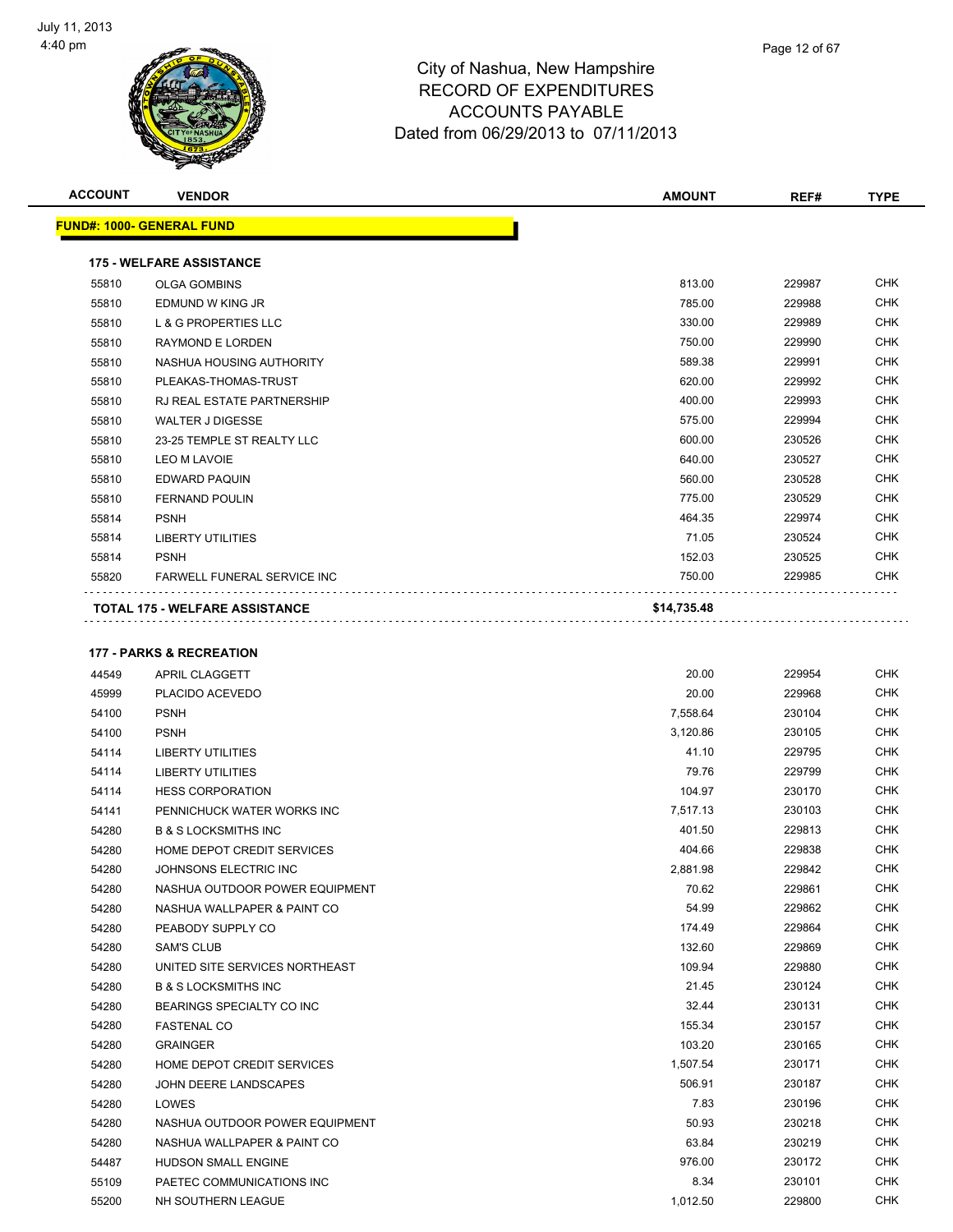

|  | $1$ agu 1001 01 |
|--|-----------------|
|  |                 |
|  |                 |

Page 13 of 67

. . . . . . . . . . . . . . . . . . . .

**ACCOUNT VENDOR AMOUNT REF# TYPE FUND#: 1000- GENERAL FUND 177 - PARKS & RECREATION** KEVIN COYLE 515.00 229955 CHK DAN DUPRAT 330.00 229956 CHK SAMANTHA DURKEE 112.50 229957 CHK JOHN FERLAN 120.00 229958 CHK JASON FERLAN 40.00 229959 CHK WILLIAM LAPOINTE 170.00 229961 CHK DENNIS MELANSON 50.00 229964 CHK JOHN PASQUARIELLO 50.00 229967 CHK TAYLOR SACCO 400.00 229969 CHK BRUCE SMITH 80.00 229970 CHK NED TEMPESTA 420.00 229971 CHK DAVID WEBSTER 200.00 229972 CHK LEVI NEWBURY 50.00 230466 CHK BJ HICKMAN MAGIC SHOWS 475.00 229817 CHK 55660 DWIGHT DAMON ASSOC **1,300.00** 229826 CHK RS FIREWORKS LLC 12,075.00 230242 CHK STAPLES BUSINESS ADVANTAGE 20.65 229877 CHK SEASONAL SPECIALTY STORES 235.83 230249 CHK STAPLES BUSINESS ADVANTAGE 62.08 230251 CHK BABE RUTH LEAGUE INC 72.00 230125 CHK er and the state of the state of the state of the state of the state of the state of the state of the state of the state of the state of the state of the state of the state of the state of the state of the state of the sta BANNER SYSTEMS OF MASSACHUSETT 39.54 230129 CHK MARSHALL SIGNS INC 700.00 230201 CHK MAYNARD & LESIEUR INC 14.00 229848 CHK FREIGHTLINER OF NH INC 19.40 229827 CHK

#### **179 - LIBRARY**

. . . . . . . . . . . . . . . .

| 54100 | <b>PSNH</b>                           | 6,414.85 | 230105 | <b>CHK</b> |
|-------|---------------------------------------|----------|--------|------------|
| 54280 | <b>HOME DEPOT CREDIT SERVICES</b>     | 172.58   | 229838 | <b>CHK</b> |
| 54428 | CDW GOVERNMENT INC                    | 271.60   | 230140 | <b>CHK</b> |
| 55109 | PAETEC COMMUNICATIONS INC             | 12.51    | 230101 | <b>CHK</b> |
| 55200 | <b>ISABELLA STEWART GARDNER MUSEU</b> | 195.00   | 230094 | <b>CHK</b> |
| 55200 | NEW ENGLAND LIBRARY ASSOC             | 61.00    | 230096 | <b>CHK</b> |
| 55307 | SOPHIE SMITH                          | 221.71   | 229874 | CHK        |
| 55307 | <b>LARRY CASE</b>                     | 28.25    | 230139 | CHK        |
| 55400 | NEW ENGLAND LIBRARY ASSOC             | 500.00   | 230098 | <b>CHK</b> |
| 55699 | CITY ARTS NASHUA                      | 35.00    | 230146 | <b>CHK</b> |
| 61807 | SIMON & SCHUSTER                      | 26.88    | 229873 | <b>CHK</b> |
| 61814 | <b>MICRO MARKETING ASSOCIATES</b>     | 34.00    | 229853 | <b>CHK</b> |
| 61814 | MICRO MARKETING ASSOCIATES            | 323.77   | 230210 | <b>CHK</b> |
| 61816 | AC MOORE INC                          | 98.52    | 230115 | <b>CHK</b> |
| 61816 | ORIENTAL TRADING CO INC               | 200.15   | 230230 | <b>CHK</b> |

 NAPA AUTO PARTS 11.97 229858 CHK NAPA AUTO PARTS 12.08 229859 CHK FREIGHTLINER OF NH INC 925.34 230159 CHK SANEL AUTO PARTS CO 216.77 230248 CHK

**TOTAL 177 - PARKS & RECREATION \$46,018.72**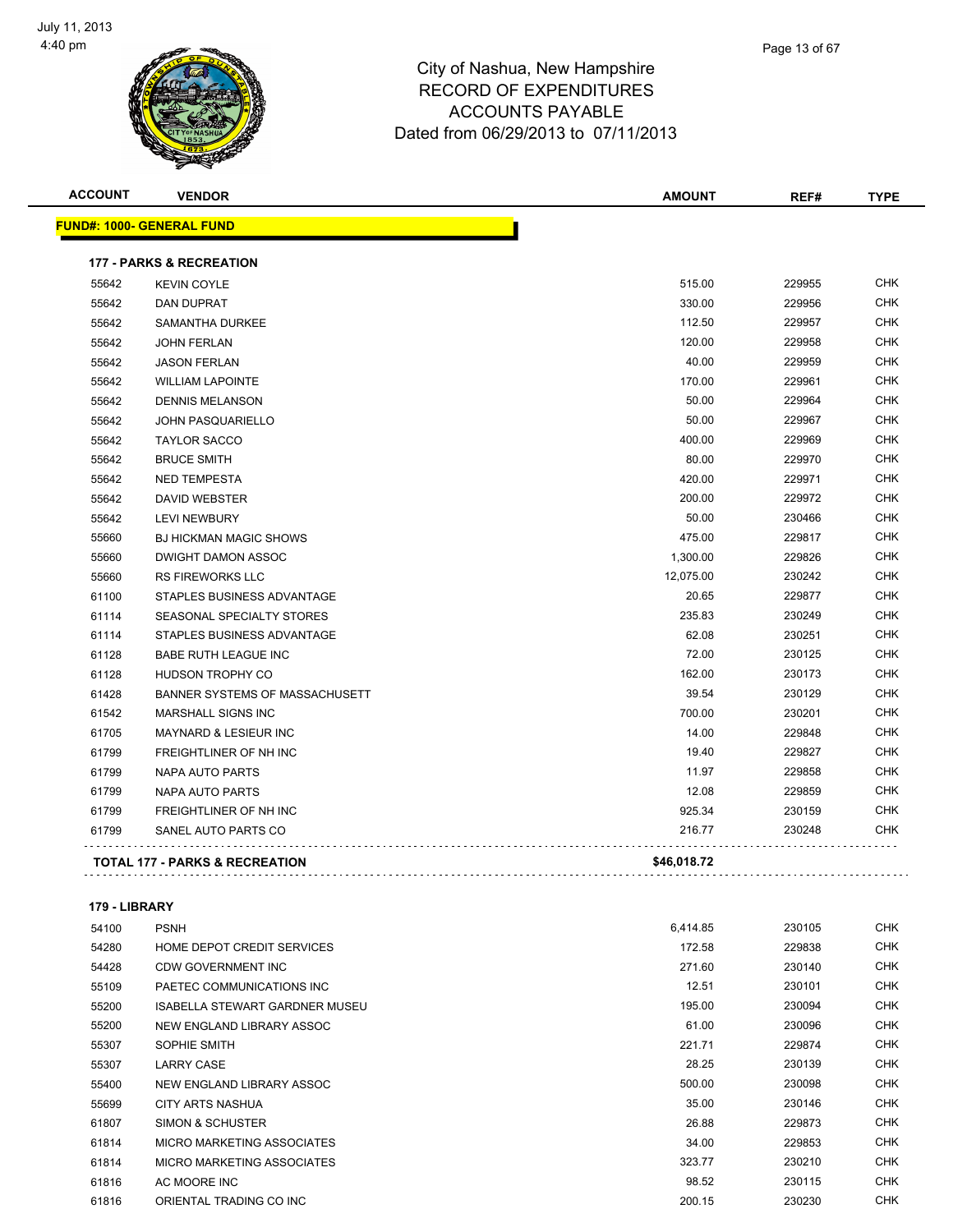

| <b>ACCOUNT</b>      | <b>VENDOR</b>                        | <b>AMOUNT</b> | REF#   | <b>TYPE</b> |
|---------------------|--------------------------------------|---------------|--------|-------------|
|                     | <u> FUND#: 1000- GENERAL FUND</u>    |               |        |             |
|                     |                                      |               |        |             |
| 179 - LIBRARY       |                                      |               |        |             |
| 61816               | RANDOM HOUSE INC                     | 75.00         | 230237 | <b>CHK</b>  |
| 61821               | THE NEW YORK TIMES                   | 835.72        | 230099 | <b>CHK</b>  |
| 61830               | <b>GALE</b>                          | 3,541.23      | 230161 | <b>CHK</b>  |
| 71221               | <b>CDW GOVERNMENT INC</b>            | 110.88        | 230140 | CHK         |
|                     |                                      |               |        |             |
|                     | TOTAL 179 - LIBRARY                  | \$13,158.65   |        |             |
|                     | <b>181 - COMMUNITY DEVELOPMENT</b>   |               |        |             |
| 61100               | MCINTIRE BUSINESS PRODUCTS INC       | 43.17         | 230206 | <b>CHK</b>  |
| 61299               | POSITIVE STREET ART                  | 726.00        | 229866 | <b>CHK</b>  |
| 61650               | CONWAY OFFICE PRODUCTS LLC           | 9.60          | 229823 | CHK         |
|                     |                                      |               |        |             |
|                     | TOTAL 181 - COMMUNITY DEVELOPMENT    | \$778.77      |        |             |
|                     | <b>182 - PLANNING &amp; ZONING</b>   |               |        |             |
| 55307               | <b>ROGER HOUSTON</b>                 | 188.15        | 229766 | <b>CHK</b>  |
| 55307               | PETTY CASH                           | 24.30         | 230024 | <b>CHK</b>  |
| 61175               | STAPLES BUSINESS ADVANTAGE           | 300.96        | 230251 | CHK         |
| 61807               | THE WALL STREET JOURNAL              | 455.00        | 229804 | <b>CHK</b>  |
| 61910               | PETTY CASH                           | 88.41         | 230024 | CHK         |
|                     |                                      |               |        |             |
|                     | TOTAL 182 - PLANNING & ZONING        | \$1,056.82    |        |             |
|                     | <b>183 - ECONOMIC DEVELOPMENT</b>    |               |        |             |
| 55307               | <b>GEORGE DURANTE</b>                | 15.82         | 229762 | <b>CHK</b>  |
| 55400               | PETTY CASH                           | 20.00         | 230024 | <b>CHK</b>  |
| 55500               | PETTY CASH                           | 7.99          | 230024 | CHK         |
|                     |                                      |               |        |             |
|                     | TOTAL 183 - ECONOMIC DEVELOPMENT     | \$43.81       |        |             |
| <b>191 - SCHOOL</b> |                                      |               |        |             |
| 52800               | WILLIAM V MACGILL & CO               | 421.10        | 229953 | <b>CHK</b>  |
| 52800               | ANGELA AVERY                         | 2,640.00      | 230301 | <b>CHK</b>  |
| 52800               | <b>DEBORAH BRITENRIKER</b>           | 1,190.40      | 230313 | <b>CHK</b>  |
| 52800               | RANDY CALHOUN                        | 1,600.00      | 230316 | <b>CHK</b>  |
| 52800               | <b>MARIE COLEMAN</b>                 | 1,656.00      | 230327 | <b>CHK</b>  |
| 52800               | <b>JAMES GRAHAM</b>                  | 1,620.00      | 230362 | <b>CHK</b>  |
| 52800               | <b>MEGAN MILLER</b>                  | 1,080.00      | 230405 | <b>CHK</b>  |
| 52800               | <b>JENNIFER SCARPATI</b>             | 3,000.00      | 230433 | <b>CHK</b>  |
| 53600               | NASHUA ADULT LEARNING CENTER         | 27,810.00     | 229929 | <b>CHK</b>  |
| 53600               | <b>EDUCATION INC</b>                 | 1,373.23      | 230346 | CHK         |
| 53600               | <b>HAMPSTEAD HOSPITAL</b>            | 325.00        | 230369 | <b>CHK</b>  |
| 53614               | READYNURSE STAFFING SERVICES         | 686.14        | 229933 | <b>CHK</b>  |
| 53628               | <b>WATER CHEMICALS INC</b>           | 1,169.00      | 229887 | <b>CHK</b>  |
| 53628               | <b>GRANITE STATE SHUTTLE SERVICE</b> | 120.00        | 230365 | <b>CHK</b>  |
| 53628               | MULTI STATE BILLING SERVICES L       | 1,687.47      | 230407 | <b>CHK</b>  |
| 53628               | PRO AV SYSTEMS INC                   | 9,679.00      | 230423 | <b>CHK</b>  |
| 53628               | STATE OF NH CRIMINAL RECORDS         | 1,081.50      | 230447 | <b>CHK</b>  |
|                     |                                      |               |        |             |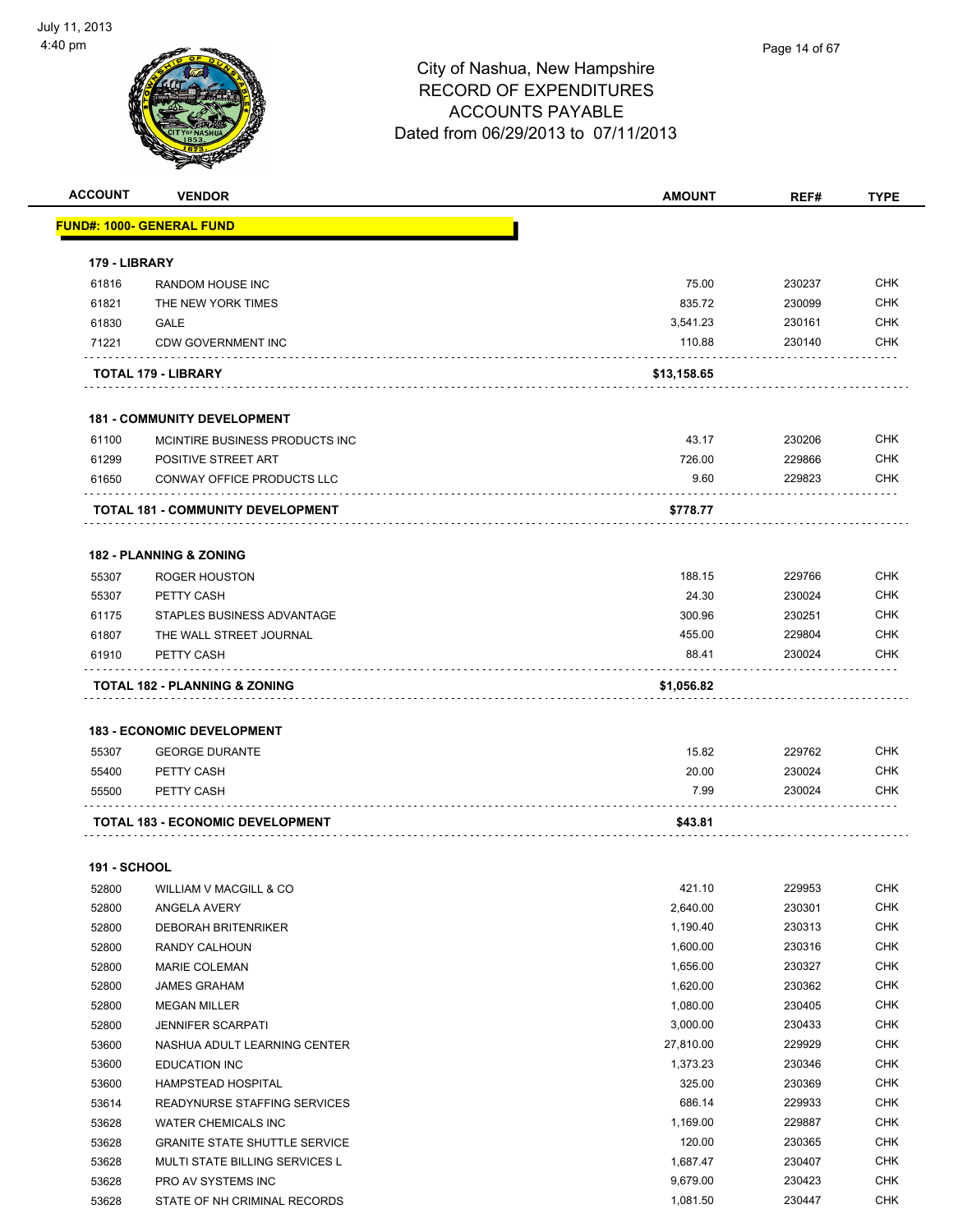

**ACCOUNT VENDOR AMOUNT REF# TYPE FUND#: 1000- GENERAL FUND 191 - SCHOOL** YOUTH EDUCATIONAL EMPLOYMENT 6,825.00 230461 CHK PSNH 3,065.05 229885 CHK PSNH 2,595.79 230279 CHK 54114 LIBERTY UTILITIES CHK CHARGE CHARGE AND STRUCK AND STRUCK AND STRUCK AND STRUCK AND STRUCK CHARGE CHARGE HESS CORPORATION 530.37 230281 CHK 54141 PENNICHUCK WATER WORKS INC **EXAMPLE 2008 PENT AND A SET A SET A SET A** GASS OF A SALE AND THE STATE A SALE WATER CHEMICALS INC 470.00 229887 CHK CONTROL TECHNOLOGIES INC 30,908.50 229907 CHK 54243 WATER CHEMICALS INC 200289 CHK B & S LOCKSMITHS INC 46.80 229894 CHK STANLEY ELEVATOR CO INC 2,064.00 229943 CHK VIKING ROOFING INC 1,589.95 229951 CHK ALTERNATIVE COMMUNICATIONS SVC 100.00 230293 CHK B & S LOCKSMITHS INC 45.69 230302 CHK CENTRAL PAPER PRODUCTS CO 1,645.95 230324 CHK FLAME OUT LLC 525.00 230354 CHK NORTHEAST PRO-CON SOLUTIONS 575.00 230418 CHK VIKING ROOFING INC 630.00 230455 CHK HILLYARD/MANCHESTER 1,276.00 229916 CHK 54487 BATTERY SPECIALISTS OF NH LLC **1.911.00** 1.911.00 229921 CHK 54487 LEVESQUES SEW & VAC INC CHANGE AND SOLUTION CONTROL CONTROL AND SOLUTION CONTROL CONTROL CONTROL CONTROL CONTROL CONTROL CONTROL CONTROL CONTROL CONTROL CONTROL CONTROL CONTROL CONTROL CONTROL CONTROL CONTROL CONTROL TIGER DIRECT 52.84 230451 CHK NAPA AUTO PARTS 1,042.30 229928 CHK SANEL AUTO PARTS CO 185.26 229936 CHK TOWERS MOTOR PARTS CORP 4.50 229948 CHK BEST FORD 145.31 230308 CHK DONOVAN EQUIPMENT CO INC 296.87 230343 CHK MAYNARD & LESIEUR INC 485.73 230400 CHK 54600 SANEL AUTO PARTS CO 2004 180.02 230431 CHK TOWERS MOTOR PARTS CORP 125.84 230452 CHK JACQUES FLOWER SHOP 700.00 230380 CHK VERIZON WIRELESS ARENA 15,928.80 230454 CHK FAIRPOINT COMMUNICATIONS 131.05 229883 CHK BAYRING COMMUNICATIONS 2,230.86 230276 CHK EARTHLINK BUSINESS 3,072.09 230280 CHK FAIRPOINT COMMUNICATIONS 32.02 230284 CHK SPRINT 12.88 230287 CHK NEASC INC 8,165.00 230415 CHK 55300 LUTHERAN COMMUNITY SERVICES SH 180.00 230394 CHK CLAUDIA DIONNE 34.69 229908 CHK ALTHEA SHEAFF 123.87 229940 CHK ROBERT ANASTAS 23.31 230294 CHK

 JANICE ARCARO 62.43 230298 CHK 55307 THOMAS ARRIA 230299 CHK 230299 CHK CHRISTINE BURKE 33.90 230315 CHK KIMBERLY CALLAN 138.85 230317 CHK MARK CONRAD 266.10 230329 CHK COVART VIRGINIA L 6.07 230332 CHK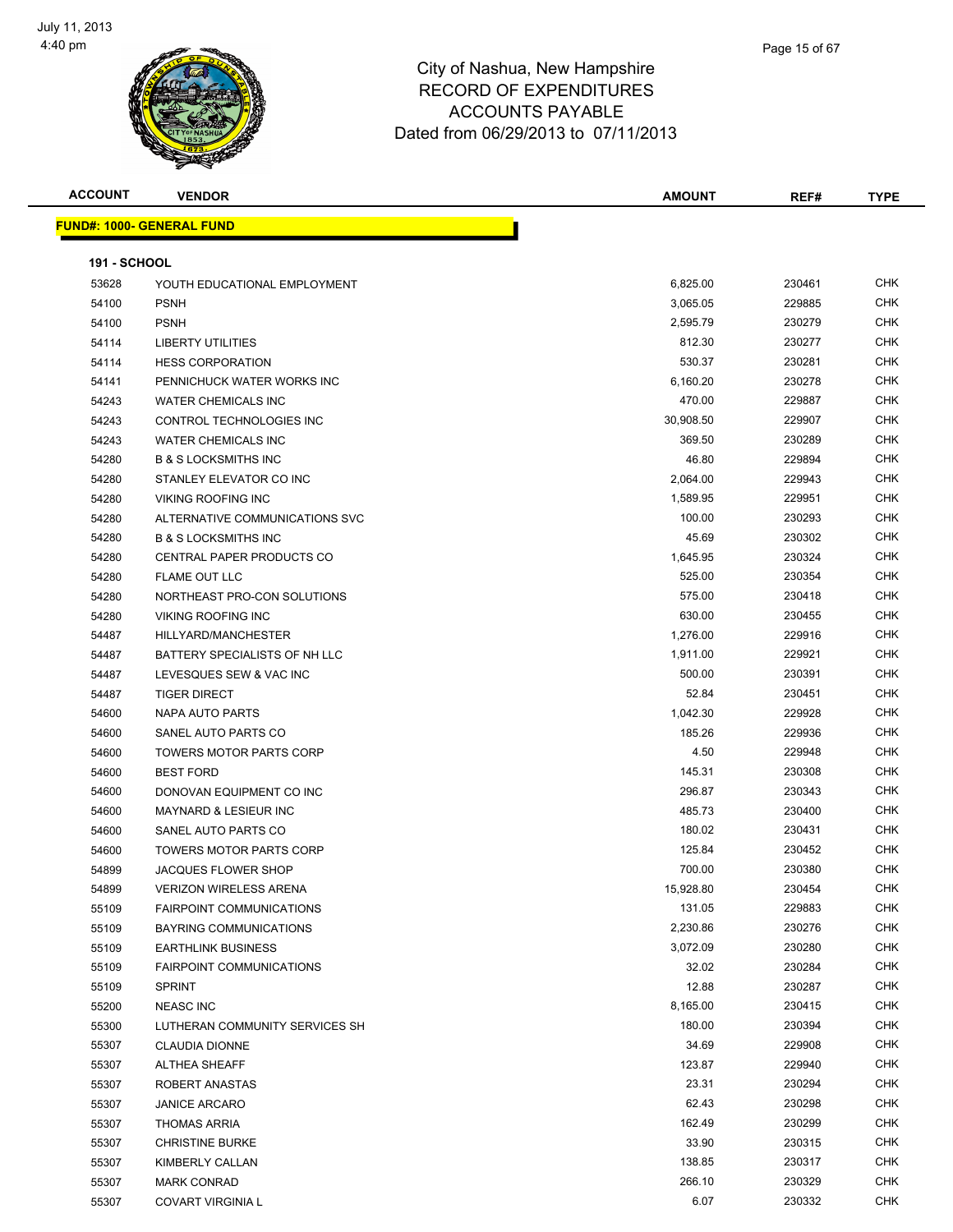

Page 16 of 67

| <b>ACCOUNT</b>      | <b>VENDOR</b>                    | <b>AMOUNT</b> | REF#   | <b>TYPE</b> |
|---------------------|----------------------------------|---------------|--------|-------------|
|                     | <b>FUND#: 1000- GENERAL FUND</b> |               |        |             |
| <b>191 - SCHOOL</b> |                                  |               |        |             |
| 55307               | DANIEL DONOVAN                   | 26.13         | 230342 | <b>CHK</b>  |
| 55307               | <b>VIRGINIA ESSON</b>            | 18.19         | 230348 | <b>CHK</b>  |
| 55307               | <b>JULIE GOULET</b>              | 51.62         | 230360 | <b>CHK</b>  |
| 55307               | <b>STACY HYNES</b>               | 41.97         | 230374 | <b>CHK</b>  |
| 55307               | <b>CARMEN KOSOW</b>              | 25.42         | 230384 | <b>CHK</b>  |
| 55307               | <b>MARC LAQUERRE</b>             | 35.63         | 230385 | <b>CHK</b>  |
| 55307               | <b>DONNA LATINA</b>              | 27.55         | 230387 | <b>CHK</b>  |
| 55307               | <b>MARK LUCAS</b>                | 37.01         | 230393 | <b>CHK</b>  |
| 55307               | <b>DAVID RYAN</b>                | 36.39         | 230429 | <b>CHK</b>  |
| 55600               | ACCURATE LABEL DESIGNS INC       | 534.95        | 230291 | <b>CHK</b>  |
| 55600               | THE COPY SHOP                    | 64.50         | 230330 | <b>CHK</b>  |
| 55600               | <b>JOSTENS INC</b>               | 123.17        | 230382 | <b>CHK</b>  |
| 55607               | PETTY CASH SCHOOLS               | 2.98          | 229882 | <b>CHK</b>  |
| 55607               | <b>FEDEX</b>                     | 88.72         | 230285 | <b>CHK</b>  |
| 55607               | UNITED PARCEL SERVICE            | 101.73        | 230288 | <b>CHK</b>  |
| 55607               | NEOPOST USA INC                  | 123.00        | 230416 | <b>CHK</b>  |
| 55690               | FIRST STUDENT INC                | 552.99        | 229911 | <b>CHK</b>  |
|                     |                                  |               |        |             |

| 55600 | ACCURATE LABEL DESIGNS INC               | 534.95    | 230291 | <b>CHK</b> |
|-------|------------------------------------------|-----------|--------|------------|
| 55600 | THE COPY SHOP                            | 64.50     | 230330 | <b>CHK</b> |
| 55600 | <b>JOSTENS INC</b>                       | 123.17    | 230382 | <b>CHK</b> |
| 55607 | PETTY CASH SCHOOLS                       | 2.98      | 229882 | <b>CHK</b> |
| 55607 | <b>FEDEX</b>                             | 88.72     | 230285 | <b>CHK</b> |
| 55607 | UNITED PARCEL SERVICE                    | 101.73    | 230288 | <b>CHK</b> |
| 55607 | <b>NEOPOST USA INC</b>                   | 123.00    | 230416 | <b>CHK</b> |
| 55690 | FIRST STUDENT INC                        | 552.99    | 229911 | <b>CHK</b> |
| 55690 | FIRST STUDENT INC                        | 200.17    | 230353 | <b>CHK</b> |
| 55690 | MILFORD SCHOOL DISTRICT                  | 637.50    | 230404 | <b>CHK</b> |
| 55691 | <b>CHRISTINE BAKER</b>                   | 44.75     | 230303 | <b>CHK</b> |
| 55691 | <b>BRAD CANFIELD</b>                     | 847.50    | 230319 | <b>CHK</b> |
| 55691 | <b>J S C TRANSPORTATION SVCS INC</b>     | 840.00    | 230378 | <b>CHK</b> |
| 55691 | <b>BARBARA MELANSON</b>                  | 101.70    | 230402 | <b>CHK</b> |
| 55691 | MILFORD SCHOOL DISTRICT                  | 935.00    | 230404 | <b>CHK</b> |
| 55691 | THE PROVIDER ENTERPRISES INC             | 6,683.10  | 230424 | <b>CHK</b> |
| 55691 | <b>SARAH WINSLOW</b>                     | 420.36    | 230460 | <b>CHK</b> |
| 55694 | <b>CEDARCREST INC</b>                    | 4,602.40  | 229904 | <b>CHK</b> |
| 55694 | HUDSON SCHOOL DISTRICT                   | 5,121.24  | 229919 | <b>CHK</b> |
| 55694 | <b>SERESC</b>                            | 7,165.86  | 229939 | <b>CHK</b> |
| 55694 | <b>BOW SCHOOL DISTRICT</b>               | 3,104.26  | 230311 | <b>CHK</b> |
| 55694 | <b>CEDARCREST INC</b>                    | 612.46    | 230323 | <b>CHK</b> |
| 55694 | EASTER SEALS OF NEW HAMPSHIRE            | 1,706.94  | 230345 | <b>CHK</b> |
| 55694 | <b>EDUCATION INC</b>                     | 744.80    | 230346 | <b>CHK</b> |
| 55694 | <b>GREATER LAWRENCE ED COLLABORAT</b>    | 18,322.55 | 230366 | <b>CHK</b> |
| 55694 | LEARNING CENTER FOR THE DEAF             | 9,658.04  | 230389 | <b>CHK</b> |
| 55694 | <b>LEARNING PREP SCHOOL</b>              | 1,965.60  | 230390 | <b>CHK</b> |
| 55694 | LIGHTHOUSE SCHOOL INC                    | 76,902.00 | 230392 | <b>CHK</b> |
| 55694 | MANCHESTER SCHOOL DISTRICT               | 66,300.00 | 230397 | <b>CHK</b> |
| 55694 | MERRIMACK SPEC ED COLLABORATIV           | 35,225.80 | 230403 | <b>CHK</b> |
| 55694 | MOUNT PROSPECT ACADEMY INC               | 11,595.48 | 230406 | <b>CHK</b> |
| 55694 | NASHOBA LEARNING GROUP                   | 9,050.40  | 230409 | <b>CHK</b> |
| 55694 | NASHUA CHILDRENS HOME                    | 22,993.86 | 230410 | <b>CHK</b> |
| 55694 | <b>REACH THE TOP TUTORING</b>            | 630.00    | 230425 | <b>CHK</b> |
| 55694 | <b>REGIONAL SERVICES &amp; EDUCATION</b> | 9,808.20  | 230426 | <b>CHK</b> |
| 55694 | SPAULDING YOUTH CENTER                   | 20,366.80 | 230443 | <b>CHK</b> |
| 55694 | ST ANNS HOME INC                         | 5,852.44  | 230445 | <b>CHK</b> |
| 55694 | <b>GERMAINE LAWRENCE SCHOOL</b>          | 31,150.87 | 230462 | <b>CHK</b> |
| 61100 | ACCURATE LABEL DESIGNS INC               | 307.95    | 229888 | <b>CHK</b> |
|       |                                          |           |        |            |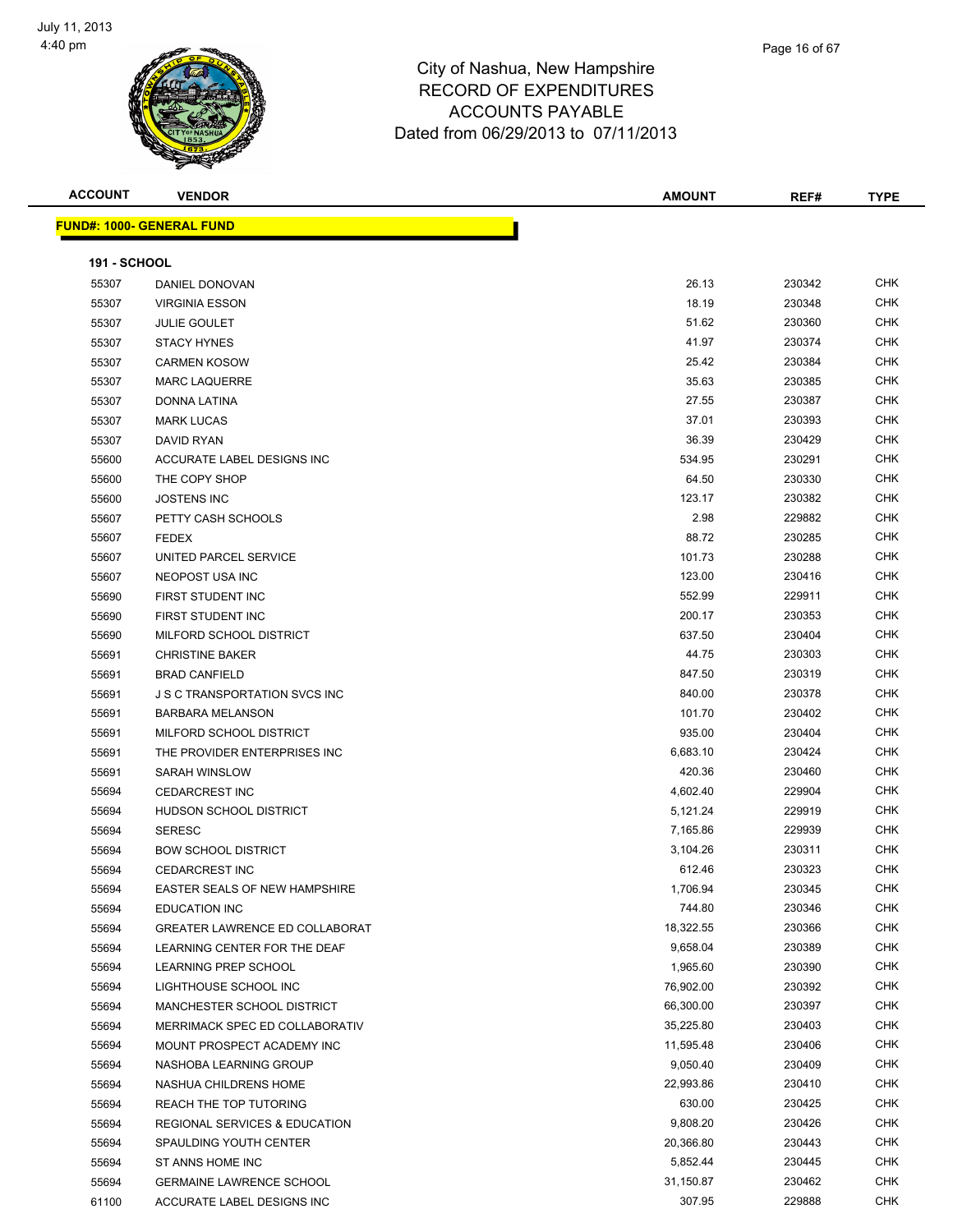

| <b>ACCOUNT</b>      | <b>VENDOR</b>                    | AMOUNT          | REF#             | <b>TYPE</b>       |
|---------------------|----------------------------------|-----------------|------------------|-------------------|
|                     | <b>FUND#: 1000- GENERAL FUND</b> |                 |                  |                   |
| <b>191 - SCHOOL</b> |                                  |                 |                  |                   |
| 61100               | ANCO SIGNS & STAMPS INC          | 62.00           | 229891           | <b>CHK</b>        |
| 61100               | CHRISTIAN PARTY RENTAL           | 319.95          | 229905           | <b>CHK</b>        |
| 61100               | <b>SCHOOL SPECIALTY</b>          | 939.68          | 229938           | <b>CHK</b>        |
| 61100               | STAPLES BUSINESS ADVANTAGE       | 28.99           | 229944           | <b>CHK</b>        |
| 61100               | <b>CRESTLINE SPECIALTIES INC</b> | 441.86          | 230333           | <b>CHK</b>        |
| 61100               | <b>VIRGINIA ESSON</b>            | 9.99            | 230348           | <b>CHK</b>        |
| 61100               | <b>SCHOOL SPECIALTY</b>          | 355.99          | 230439           | <b>CHK</b>        |
| 61100               | STAPLES BUSINESS ADVANTAGE       | 700.07          | 230446           | <b>CHK</b>        |
| 61100               | <b>UZIBULL</b>                   | 95.80           | 230453           | CHK               |
| 61100               | WB MASON CO INC                  | 6,663.59        | 230457           | CHK               |
| 61107               | CHAMPIONS CHOICE INC             | 386.00          | 230325           | <b>CHK</b>        |
| 61135               | PETTY CASH SCHOOLS               | 26.87           | 229882           | CHK               |
| 61135               | PETTY CASH SCHOOLS               | 26.18           | 229884           | CHK               |
| 61135               | <b>BRODART CO</b>                | 43.30           | 229900           | <b>CHK</b>        |
| 61135               | FIRST STUDENT INC                | 50.00           | 229911           | <b>CHK</b>        |
| 61135               | <b>HEINEMANN</b>                 | 4,815.00        | 229915           | <b>CHK</b>        |
| 61135               | HOME DEPOT CREDIT SERVICES       | 176.36          | 229917           | <b>CHK</b>        |
| 61135               | MARKET BASKET ACCT 2589096       | 122.35          | 229925           | <b>CHK</b>        |
| 61135               | <b>MCGRAW HILL COMPANIES</b>     | 3,644.00        | 229927           | <b>CHK</b>        |
| 61135               | <b>SCHOOL SPECIALTY</b>          | 808.45          | 229938           | <b>CHK</b>        |
| 61135               | <b>TEACHERS DISCOVERY</b>        | 554.26          | 229945           | CHK               |
| 61135               | TEXAS SCHOOL FOR THE BLIND       | 40.25           | 229946           | CHK               |
| 61135               | PETTY CASH SCHOOLS               | 161.62          | 230283           | CHK               |
| 61135               | PETTY CASH SCHOOLS               | 160.99          | 230286           | <b>CHK</b>        |
| 61135               | <b>BARNES &amp; NOBLE INC</b>    | 4,128.19        | 230305           | <b>CHK</b>        |
| 61135               | <b>BELLETETES INC</b>            | 28.18           | 230307           | <b>CHK</b>        |
| 61135               | CALLOWAY HOUSE INC               | 39.94           | 230318           | <b>CHK</b>        |
| 61135               | <b>CARD TECH ID</b>              | 1,425.00        | 230320           | <b>CHK</b>        |
| 61135               | CARPARTS OF NASHUA               | 412.00          | 230321           | CHK               |
| 61135               | CARTRIDGE WORLD NASHUA           | 609.91          | 230322           | CHK               |
| 61135               | CHILDSWORK CHILDSPLAY            | 115.39          | 230326           | CHK               |
| 61135               | <b>CURIOUS CREATURES</b>         | 320.00          | 230334           | CHK               |
| 61135               | <b>CURRICULUM ASSOC INC</b>      | 142.46          | 230335           | <b>CHK</b>        |
| 61135               | MICHELLE DEBYE                   | 165.00          | 230339           | <b>CHK</b>        |
| 61135               | DEMCO INC                        | 297.29          | 230340           | CHK               |
| 61135               | DJ JEFF HAMILTON                 | 250.00          | 230341           | <b>CHK</b>        |
| 61135               | DURACO INC                       | 1,012.56        | 230344           | <b>CHK</b>        |
| 61135               | <b>EPS</b>                       | 266.81          | 230347           | <b>CHK</b>        |
| 61135               | <b>SCHOOL SPECIALTY</b>          | 18.78           | 230356           | <b>CHK</b>        |
| 61135               | GENERAL LINEN SERVICE INC        | 57.30           | 230358           | <b>CHK</b>        |
| 61135               | <b>GOPHER SPORTS</b>             | 134.43          | 230359           | CHK               |
| 61135               | <b>HOUGHTON MIFFLIN</b>          | 4.63            | 230373           | <b>CHK</b>        |
| 61135               | J W PEPPER & SON INC             | 1,126.00        | 230379           | <b>CHK</b>        |
| 61135               | MARKET BASKET ACCT 2589096       | 147.94          | 230398           | CHK               |
| 61135               | <b>MASTERMAN'S LLP</b>           | 144.00          | 230399           | <b>CHK</b>        |
| 61135               | NORTH CENTER FOOD SERVICE        | 4.00            | 230417           | CHK               |
| 61135               | SANE                             | 81.95<br>555.83 | 230430<br>230432 | CHK<br><b>CHK</b> |
| 61135               | SARGENT WELCH                    |                 |                  |                   |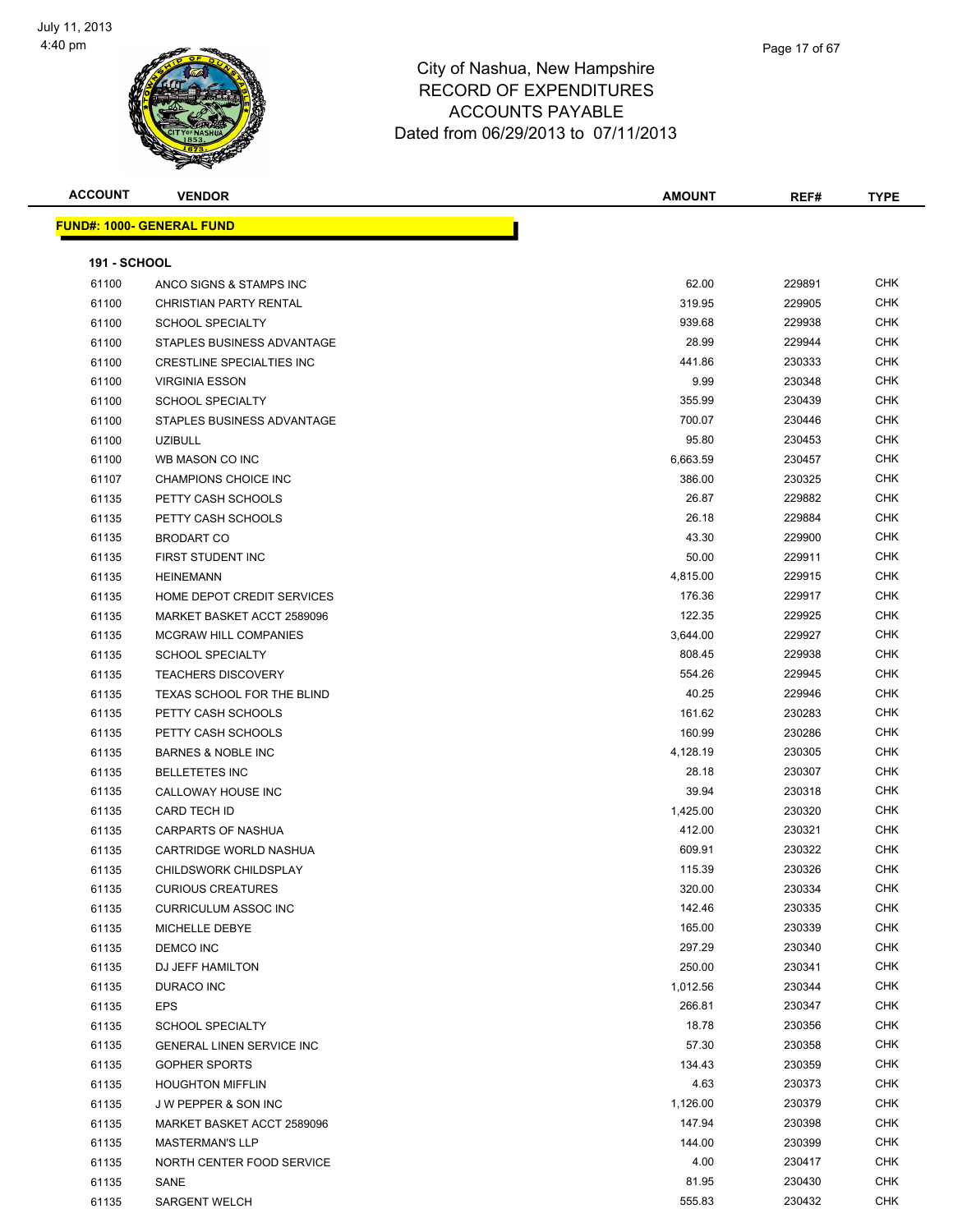

| Page 18 of 67 |
|---------------|
|               |

| <b>ACCOUNT</b>      | <b>VENDOR</b>                         | <b>AMOUNT</b> | REF#   | <b>TYPE</b> |
|---------------------|---------------------------------------|---------------|--------|-------------|
|                     | <b>FUND#: 1000- GENERAL FUND</b>      |               |        |             |
|                     |                                       |               |        |             |
| <b>191 - SCHOOL</b> |                                       |               |        |             |
| 61135               | SCHOOL COUNSELOR RESOURCES            | 130.87        | 230436 | CHK         |
| 61135               | <b>SCHOOL SPECIALTY</b>               | 387.51        | 230439 | <b>CHK</b>  |
| 61135               | SOCIAL STUDIES SCHOOL SERVICE         | 1,696.55      | 230442 | CHK         |
| 61135               | STAPLES BUSINESS ADVANTAGE            | 941.63        | 230446 | CHK         |
| 61135               | SUPER DUPER SCHOOL CO                 | 49.95         | 230449 | <b>CHK</b>  |
| 61135               | THERAPRO INC                          | 148.98        | 230450 | <b>CHK</b>  |
| 61135               | <b>WILLIAM V MACGILL &amp; CO</b>     | 44.23         | 230459 | CHK         |
| 61142               | <b>SCHOOL HEALTH CORP</b>             | 107.40        | 229937 | CHK         |
| 61142               | WILLIAM V MACGILL & CO                | 1,814.93      | 229953 | CHK         |
| 61142               | <b>SCHOOL HEALTH CORP</b>             | 52.18         | 230437 | CHK         |
| 61142               | SCHOOL NURSE SUPPLY INC               | 151.95        | 230438 | CHK         |
| 61142               | WILLIAM V MACGILL & CO                | 1,169.74      | 230459 | <b>CHK</b>  |
| 61249               | PEARSON ASSESSMENTS                   | 138.75        | 229931 | <b>CHK</b>  |
| 61249               | <b>CURRICULUM ASSOC INC</b>           | 698.00        | 230335 | CHK         |
| 61299               | <b>SAM'S CLUB</b>                     | 840.53        | 229886 | CHK         |
| 61299               | ANCO SIGNS & STAMPS INC               | 9.25          | 229892 | CHK         |
| 61299               | <b>BELLETETES INC</b>                 | 132.04        | 229896 | <b>CHK</b>  |
| 61299               | <b>AUBUCHON HARDWARE</b>              | 16.62         | 229897 | CHK         |
| 61299               | <b>FASTENAL CO</b>                    | 157.34        | 229910 | CHK         |
| 61299               | HOME DEPOT CREDIT SERVICES            | 82.66         | 229918 | CHK         |
| 61299               | <b>JP PEST SERVICES</b>               | 1,401.00      | 229922 | CHK         |
| 61299               | NATIONAL PARK SERVICE                 | 780.00        | 229930 | CHK         |
| 61299               | <b>BARNES &amp; NOBLE INC</b>         | 39.87         | 230305 | <b>CHK</b>  |
| 61299               | AUBUCHON HARDWARE                     | 59.73         | 230310 | <b>CHK</b>  |
| 61299               | DATTCO, INC                           | 795.52        | 230338 | CHK         |
| 61299               | <b>FASTENAL CO</b>                    | 281.26        | 230350 | CHK         |
| 61299               | <b>GUNDALOW COMPANY</b>               | 600.00        | 230368 | <b>CHK</b>  |
| 61299               | <b>HOLLIS LANDSCAPE MATERIALS INC</b> | 432.00        | 230371 | <b>CHK</b>  |
| 61299               | HOME DEPOT CREDIT SERVICES            | 124.95        | 230372 | CHK         |
| 61299               | MCMASTER CARR SUPPLY CO               | 440.70        | 230401 | CHK         |
| 61299               | NASHUA WALLPAPER & PAINT CO           | 156.99        | 230412 | CHK         |
| 61299               | SCHOOL SPECIALTY                      | 26.01         | 230439 | <b>CHK</b>  |
| 61299               | <b>WAL-MART</b>                       | 323.84        | 230456 | CHK         |
| 61407               | BATTERY SPECIALISTS OF NH LLC         | 245.65        | 229921 | CHK         |
| 61407               | REXEL CLS                             | 33.25         | 229934 | <b>CHK</b>  |
| 61407               | BATTERY SPECIALISTS OF NH LLC         | 9.90          | 230377 | CHK         |
| 61407               | M & M ELECTRICAL SUPPLY CO INC        | 843.29        | 230395 | <b>CHK</b>  |
| 61414               | F W WEBB CO                           | 217.67        | 229909 | CHK         |
| 61414               | TOTAL AIR SUPPLY INC                  | 361.09        | 229947 | <b>CHK</b>  |
| 61414               | F W WEBB CO                           | 1,142.39      | 230349 | <b>CHK</b>  |
| 61414               | <b>GRANITE GROUP</b>                  | 256.29        | 230364 | CHK         |
| 61414               | PEABODY SUPPLY CO                     | 110.17        | 230420 | CHK         |
| 61421               | HEATING SPECIALTIES OF NH INC         | 52.84         | 229914 | CHK         |
| 61421               | TRANE U.S. INC                        | 1,204.00      | 229949 | CHK         |
| 61421               | BEARINGS SPECIALTY CO INC             | 208.10        | 230306 | CHK         |
| 61421               | <b>FAY ELECTRIC MOTORS</b>            | 774.58        | 230351 | CHK         |
| 61421               | <b>GRAINGER</b>                       | 694.20        | 230363 | CHK         |
| 61428               | CENTRAL PAPER PRODUCTS CO             | 13,938.61     | 230324 | <b>CHK</b>  |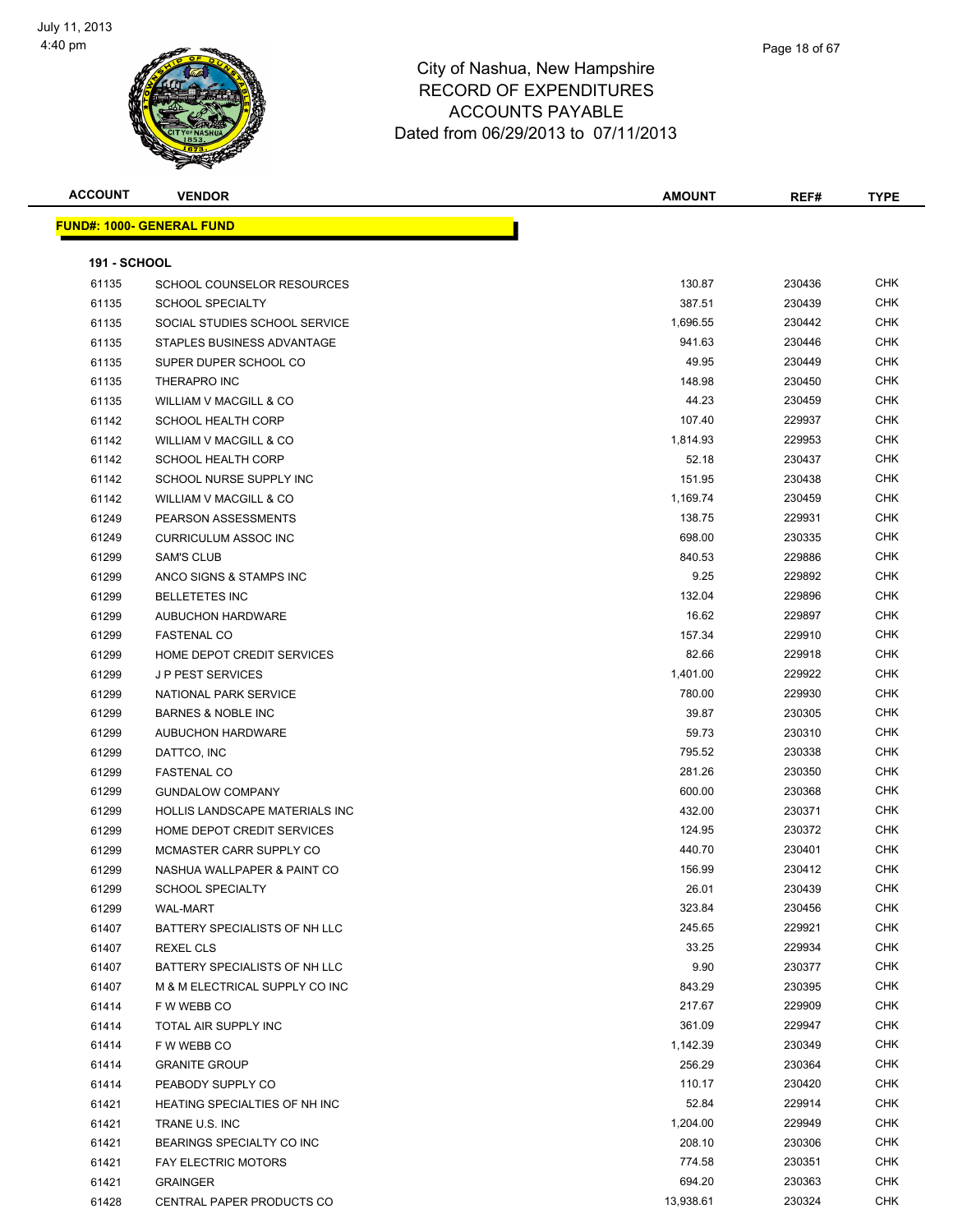

**ACCOUNT VENDOR AMOUNT REF# TYPE FUND#: 1000- GENERAL FUND 191 - SCHOOL** NATIONAL CHEMICAL LABS INC 19,213.20 230413 CHK NATIONWIDE SALES & SERVICE 247.03 230414 CHK BROX INDUSTRIES INC 9.53 230314 CHK CORRIVEAU ROUTHIER INC 22.36 230331 CHK LARCHMONT IRRIGATION 1,199.11 230386 CHK NASHUA OUTDOOR POWER EQUIPMENT 84.95 230411 CHK APPLE INC 29.00 229893 CHK CARD TECH ID 916.78 229902 CHK APPLE INC 29.00 230295 CHK 61607 CARD TECH ID 672.41 230320 CHK UZIBULL 47.90 230453 CHK FOLLETT LIBRARY RESOURCES 3,183.76 230355 CHK 61814 WHITCOMB ASSOCIATES **1,722.72** 230458 CHK BARNES & NOBLE INC 1,129.92 229895 CHK ASCD 1,332.48 230300 CHK 61875 BARNES & NOBLE INC -143.24 230305 CHK PRESTWICK HOUSE 6,174.80 230422 CHK SCHOLASTIC INCORPORATED 114.42 230435 CHK APPLE INC 3,994.00 230296 CHK The State of the COMPUTER HUT dba IT INSIDERS And the State of the State of the State of the State of the State of the State of the State of the State of the State of the State of the State of the State of the State of the HEWLETT PACKARD GOV/ED SALES 82,460.00 230370 CHK NASCO 578.00 230408 CHK UZIBULL 161.70 230453 CHK MARIA REYNOLDS 29.99 229935 CHK The Superintent COMPUTER SPECIALIST INC CONTROL CONTROL CONTROL CONTROL STATES AND THE STATES OF STATES AND THE STATES OF STATES AND THE STATES OF STATES AND THE STATES OF STATES AND THE STATES AND THE STATES OF STATES AND GREENLIGHT INTERACTIVE INC 4,750.00 230367 CHK The Second APS LIGHTING SOUND A V and the Second Second Material Control of the Second Second APS LIGHTING SOUND A V GOVCONNECTION INC 246.00 230361 CHK The State of the Manuscript of the Manuscript of the Manuscript of the Manuscript of the Manuscript of the Manuscript of the Manuscript of the Manuscript of the Manuscript of the Manuscript of the Manuscript of the Manuscr The SHIFFLER EQUIPMENT SALES INC 1,71999 SHIFFLER EQUIPMENT SALES INC The Second Specialized Purchasing Consult Christian Consults and Christian Christian Christian Christian Christian Christian Christian Christian Christian Christian Christian Christian Christian Christian Christian Christi STELLOS ELECTRICAL SUPPLY CO I 2,200.00 230448 CHK TIGER DIRECT 78.52 230451 CHK GORHAM SAVINGS LEASING GROUP L 22,256.00 229913 CHK GORHAM SAVINGS LEASING GROUP L 1,686.11 229913 CHK

**TOTAL 191 - SCHOOL \$742,958.65**

**TOTAL FUND 1000 - GENERAL FUND \$2,352,510.54**

. . . . .

#### **FUND#: 1001- GF-CAPITAL IMPROVEMENTS**

#### **161 - STREETS-CAP IMP**

| 81100 | NEW ENGLAND SIGNAL SYSTEMS INC        | 800.00   | 229863 | снк        |
|-------|---------------------------------------|----------|--------|------------|
| 81100 | CONTINENTAL PAVING INC                | 536.67   | 229822 | CHK        |
| 81100 | <b>GRANITE STATE CONCRETE CO INC</b>  | 1.408.00 | 229832 | <b>CHK</b> |
| 81100 | <b>GRANITE STATE CONCRETE CO INC.</b> | 9.430.00 | 229833 | CHK        |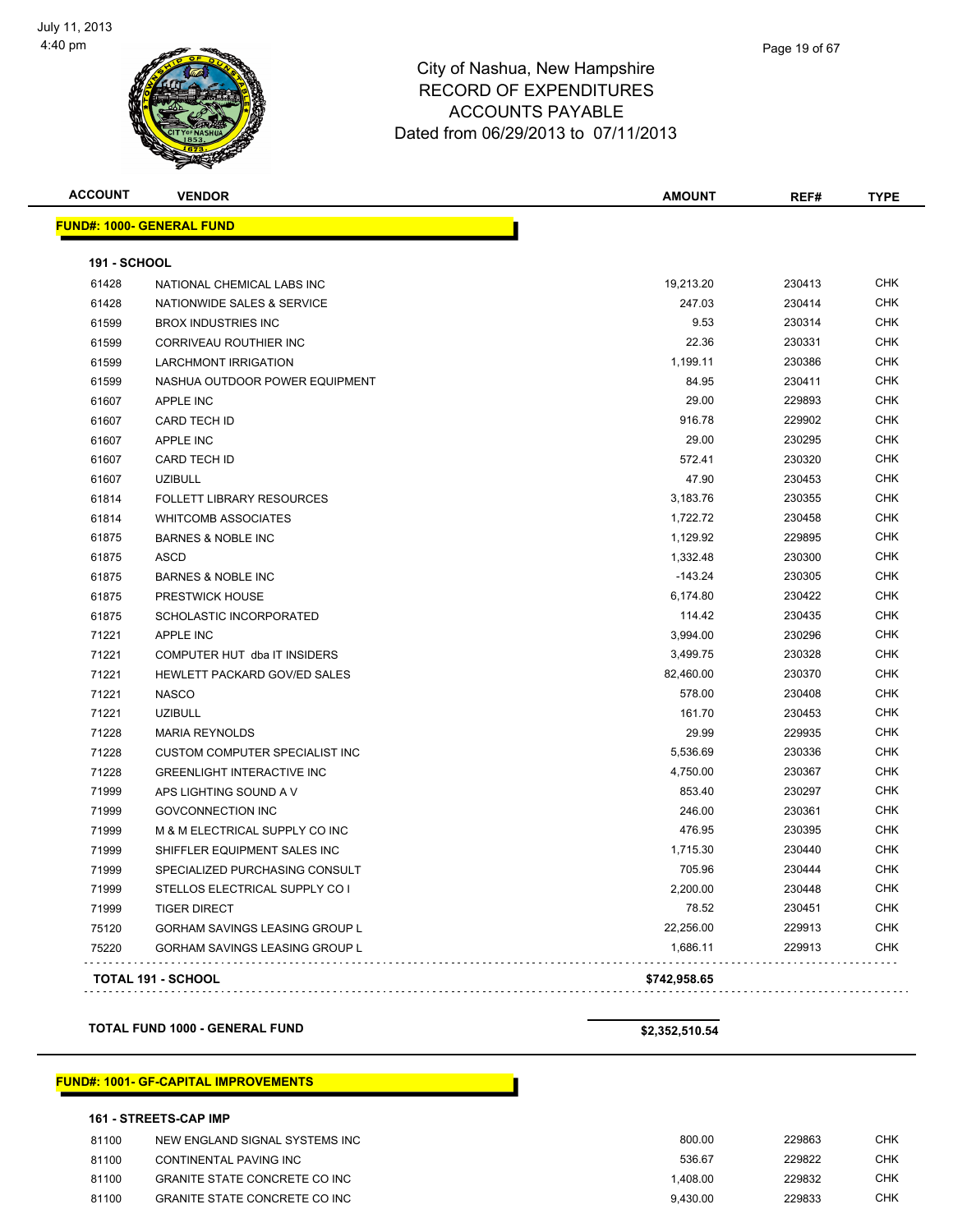| <b>ACCOUNT</b> | <b>VENDOR</b>                                  | <b>AMOUNT</b> | REF#   | <b>TYPE</b> |
|----------------|------------------------------------------------|---------------|--------|-------------|
|                | <b>FUND#: 1001- GF-CAPITAL IMPROVEMENTS</b>    |               |        |             |
|                | <b>161 - STREETS-CAP IMP</b>                   |               |        |             |
| 81100          | HOME DEPOT CREDIT SERVICES                     | 83.50         | 229838 | <b>CHK</b>  |
| 81100          | <b>FASTENAL CO</b>                             | 87.30         | 230157 | <b>CHK</b>  |
| 81100          | <b>BELLETETES INC</b>                          | 121.71        | 230132 | <b>CHK</b>  |
| 81100          | <b>BROX INDUSTRIES INC</b>                     | 1,155.37      | 230138 | <b>CHK</b>  |
| 81100          | M & M ELECTRICAL SUPPLY CO INC                 | 692.40        | 230198 | <b>CHK</b>  |
| 81100          | <b>REXEL CLS</b>                               | 140.82        | 230240 | <b>CHK</b>  |
| 81100          | UNITED SITE SERVICES NORTHEAST                 | 60.97         | 230263 | <b>CHK</b>  |
|                | TOTAL 161 - STREETS-CAP IMP                    | \$14,516.74   |        |             |
|                | TOTAL FUND 1001 - GF-CAPITAL IMPROVEMENTS      | \$14,516.74   |        |             |
|                | <b>FUND#: 1010- GF-PRIOR YEAR ESCROWS</b>      |               |        |             |
|                | 101 - MAYOR-PRIOR YEAR                         |               |        |             |
| 94100          | <b>PATRICIA ROGERS</b>                         | 650.45        | 230071 | <b>CHK</b>  |
|                | <b>TOTAL 101 - MAYOR-PRIOR YEAR</b>            | \$650.45      |        |             |
|                | <b>156 - EMERGENCY MGT-PRIOR YEAR</b>          |               |        |             |
| 71000          | MEDICAL WAREHOUSE INC                          | 1,104.05      | 229851 | <b>CHK</b>  |
| 71000          | STAPLES BUSINESS ADVANTAGE                     | 166.43        | 230251 | <b>CHK</b>  |
|                | .<br>TOTAL 156 - EMERGENCY MGT-PRIOR YEAR      | \$1,270.48    |        |             |
|                | 161 - STREETS-PRIOR YEAR                       |               |        |             |
| 81100          | HOYLE TANNER & ASSOCIATES INC                  | 14,866.84     | 229839 | <b>CHK</b>  |
| 81100          | NEW ENGLAND SIGNAL SYSTEMS INC                 | 79,400.00     | 229863 | <b>CHK</b>  |
| 81100          | MILLICAN NURSERIES INC                         | 9,731.50      | 229854 | <b>CHK</b>  |
|                | <b>TOTAL 161 - STREETS-PRIOR YEAR</b>          | \$103,998.34  |        |             |
|                | <b>181 - COMMUNITY DEV-PRIOR YEAR</b>          |               |        |             |
| 53107          | VANASSE HANGEN BRUSTLIN INC                    | 1,928.66      | 230267 | CHK         |
|                | <b>TOTAL 181 - COMMUNITY DEV-PRIOR YEAR</b>    | \$1,928.66    |        |             |
|                |                                                |               |        |             |
|                | <b>TOTAL FUND 1010 - GF-PRIOR YEAR ESCROWS</b> | \$107,847.93  |        |             |
|                | <b>FUND#: 2100- FOOD SERVICES</b>              |               |        |             |
| 54487          | AFFILIATED HVAC SERVICES LLC                   | 66.00         | 229889 | <b>CHK</b>  |
| 61214          | <b>GARELICK FARMS LYNN</b>                     | 3,769.32      | 229912 | <b>CHK</b>  |
| 61214          | M SAUNDERS INC                                 | 3,271.80      | 229924 | <b>CHK</b>  |

71000 KITTREDGE EQUIPMENT CO - NH 120.00 229923 CHK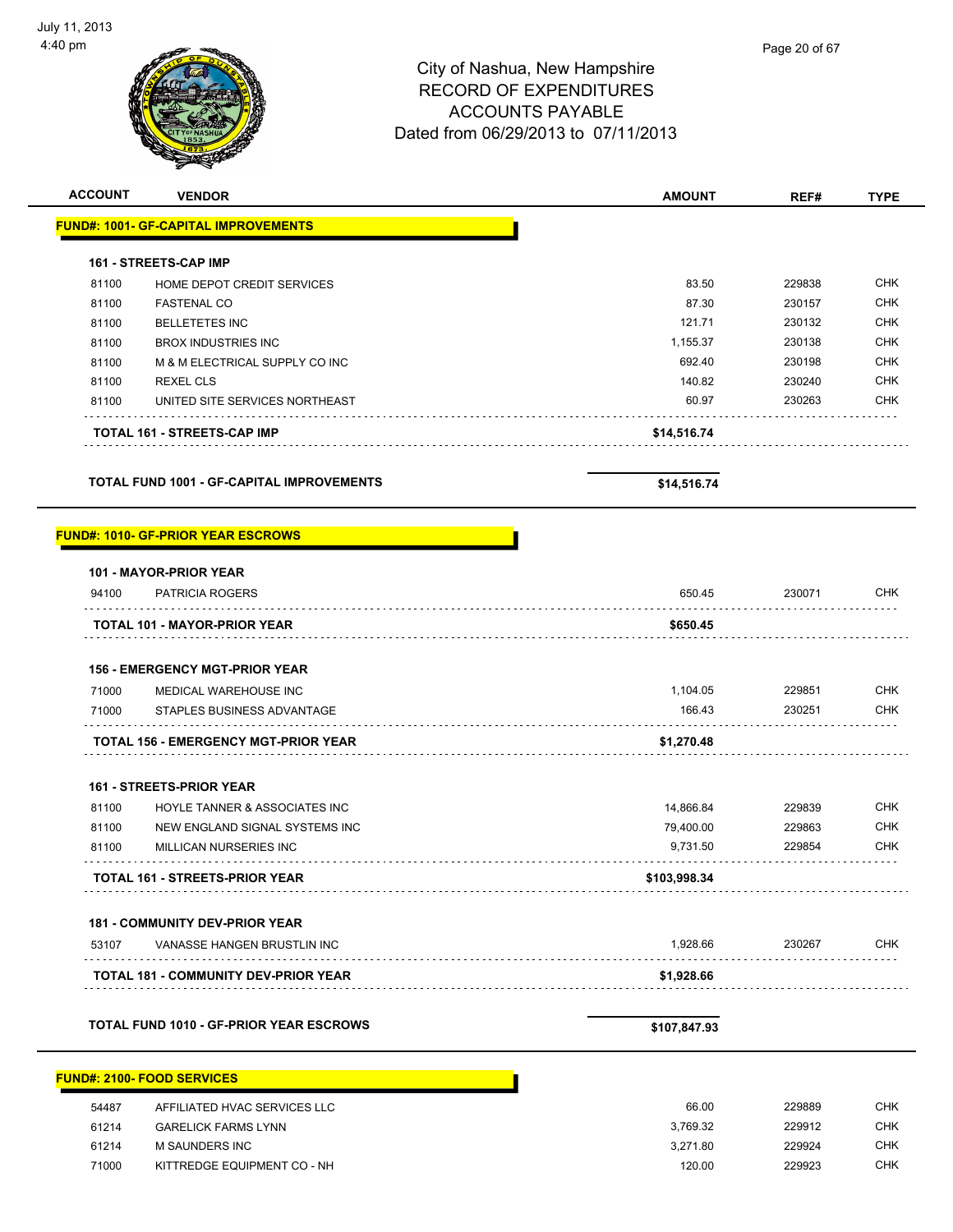| <b>ACCOUNT</b> | <b>VENDOR</b>                                     | <b>AMOUNT</b> | REF#   | <b>TYPE</b> |
|----------------|---------------------------------------------------|---------------|--------|-------------|
|                | <b>TOTAL FUND 2100 - FOOD SERVICES</b>            |               |        |             |
|                |                                                   | \$7,227.12    |        |             |
|                |                                                   |               |        |             |
|                | <b>FUND#: 2204- SUMMER SCHOOL</b>                 |               |        |             |
| 44600          | JOHN BANAFAI-ROBBINS                              | 200.00        | 230304 | CHK         |
| 44600          | <b>STEPHANIE DARRIGO</b>                          | 325.00        | 230337 | <b>CHK</b>  |
| 44600          | <b>TORIE ROBERTS</b>                              | 200.00        | 230427 | <b>CHK</b>  |
|                | <b>TOTAL FUND 2204 - SUMMER SCHOOL</b>            | \$725.00      |        |             |
|                | <b>FUND#: 2207- ADULT ED/CONTINUING ED</b>        |               |        |             |
| 55690          | FIRST STUDENT INC                                 | 98.53         | 230353 | <b>CHK</b>  |
| 55699          | <b>JEFFREY SMITH</b>                              | 200.00        | 230441 | <b>CHK</b>  |
| 61299          | MICHELLE PAPANICOLAU                              | 45.58         | 230419 | <b>CHK</b>  |
|                |                                                   |               |        |             |
|                | <b>TOTAL FUND 2207 - ADULT ED/CONTINUING ED</b>   | \$344.11      |        |             |
|                | <b>FUND#: 2222- AFTER SCHOOL PROGRAM</b>          |               |        |             |
| 55690          | FIRST STUDENT INC                                 | 62.83         | 229911 | <b>CHK</b>  |
| 61299          | <b>BOB'S PIZZA</b>                                | 53.32         | 229898 | <b>CHK</b>  |
| 61299          | <b>GARELICK FARMS LYNN</b>                        | 242.17        | 229912 | <b>CHK</b>  |
| 61299          | MARKET BASKET ACCT 2589096                        | 153.98        | 229925 | <b>CHK</b>  |
| 61299          | <b>MARIE SLOZAK</b>                               | 130.88        | 229942 | <b>CHK</b>  |
| 61299          | <b>WAL-MART</b>                                   | 139.60        | 229952 | <b>CHK</b>  |
| 61299          | <b>CANOBIE LAKE PARK</b>                          | 780.00        | 230282 | <b>CHK</b>  |
| 61299          | STAPLES BUSINESS ADVANTAGE                        | 49.98         | 230446 | <b>CHK</b>  |
|                | <b>TOTAL FUND 2222 - AFTER SCHOOL PROGRAM</b>     | \$1,612.76    |        |             |
|                |                                                   |               |        |             |
|                | <b>FUND#: 2257- SPECIAL ED LOCAL</b>              |               |        |             |
| 53628          | <b>CLARK ASSOC</b>                                | 23,684.63     | 229906 | <b>CHK</b>  |
| 53628          | AMY MCCARTNEY                                     | 10,471.50     | 229926 | <b>CHK</b>  |
| 55699          | THE PROVIDER ENTERPRISES INC                      | 33,412.00     | 230424 | CHK         |
|                | TOTAL FUND 2257 - SPECIAL ED LOCAL                | \$67,568.13   |        |             |
|                |                                                   |               |        |             |
|                | <b>FUND#: 2503- PARKS &amp; REC PROGRAMS FUND</b> |               |        |             |
| 44549          | KATHLEEN CONWAY                                   | 330.00        | 229960 | <b>CHK</b>  |
| 44549          | <b>MARLA MARGOLIS</b>                             | 125.00        | 229962 | <b>CHK</b>  |
| 44549          | <b>MARY TRINGALI</b>                              | 125.00        | 229963 | <b>CHK</b>  |
| 44549          | MICHELLE BEAUDRY                                  | 90.00         | 229965 | <b>CHK</b>  |
| 44549          | <b>MIRANDA FLANDERS</b>                           | 500.00        | 229966 | <b>CHK</b>  |
| 44549          | RIFFAY FAHEEM                                     | 125.00        | 230463 | <b>CHK</b>  |
| 44549          | <b>WILLIAM MICHAEL</b>                            | 20.00         | 230464 | <b>CHK</b>  |
| 44549          | <b>CHERYL MORIN</b>                               | 465.00        | 230465 | <b>CHK</b>  |
| 44549          | <b>KAREN PARKER</b>                               | 90.00         | 230467 | CHK         |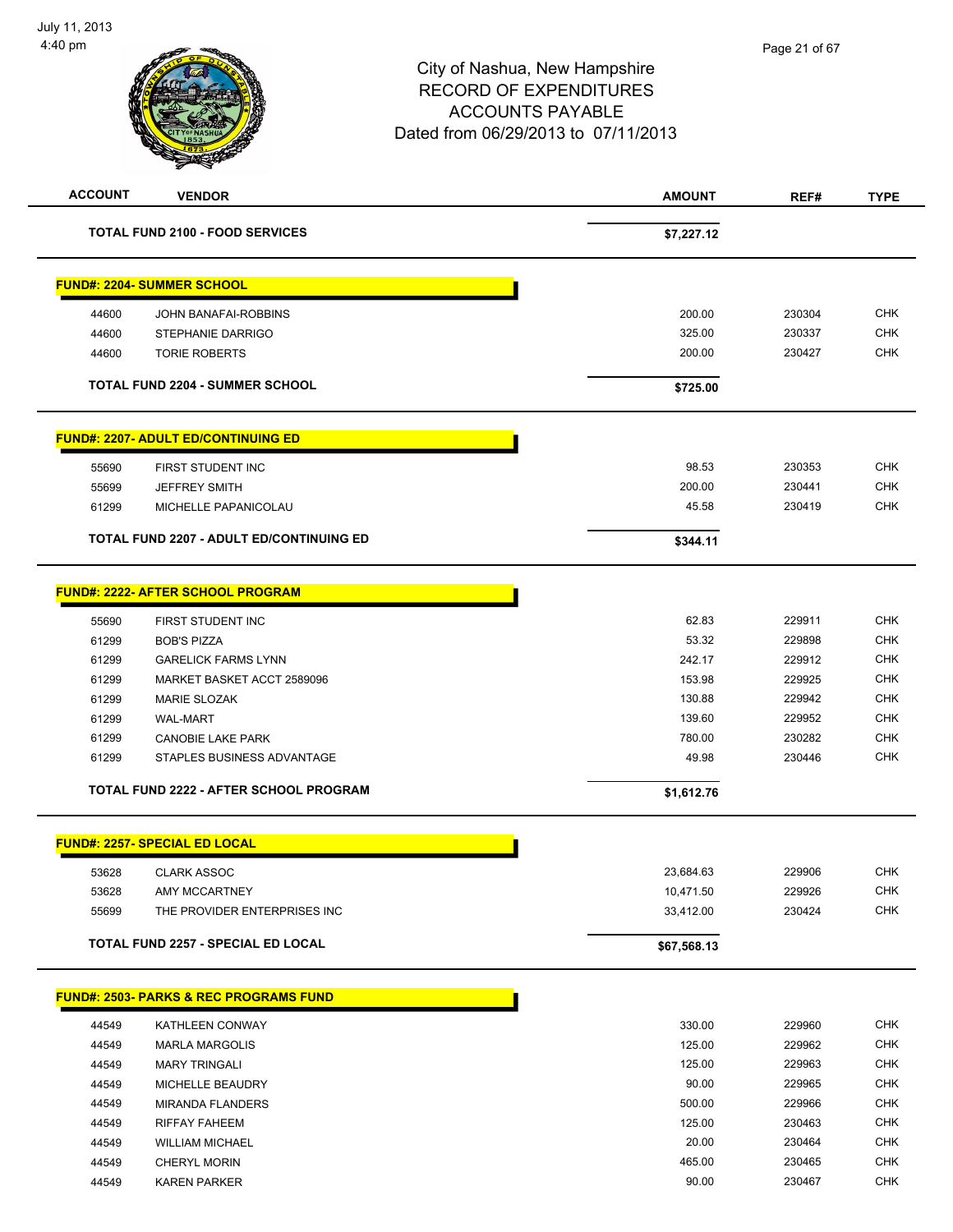| <b>ACCOUNT</b> | <b>VENDOR</b>                                               | <b>AMOUNT</b> | REF#   | <b>TYPE</b> |
|----------------|-------------------------------------------------------------|---------------|--------|-------------|
|                | <b>TOTAL FUND 2503 - PARKS &amp; REC PROGRAMS FUND</b>      | \$1,870.00    |        |             |
|                | <b>FUND#: 2505- GOVT &amp; EDUCATION CHANNELS FUND</b>      |               |        |             |
| 53432          | <b>DONNA GRAHAM</b>                                         | 120.00        | 230164 | <b>CHK</b>  |
| 53470          | <b>MIKE JEYNES</b>                                          | 50.00         | 230185 | <b>CHK</b>  |
| 53470          | <b>JIM MCLEAN</b>                                           | 100.00        | 230207 | <b>CHK</b>  |
| 53470          | <b>TIM O'NEIL</b>                                           | 150.00        | 230229 | <b>CHK</b>  |
| 53470          | FRANK J WALLENT                                             | 150.00        | 230269 | <b>CHK</b>  |
| 61100          | PETER JOHNSON                                               | 223.95        | 229767 | <b>CHK</b>  |
| 61299          | <b>M &amp; N SPORTS LLC</b>                                 | 61.90         | 229844 | <b>CHK</b>  |
| 61299          | <b>ACCESS AV</b>                                            | 1,499.98      | 230116 | <b>CHK</b>  |
| 61428          | PETER JOHNSON                                               | 39.58         | 229767 | <b>CHK</b>  |
| 61830          | PETER JOHNSON                                               | 99.00         | 229767 | <b>CHK</b>  |
| 71000          | PETER JOHNSON                                               | 139.00        | 229767 | <b>CHK</b>  |
| 71000          | <b>ACCESS AV</b>                                            | 2,588.00      | 230116 | <b>CHK</b>  |
|                | <b>TOTAL FUND 2505 - GOVT &amp; EDUCATION CHANNELS FUND</b> | \$5,221.41    |        |             |
|                | <b>FUND#: 2506- HUNT BLDG FACILITY RENTALS</b>              |               |        |             |
| 54114          | <b>LIBERTY UTILITIES</b>                                    | 47.56         | 230095 | <b>CHK</b>  |
| 54114          | <b>HESS CORPORATION</b>                                     | 15.95         | 230170 | <b>CHK</b>  |
|                |                                                             |               |        |             |
|                | <b>TOTAL FUND 2506 - HUNT BLDG FACILITY RENTALS</b>         | \$63.51       |        |             |
|                | <b>FUND#: 3040- C/WIDE COMMUNICATIONS GRANTS</b>            |               |        |             |
| 53999          | <b>INTERTECH ASSOCIATES INC</b>                             | 11,600.00     | 230178 | <b>CHK</b>  |
|                | <b>TOTAL FUND 3040 - C/WIDE COMMUNICATIONS GRANTS</b>       | \$11,600.00   |        |             |
|                | <b>FUND#: 3068- COMMUNITY SERVICES GRANTS</b>               |               |        |             |
| 55300          | <b>ASHLEY CONLEY</b>                                        | 40.87         | 229756 | <b>CHK</b>  |
| 61917          | SHAW'S                                                      | 26.78         | 230074 | CHK         |
| 61917          | <b>MEDIA POWER YOUTH</b>                                    | 2,000.00      | 230209 | <b>CHK</b>  |
| 68240          | SODEXO                                                      | 322.50        | 229875 | <b>CHK</b>  |
| 68240          | <b>ASHLEY CONLEY</b>                                        | 19.20         | 230037 | <b>CHK</b>  |
| 68240          | PATRICIA CROOKER                                            | 20.40         | 230046 | <b>CHK</b>  |
| 68332          | PATRICIA CROOKER                                            | 76.10         | 230046 | <b>CHK</b>  |
|                | <b>TOTAL FUND 3068 - COMMUNITY SERVICES GRANTS</b>          | \$2,505.85    |        |             |
|                | <b>FUND#: 3070- COMMUNITY HEALTH GRANTS FUND</b>            |               |        |             |
| 55699          | ALEXANDER GRANOK MD                                         | 800.00        | 229810 | <b>CHK</b>  |
| 61100          | STAPLES BUSINESS ADVANTAGE                                  | 69.95         | 230251 | <b>CHK</b>  |
| 61142          | NH MEDICAL DENTAL SUPPLY LLC                                | 251.30        | 230223 | <b>CHK</b>  |
|                |                                                             |               |        |             |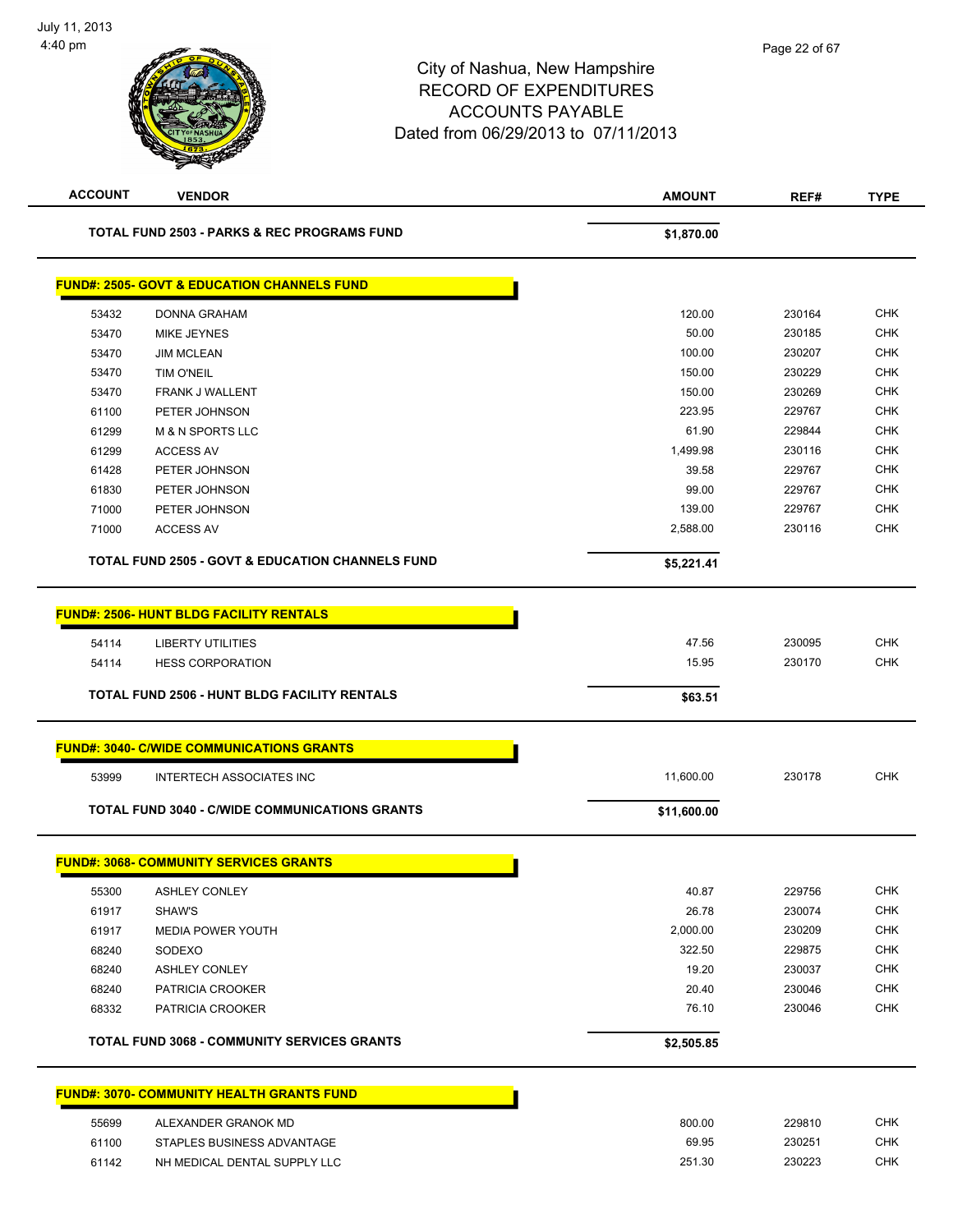| <b>ACCOUNT</b> | <b>VENDOR</b>                                                                | <b>AMOUNT</b>  | REF#   | <b>TYPE</b> |
|----------------|------------------------------------------------------------------------------|----------------|--------|-------------|
|                | <b>TOTAL FUND 3070 - COMMUNITY HEALTH GRANTS FUND</b>                        | \$1,121.25     |        |             |
|                | <b>FUND#: 3080- COMMUNITY DEVELOPMENT GRANTS</b>                             |                |        |             |
| 61299          | PETTY CASH                                                                   | 99.91          | 230024 | <b>CHK</b>  |
|                | TOTAL FUND 3080 - COMMUNITY DEVELOPMENT GRANTS                               | \$99.91        |        |             |
|                | <b>FUND#: 3090- URBAN PROGRAM GRANTS</b>                                     |                |        |             |
| 54210          | CONSTANCE GAUTHIER AND JIM'S                                                 | 4,000.00       | 229764 | <b>CHK</b>  |
| 54225          | ALCHEMY LEAD MANAGMENT                                                       | 1,260.00       | 230118 | <b>CHK</b>  |
| 55307          | PETTY CASH                                                                   | 24.60          | 230024 | <b>CHK</b>  |
| 55307          | <b>DAVID SULLIVAN</b>                                                        | 209.05         | 230079 | <b>CHK</b>  |
| 55307          | <b>SHAWNASEY MADISON</b>                                                     | 206.23         | 229771 | <b>CHK</b>  |
| 61100          | PETTY CASH                                                                   | 25.47          | 230024 | <b>CHK</b>  |
| 69010          | TURN CYCLE SOLUTIONS                                                         | 2,990.00       | 229782 | <b>CHK</b>  |
| 69010          | PLUS COMPANY AND M & L HOME                                                  | 25,000.00      | 230068 | <b>CHK</b>  |
|                | TOTAL FUND 3090 - URBAN PROGRAM GRANTS                                       | \$33,715.35    |        |             |
| 68343          | <b>FUND#: 3100- ECONOMIC DEVELOPMENT GRANTS</b><br><b>FLEGAL LAW OFFICES</b> | 1,436,254.15   | 229748 | <b>CHK</b>  |
|                | TOTAL FUND 3100 - ECONOMIC DEVELOPMENT GRANTS                                | \$1,436,254.15 |        |             |
|                | <b>FUND#: 3120- TRANSIT GRANTS</b>                                           |                |        |             |
| 53999          | LOOMIS FARGO & CO                                                            | 160.50         | 230195 | <b>CHK</b>  |
| 54114          | <b>LIBERTY UTILITIES</b>                                                     | 38.03          | 229797 | <b>CHK</b>  |
| 54141          | PENNICHUCK WATER WORKS INC                                                   | 49.08          | 230103 | <b>CHK</b>  |
| 55109          | <b>FAIRPOINT COMMUNICATIONS</b>                                              | 50.00          | 230091 | <b>CHK</b>  |
| 55400          | <b>KRISTI GILLETTE</b>                                                       | 60.94          | 229765 | <b>CHK</b>  |
| 55400          | PETTY CASH                                                                   | 31.29          | 229780 | <b>CHK</b>  |
| 55400          | LOUISE WOODWORTH                                                             | 189.42         | 229791 | <b>CHK</b>  |
| 55607          | PETTY CASH                                                                   | 29.04          | 229780 | CHK         |
| 55699          | <b>CINTAS</b>                                                                | 228.60         | 230145 | <b>CHK</b>  |
| 61299          | STAPLES BUSINESS ADVANTAGE                                                   | 29.99          | 230251 | <b>CHK</b>  |
| 61299          | PETTY CASH                                                                   | 7.97           | 229780 | <b>CHK</b>  |
| 61299          | HOME DEPOT CREDIT SERVICES                                                   | 143.33         | 229838 | <b>CHK</b>  |
| 61299          | CENTRAL PAPER PRODUCTS CO                                                    | 224.29         | 230141 | <b>CHK</b>  |
| 61300          | PETTY CASH                                                                   | 20.04          | 229780 | <b>CHK</b>  |
| 61799          | <b>GILLIG LLC</b>                                                            | 98.67          | 229830 | <b>CHK</b>  |
| 61799          | <b>BALDWIN FILTERS</b>                                                       | 646.62         | 230128 | <b>CHK</b>  |
| 61799          | <b>CUMMINS NORTHEAST INC</b>                                                 | $-585.00$      | 230149 | <b>CHK</b>  |
| 61799          | GILLIG LLC                                                                   | 46.88          | 230163 | <b>CHK</b>  |
| 61799          | <b>GRAINGER</b>                                                              | 7.15           | 230165 | <b>CHK</b>  |
| 61799          | NORTHERN BUS SALES INC                                                       | 378.92         | 230226 | <b>CHK</b>  |
| 61799          | <b>BALDWIN FILTERS</b>                                                       | 181.56         | 230128 | <b>CHK</b>  |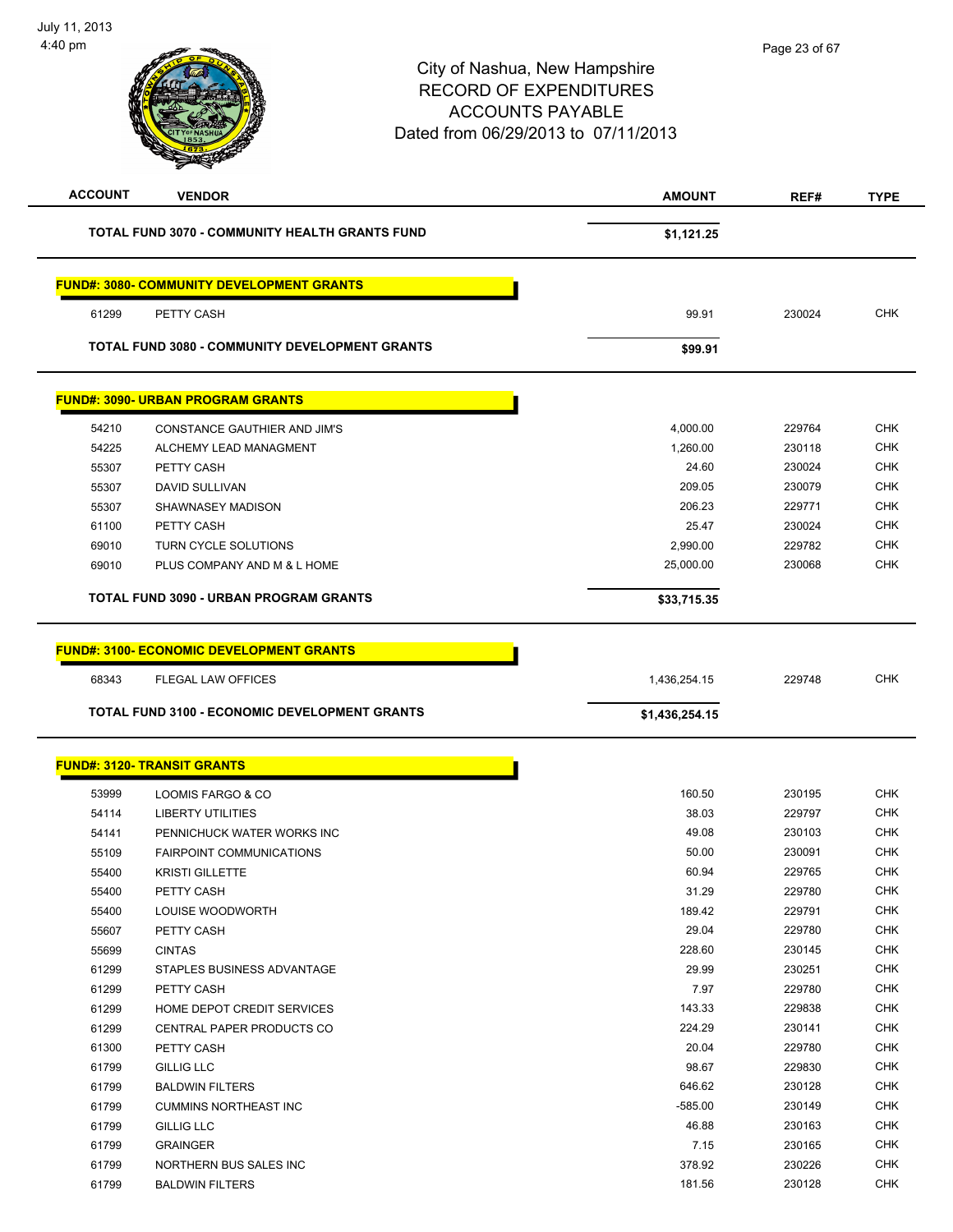

| Page 24 of 67 |  |
|---------------|--|
|               |  |

| <b>ACCOUNT</b> | <b>VENDOR</b>                           | <b>AMOUNT</b> | REF#   | <b>TYPE</b> |
|----------------|-----------------------------------------|---------------|--------|-------------|
|                | <b>FUND#: 3120- TRANSIT GRANTS</b>      |               |        |             |
| 61799          | NAPA AUTO PARTS                         | 116.96        | 230215 | <b>CHK</b>  |
| 61799          | NORTHERN BUS SALES INC                  | 211.04        | 230226 | <b>CHK</b>  |
| 61799          | <b>MOLLY CORPORATION</b>                | 133.55        | 229855 | <b>CHK</b>  |
| 61799          | <b>BALDWIN FILTERS</b>                  | 42.24         | 230128 | <b>CHK</b>  |
| 61799          | <b>FASTENAL CO</b>                      | 11.04         | 230157 | <b>CHK</b>  |
| 61799          | <b>GRAINGER</b>                         | 33.75         | 230165 | <b>CHK</b>  |
| 61799          | NAPA AUTO PARTS                         | 5.65          | 230215 | <b>CHK</b>  |
| 61799          | NORTHERN BUS SALES INC                  | 86.63         | 230226 | <b>CHK</b>  |
| 61799          | HOME DEPOT CREDIT SERVICES              | 67.72         | 229838 | <b>CHK</b>  |
| 61799          | NAPA AUTO PARTS                         | 37.65         | 230215 | <b>CHK</b>  |
| 61799          | NAPA AUTO PARTS                         | 35.60         | 230215 | <b>CHK</b>  |
| 68240          | LOUISE WOODWORTH                        | 44.81         | 230086 | CHK         |
|                | <b>TOTAL FUND 3120 - TRANSIT GRANTS</b> | \$2,863.96    |        |             |

#### **FUND#: 3800- SCHOOL GRANTS FUND**

| 53607 | <b>INTERSECT INC</b>           | 2,000.00 | 230376 | <b>CHK</b> |
|-------|--------------------------------|----------|--------|------------|
| 53628 | <b>TERESA PAWLETKO</b>         | 720.00   | 229932 | <b>CHK</b> |
| 53628 | <b>SERESC</b>                  | 739.75   | 229939 | <b>CHK</b> |
| 53628 | UNH - INSTITUTE ON DISABILITY  | 917.52   | 229950 | <b>CHK</b> |
| 53628 | <b>CLARK ASSOC</b>             | 333.00   | 229906 | <b>CHK</b> |
| 53628 | <b>HOLLY LAVINE</b>            | 100.00   | 230388 | <b>CHK</b> |
| 53628 | BOOTHBY THERAPY SERVICES LLC   | 1,928.74 | 229899 | <b>CHK</b> |
| 53628 | THE CARROLL CENTER FOR THE BLI | 7,111.50 | 229903 | <b>CHK</b> |
| 53628 | <b>INTERIM HEALTH CARE</b>     | 8,528.50 | 229920 | <b>CHK</b> |
| 53628 | <b>NURSES PRN INC</b>          | 1,260.00 | 229941 | <b>CHK</b> |
| 53628 | <b>INTERIM HEALTH CARE</b>     | 2,947.50 | 230375 | <b>CHK</b> |
| 53628 | <b>CLARK ASSOC</b>             | 2,220.00 | 229906 | <b>CHK</b> |
| 54487 | PHONAK INC                     | 100.00   | 230421 | <b>CHK</b> |
| 54807 | <b>FIRST CHURCH</b>            | 248.00   | 230352 | <b>CHK</b> |
| 54807 | <b>FIRST CHURCH</b>            | 3,378.00 | 230352 | <b>CHK</b> |
| 55109 | <b>EARTHLINK BUSINESS</b>      | 4.29     | 230280 | <b>CHK</b> |
| 55300 | <b>SUSAN ALMEIDA</b>           | 514.21   | 229890 | <b>CHK</b> |
| 55300 | AARTHUN KAY                    | 418.57   | 230290 | <b>CHK</b> |
| 55300 | <b>CHRISTINE BREEN</b>         | 562.78   | 230312 | <b>CHK</b> |
| 55300 | LYNNE JOSEPH                   | 567.81   | 230381 | <b>CHK</b> |
| 55300 | ADAM ROZUMEK                   | 737.72   | 230428 | <b>CHK</b> |
| 55300 | PHILIP SCHAPPLER               | 560.54   | 230434 | <b>CHK</b> |
| 55400 | SARAH ALMEIDA                  | 225.00   | 230292 | <b>CHK</b> |
| 61135 | <b>JULIA MACINTOSH</b>         | 377.50   | 230396 | <b>CHK</b> |
| 61299 | SHERRI BULLUCK                 | 70.24    | 229901 | <b>CHK</b> |
| 61299 | <b>GARELICK FARMS LYNN</b>     | 10.75    | 229912 | <b>CHK</b> |
| 61299 | MARKET BASKET ACCT 2589096     | 19.53    | 229925 | <b>CHK</b> |
| 61299 | <b>GARELICK FARMS LYNN</b>     | 46.40    | 230357 | <b>CHK</b> |
| 61299 | <b>SCHOOL SPECIALTY</b>        | 759.78   | 229938 | <b>CHK</b> |
| 61299 | SALLYANNE KINOY                | 56.90    | 230383 | <b>CHK</b> |
| 61299 | <b>SCHOOL SPECIALTY</b>        | 2,172.41 | 230439 | <b>CHK</b> |
| 61875 | <b>BARNES &amp; NOBLE INC</b>  | 884.78   | 230305 | CHK        |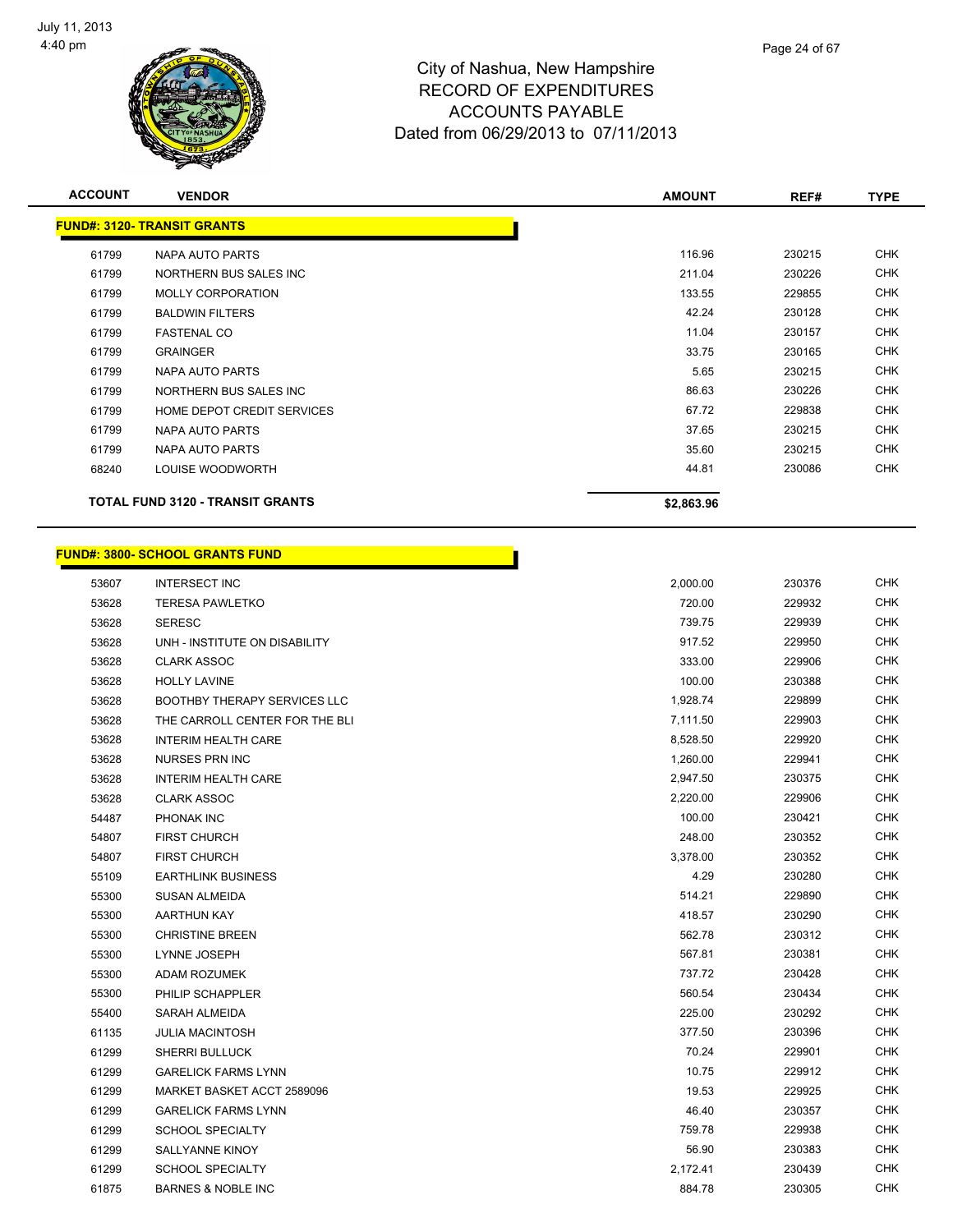

| <b>ACCOUNT</b> | <b>VENDOR</b>                                      | <b>AMOUNT</b> | REF#   | <b>TYPE</b> |
|----------------|----------------------------------------------------|---------------|--------|-------------|
|                | <b>FUND#: 3800- SCHOOL GRANTS FUND</b>             |               |        |             |
| 61875          | <b>BARNES &amp; NOBLE INC</b>                      | 510.16        | 230305 | CHK         |
| 61875          | <b>SCHOOL SPECIALTY</b>                            | 80.09         | 230439 | <b>CHK</b>  |
| 71221          | <b>APPLE INC</b>                                   | 5,790.00      | 230296 | <b>CHK</b>  |
| 71228          | <b>CURRICULUM ASSOC INC</b>                        | 0.00          | 230335 | CHK         |
| 71999          | PRO AV SYSTEMS INC                                 | 3,042.00      | 230423 | <b>CHK</b>  |
| 71999          | <b>SCHOOL SPECIALTY</b>                            | 237.44        | 230439 | <b>CHK</b>  |
|                | <b>TOTAL FUND 3800 - SCHOOL GRANTS FUND</b>        | \$50,181.41   |        |             |
|                | <u> FUND#: 3810- FOOD SERVICE GRANTS FUND</u>      |               |        |             |
| 61214          | M SAUNDERS INC                                     | 109.09        | 229924 | <b>CHK</b>  |
| 61214          | <b>M SAUNDERS INC</b>                              | 21.79         | 229924 | <b>CHK</b>  |
| 61214          | M SAUNDERS INC                                     | 114.54        | 229924 | <b>CHK</b>  |
| 61214          | <b>M SAUNDERS INC</b>                              | 117.56        | 229924 | <b>CHK</b>  |
| 61214          | <b>M SAUNDERS INC</b>                              | 25.51         | 229924 | <b>CHK</b>  |
| 61214          | M SAUNDERS INC                                     | 178.84        | 229924 | <b>CHK</b>  |
| 61214          | M SAUNDERS INC                                     | 1.52          | 229924 | <b>CHK</b>  |
| 61299          | M SAUNDERS INC                                     | 492.22        | 229924 | CHK         |
| 61299          | M SAUNDERS INC                                     | 68.60         | 229924 | <b>CHK</b>  |
| 61299          | <b>M SAUNDERS INC</b>                              | 272.60        | 229924 | CHK         |
| 61299          | M SAUNDERS INC                                     | 303.98        | 229924 | <b>CHK</b>  |
|                | <b>TOTAL FUND 3810 - FOOD SERVICE GRANTS FUND</b>  | \$1,706.25    |        |             |
|                | <b>FUND#: 4005- TRAFFIC VIOLATIONS FUND</b>        |               |        |             |
| 55699          | D & R TOWING INC                                   | 190.00        | 230150 | <b>CHK</b>  |
|                | TOTAL FUND 4005 - TRAFFIC VIOLATIONS FUND          | \$190.00      |        |             |
|                | <b>FUND#: 4010- MOTOR VEHICLE ADMIN FUND</b>       |               |        |             |
| 55699          | <b>CINTAS</b>                                      | 37.45         | 230143 | <b>CHK</b>  |
|                | <b>TOTAL FUND 4010 - MOTOR VEHICLE ADMIN FUND</b>  | \$37.45       |        |             |
|                | <b>FUND#: 4025- DOJ DRUG FORFEITURE FUNDS</b>      |               |        |             |
|                |                                                    |               |        |             |
| 55699          | COMCAST CABLE COMMUNICATIONS I                     | 225.10        | 229792 | <b>CHK</b>  |
| 56315          | CHILD ADVOCACY CENTER                              | 1,666.00      | 230142 | <b>CHK</b>  |
| 61121          | <b>BLACK HILLS AMMUNITION CO</b>                   | 2,218.50      | 230135 | CHK         |
| 61799          | <b>GRAPPONE AUTOMOTIVE GROUP</b>                   | 336.63        | 230168 | <b>CHK</b>  |
| 71000          | TACTICAL MEDICAL SOLUTIONS INC                     | 4,505.00      | 230257 | <b>CHK</b>  |
|                | <b>TOTAL FUND 4025 - DOJ DRUG FORFEITURE FUNDS</b> | \$8,951.23    |        |             |
|                | <b>FUND#: 4030- POLICE SPECIAL DETAILS</b>         |               |        |             |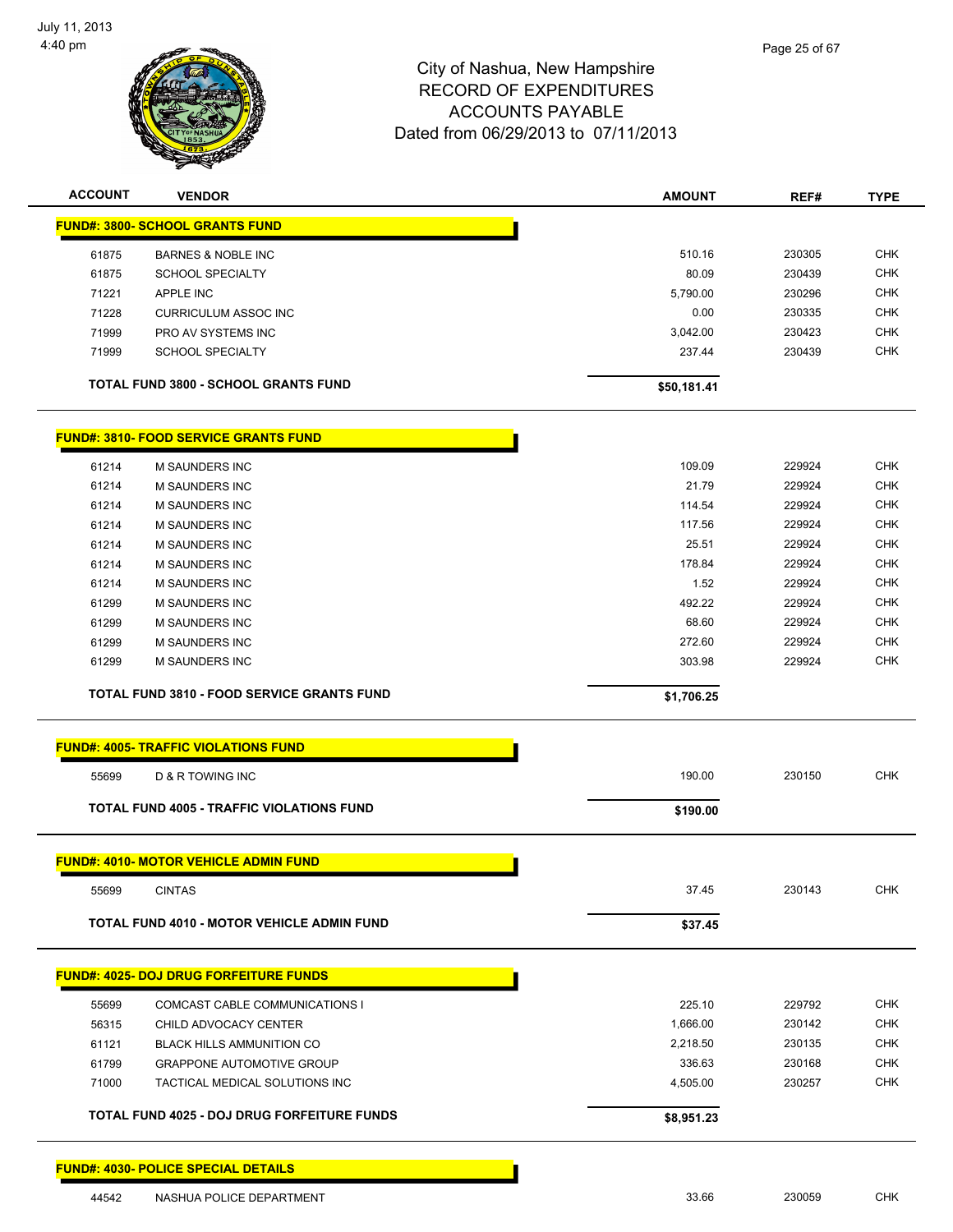| <b>ACCOUNT</b> | <b>VENDOR</b>                                            | AMOUNT                | REF#             | <b>TYPE</b>              |
|----------------|----------------------------------------------------------|-----------------------|------------------|--------------------------|
|                | <b>TOTAL FUND 4030 - POLICE SPECIAL DETAILS</b>          | \$33.66               |                  |                          |
|                | <b>FUND#: 4032- PISTOL PERMIT FEES</b>                   |                       |                  |                          |
| 61299          | <b>QUALITY LAPEL PINS INC</b>                            | 230.50                | 230106           | <b>CHK</b>               |
|                | <b>TOTAL FUND 4032 - PISTOL PERMIT FEES</b>              | \$230.50              |                  |                          |
|                | <b>FUND#: 4085- RIVERFRONT PROMENADE TIF</b>             |                       |                  |                          |
| 54280          | <b>GREENSCAPE INC</b>                                    | 1,742.00              | 230169           | <b>CHK</b>               |
|                | <b>TOTAL FUND 4085 - RIVERFRONT PROMENADE TIF</b>        | \$1,742.00            |                  |                          |
|                | <b>FUND#: 4090- LIB-LOST/DAMAGED BOOK FINES</b>          |                       |                  |                          |
| 45440          | DONNA DYESS                                              | 54.93                 | 229825           | <b>CHK</b>               |
| 61814          | MIDWEST TAPE LLC                                         | 353.04                | 230211           | <b>CHK</b>               |
|                | <b>TOTAL FUND 4090 - LIB-LOST/DAMAGED BOOK FINES</b>     | \$407.97              |                  |                          |
|                | <b>FUND#: 5000- CAP PROJECTS-GEN GOVT BLDGS</b>          |                       |                  |                          |
| 81200          | DOOR CONTROL INC                                         | 3,307.00              | 230090           | <b>CHK</b>               |
| 81200          | FORCIER CONTRACTING & BUILDING                           | 650.00                | 230158           | <b>CHK</b>               |
|                | TOTAL FUND 5000 - CAP PROJECTS-GEN GOVT BLDGS            | \$3,957.00            |                  |                          |
|                | <b>FUND#: 5010- CAP PROJECTS-INFO TECHNOLOGY</b>         |                       |                  |                          |
| 81342          | PETTY CASH                                               | 25.96                 | 230024           | <b>CHK</b>               |
| 81342          | INFOR (US), INC                                          | 6,668.28              | 230174           | <b>CHK</b>               |
|                | TOTAL FUND 5010 - CAP PROJECTS-INFO TECHNOLOGY           | \$6,694.24            |                  |                          |
|                | <b>FUND#: 5200- CAPITAL PROJECTS-STREETS</b>             |                       |                  |                          |
| 68347          | RANSMEIER & SPELLMAN PC                                  | 41,669.31             | 13787            | <b>ACH</b>               |
| 81700          | CLD CONSULTING ENGINEERS INC                             | 7,043.83              | 229820           | <b>CHK</b>               |
|                | <b>TOTAL FUND 5200 - CAPITAL PROJECTS-STREETS</b>        | \$48,713.14           |                  |                          |
|                | <b>FUND#: 5700- CAP PROJECTS-BROAD ST PKWY</b>           |                       |                  |                          |
| 68347          | RANSMEIER & SPELLMAN PC                                  | 106,311.12            | 13787            | <b>ACH</b>               |
| 68347          | RANSMEIER & SPELLMAN PC                                  | 106,311.11            | 13787            | <b>ACH</b>               |
| 81700          | SANBORN HEAD & ASSOC INC                                 | 3,786.22              | 229870           | <b>CHK</b>               |
| 81700<br>81700 | MCMANUS & NAULT APPRAISAL CO<br>SANBORN HEAD & ASSOC INC | 8,900.00<br>10,943.55 | 229850<br>229870 | <b>CHK</b><br><b>CHK</b> |
|                |                                                          |                       |                  |                          |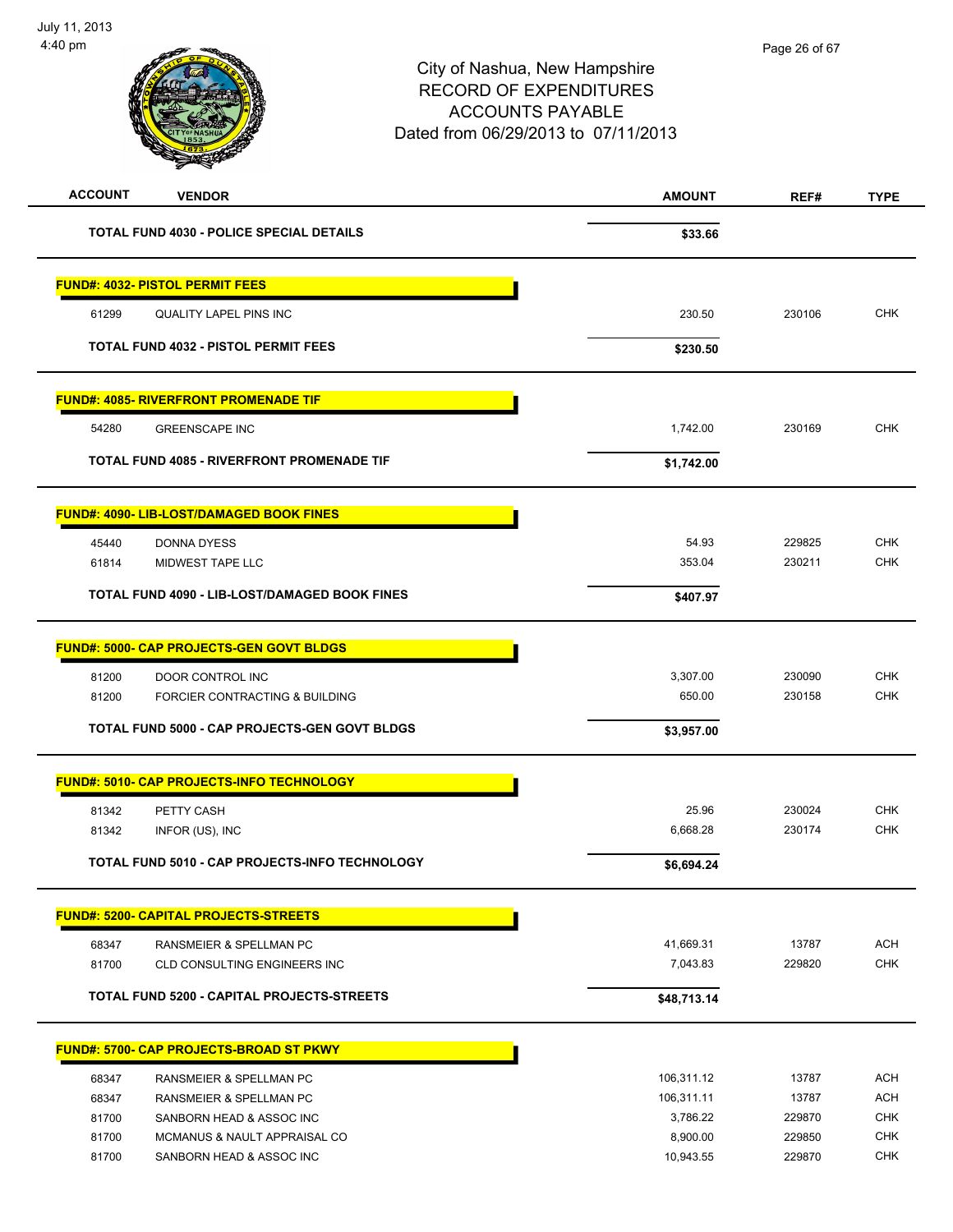| <b>ACCOUNT</b> | <b>VENDOR</b>                                    | <b>AMOUNT</b> | REF#   | <b>TYPE</b> |
|----------------|--------------------------------------------------|---------------|--------|-------------|
|                | TOTAL FUND 5700 - CAP PROJECTS-BROAD ST PKWY     | \$236,252.00  |        |             |
|                | <b>FUND#: 5800- SCHOOL CAPITAL PROJECTS FUND</b> |               |        |             |
| 81200          | COMPUTER HUT dba IT INSIDERS                     | 25,294.94     | 230328 | <b>CHK</b>  |
|                | TOTAL FUND 5800 - SCHOOL CAPITAL PROJECTS FUND   | \$25,294.94   |        |             |
|                | <b>FUND#: 6000- SOLID WASTE FUND</b>             |               |        |             |
| 12400          | <b>RIVIER UNIVERSITY</b>                         | 90.00         | 230509 | <b>CHK</b>  |
| 53107          | SANBORN HEAD & ASSOC INC                         | 5,500.09      | 230244 | <b>CHK</b>  |
| 54100          | <b>PSNH</b>                                      | 531.95        | 229801 | <b>CHK</b>  |
| 54100          | <b>PSNH</b>                                      | 213.39        | 230104 | <b>CHK</b>  |
| 54280          | HOME DEPOT CREDIT SERVICES                       | 179.00        | 229838 | <b>CHK</b>  |
| 54280          | <b>BELLETETES INC</b>                            | 75.76         | 230132 | <b>CHK</b>  |
| 54280          | HOME DEPOT CREDIT SERVICES                       | 178.88        | 230171 | <b>CHK</b>  |
| 54280          | <b>RPF ENVIROMENTAL</b>                          | 400.00        | 230241 | <b>CHK</b>  |
| 54487          | LFG SPECIALITES LLC                              | 1,674.32      | 229872 | <b>CHK</b>  |
| 54487          | <b>JORDAN EQUIPMENT CO</b>                       | 1,854.60      | 230189 | <b>CHK</b>  |
| 54487          | NORTRAX EQUIPMENT                                | 2,378.77      | 230236 | <b>CHK</b>  |
| 54600          | AMERICAN TANK MANAGEMENT INC                     | 340.00        | 229812 | <b>CHK</b>  |
| 54600          | <b>G H BERLIN OIL CO</b>                         | 558.69        | 229828 | <b>CHK</b>  |
| 54600          | <b>G H BERLIN OIL CO</b>                         | 579.97        | 230160 | <b>CHK</b>  |
| 54600          | NORTRAX EQUIPMENT                                | 1,675.65      | 230236 | CHK         |
| 55109          | PAETEC COMMUNICATIONS INC                        | 4.22          | 230101 | <b>CHK</b>  |
| 55200          | TREASURER STATE OF NH                            | 360.00        | 230112 | <b>CHK</b>  |
| 55400          | STEPHEN DOOKRAN                                  | 310.66        | 229758 | <b>CHK</b>  |
| 55400          | <b>STEPHEN DOOKRAN</b>                           | 119.94        | 230253 | <b>CHK</b>  |
| 55699          | THE DIRT DOCTORS LLC                             | 19,060.00     | 230153 | <b>CHK</b>  |
| 55699          | UNIVERSAL RECYCLING TECH LLC                     | 3,812.87      | 230265 | <b>CHK</b>  |
| 55699          | <b>CREATIVE INFORMATION SYSTEMS</b>              | 3,685.00      | 230530 | <b>CHK</b>  |
| 61107          | PHOENIX SCREEN PRINTING                          | 486.00        | 230233 | <b>CHK</b>  |
| 61110          | UNIFIRST CORPORATION                             | 264.92        | 230262 | <b>CHK</b>  |
| 61192          | KITTREDGE EQUIPMENT CO - NH                      | 3,143.00      | 230190 | CHK         |
| 61192          | <b>WEISENBACH SPECIALTY PRINTING</b>             | 480.60        | 230271 | <b>CHK</b>  |
| 61307          | SHATTUCK MALONE OIL CO                           | 1,047.92      | 229803 | <b>CHK</b>  |
| 61307          | SHATTUCK MALONE OIL CO                           | 1,512.00      | 230107 | <b>CHK</b>  |
| 61705          | MAYNARD & LESIEUR INC                            | 1,820.00      | 229846 | <b>CHK</b>  |
| 61705          | NAPA AUTO PARTS                                  | 12.36         | 229858 | <b>CHK</b>  |
| 61705          | <b>MAYNARD &amp; LESIEUR INC</b>                 | 2,260.00      | 230203 | <b>CHK</b>  |
| 61705          | <b>NAPA AUTO PARTS</b>                           | 96.37         | 230213 | <b>CHK</b>  |
|                | TOTAL FUND 6000 - SOLID WASTE FUND               | \$54,706.93   |        |             |

#### **FUND#: 6200- WASTEWATER FUND**

| 21775 | <b>BARRISTERS TITLE &amp;</b> | 45.51 | 230473 | <b>CHK</b> |
|-------|-------------------------------|-------|--------|------------|
| 21775 | <b>BROKER'S TITLE</b>         | 38.39 | 230475 | CHK        |
| 21775 | GREAT EAST TITLE              | 41.95 | 230485 | <b>CHK</b> |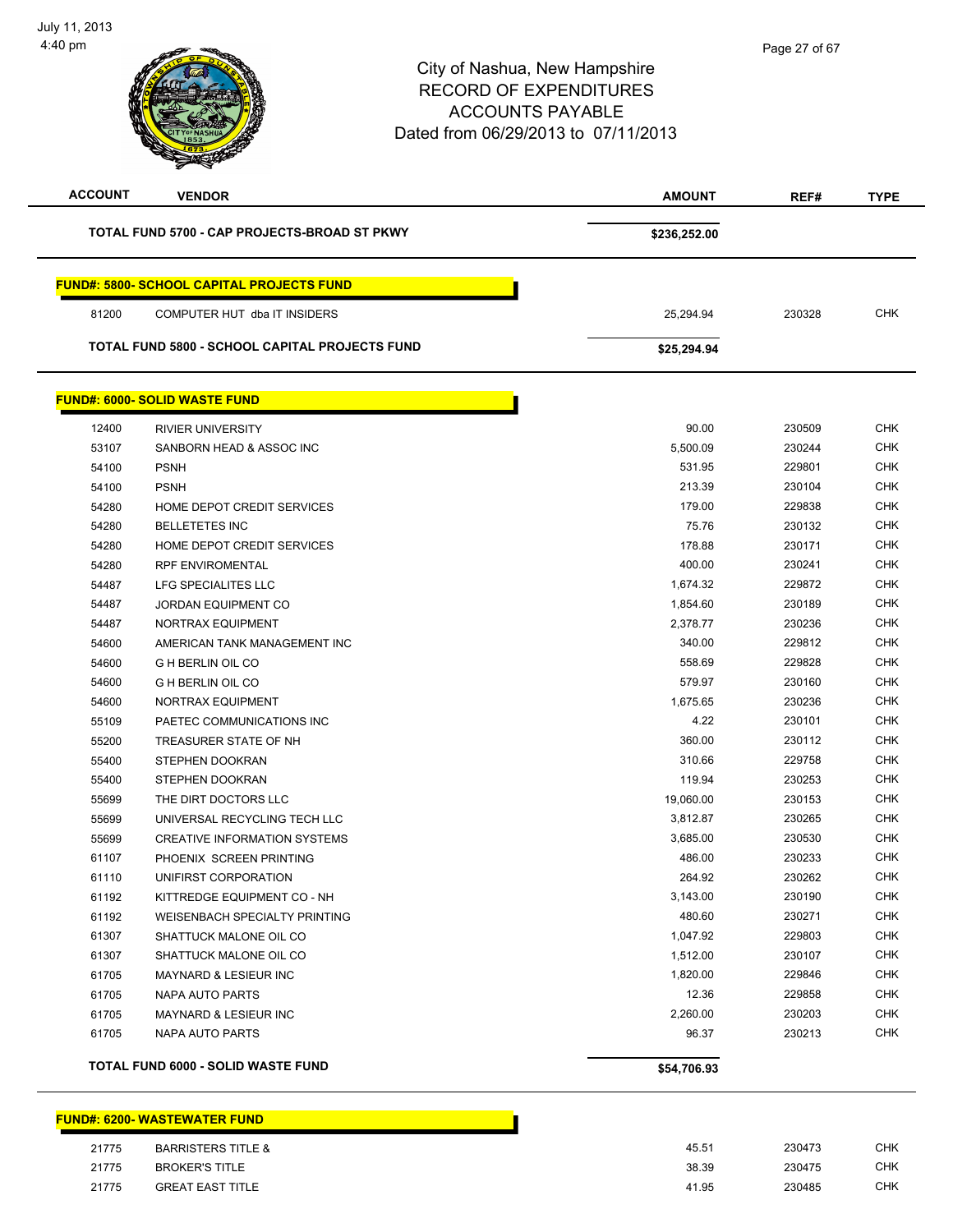

| Page 28 of 67 |  |
|---------------|--|
|               |  |
|               |  |

| <b>ACCOUNT</b> | <b>VENDOR</b>                       | <b>AMOUNT</b> | REF#   | <b>TYPE</b> |
|----------------|-------------------------------------|---------------|--------|-------------|
|                | <b>FUND#: 6200- WASTEWATER FUND</b> |               |        |             |
| 21775          | HOME TITLE SERVICES                 | 52.63         | 230490 | <b>CHK</b>  |
| 21775          | <b>JNT REALTY</b>                   | 73.99         | 230494 | <b>CHK</b>  |
| 21775          | MCLAUGHLIN TRANSPORTATION           | 24.16         | 230500 | <b>CHK</b>  |
| 21775          | MICHAEL CURRAN                      | 137.45        | 230501 | <b>CHK</b>  |
| 21775          | <b>OLDE PATRIOT TITLE</b>           | 68.92         | 230503 | <b>CHK</b>  |
| 21775          | REMAX AREA REAL ESTATE              | 17.93         | 230507 | <b>CHK</b>  |
| 21775          | <b>RICHARD E GUEST SR &amp;</b>     | 79.33         | 230508 | <b>CHK</b>  |
| 21775          | <b>SUMMIT TITLE</b>                 | 41.95         | 230514 | <b>CHK</b>  |
| 21775          | SWEENEY TITLE SVC, LLC              | 34.91         | 230515 | <b>CHK</b>  |
| 21775          | <b>WINER &amp; BENNETT</b>          | 7.47          | 230522 | CHK         |
| 53467          | <b>MAILINGS UNLIMITED</b>           | 1,234.64      | 230200 | <b>CHK</b>  |
| 54100          | <b>PSNH</b>                         | 34,521.18     | 229802 | <b>CHK</b>  |
| 54141          | PENNICHUCK WATER WORKS INC          | 9,270.49      | 230103 | CHK         |
| 54200          | ALL GREEN COMMERCIAL JANITORS       | 693.33        | 230119 | <b>CHK</b>  |
| 54221          | <b>RESOURCE MANAGEMENT INC</b>      | 26,227.15     | 230239 | <b>CHK</b>  |
| 54487          | <b>FEDEX</b>                        | 21.26         | 229794 | CHK         |
| 54487          | AMERICAN TANK MANAGEMENT INC        | 3,400.00      | 229812 | <b>CHK</b>  |
| 54487          | <b>HIGHLAND POWER</b>               | 1,791.00      | 229837 | <b>CHK</b>  |
| 54487          | HOME DEPOT CREDIT SERVICES          | 376.61        | 229838 | <b>CHK</b>  |
| 54487          | <b>MOORE MEDICAL LLC</b>            | 153.69        | 229856 | <b>CHK</b>  |
| 54487          | PROGRESSIVE ALARM SERVICES INC      | $-527.50$     | 229867 | <b>CHK</b>  |
| 54487          | <b>B &amp; D SEPTIC SERVICE</b>     | 437.50        | 230123 | <b>CHK</b>  |
| 54487          | EASTERN ANALYTICAL INC              | 65.00         | 230155 | <b>CHK</b>  |
| 54487          | <b>FASTENAL CO</b>                  | 83.90         | 230157 | CHK         |
| 54487          | <b>GRAINGER</b>                     | 830.60        | 230165 | <b>CHK</b>  |
| 54487          | HOME DEPOT CREDIT SERVICES          | 9.07          | 230171 | <b>CHK</b>  |
| 54487          | J LAWRENCE HALL INC                 | 660.00        | 230180 | <b>CHK</b>  |
| 54487          | M & B MACHINING AND WELDING         | 1,288.00      | 230197 | <b>CHK</b>  |
| 54487          | M & M ELECTRICAL SUPPLY CO INC      | 290.07        | 230198 | <b>CHK</b>  |
| 54487          | MCMASTER CARR SUPPLY CO             | 1,256.54      | 230208 | <b>CHK</b>  |
| 54487          | PEABODY SUPPLY CO                   | 52.48         | 230231 | CHK         |
| 54487          | STAPLES BUSINESS ADVANTAGE          | 82.23         | 230251 | CHK         |
| 55109          | BAYRING COMMUNICATIONS              | 58.50         | 230088 | <b>CHK</b>  |
| 55109          | <b>FAIRPOINT COMMUNICATIONS</b>     | 69.98         | 230091 | <b>CHK</b>  |
| 55109          | PAETEC COMMUNICATIONS INC           | 4.43          | 230101 | <b>CHK</b>  |
| 55400          | <b>JOHN ADIE</b>                    | 620.94        | 229750 | <b>CHK</b>  |
| 55400          | STEPHEN DOOKRAN                     | 310.67        | 229758 | <b>CHK</b>  |
| 55400          | <b>NHWPCA</b>                       | 20.00         | 230225 | <b>CHK</b>  |
| 55400          | STEPHEN DOOKRAN                     | 119.93        | 230253 | <b>CHK</b>  |
| 55607          | PETTY CASH                          | 7.57          | 230024 | <b>CHK</b>  |
| 55699          | PROGRESSIVE ALARM SERVICES INC      | 1,077.30      | 229867 | <b>CHK</b>  |
| 55699          | ANSWERING SERVICES OF NH LLC        | 82.00         | 230122 | <b>CHK</b>  |
| 61107          | UNIFIRST CORPORATION                | 322.17        | 230262 | CHK         |
| 61149          | <b>GRAINGER</b>                     | 996.66        | 230165 | <b>CHK</b>  |
| 61156          | <b>BASF CORPORATION</b>             | 4,739.04      | 230130 | <b>CHK</b>  |
| 61156          | JCI JONES CHEMICALS INC             | 2,404.25      | 230182 | CHK         |
| 61156          | UNIVAR USA INC                      | 1,053.62      | 230264 | <b>CHK</b>  |
| 61299          | PETTY CASH                          | 40.00         | 230024 | <b>CHK</b>  |
| 61299          | <b>FEDEX</b>                        | 271.81        | 230092 | <b>CHK</b>  |
|                |                                     |               |        |             |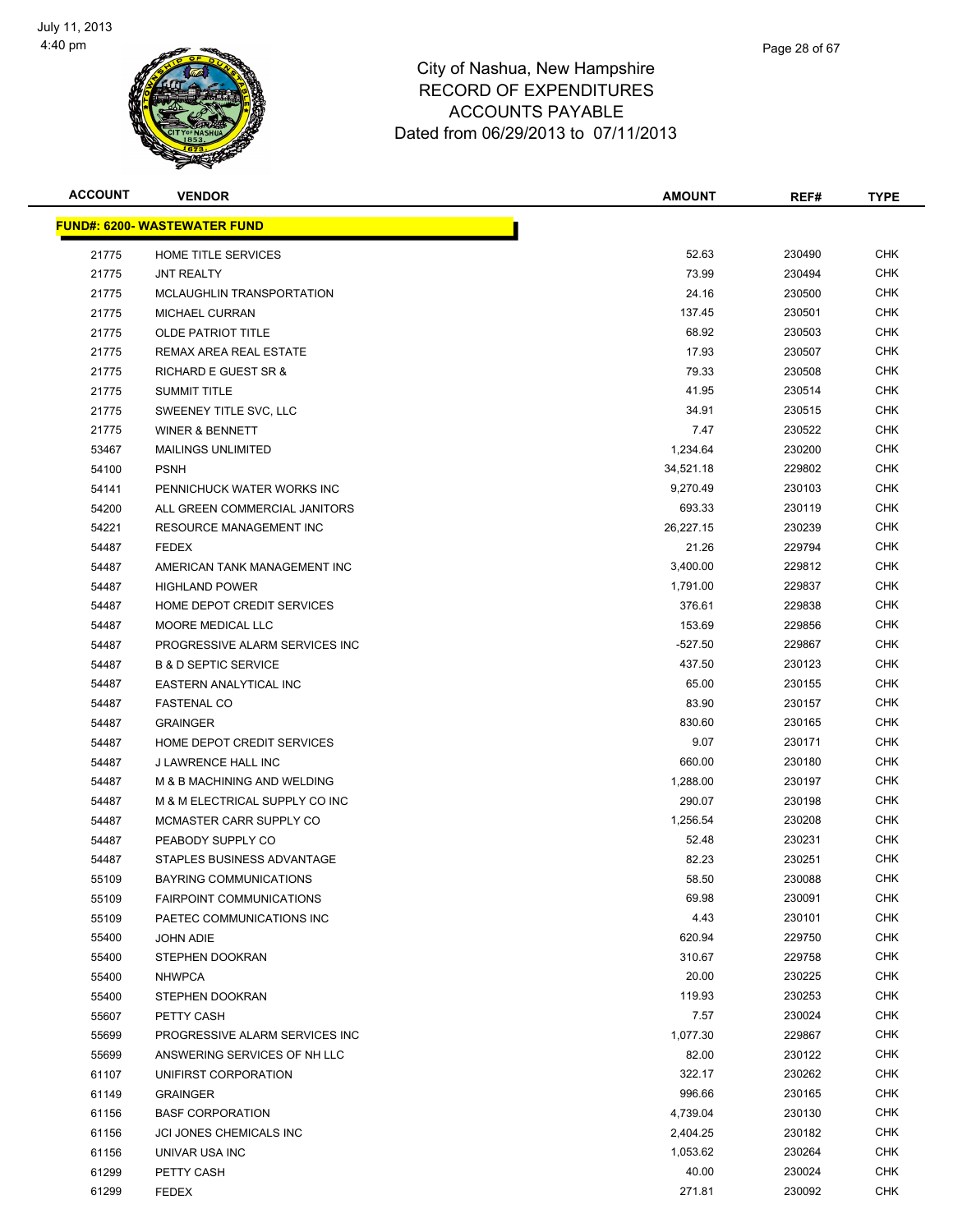

| <b>ACCOUNT</b> | <b>VENDOR</b>                            | <b>AMOUNT</b> | REF#   | <b>TYPE</b> |
|----------------|------------------------------------------|---------------|--------|-------------|
|                | <b>FUND#: 6200- WASTEWATER FUND</b>      |               |        |             |
| 61299          | HOME DEPOT CREDIT SERVICES               | 52.89         | 230171 | <b>CHK</b>  |
| 61299          | J F MCDERMOTT CORP                       | 324.00        | 230179 | <b>CHK</b>  |
| 61299          | M & M ELECTRICAL SUPPLY CO INC           | 6.88          | 230198 | <b>CHK</b>  |
| 61830          | TELEVENT USA HOLDINGS LLC                | 2,472.00      | 230109 | <b>CHK</b>  |
| 81700          | <b>VELLANO BROS INC</b>                  | 432.00        | 229881 | <b>CHK</b>  |
| 81700          | HAYNER SWANSON INC                       | 6.108.97      | 229835 | <b>CHK</b>  |
| 81700          | <b>FEDEX</b>                             | 26.16         | 229794 | <b>CHK</b>  |
|                | <b>TOTAL FUND 6200 - WASTEWATER FUND</b> | \$104,503.60  |        |             |

#### **FUND#: 6500- PROPERTY & CASUALTY FUND**

| 55307 | <b>ROSS DUGAS</b>                         | 44.64      | 229760 | <b>CHK</b> |
|-------|-------------------------------------------|------------|--------|------------|
| 59107 | HUB INT'L NEW ENGLAND LLC                 | 94,506.00  | 13789  | <b>ACH</b> |
| 59120 | HUB INT'L NEW ENGLAND LLC                 | 478,167.00 | 13789  | <b>ACH</b> |
| 59120 | NH SOUTHERN LEAGUE                        | 764.00     | 229800 | <b>CHK</b> |
| 59148 | HUB INT'L NEW ENGLAND LLC                 | 77,536.00  | 13789  | <b>ACH</b> |
| 59207 | APPLE NASHUA LLC                          | 218.00     | 229997 | <b>CHK</b> |
| 59207 | ASSOCIATED RADIOLOGISTS PA                | 23.09      | 229998 | <b>CHK</b> |
| 59207 | <b>CPTE NASHUA</b>                        | 1,802.00   | 229999 | <b>CHK</b> |
| 59207 | DARTMOUTH HITCHCOCK CLINIC                | 657.00     | 230000 | <b>CHK</b> |
| 59207 | <b>MARIANNE DUSTIN</b>                    | 14.97      | 230001 | <b>CHK</b> |
| 59207 | <b>GOTMAN, SCHULTHESS &amp; STEERE PA</b> | 1,326.30   | 230002 | <b>CHK</b> |
| 59207 | <b>GRANITE STATE ANESTHESIOLOGIST</b>     | 960.00     | 230003 | <b>CHK</b> |
| 59207 | <b>GRANITE STATE PHYSICAL THERAPY</b>     | 192.00     | 230004 | <b>CHK</b> |
| 59207 | OCCUPATIONAL HEALTH CTRS SOUTH            | 610.67     | 230006 | <b>CHK</b> |
| 59207 | ORTHOPEDIC PHYSICAL THERAPY               | 185.00     | 230007 | <b>CHK</b> |
| 59207 | SO NH REGIONAL MEDICAL CENTER             | 4,058.23   | 230008 | <b>CHK</b> |
| 59207 | <b>ST JOSEPHS HOSPITAL</b>                | 540.00     | 230009 | <b>CHK</b> |
| 59207 | ST JOSEPHS HOSPITAL                       | 1.787.75   | 230010 | <b>CHK</b> |
| 59207 | STONERIVER PHARMACY SOLUTIONS             | 207.75     | 230011 | <b>CHK</b> |
| 59225 | NATIONWIDE INSURANCE COMPANY              | 3.238.24   | 229995 | <b>CHK</b> |
| 59250 | STEPHEN M BENNETT ESQ                     | 339.98     | 229996 | <b>CHK</b> |
| 59250 | MARVELL PLATE GLASS INC                   | 192.10     | 230005 | <b>CHK</b> |
|       | TATIL FUND AFAS. BRABERTY & AIAUILTY FUND |            |        |            |
|       |                                           |            |        |            |

**TOTAL FUND 6500 - PROPERTY & CASUALTY FUND \$667,370.72**

|       | <u> JND#: 6600- BENEFITS SELF INSURANCE FUND</u> |
|-------|--------------------------------------------------|
| 21545 | NORTHERN NEW ENGLAND BENEFIT                     |
| 21553 | ANTHEM BCBS OF NE                                |
| 21575 | NORTHEAST DELTA DENTAL                           |
| 21990 | <b>JEAN LONGAN</b>                               |
| 52809 | RED BRICK CLOTHING CO                            |
| 59020 | VISION SERVICE PLAN NH                           |
| 59507 | ANTHEM BCBS OF NE                                |
| 59507 | ANTHEM BCBS OF NE                                |
| 59507 | ANTHEM BCBS OF NE                                |
| 59507 | ANTHEM BCBS OF NE                                |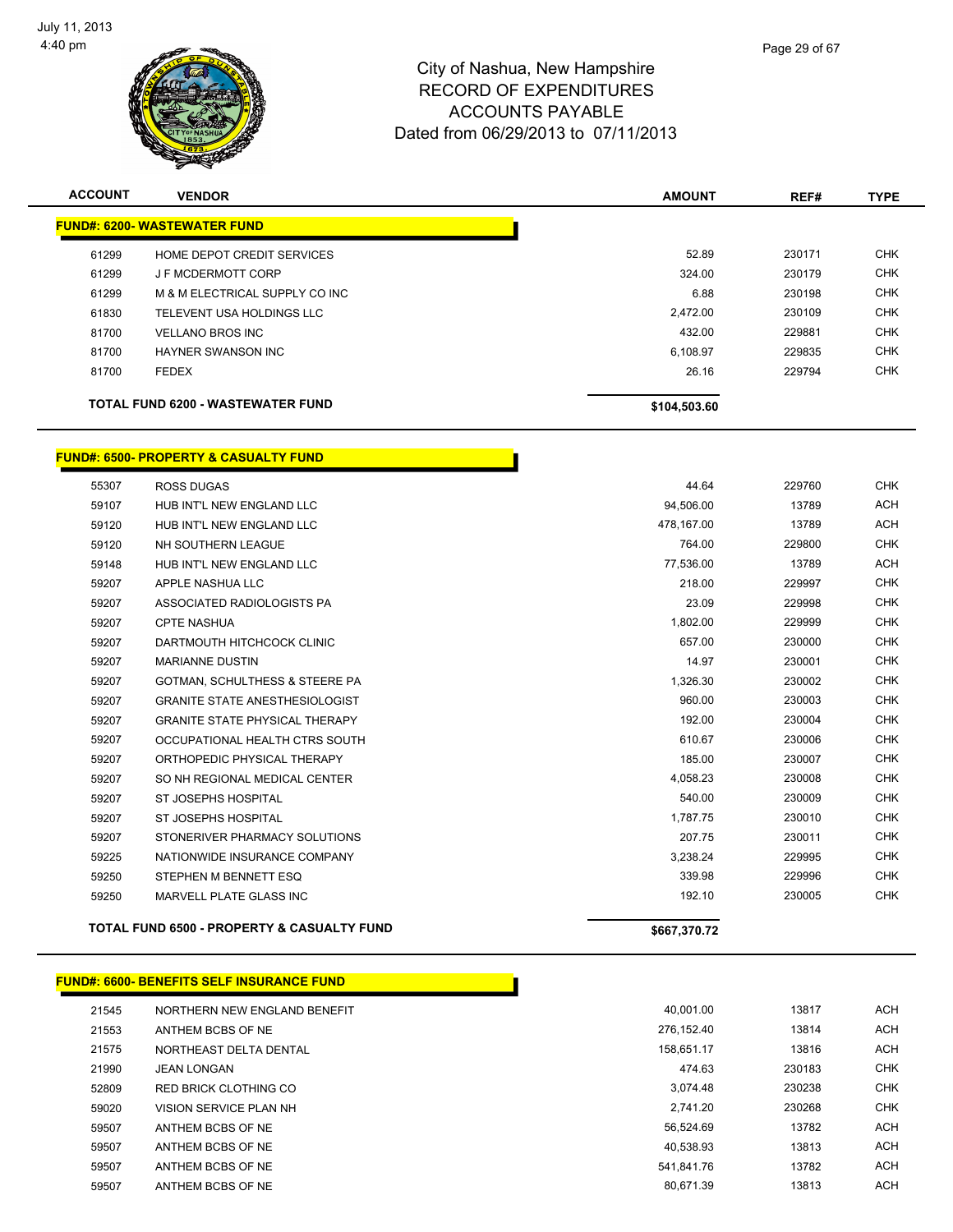

| <b>ACCOUNT</b> | <b>VENDOR</b>                                             | <b>AMOUNT</b>  | REF#   | <b>TYPE</b> |
|----------------|-----------------------------------------------------------|----------------|--------|-------------|
|                | <b>FUND#: 6600- BENEFITS SELF INSURANCE FUND</b>          |                |        |             |
| 59507          | ANTHEM BCBS OF NE                                         | 50,829.48      | 13782  | <b>ACH</b>  |
| 59507          | ANTHEM BCBS OF NE                                         | 75,803.08      | 13813  | <b>ACH</b>  |
| 59507          | HARVARD PILGRIM HEALTH CARE                               | 127,902.41     | 13784  | <b>ACH</b>  |
| 59507          | HARVARD PILGRIM HEALTH CARE                               | 148,596.20     | 13815  | <b>ACH</b>  |
| 59525          | NORTHEAST DELTA DENTAL                                    | 25,337.27      | 13786  | <b>ACH</b>  |
| 59525          | NORTHEAST DELTA DENTAL                                    | 25,196.52      | 13816  | ACH         |
|                | TOTAL FUND 6600 - BENEFITS SELF INSURANCE FUND            | \$1,654,336.61 |        |             |
|                | <b>FUND#: 7026- CAPITAL EQUIPMENT RESERVE</b>             |                |        |             |
| 81300          | <b>BOBCAT OF NEW HAMPSHIRE</b>                            | 45,900.00      | 229819 | <b>CHK</b>  |
|                | <b>TOTAL FUND 7026 - CAPITAL EQUIPMENT RESERVE</b>        | \$45,900.00    |        |             |
|                |                                                           |                |        |             |
|                | <b>FUND#: 7050- HOLMAN STADIUM IMPROVEMNTS ETF</b>        |                |        |             |
| 54280          | NASHUA WALLPAPER & PAINT CO                               | 223.11         | 230219 | <b>CHK</b>  |
|                | TOTAL FUND 7050 - HOLMAN STADIUM IMPROVEMNTS ETF          | \$223.11       |        |             |
|                | <b>FUND#: 7076- REG VOC ED CAPITAL RESERVE</b>            |                |        |             |
| 71000          | BETA MEDICAL INC                                          | 12,932.00      | 230309 | <b>CHK</b>  |
|                | TOTAL FUND 7076 - REG VOC ED CAPITAL RESERVE              | \$12,932.00    |        |             |
|                |                                                           |                |        |             |
|                | <b>FUND#: 7504- ETF CONTRIB EDGEWOOD-DEED FUND</b>        |                |        |             |
| 61299          | <b>HARDY DORIC INC</b>                                    | 585.00         | 229834 | <b>CHK</b>  |
|                | TOTAL FUND 7504 - ETF CONTRIB EDGEWOOD-DEED FUND          | \$585.00       |        |             |
|                | <b>FUND#: 7530- P&amp;Z-SIDEWALK CONSTRUCTION SE</b>      |                |        |             |
| 54210          | <b>GRANITE STATE CONCRETE CO INC</b>                      | 1,408.00       | 229833 | <b>CHK</b>  |
|                | <b>TOTAL FUND 7530 - P&amp;Z-SIDEWALK CONSTRUCTION SE</b> | \$1,408.00     |        |             |
|                |                                                           |                |        |             |
|                | <b>FUND#: 7534- LIBRARY-CHANDLER MEM LIB FUND</b>         |                |        |             |
| 54114          | <b>HESS CORPORATION</b>                                   | 1,007.29       | 229836 | <b>CHK</b>  |
|                | TOTAL FUND 7534 - LIBRARY-CHANDLER MEM LIB FUND           | \$1,007.29     |        |             |
|                | <b>FUND#: 7551- P&amp;R-SUMMERFUN</b>                     |                |        |             |
| 53999          | COMMUNITY MEDIA SERVICES GRP L                            | 400.00         | 229821 | <b>CHK</b>  |
| 55650          | BOIRE DANCE ACADEMY                                       | 150.00         | 229753 | <b>CHK</b>  |
| 55650          | ALUMNI BAND OF NATIONAL GUARD                             | 250.00         | 229811 | <b>CHK</b>  |
|                |                                                           |                |        |             |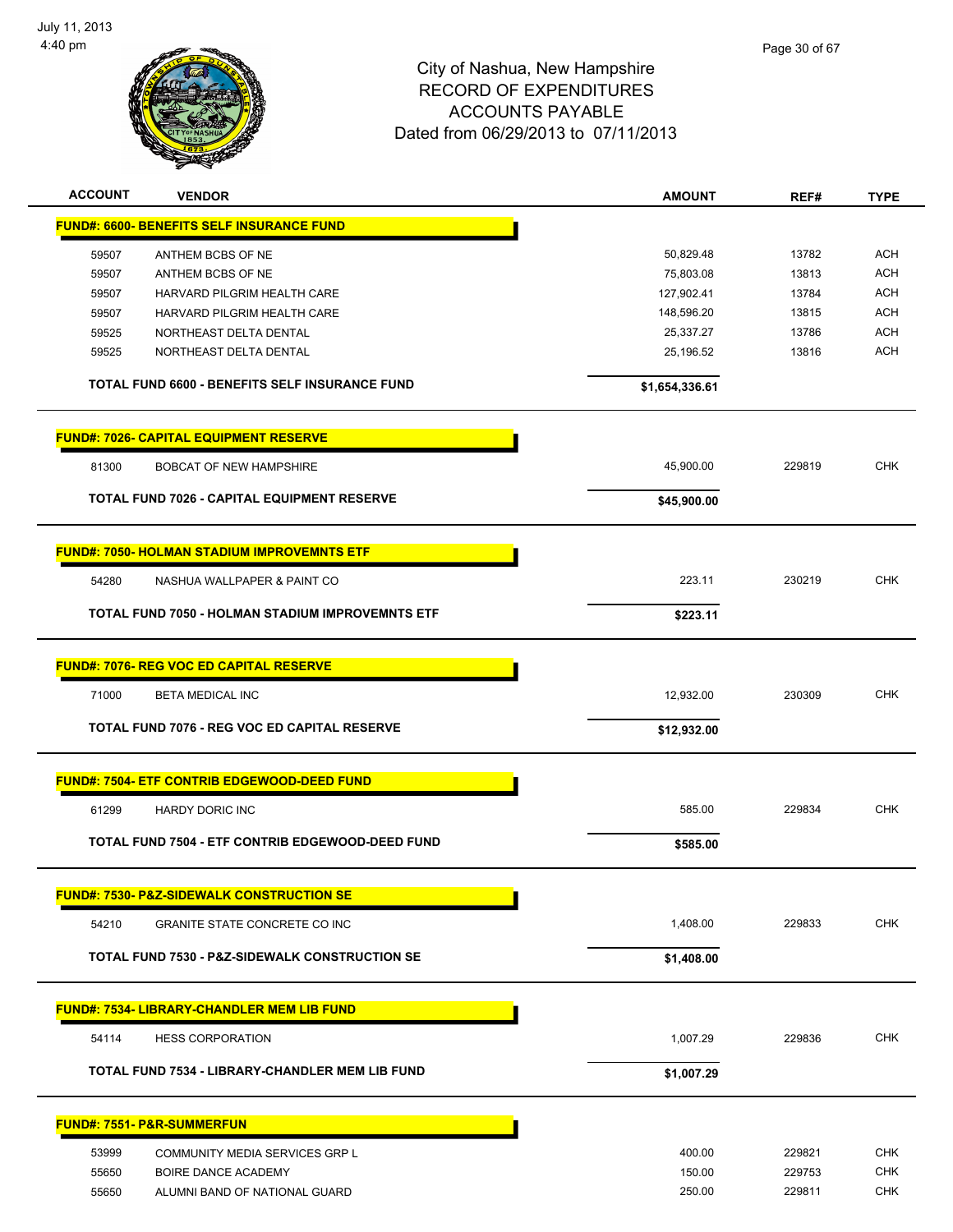

| <b>ACCOUNT</b>                                       | <b>VENDOR</b>                                   | <b>AMOUNT</b> | REF#   | <b>TYPE</b> |
|------------------------------------------------------|-------------------------------------------------|---------------|--------|-------------|
|                                                      | <b>FUND#: 7551- P&amp;R-SUMMERFUN</b>           |               |        |             |
| 55650                                                | <b>JOAN CORNETT</b>                             | 550.00        | 229824 | <b>CHK</b>  |
| 55650                                                | RISING SUN LODGE #39 F&AM                       | 300.00        | 229868 | <b>CHK</b>  |
| 55650                                                | <b>DENNIS MARTIN</b>                            | 350.00        | 230202 | <b>CHK</b>  |
|                                                      | <b>TOTAL FUND 7551 - P&amp;R-SUMMERFUN</b>      | \$2,000.00    |        |             |
|                                                      | <b>FUND#: 7565- SCHOOL RELATED PROGRAMS-ETF</b> |               |        |             |
| 55690                                                | FIRST STUDENT INC                               | 270.10        | 230353 | <b>CHK</b>  |
| 61299                                                | FIRST STUDENT INC                               | 50.00         | 230353 | <b>CHK</b>  |
| <b>TOTAL FUND 7565 - SCHOOL RELATED PROGRAMS-ETF</b> |                                                 | \$320.10      |        |             |
|                                                      | <b>FUND#: 8063- LIBRARY-HENRY STEARNS FUND</b>  |               |        |             |
| 61807                                                | <b>BAKER &amp; TAYLOR, INC</b>                  | 2,872.15      | 230127 | <b>CHK</b>  |
| 61807                                                | <b>GALE GROUP INC</b>                           | 147.84        | 230162 | <b>CHK</b>  |
| 61807                                                | <b>INGRAM LIBRARY SERVICES</b>                  | 67.42         | 230175 | <b>CHK</b>  |
| 61807                                                | <b>INGRAM LIBRARY SERVICES</b>                  | 134.44        | 230176 | <b>CHK</b>  |
| <b>TOTAL FUND 8063 - LIBRARY-HENRY STEARNS FUND</b>  |                                                 | \$3,221.85    |        |             |

**Grand Total:**

**\$6,980,574.72**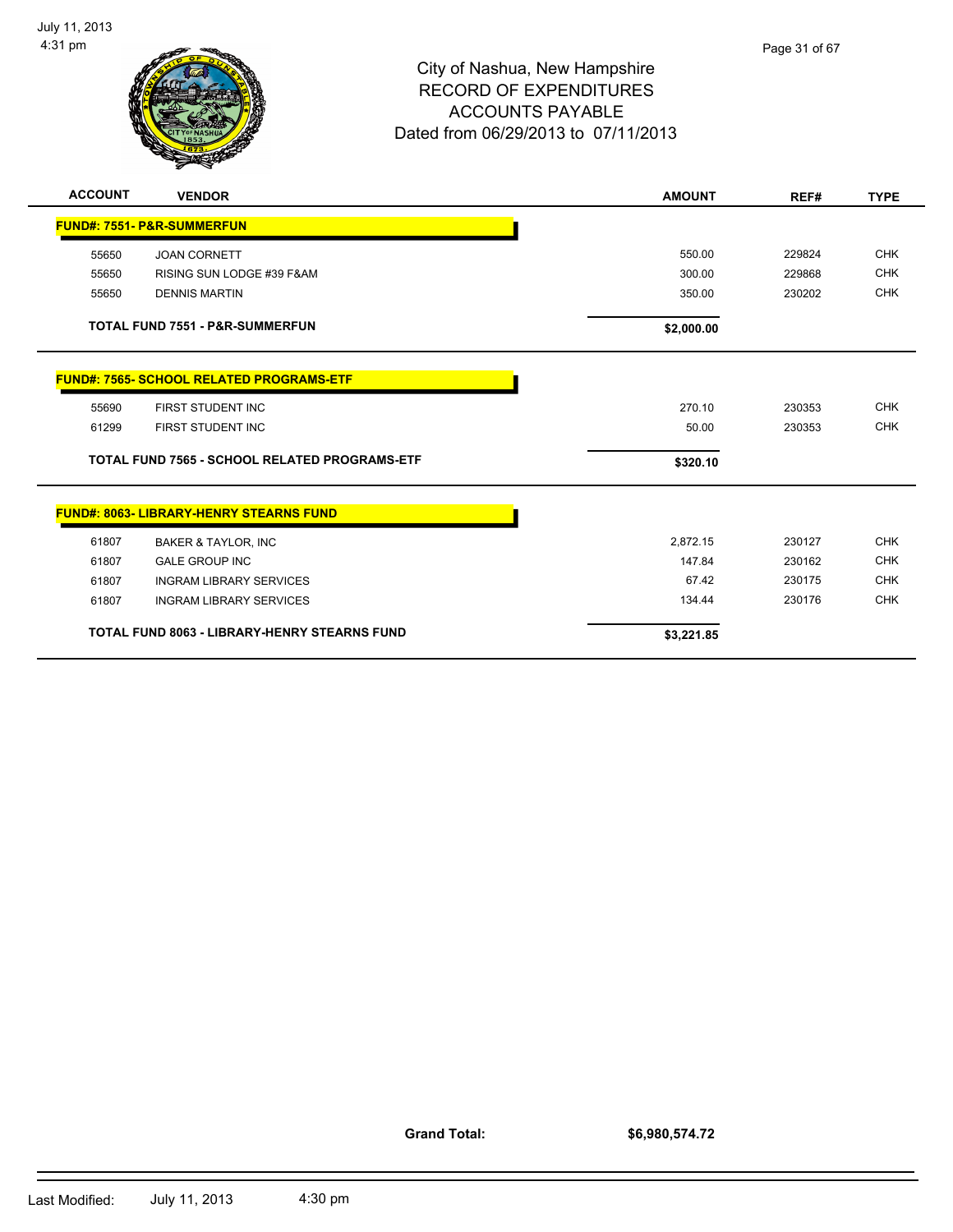| 7/11/2013 | 3:45 pm |                                   |                                      |                                          |               |
|-----------|---------|-----------------------------------|--------------------------------------|------------------------------------------|---------------|
|           |         |                                   |                                      | City of Nashua, New Hampshire            | Page 32 of 67 |
|           |         |                                   |                                      | <b>RECORD OF EXPENDITURES</b>            |               |
|           |         |                                   |                                      | PAYROLL-GROSS WAGES                      |               |
|           |         |                                   |                                      |                                          |               |
|           |         |                                   |                                      | Dated from 06/29/2013 - 07/11/2013       |               |
|           |         |                                   |                                      |                                          |               |
|           |         |                                   |                                      |                                          |               |
|           |         |                                   |                                      |                                          |               |
|           |         | <b>PAY DATE</b>                   | <b>ACCOUNT</b>                       | <b>DESCRIPTION</b>                       | <b>AMOUNT</b> |
|           |         | <b>FUND#: 1000 - GENERAL FUND</b> |                                      |                                          |               |
|           | 1       | <b>GENERAL FUND</b>               |                                      |                                          |               |
|           |         |                                   |                                      |                                          | 5,258.27      |
|           |         | 7/3/13<br>7/11/13                 | 21460                                | 125 DEPENDENT CARE<br>125 DEPENDENT CARE | 254.72        |
|           |         |                                   | 21460                                |                                          |               |
|           |         | <b>TOTAL 1 - GENERAL FUND</b>     |                                      |                                          | \$5,512.99    |
|           |         |                                   |                                      |                                          |               |
|           | 101     | <b>MAYOR</b>                      |                                      |                                          |               |
|           |         | 7/3/13                            | 51100                                | CITIZEN SERVICES DIRECTOR                | 903.15        |
|           |         | 7/11/13                           | 51100                                | CITIZEN SERVICES DIRECTOR                | 903.15        |
|           |         | 7/3/13                            | 51100                                | EXECUTIVE SECRETARY AA                   | 877.27        |
|           |         | 7/11/13                           | 51100                                | EXECUTIVE SECRETARY AA                   | 877.25        |
|           |         | 7/3/13                            | 51100                                | HUNT BUILDING ADMINISTRATOR              | 401.15        |
|           |         | 7/11/13                           | 51100                                | HUNT BUILDING ADMINISTRATOR              | 295.77        |
|           |         | 7/3/13                            | 51100                                | RESOURCE COORDINATOR                     | 565.56        |
|           |         | 7/11/13                           | 51100                                | RESOURCE COORDINATOR                     | 565.55        |
|           |         | 7/3/13                            | 51200                                | COMMUNICATIONS DIRECTOR                  | 413.87        |
|           |         | 7/11/13                           | 51200                                | <b>COMMUNICATIONS DIRECTOR</b>           | 426.06        |
|           |         | 7/11/13                           | 51300                                | OVERTIME-REGULAR                         | 23.76         |
|           |         | 7/3/13                            | 51500                                | <b>MAYOR</b>                             | 2,068.36      |
|           |         | 7/11/13                           | 51500                                | <b>MAYOR</b>                             | 2,068.35      |
|           |         | <b>TOTAL 101 - MAYOR</b>          |                                      |                                          | \$10,389.25   |
|           |         |                                   |                                      |                                          |               |
|           | 102     | <b>BOARD OF ALDERMEN</b>          |                                      |                                          |               |
|           |         | 7/3/13                            | 51100                                | ALDERMANIC LEGISLATION MANAGER           | 1,324.88      |
|           |         | 7/11/13                           | 51100                                | ALDERMANIC LEGISLATION MANAGER           | 1,364.20      |
|           |         |                                   | <b>TOTAL 102 - BOARD OF ALDERMEN</b> |                                          | \$2,689.08    |
|           |         |                                   |                                      |                                          |               |
|           | 103     | <b>LEGAL</b>                      |                                      |                                          |               |
|           |         | 7/3/13                            | 51100                                | ASSISTANT CORP COUNSEL                   | 1,324.88      |
|           |         | 7/11/13                           | 51100                                | ASSISTANT CORP COUNSEL                   | 1,324.90      |
|           |         | 7/3/13                            | 51100                                | DEPUTY CORPORATION COUNSEL               | 4,049.83      |
|           |         | 7/11/13                           | 51100                                | DEPUTY CORPORATION COUNSEL               | 4,170.45      |
|           |         | 7/3/13                            | 51100                                | <b>LEGAL ASSISTANT</b>                   | 1,793.60      |
|           |         | 7/11/13                           | 51100                                | <b>LEGAL ASSISTANT</b>                   | 1,846.55      |
|           |         | <b>TOTAL 103 - LEGAL</b>          |                                      |                                          | \$14,510.21   |
|           |         |                                   |                                      |                                          |               |
|           | 105     | <b>CITI-STAT</b>                  |                                      |                                          |               |
|           |         | 7/3/13                            | 51100                                | DIRECTOR CITISTAT                        | 1,485.68      |
|           |         | 7/11/13                           | 51100                                | DIRECTOR CITISTAT                        | 1,529.80      |
|           |         | 7/3/13                            | 51100                                | OPERATIONS ANALYST                       | 690.84        |
|           |         | 7/11/13                           | 51100                                | OPERATIONS ANALYST                       | 690.85        |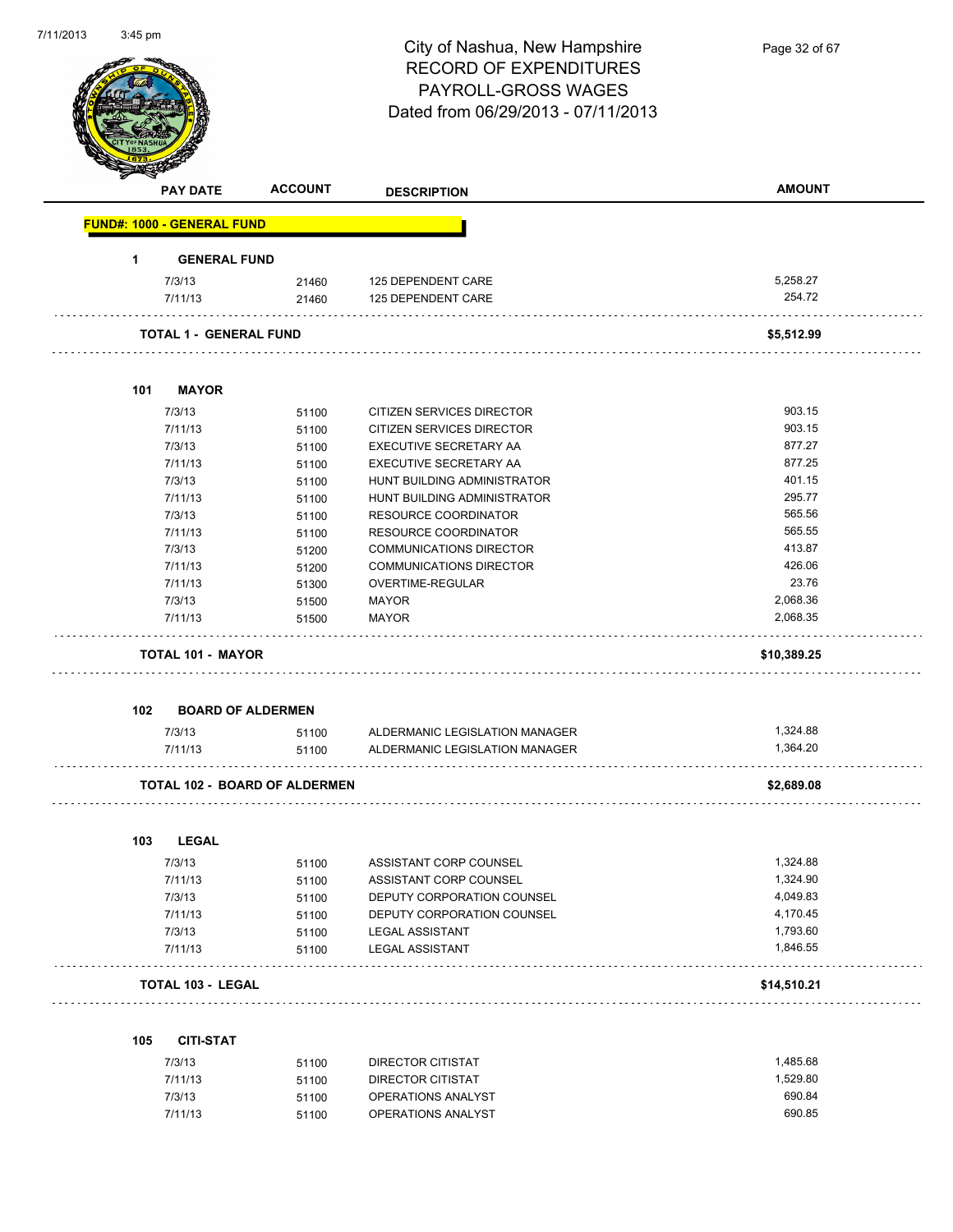

Page 33 of 67

| <b>PAY DATE</b>                   | <b>ACCOUNT</b>                     | <b>DESCRIPTION</b>            | <b>AMOUNT</b> |
|-----------------------------------|------------------------------------|-------------------------------|---------------|
| <b>FUND#: 1000 - GENERAL FUND</b> |                                    |                               |               |
|                                   |                                    |                               |               |
| <b>TOTAL 105 - CITI-STAT</b>      |                                    |                               | \$4,397.17    |
|                                   |                                    |                               |               |
| <b>CITY CLERK</b><br>107          |                                    |                               |               |
| 7/3/13                            | 51100                              | <b>CITY CLERK</b>             | 1,720.02      |
| 7/11/13                           | 51100                              | <b>CITY CLERK</b>             | 1,771.20      |
| 7/3/13                            | 51100                              | <b>CLERK VITAL RECORDS II</b> | 2,048.10      |
| 7/11/13                           | 51100                              | <b>CLERK VITAL RECORDS II</b> | 1,293.05      |
| 7/3/13                            | 51100                              | DEPARTMENT COORDINATOR, CC    | 780.96        |
| 7/11/13                           | 51100                              | DEPARTMENT COORDINATOR, CC    | 791.44        |
| 7/3/13                            | 51100                              | DEPUTY CITY CLERK             | 1,331.47      |
| 7/11/13                           | 51100                              | DEPUTY CITY CLERK             | 1,371.00      |
| 7/11/13                           | 51300                              | OVERTIME-REGULAR              | 8.93          |
| <b>TOTAL 107 - CITY CLERK</b>     |                                    |                               | \$11,116.17   |
|                                   |                                    |                               |               |
| 111                               | <b>HUMAN RESOURCES</b>             |                               |               |
| 7/3/13                            | 51100                              | <b>HR ANALYST</b>             | 985.56        |
| 7/11/13                           | 51100                              | <b>HR ANALYST</b>             | 1,014.70      |
| 7/3/13                            | 51100                              | HR SPEC                       | 809.99        |
| 7/11/13                           | 51100                              | HR SPEC                       | 833.85        |
| 7/3/13                            | 51100                              | HUMAN RESOURCES DIRECTOR      | 1,501.75      |
| 7/11/13                           | 51100                              | HUMAN RESOURCES DIRECTOR      | 1,546.45      |
| 7/3/13                            | 51200                              | HR GENERALIST PT              | 229.83        |
| 7/11/13                           | 51200                              | HR GENERALIST PT              | 255.60        |
|                                   | <b>TOTAL 111 - HUMAN RESOURCES</b> |                               | \$7,177.73    |
|                                   |                                    |                               |               |
| 122                               | <b>INFORMATION TECHNOLOGY</b>      |                               |               |
| 7/3/13                            | 51100                              | ADMIN ASSISTANT II            | 649.34        |
| 7/11/13                           | 51100                              | ADMIN ASSISTANT II            | 665.60        |
| 7/3/13                            | 51100                              | ERP SYSTEM ADMIN DBA          | 1,575.28      |
| 7/11/13                           | 51100                              | ERP SYSTEM ADMIN DBA          | 1,622.11      |
| 7/3/13                            | 51100                              | INTER INTRA APPL DEV PROJ LDR | 1,533.61      |
| 7/11/13                           | 51100                              | INTER INTRA APPL DEV PROJ LDR | 1,579.20      |
| 7/3/13                            | 51100                              | INTERNET INTRANET APPL DEV    | 1,430.60      |
| 7/11/13                           | 51100                              | INTERNET INTRANET APPL DEV    | 1,459.20      |
| 7/3/13                            | 51100                              | IT APPLICATIONS ANALYST       | 1,120.54      |
| 7/11/13                           | 51100                              | IT APPLICATIONS ANALYST       | 1,143.65      |
| 7/3/13                            | 51100                              | IT DIVISION DIRECTOR          | 1,929.25      |
| 7/11/13                           | 51100                              | IT DIVISION DIRECTOR          | 1,986.70      |
| 7/3/13                            | 51100                              | IT INFRASTRUCTURE ANALYST     | 1,170.17      |
| 7/11/13                           | 51100                              | IT INFRASTRUCTURE ANALYST     | 1,194.35      |
| 7/3/13                            | 51100                              | IT INFRASTRUCTURE TEAM LEADER | 1,674.48      |
| 7/11/13                           | 51100                              | IT INFRASTRUCTURE TEAM LEADER | 214.10        |

7/3/13 51100 SYSTEMS ADM DATABASE ADM 1,579.54

7/3/13 51100 TECHNICAL SPEC II NET SUPPORT 2,264.69

7/11/13 51100 SYSTEMS ADM DATABASE ADM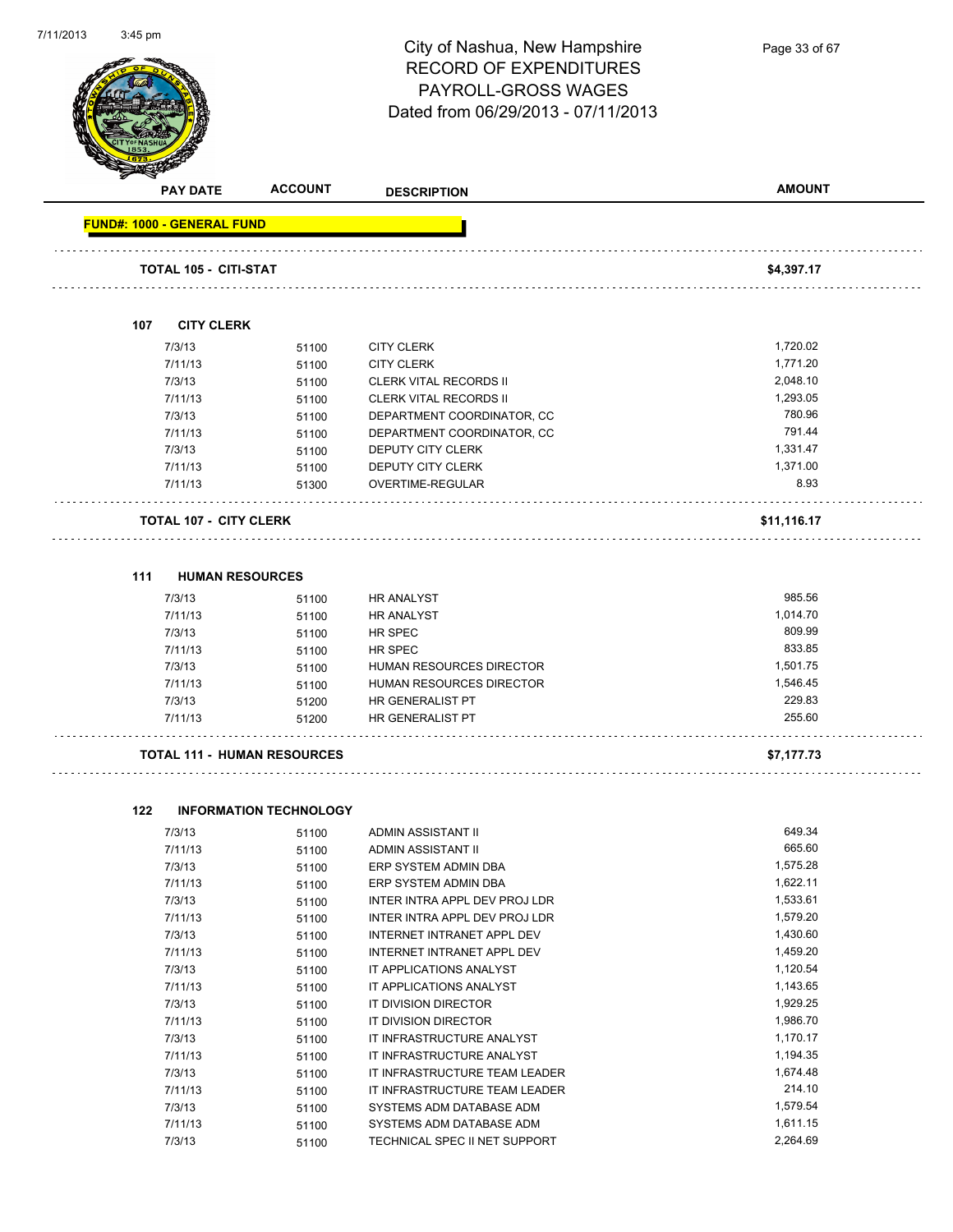l,



| <b>PAY DATE</b>                   | <b>ACCOUNT</b>                            | <b>DESCRIPTION</b>            | <b>AMOUNT</b> |
|-----------------------------------|-------------------------------------------|-------------------------------|---------------|
| <b>FUND#: 1000 - GENERAL FUND</b> |                                           |                               |               |
| 122                               | <b>INFORMATION TECHNOLOGY</b>             |                               |               |
| 7/11/13                           | 51100                                     | TECHNICAL SPEC II NET SUPPORT | 2,310.90      |
| 7/3/13                            | 51100                                     | <b>TECHNICAL SPEC III</b>     | 1,411.68      |
| 7/11/13                           | 51100                                     | <b>TECHNICAL SPEC III</b>     | 1,444.15      |
| 7/3/13                            | 51100                                     | <b>WEB DESIGNER</b>           | 618.01        |
| 7/11/13                           | 51100                                     | <b>WEB DESIGNER</b>           | 633.45        |
|                                   | <b>TOTAL 122 - INFORMATION TECHNOLOGY</b> |                               | \$32,821.75   |
| 126                               | <b>FINANCIAL SERVICES</b>                 |                               |               |
| 7/3/13                            | 51100                                     | <b>ACCOUNTANT</b>             | 876.55        |
| 7/11/13                           | 51100                                     | <b>ACCOUNTANT</b>             | 898.10        |
| 7/3/13                            | 51100                                     | ACCOUNTING COMPLIANCE MGR     | 1,042.55      |
| 7/11/13                           | 51100                                     | ACCOUNTING COMPLIANCE MGR     | 1,073.50      |
| 7/3/13                            | 51100                                     | ACCOUNTS PAYABLE COORDINATOR  | 2,034.83      |
| 7/11/13                           | 51100                                     | ACCOUNTS PAYABLE COORDINATOR  | 2,082.90      |

| 7/11/13 | 51100 | ACCOUNTS PAYABLE COORDINATOR          | 2,082.90 |
|---------|-------|---------------------------------------|----------|
| 7/3/13  | 51100 | <b>ACCOUNTS PAYABLE SUPV</b>          | 903.15   |
| 7/11/13 | 51100 | ACCOUNTS PAYABLE SUPV                 | 929.80   |
| 7/3/13  | 51100 | ADMINISTRATIVE ASSISTANT I            | 646.78   |
| 7/11/13 | 51100 | ADMINISTRATIVE ASSISTANT I            | 646.80   |
| 7/3/13  | 51100 | <b>CFO COMPTROLLER</b>                | 1,941.86 |
| 7/11/13 | 51100 | CFO COMPTROLLER                       | 1,999.70 |
| 7/3/13  | 51100 | <b>COMPENSATION MANAGER</b>           | 1,489.36 |
| 7/11/13 | 51100 | <b>COMPENSATION MANAGER</b>           | 1,533.60 |
| 7/3/13  | 51100 | DEP TREASURER TAX COLLECTOR           | 1,045.14 |
| 7/11/13 | 51100 | DEP TREASURER TAX COLLECTOR           | 1,076.20 |
| 7/3/13  | 51100 | FINANCE AND ADMIN MANAGER             | 723.20   |
| 7/11/13 | 51100 | <b>FINANCE AND ADMIN MANAGER</b>      | 744.65   |
| 7/3/13  | 51100 | FINANCIAL MANAGER GENERAL GOVT        | 1,328.18 |
| 7/11/13 | 51100 | FINANCIAL MANAGER GENERAL GOVT        | 1,367.60 |
| 7/3/13  | 51100 | <b>FINANCIAL SERVICES COORDINATOR</b> | 909.84   |
| 7/11/13 | 51100 | FINANCIAL SERVICES COORDINATOR        | 936.71   |
| 7/3/13  | 51100 | <b>MOTOR VEHICLE COORDINATOR</b>      | 646.79   |
| 7/11/13 | 51100 | <b>MOTOR VEHICLE COORDINATOR</b>      | 646.80   |
| 7/3/13  | 51100 | <b>MV CLERK II REGISTRATION</b>       | 632.00   |
| 7/11/13 | 51100 | MV CLERK II REGISTRATION              | 632.00   |
| 7/3/13  | 51100 | PAYROLL ANALYST II                    | 1,746.69 |
| 7/11/13 | 51100 | PAYROLL ANALYST II                    | 1,770.55 |
| 7/3/13  | 51100 | REVENUE ACCOUNTS SPEC                 | 808.65   |
| 7/11/13 | 51100 | REVENUE ACCOUNTS SPEC                 | 829.84   |
| 7/3/13  | 51100 | REVENUE COORDINATOR                   | 1,020.46 |
| 7/11/13 | 51100 | <b>REVENUE COORDINATOR</b>            | 1,040.85 |
| 7/3/13  | 51100 | SENIOR FINANCIAL ANALYST              | 1,078.17 |
| 7/11/13 | 51100 | SENIOR FINANCIAL ANALYST              | 1,100.45 |
| 7/3/13  | 51100 | <b>SUPV VEHICLE REGISTRATION</b>      | 985.56   |
| 7/11/13 | 51100 | <b>SUPV VEHICLE REGISTRATION</b>      | 2,014.70 |
| 7/3/13  | 51100 | <b>TREASURER TAX COLLECTOR</b>        | 1,720.02 |
| 7/11/13 | 51100 | TREASURER TAX COLLECTOR               | 1,771.20 |
| 7/3/13  | 51100 | <b>VEHICLE REGISTRATION CLERK</b>     | 1,607.49 |
| 7/11/13 | 51100 | <b>VEHICLE REGISTRATION CLERK</b>     | 1,629.95 |
| 7/3/13  | 51200 | <b>ACCOUNTING TEMP</b>                | 540.00   |
|         |       |                                       |          |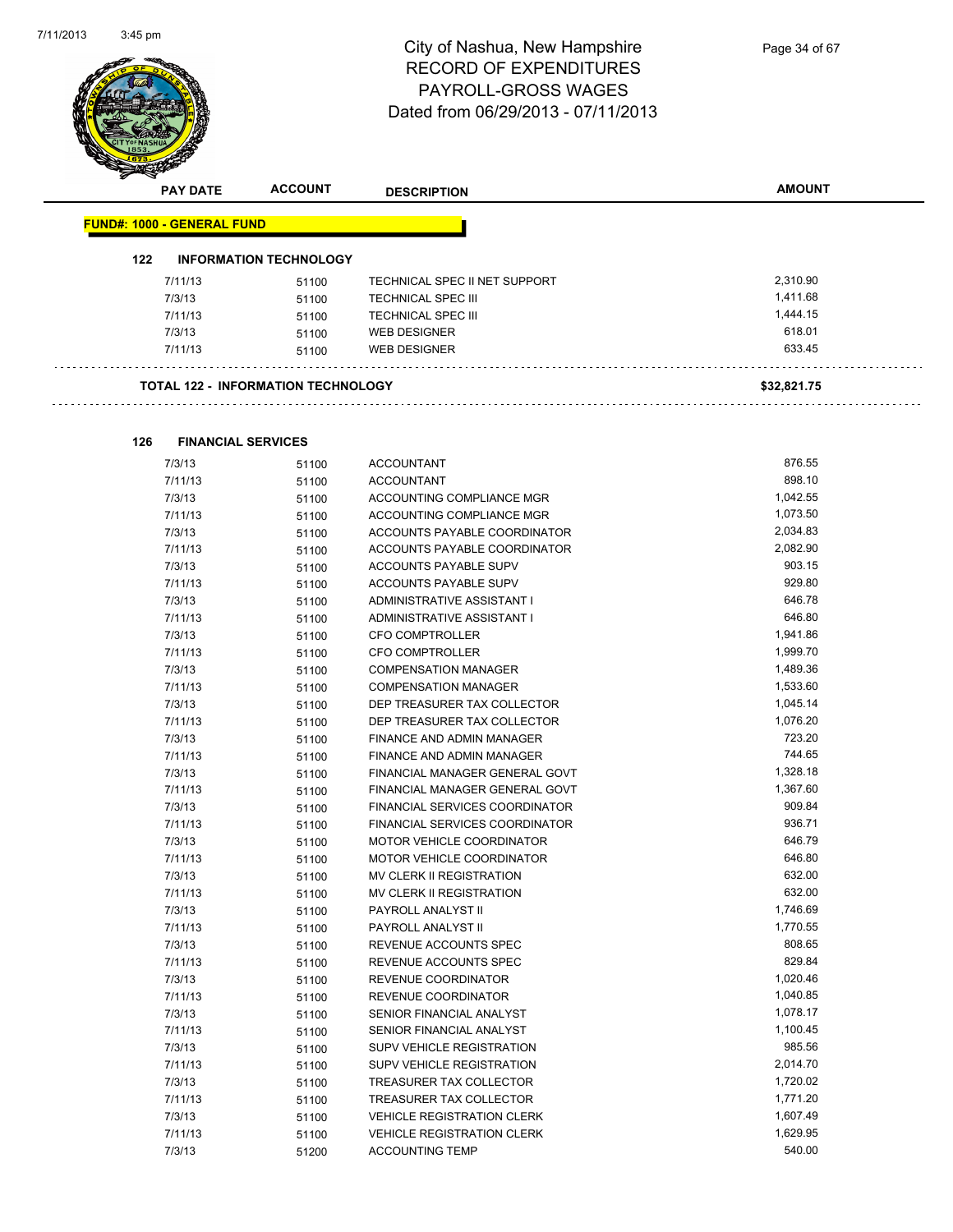

Page 35 of 67

|     | <b>PAY DATE</b>                   | <b>ACCOUNT</b>                        | <b>DESCRIPTION</b>                                         | <b>AMOUNT</b>        |
|-----|-----------------------------------|---------------------------------------|------------------------------------------------------------|----------------------|
|     | <b>FUND#: 1000 - GENERAL FUND</b> |                                       |                                                            |                      |
| 126 |                                   | <b>FINANCIAL SERVICES</b>             |                                                            |                      |
|     | 7/11/13                           | 51200                                 | <b>ACCOUNTING TEMP</b>                                     | 360.00               |
|     | 7/3/13                            | 51300                                 | OVERTIME-REGULAR                                           | 603.78               |
|     | 7/11/13                           | 51300                                 | OVERTIME-REGULAR                                           | 526.28               |
|     |                                   | <b>TOTAL 126 - FINANCIAL SERVICES</b> |                                                            | \$49,943.23          |
| 129 | <b>CITY BUILDINGS</b>             |                                       |                                                            |                      |
|     | 7/3/13                            | 51100                                 | <b>BUILDING MANAGER</b>                                    | 766.04               |
|     | 7/11/13                           | 51100                                 | <b>BUILDING MANAGER</b>                                    | 788.60               |
|     | 7/3/13                            | 51100                                 | <b>CUSTODIAN I</b>                                         | 1,144.95             |
|     | 7/11/13                           | 51100                                 | <b>CUSTODIAN I</b>                                         | 1,166.84             |
|     | 7/3/13                            | 51100                                 | MAINTENANCE SPEC                                           | 650.81               |
|     | 7/11/13                           | 51100                                 | MAINTENANCE SPEC                                           | 663.85               |
|     | 7/3/13                            | 51200                                 | <b>CUSTODIAN I</b>                                         | 301.34               |
|     | 7/11/13                           | 51200                                 | <b>CUSTODIAN I</b>                                         | 306.75               |
|     | 7/3/13                            | 51300                                 | <b>OVERTIME-REGULAR</b>                                    | 73.22                |
|     | <b>TOTAL 129 - CITY BUILDINGS</b> |                                       |                                                            | \$5,862.40           |
|     |                                   |                                       |                                                            |                      |
| 130 | <b>PURCHASING</b>                 |                                       |                                                            |                      |
|     | 7/3/13                            | 51100                                 | PRINTING TECH MAIL DIST                                    | 953.23               |
|     | 7/11/13                           | 51100                                 | PRINTING TECH MAIL DIST                                    | 972.30               |
|     | 7/3/13                            | 51100                                 | PURCHASING AGENT I                                         | 646.79               |
|     | 7/11/13                           | 51100                                 | PURCHASING AGENT I                                         | 661.95               |
|     | 7/3/13                            | 51100                                 | PURCHASING AGENT II                                        | 1,000.42             |
|     | 7/11/13                           | 51100                                 | PURCHASING AGENT II                                        | 1,020.45             |
|     | 7/3/13<br>7/11/13                 | 51100<br>51100                        | PURCHASING MANAGER<br>PURCHASING MANAGER                   | 1,324.88<br>1,364.20 |
|     | <b>TOTAL 130 - PURCHASING</b>     |                                       |                                                            | \$7,944.22           |
|     |                                   |                                       |                                                            |                      |
| 131 | <b>HUNT BUILDING</b>              |                                       |                                                            |                      |
|     | 7/3/13<br>7/11/13                 | 51100<br>51100                        | HUNT BUILDING ADMINISTRATOR<br>HUNT BUILDING ADMINISTRATOR | 285.52<br>295.77     |
|     | <b>TOTAL 131 - HUNT BUILDING</b>  |                                       |                                                            | \$581.29             |
|     |                                   |                                       |                                                            |                      |
| 132 | <b>ASSESSING</b>                  |                                       |                                                            |                      |
|     | 7/3/13                            | 51100                                 | <b>APPRAISER I</b>                                         | 855.63               |
|     | 7/11/13                           | 51100                                 | APPRAISER I                                                | 853.70               |
|     | 7/3/13                            | 51100                                 | <b>APPRAISER II</b>                                        | 1,000.41             |
|     | 7/11/13                           | 51100                                 | <b>APPRAISER II</b>                                        | 1,020.45             |
|     | 7/3/13                            | 51100                                 | <b>APPRAISER III</b>                                       | 1,139.67             |
|     | 7/11/13                           | 51100                                 | <b>APPRAISER III</b>                                       | 1,162.45             |
|     | 7/11/13                           | 51100                                 | ASSESSING ADMIN SPEC I CSR                                 | 603.40               |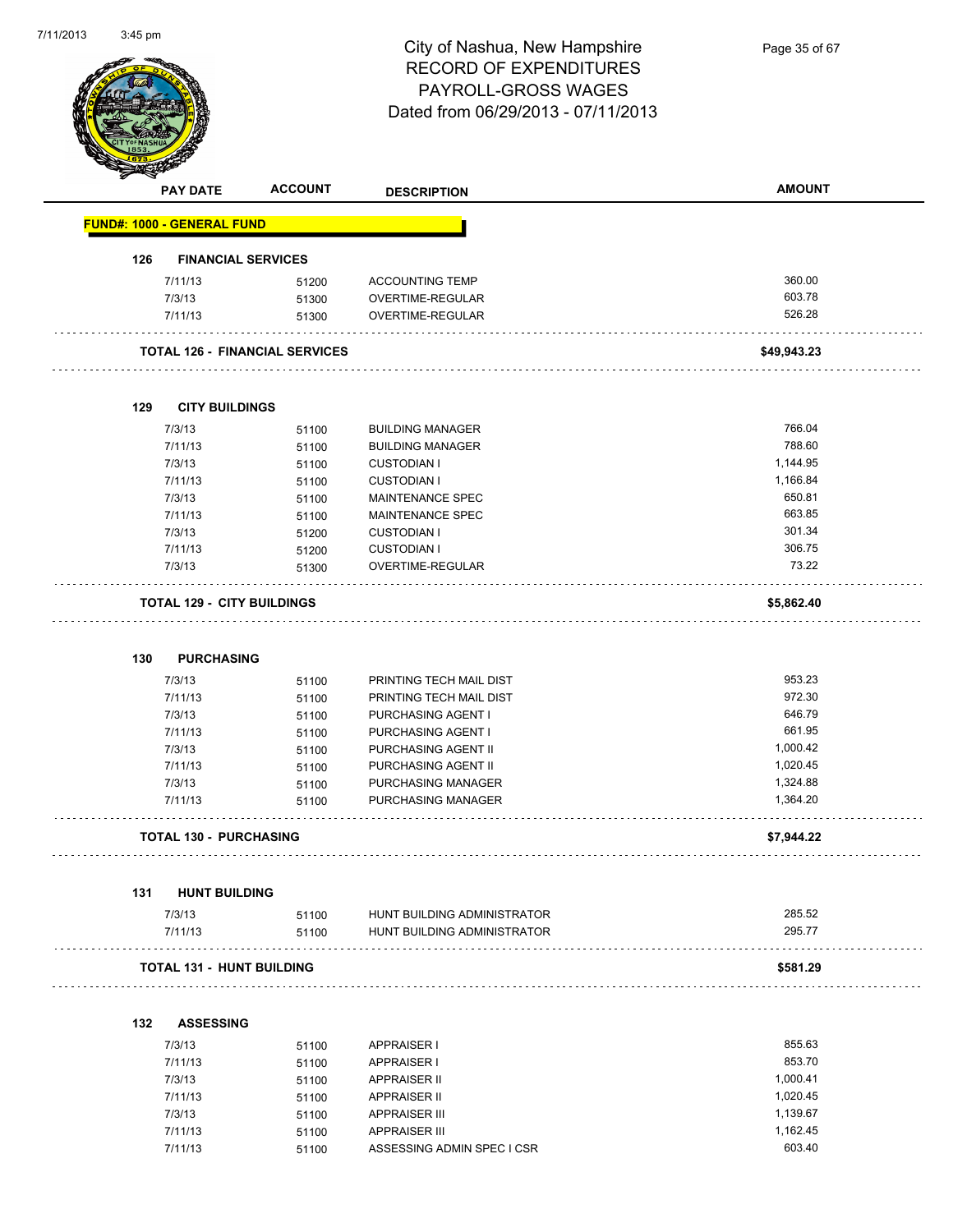

|     | <b>PAY DATE</b>                      | <b>ACCOUNT</b> | <b>DESCRIPTION</b>            | <b>AMOUNT</b> |
|-----|--------------------------------------|----------------|-------------------------------|---------------|
|     | <b>FUND#: 1000 - GENERAL FUND</b>    |                |                               |               |
| 132 | <b>ASSESSING</b>                     |                |                               |               |
|     | 7/3/13                               | 51100          | ASSESSING ADMIN SPEC II CSR   | 682.29        |
|     | 7/11/13                              | 51100          | ASSESSING ADMIN SPEC II CSR   | 699.35        |
|     | 7/3/13                               | 51100          | ASSESSING ADMIN SPEC III CSR  | 871.34        |
|     | 7/11/13                              | 51100          | ASSESSING ADMIN SPEC III CSR  | 888.75        |
|     | 7/3/13                               | 51100          | CHIEF ASSESSOR GIS MANAGER    | 2,030.57      |
|     | 7/11/13                              | 51100          | CHIEF ASSESSOR GIS MANAGER    | 2,077.25      |
|     | 7/3/13                               | 51100          | DEPARTMENT COORDINATOR        | 827.49        |
|     | 7/11/13                              | 51100          | DEPARTMENT COORDINATOR        | 844.05        |
|     | 7/3/13                               | 51100          | DEPUTY MANAGER APPRAISER IV   | 1,408.18      |
|     | 7/11/13                              | 51100          | DEPUTY MANAGER APPRAISER IV   | 1,450.00      |
|     | <b>TOTAL 132 - ASSESSING</b>         |                |                               | \$18,414.98   |
| 134 | <b>GIS</b>                           |                |                               |               |
|     | 7/3/13                               | 51100          | <b>GIS TECHNICIAN II</b>      | 1,021.46      |
|     | 7/11/13                              | 51100          | <b>GIS TECHNICIAN II</b>      | 1,042.60      |
|     |                                      |                |                               |               |
|     | <b>TOTAL 134 - GIS</b>               |                |                               | \$2,064.06    |
| 140 | <b>PINEWOOD CEMETERY</b>             |                |                               |               |
|     | 7/11/13                              | 51100          | SEASONAL                      | 40.00         |
|     | 7/3/13                               | 51400          | <b>WAGES TEMP-SEASONAL</b>    | 61.42         |
|     | <b>TOTAL 140 - PINEWOOD CEMETERY</b> |                |                               | \$101.42      |
| 142 | <b>WOODLAWN CEMETERY</b>             |                |                               |               |
|     | 7/3/13                               | 51100          | <b>GROUNDSKEEPER CEMETERY</b> | 1,167.02      |
|     | 7/11/13                              | 51100          | <b>GROUNDSKEEPER CEMETERY</b> | 1,264.41      |
|     | 7/3/13                               | 51100          | SUPERINTENDENT CEMETERY I     | 985.56        |
|     | 7/11/13                              | 51100          | SUPERINTENDENT CEMETERY I     | 1,014.70      |
|     | 7/3/13                               | 51400          | WAGES TEMP-SEASONAL           | 1,087.50      |
|     | 7/11/13                              | 51400          | <b>WAGES TEMP-SEASONAL</b>    | 885.00        |
|     | <b>TOTAL 142 - WOODLAWN CEMETERY</b> |                |                               | \$6,404.19    |
|     |                                      |                |                               |               |
| 144 | <b>EDGEWOOD CEMETERY</b>             |                |                               |               |
|     | 7/3/13                               | 51100          | <b>GROUNDSKEEPER CEMETERY</b> | 1,062.78      |
|     | 7/11/13                              | 51100          | <b>GROUNDSKEEPER CEMETERY</b> | 1,094.45      |
|     | 7/3/13                               | 51100          | SUBFOREMAN CEMETERY           | 766.04        |
|     | 7/11/13                              | 51100          | SUBFOREMAN CEMETERY           | 783.65        |
|     | 7/3/13                               | 51100          | SUPERINTENDENT CEMETERY II    | 1,099.37      |

7/11/13 51100 SUPERINTENDENT CEMETERY II 31/11/13 51100 7/3/13 51300 OVERTIME-REGULAR 168.19 7/3/13 51400 WAGES TEMP-SEASONAL 2,000.00

7/11/13 51400 WAGES TEMP-SEASONAL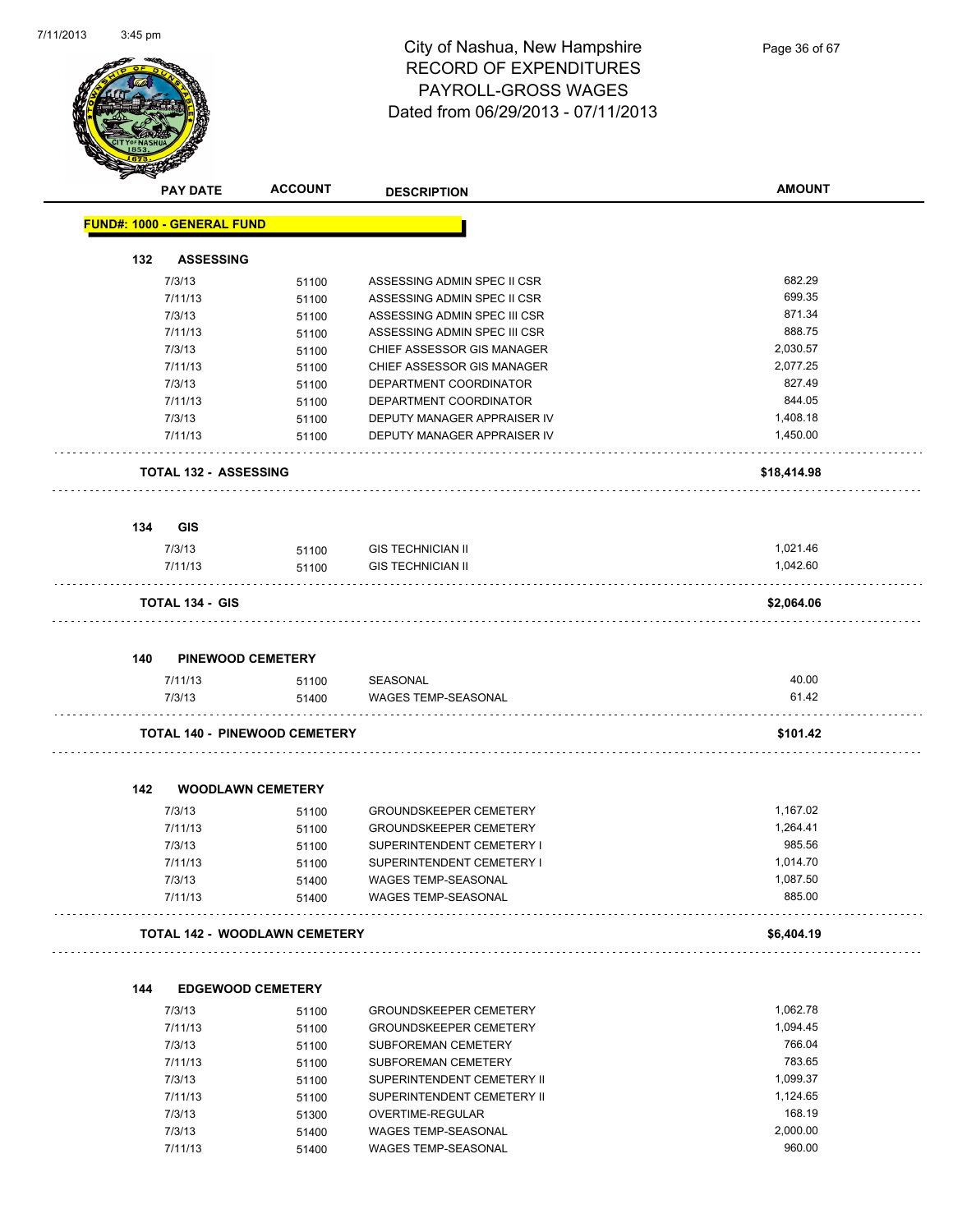

**FUND#: 1000 - GENERAL FUND TOTAL 144 - EDGEWOOD CEMETERY \$9,059.13 150 POLICE** 7/3/13 51100 1ST YEAR OFFICERS 10,227.80 7/11/13 51100 1ST YEAR OFFICERS 10,322.66 7/3/13 51100 1ST YR OFFICERS CERTIFIED SPEC 2,915.25 7/11/13 51100 1ST YR OFFICERS CERTIFIED SPEC 2,940.47 7/3/13 51100 ACCOUNT CLERK III 2,037.37 7/11/13 51100 ACCOUNT CLERK III 2,091.02 7/3/13 51100 ADMINISTRATIVE PROJECT SPEC 1,177.18 7/11/13 51100 ADMINISTRATIVE PROJECT SPEC 511/177.18 7/11/13 51100 ANIMAL CONTROL OFFICER 1,782.80 7/3/13 51100 AUTO MECHANIC 1ST CLASS 763.47 7/11/13 51100 AUTO MECHANIC 1ST CLASS 781.35 7/3/13 51100 AUTO MECHANIC 2ND CLASS 758.69 7/11/13 51100 AUTO MECHANIC 2ND CLASS 776.56 7/3/13 51100 BUILDING MAINTENANCE SUPV 922.04 7/11/13 51100 BUILDING MAINTENANCE SUPV 922.04 7/3/13 51100 CAPTAIN 13,650.13 7/11/13 51100 CAPTAIN 13,991.34 7/3/13 51100 CHIEF OF POLICE 2,402.67 7/11/13 51100 CHIEF OF POLICE 2,462.74 7/3/13 51100 COMM TECH ALL DESIGNATIONS 8,481.67 7/11/13 51100 COMM TECH ALL DESIGNATIONS 8,481.66 7/3/13 51100 COMMUNITY POLICE COORD CEMD 1,214.02 7/11/13 51100 COMMUNITY POLICE COORD CEMD 1,214.02 7/3/13 51100 CRIME ANALYST 1,181.87 7/11/13 51100 CRIME ANALYST 1,199.75 7/3/13 51100 CUSTODIAN II 705.50 7/11/13 51100 CUSTODIAN II 723.38 7/3/13 51100 CUSTODIAN III 689.86 7/11/13 51100 CUSTODIAN III 707.74 7/3/13 51100 DEPUTY CHIEF OF POLICE 6 1991 120 120 13 4,354.52 7/11/13 51100 DEPUTY CHIEF OF POLICE 6 A463.38 7/3/13 51100 DETENTION SPEC 799.34 7/11/13 51100 DETENTION SPEC 817.21 7/3/13 51100 DISPATCHERS ALL DESIGNATIONS 6,634.95 7/11/13 51100 DISPATCHERS ALL DESIGNATIONS 6,634.96 7/3/13 51100 FLEET MAINTENANCE ASST SUPV 863.25 7/11/13 51100 FLEET MAINTENANCE ASST SUPV 863.25 7/3/13 51100 IT SYSTEM SUPPORT SPEC 949.27 7/11/13 51100 IT SYSTEM SUPPORT SPEC 949.26 7/3/13 51100 LIEUTENANT 14,485.32 7/11/13 51100 LIEUTENANT 14,485.38 7/3/13 51100 NPD BUSINESS COORDINATOR 922.04 7/11/13 51100 NPD BUSINESS COORDINATOR 922.04 7/3/13 51100 NPD BUSINESS MANAGER 1,626.12 7/11/13 51100 NPD BUSINESS MANAGER 1,626.11 7/3/13 51100 PARALEGAL 907.65 7/11/13 51100 PARALEGAL 925.54

**AMOUNT**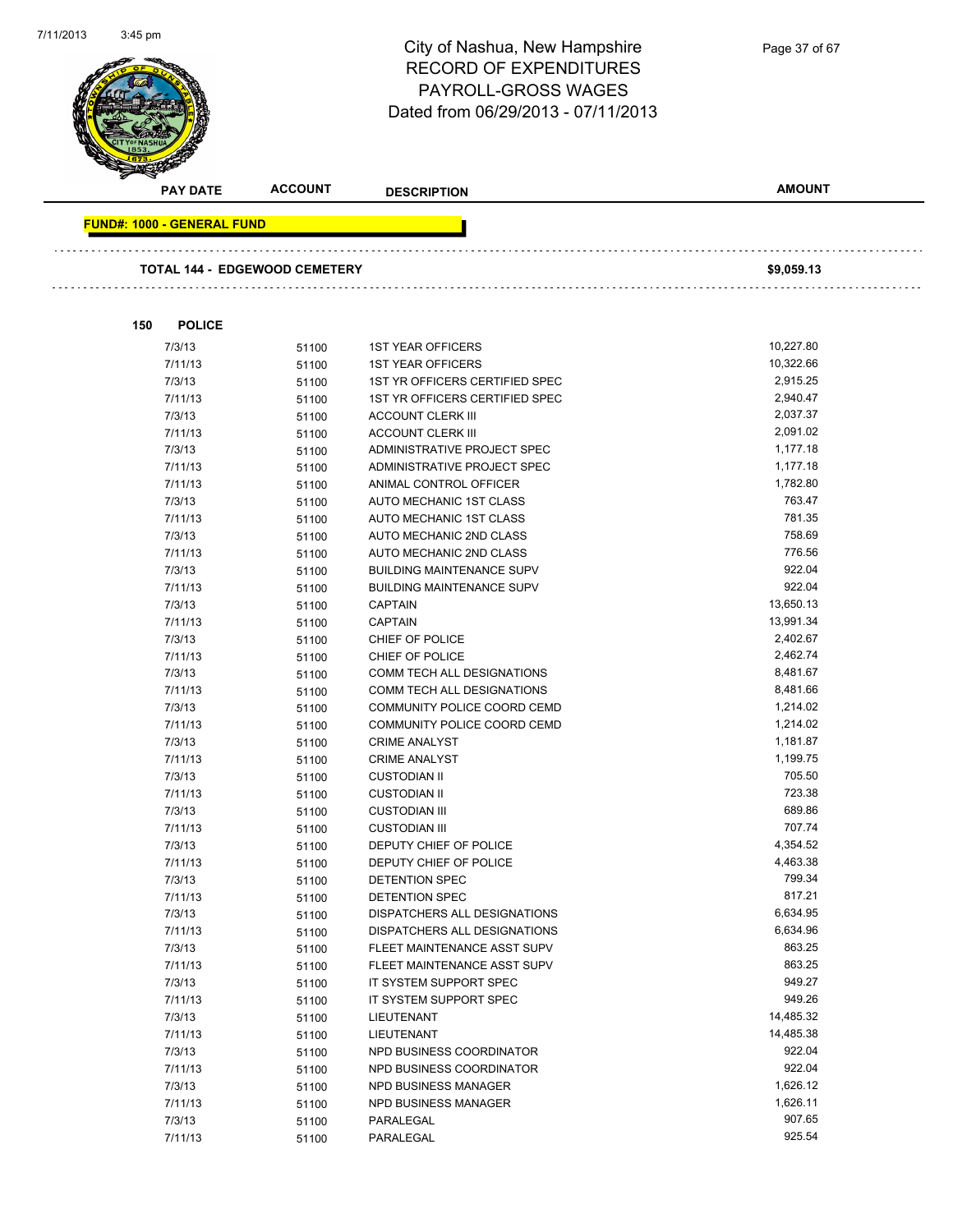

| <b>PAY DATE</b>                   | <b>ACCOUNT</b> | <b>DESCRIPTION</b>           | <b>AMOUNT</b> |
|-----------------------------------|----------------|------------------------------|---------------|
|                                   |                |                              |               |
| <b>FUND#: 1000 - GENERAL FUND</b> |                |                              |               |
| <b>POLICE</b><br>150              |                |                              |               |
| 7/3/13                            | 51100          | PATROLMAN ALL RANKS          | 142,061.16    |
| 7/11/13                           | 51100          | PATROLMAN ALL RANKS          | 142,307.67    |
| 7/3/13                            | 51100          | POLICE ATTORNEY              | 1,496.62      |
| 7/11/13                           | 51100          | POLICE ATTORNEY              | 1,496.61      |
| 7/3/13                            | 51100          | <b>RECORDS MANAGER</b>       | 1,178.65      |
| 7/11/13                           | 51100          | <b>RECORDS MANAGER</b>       | 1,178.65      |
| 7/3/13                            | 51100          | <b>RECORDS TECHNICIAN I</b>  | 2,421.49      |
| 7/11/13                           | 51100          | <b>RECORDS TECHNICIAN I</b>  | 2,475.13      |
| 7/3/13                            | 51100          | RECORDS TECHNICIAN II        | 1,572.20      |
| 7/11/13                           | 51100          | RECORDS TECHNICIAN II        | 1,607.99      |
| 7/3/13                            | 51100          | SEC DOMESTIC VIOLENCE UNIT   | 666.08        |
| 7/11/13                           | 51100          | SEC DOMESTIC VIOLENCE UNIT   | 683.96        |
| 7/3/13                            | 51100          | SECRETARIAL SUPV DET BUREAU  | 846.15        |
| 7/11/13                           | 51100          | SECRETARIAL SUPV DET BUREAU  | 846.15        |
| 7/3/13                            | 51100          | <b>SECRETARY III</b>         | 2,805.78      |
| 7/11/13                           | 51100          | <b>SECRETARY III</b>         | 2,877.32      |
| 7/3/13                            | 51100          | <b>SECRETARY V</b>           | 3,154.42      |
| 7/11/13                           | 51100          | <b>SECRETARY V</b>           | 2,290.40      |
| 7/3/13                            | 51100          | <b>SERGEANT</b>              | 34,187.10     |
| 7/11/13                           | 51100          | <b>SERGEANT</b>              | 34,187.11     |
| 7/3/13                            | 51100          | <b>SUPV POLICE FLEET</b>     | 1,171.17      |
| 7/11/13                           | 51100          | <b>SUPV POLICE FLEET</b>     | 1,171.17      |
| 7/3/13                            | 51200          | <b>ACCREDITATION MANAGER</b> | 1,003.45      |
| 7/11/13                           | 51200          | <b>ACCREDITATION MANAGER</b> | 1,017.76      |
| 7/3/13                            | 51200          | DETENTION SPEC               | 684.87        |
| 7/11/13                           | 51200          | DETENTION SPEC               | 699.17        |
| 7/3/13                            | 51200          | FILE CLERK PT                | 278.06        |
| 7/11/13                           | 51200          | FILE CLERK PT                | 287.00        |
| 7/3/13                            | 51200          | POLICE ATTORNEY PT           | 1,158.52      |
| 7/11/13                           | 51200          | POLICE ATTORNEY PT           | 1,158.52      |
| 7/3/13                            | 51200          | PRISONER TRANSPORT OFFICER   | 726.00        |
| 7/11/13                           | 51200          | PRISONER TRANSPORT OFFICER   | 725.99        |
| 7/3/13                            | 51300          | OVERTIME-REGULAR             | 3,363.53      |
| 7/11/13                           | 51300          | OVERTIME-REGULAR             | 11,752.20     |
| 7/3/13                            | 51315          | <b>OVERTIME-WITNESS</b>      | 2,930.73      |
| 7/11/13                           | 51315          | <b>OVERTIME-WITNESS</b>      | 1,999.05      |
| 7/3/13                            | 51322          | OVERTIME-INVESTIGATIVE       | 14,769.13     |
| 7/11/13                           | 51322          | OVERTIME-INVESTIGATIVE       | 1,959.73      |
| 7/3/13                            | 51330          | OVERTIME-COVERAGE            | 6,670.65      |
| 7/11/13                           | 51330          | OVERTIME-COVERAGE            | 5,501.67      |
| 7/3/13                            | 51412          | <b>WAGES PER DIEM</b>        | 1,624.72      |
| 7/11/13                           | 51412          | <b>WAGES PER DIEM</b>        | 1,663.12      |
| 6/29/13                           | 51600          | <b>LONGEVITY</b>             | (250.00)      |
| 7/11/13                           | 51600          | <b>LONGEVITY</b>             | 2,450.00      |
| 7/11/13                           | 51628          | <b>EXTRA HOLIDAY</b>         | 49,069.56     |
| 7/11/13                           | 51712          | <b>SPECIAL DETAIL</b>        | 155.00        |
|                                   |                |                              |               |

**TOTAL 150 - POLICE \$654,013.23**

 $\bar{\mathcal{L}}$  .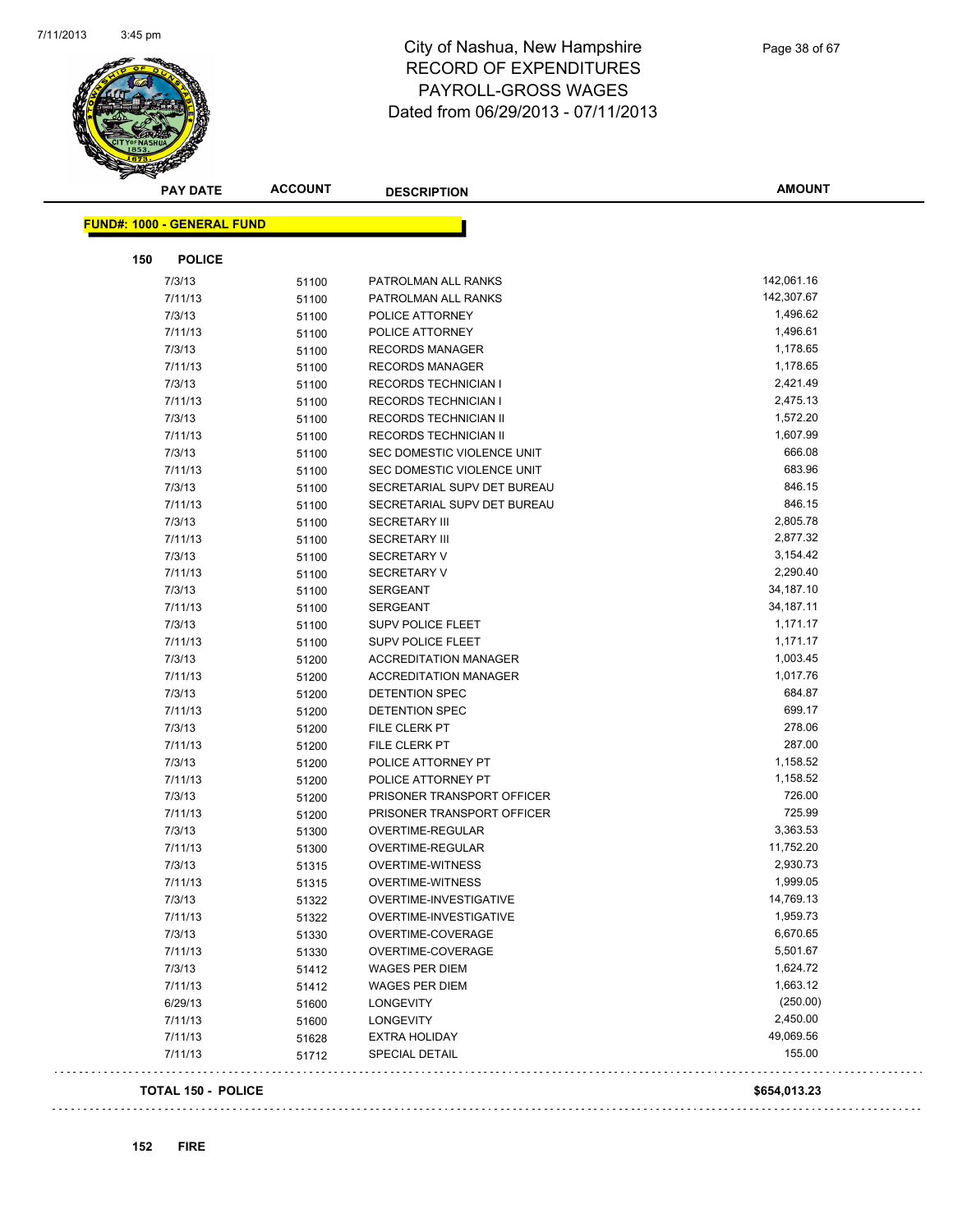

|     | <b>PAY DATE</b>                   | <b>ACCOUNT</b> | <b>DESCRIPTION</b>                  | <b>AMOUNT</b>          |
|-----|-----------------------------------|----------------|-------------------------------------|------------------------|
|     | <b>FUND#: 1000 - GENERAL FUND</b> |                |                                     |                        |
|     |                                   |                |                                     |                        |
| 152 | <b>FIRE</b>                       |                |                                     |                        |
|     | 7/3/13                            | 51100          | ADMINISTRATIVE ASSISTANT II         | 2,152.41               |
|     | 7/11/13                           | 51100          | ADMINISTRATIVE ASSISTANT II         | 2,206.25               |
|     | 7/3/13                            | 51100          | <b>ASST FIRE CHIEF</b>              | 1,986.69               |
|     | 7/11/13                           | 51100          | <b>ASST FIRE CHIEF</b>              | 2,032.40               |
|     | 7/3/13                            | 51100          | ASST SUPERINTENDENT FIRE ALARM      | 1,425.60               |
|     | 7/11/13                           | 51100          | ASST SUPERINTENDENT FIRE ALARM      | 1,425.60               |
|     | 7/3/13                            | 51100          | ASST SUPERINTENDENT FIRE FLEET      | 1,411.48               |
|     | 7/11/13                           | 51100          | ASST SUPERINTENDENT FIRE FLEET      | 1,411.48               |
|     | 7/3/13                            | 51100          | ASST SUPERINTENDENT PREVENTION      | 2,802.63               |
|     | 7/11/13                           | 51100          | ASST SUPERINTENDENT PREVENTION      | 2,802.64               |
|     | 7/3/13                            | 51100          | CAPTAIN                             | 10,110.83              |
|     | 7/11/13                           | 51100          | <b>CAPTAIN</b>                      | 10,110.83              |
|     | 7/3/13                            | 51100          | CAPTAIN FIRE TRAINING SAFETY        | 1,605.92               |
|     | 7/11/13                           | 51100          | <b>CAPTAIN FIRE TRAINING SAFETY</b> | 1,605.92               |
|     | 7/3/13                            | 51100          | <b>DEPUTY FIRE CHIEF</b>            | 6,836.30               |
|     | 7/11/13                           | 51100          | DEPUTY FIRE CHIEF                   | 6,971.02               |
|     | 7/3/13                            | 51100          | <b>EXEC ASST BUSINESS COORD</b>     | 1,020.92               |
|     | 7/11/13                           | 51100          | <b>EXEC ASST BUSINESS COORD</b>     | 1,041.35               |
|     | 7/3/13                            | 51100          | <b>FIRE CHIEF</b>                   | 2,278.86               |
|     | 7/11/13                           | 51100          | <b>FIRE CHIEF</b>                   | 2,331.28               |
|     | 7/3/13                            | 51100          | FIRE DISPATCH ALL RANKS             | 8,066.23               |
|     | 7/11/13                           | 51100          | FIRE DISPATCH ALL RANKS             | 8,132.77               |
|     | 7/3/13                            | 51100          | FIRE LIEUTENANT                     | 37,542.04              |
|     | 7/11/13                           | 51100          | FIRE LIEUTENANT                     | 37,542.07              |
|     | 7/3/13                            | 51100          | <b>FIRE MECHANIC</b>                | 1,276.58               |
|     | 7/11/13                           | 51100          | <b>FIRE MECHANIC</b>                | 1,276.56               |
|     | 7/3/13                            | 51100          | FIRE TRAINING OFFICER               | 1,411.48               |
|     | 7/11/13                           | 51100          | FIRE TRAINING OFFICER               | 1,411.48               |
|     | 7/3/13                            | 51100          | <b>FIREFIGHTERS ALL RANKS</b>       | 111,548.81             |
|     | 7/11/13                           | 51100          | <b>FIREFIGHTERS ALL RANKS</b>       | 111,660.71             |
|     | 7/3/13                            | 51100          | SUPERINTENDENT FIRE ALARM           | 1,590.04               |
|     | 7/11/13                           | 51100          | SUPERINTENDENT FIRE ALARM           | 1,590.04               |
|     | 7/3/13                            | 51100          | SUPERINTENDENT FIRE FLEET           | 1,590.04               |
|     | 7/11/13                           | 51100          | SUPERINTENDENT FIRE FLEET           | 1,590.04               |
|     | 7/3/13                            | 51100          | SUPERINTENDENT FIRE PREVENTION      | 1,535.92               |
|     | 7/11/13                           | 51100          | SUPERINTENDENT FIRE PREVENTION      | 1,535.92               |
|     | 7/3/13                            | 51300          | OVERTIME-REGULAR                    | 1,951.88               |
|     | 7/11/13                           | 51300          | OVERTIME-REGULAR                    | 2,762.27               |
|     | 7/3/13                            | 51330          | OVERTIME-COVERAGE                   | 11,401.89              |
|     | 7/11/13                           | 51330          | OVERTIME-COVERAGE                   | 12,444.07<br>48,360.25 |
|     | 7/11/13                           | 51628          | <b>EXTRA HOLIDAY</b>                |                        |
|     | 7/3/13                            | 51650          | ADDITIONAL HOURS                    | 32,293.54              |
|     | 7/11/13                           | 51650          | <b>ADDITIONAL HOURS</b>             | 35,041.55<br>4,334.99  |
|     | 7/3/13<br>7/11/13                 | 51700<br>51700 | <b>STIPENDS</b><br><b>STIPENDS</b>  | 4,278.13               |
|     |                                   |                |                                     |                        |
|     | <b>TOTAL 152 - FIRE</b>           |                |                                     | \$545,739.71           |

#### **153 BUILDING INSPECTION**

 $\bar{z}$  .  $\bar{z}$ 

7/3/13 51100 BUILDING AND UTILITIES INSPCTR 2,176.80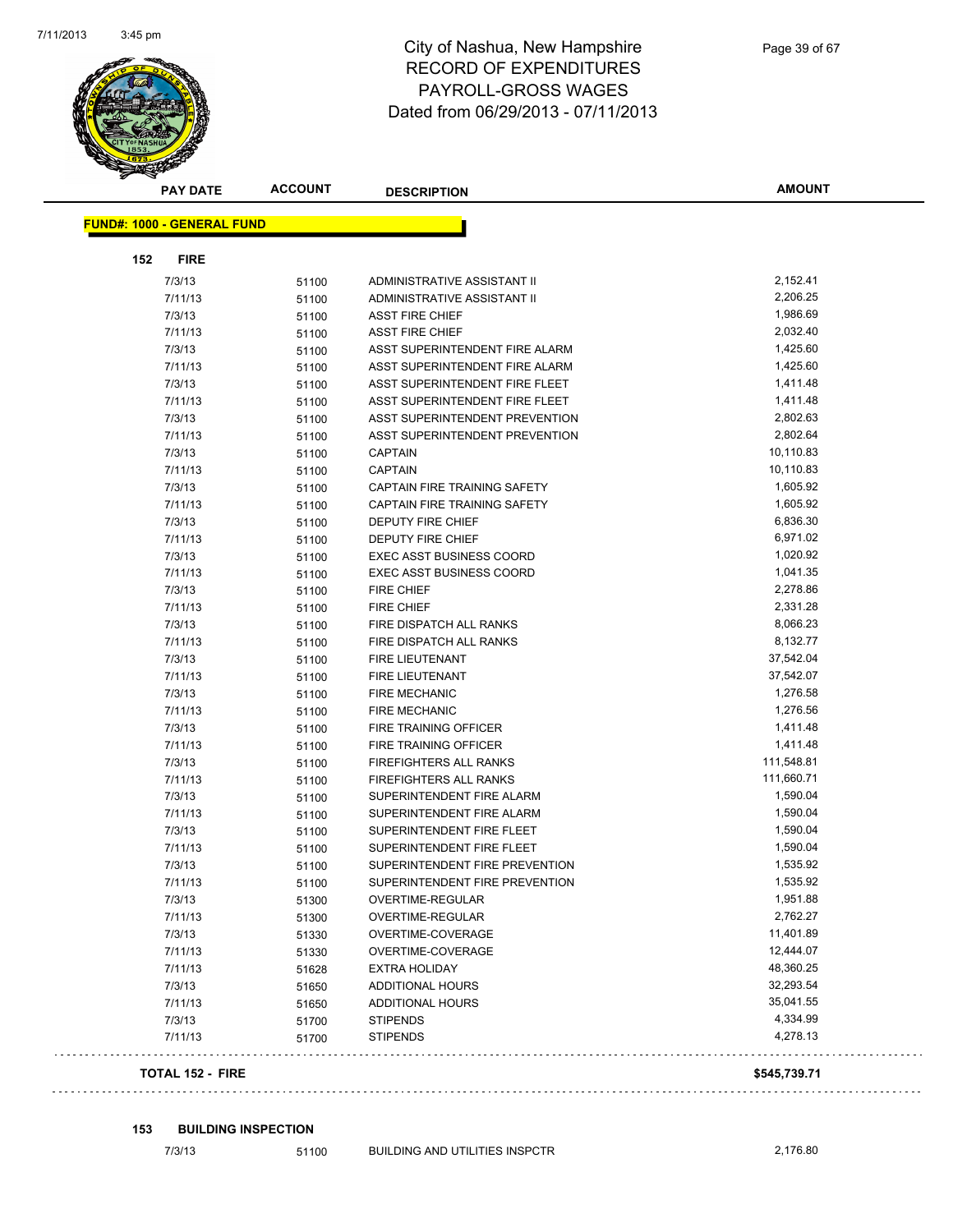

|     | <b>PAY DATE</b>                   | <b>ACCOUNT</b>                             | <b>DESCRIPTION</b>                    | <b>AMOUNT</b> |
|-----|-----------------------------------|--------------------------------------------|---------------------------------------|---------------|
|     | <b>FUND#: 1000 - GENERAL FUND</b> |                                            |                                       |               |
| 153 |                                   | <b>BUILDING INSPECTION</b>                 |                                       |               |
|     | 7/11/13                           | 51100                                      | <b>BUILDING AND UTILITIES INSPCTR</b> | 2,220.63      |
|     | 7/3/13                            | 51100                                      | <b>BUILDING DEPARTMENT MANAGER</b>    | 1,328.18      |
|     | 7/11/13                           | 51100                                      | <b>BUILDING DEPARTMENT MANAGER</b>    | 1,367.60      |
|     | 7/3/13                            | 51100                                      | PERMIT TECHNICIAN I                   | 589.39        |
|     | 7/11/13                           | 51100                                      | PERMIT TECHNICIAN I                   | 601.55        |
|     | 7/3/13                            | 51100                                      | PERMIT TECHNICIAN III                 | 734.82        |
|     | 7/11/13                           | 51100                                      | PERMIT TECHNICIAN III                 | 734.80        |
|     | 7/3/13                            | 51100                                      | <b>PLANS EXAMINER</b>                 | 1,108.56      |
|     | 7/11/13                           | 51100                                      | <b>PLANS EXAMINER</b>                 | 1,131.50      |
|     | 7/3/13                            | 51200                                      | <b>BUILDING AND UTILITIES INSPCTR</b> | 753.05        |
|     | 7/11/13                           | 51200                                      | <b>BUILDING AND UTILITIES INSPCTR</b> | 878.26        |
|     | 7/11/13                           | 51300                                      | OVERTIME-REGULAR                      | 9.46          |
|     | 7/3/13                            | 51400                                      | WAGES TEMP-SEASONAL                   | 372.00        |
|     | 7/11/13                           | 51400                                      | <b>WAGES TEMP-SEASONAL</b>            | 288.00        |
|     |                                   | <b>TOTAL 153 - BUILDING INSPECTION</b>     |                                       | \$14,294.60   |
|     |                                   |                                            |                                       |               |
| 155 | <b>CODE ENFORCEMENT</b>           |                                            |                                       |               |
|     | 7/3/13                            | 51100                                      | <b>CODE ENFORCEMENT OFFICER II</b>    | 1,986.89      |
|     | 7/11/13                           | 51100                                      | CODE ENFORCEMENT OFFICER II           | 2,026.65      |
|     | 7/3/13                            | 51100                                      | MGR CODE ENFORCEMENT DEPT             | 1,252.76      |
|     | 7/11/13                           | 51100                                      | MGR CODE ENFORCEMENT DEPT             | 1,289.90      |
|     |                                   | <b>TOTAL 155 - CODE ENFORCEMENT</b>        |                                       | \$6,556.20    |
| 156 |                                   | <b>EMERGENCY MANAGEMENT</b>                |                                       |               |
|     | 7/3/13                            | 51100                                      | <b>EMERGENCY MANAGEMENT DIRECTOR</b>  | 1,401.23      |
|     | 7/11/13                           | 51100                                      | <b>EMERGENCY MANAGEMENT DIRECTOR</b>  | 1.442.85      |
|     |                                   | <b>TOTAL 156 - EMERGENCY MANAGEMENT</b>    |                                       | \$2,844.08    |
| 157 |                                   | <b>CITYWIDE COMMUNICATIONS</b>             |                                       |               |
|     | 7/3/13                            | 51100                                      | COMM SYS ENGR TECH 536                | 1,449.60      |
|     | 7/11/13                           |                                            | COMM SYS ENGR TECH 536                | 1,449.60      |
|     | 7/3/13                            | 51100<br>51200                             | RADIO SYSTEMS MANAGER 536             | 1,230.12      |
|     | 7/11/13                           | 51200                                      | RADIO SYSTEMS MANAGER 536             | 1,537.65      |
|     |                                   | <b>TOTAL 157 - CITYWIDE COMMUNICATIONS</b> |                                       | \$5,666.97    |
| 160 |                                   | <b>PUBLIC WORKS-ADMIN/ENGINEERING</b>      |                                       |               |
|     | 7/3/13                            | 51100                                      | ADMINISTRATIVE ASSISTANT II           | 649.33        |
|     |                                   |                                            |                                       |               |

| 7/3/13  | 51100 | ADMINISTRATIVE ASSISTANT II   | 649.33 |
|---------|-------|-------------------------------|--------|
| 7/11/13 | 51100 | ADMINISTRATIVE ASSISTANT II   | 665.60 |
| 7/3/13  | 51100 | CITY ENGINEER                 | 964.63 |
| 7/11/13 | 51100 | <b>CITY ENGINEER</b>          | 993.35 |
| 7/3/13  | 51100 | DEPUTY MANAGER OF ENGINEERING | 650.88 |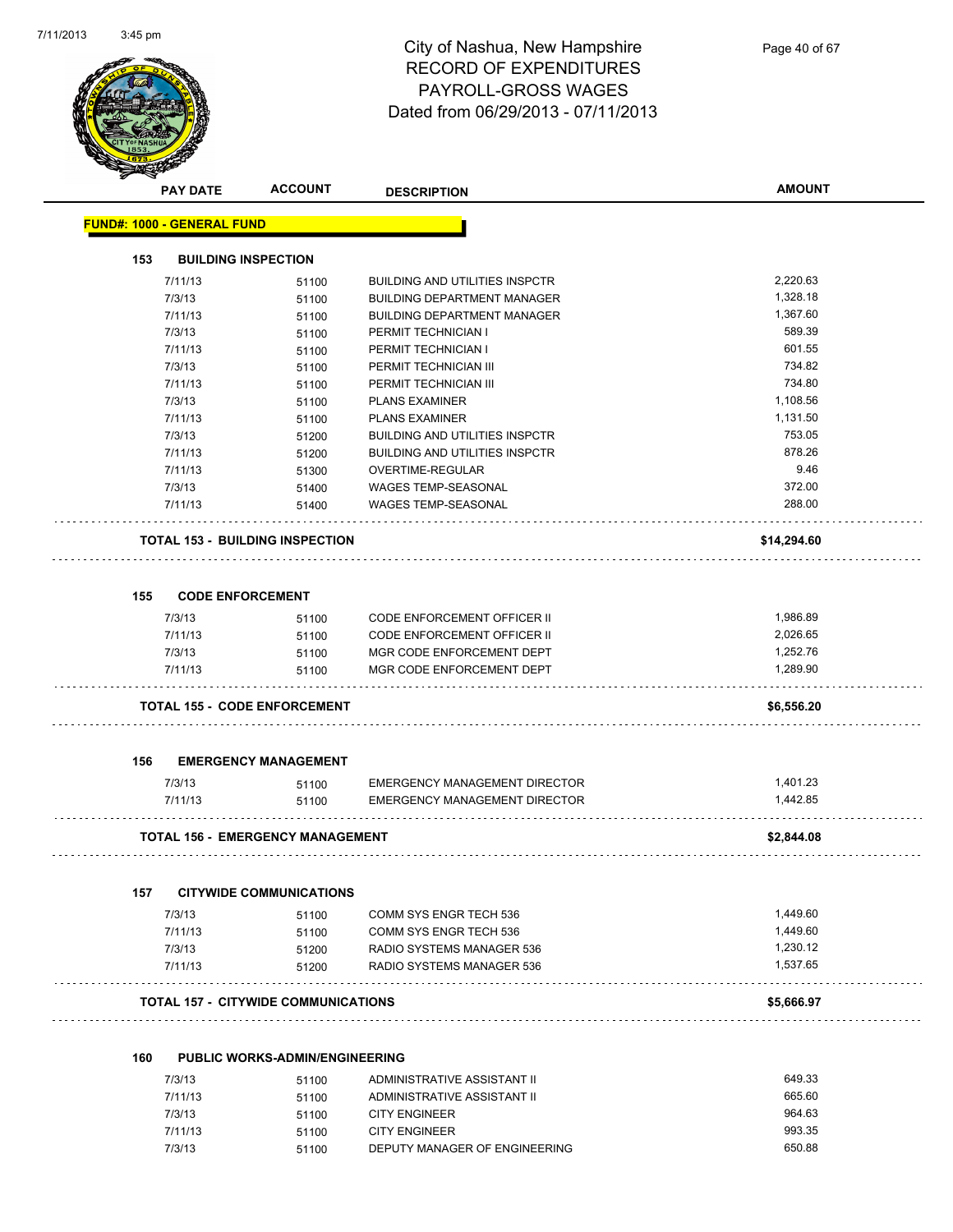

| <b>PAY DATE</b>                                   | <b>ACCOUNT</b>                        | <b>DESCRIPTION</b>               | <b>AMOUNT</b>        |
|---------------------------------------------------|---------------------------------------|----------------------------------|----------------------|
| <b>FUND#: 1000 - GENERAL FUND</b>                 |                                       |                                  |                      |
|                                                   |                                       |                                  |                      |
| 160                                               | <b>PUBLIC WORKS-ADMIN/ENGINEERING</b> |                                  |                      |
| 7/11/13                                           | 51100                                 | DEPUTY MANAGER OF ENGINEERING    | 670.20               |
| 7/3/13                                            | 51100                                 | DIRECTOR PUBLIC WORKS            | 1,399.78             |
| 7/11/13                                           | 51100                                 | DIRECTOR PUBLIC WORKS            | 1,441.50             |
| 7/3/13                                            | 51100                                 | DIVISION OPERATIONS MANAGER      | 1,332.94             |
| 7/11/13                                           | 51100                                 | DIVISION OPERATIONS MANAGER      | 2,705.49             |
| 7/3/13                                            | 51100                                 | DPW CONTRACT ADMINISTRATOR       | 318.50               |
| 7/11/13                                           | 51100                                 | DPW CONTRACT ADMINISTRATOR       | 324.85               |
| 7/3/13                                            | 51100                                 | <b>ENGINEERING DESIGNER INSP</b> | 894.88               |
| 7/11/13                                           | 51100                                 | ENGINEERING DESIGNER INSP        | 912.75               |
| 7/3/13                                            | 51100                                 | <b>ENGINEERING INSPECTORS</b>    | 1,761.94             |
| 7/11/13                                           | 51100                                 | <b>ENGINEERING INSPECTORS</b>    | 1,805.20             |
| 7/3/13                                            | 51100                                 | <b>EXECUTIVE ADMINISTRATOR</b>   | 659.92               |
| 7/11/13                                           | 51100                                 | <b>EXECUTIVE ADMINISTRATOR</b>   | 673.10               |
| 7/3/13                                            | 51100                                 | SENIOR STAFF ENGINEER            | 1,184.60             |
| 7/11/13                                           | 51100                                 | <b>SENIOR STAFF ENGINEER</b>     | 1,219.70             |
| 7/3/13                                            | 51100                                 | <b>SENIOR TRAFFIC ENGINEER</b>   | 1,489.36             |
| 7/11/13                                           | 51100                                 | <b>SENIOR TRAFFIC ENGINEER</b>   | 1.533.60             |
| 7/3/13                                            | 51100                                 | <b>STAFF ENGINEER</b>            | 388.65               |
| 7/11/13                                           | 51100                                 | <b>STAFF ENGINEER</b>            | 400.15               |
| 7/3/13                                            | 51100                                 | STREET CONSTRUCTION ENGINEER     | 1,247.99             |
| 7/11/13                                           | 51100                                 | STREET CONSTRUCTION ENGINEER     | 1.285.00             |
| 7/3/13                                            | 51300                                 | OVERTIME-REGULAR                 | 195.67               |
| 7/11/13                                           | 51300                                 | OVERTIME-REGULAR                 | 24.96                |
| 7/3/13                                            | 51400                                 | <b>WAGES TEMP-SEASONAL</b>       | 520.00               |
| 7/11/13                                           | 51400                                 | <b>WAGES TEMP-SEASONAL</b>       | 208.00               |
| <b>TOTAL 160 - PUBLIC WORKS-ADMIN/ENGINEERING</b> |                                       |                                  | \$28,522.52          |
|                                                   |                                       |                                  |                      |
|                                                   |                                       |                                  |                      |
| 161<br><b>STREETS</b>                             |                                       |                                  |                      |
| 7/3/13                                            | 51100                                 | ADMINISTRATIVE ASSISTANT III     | 937.01               |
| 7/11/13                                           | 51100                                 | ADMINISTRATIVE ASSISTANT III     | 961.75               |
| 7/3/13                                            | 51100                                 | AUTO MECH 1ST CLASS NIGHTS       | 2,943.60             |
| 7/11/13                                           | 51100                                 | AUTO MECH 1ST CLASS NIGHTS       | 3,246.28<br>2,673.60 |
| 7/3/13                                            | 51100                                 | AUTO MECH 2ND CLASS NIGHTS       |                      |
| 7/11/13                                           | 51100                                 | AUTO MECH 2ND CLASS NIGHTS       | 2,775.00<br>7,164.79 |
| 7/3/13                                            | 51100                                 | EQUIP OPR STREET REPAIR          | 7,382.09             |
| 7/11/13                                           | 51100                                 | <b>EQUIP OPR STREET REPAIR</b>   | 1,025.69             |
| 7/3/13                                            | 51100                                 | FLEET MANAGER STREET DEPT        |                      |
| 7/11/13                                           | 51100                                 | FLEET MANAGER STREET DEPT        | 1,056.15             |
| 7/3/13                                            | 51100                                 | FOREMAN LABOR SHOP EQUIP         | 1,075.15             |
| 7/11/13                                           | 51100                                 | FOREMAN LABOR SHOP EQUIP         | 1,096.65             |
| 7/3/13                                            | 51100                                 | FOREMAN LABOR STREET             | 4,300.63             |
| 7/11/13                                           | 51100                                 | FOREMAN LABOR STREET             | 5,461.76             |
| 7/3/13                                            | 51100                                 | <b>MASON PIPELAYER</b>           | 2,829.16             |
| 7/11/13                                           | 51100                                 | <b>MASON PIPELAYER</b>           | 1,745.44             |
| 7/3/13                                            | 51100                                 | MECHANIC AUTO 1ST CLASS          | 2,934.80             |
| 7/11/13                                           | 51100                                 | MECHANIC AUTO 1ST CLASS          | 2,993.60             |
| 7/3/13                                            | 51100                                 | OPERATIONS COORDINATOR           | 991.77               |
| 7/11/13                                           | 51100                                 | OPERATIONS COORDINATOR           | 1,112.76             |
| 7/3/13                                            | 51100                                 | OPERATIONS MANAGER STREETS       | 1,293.11             |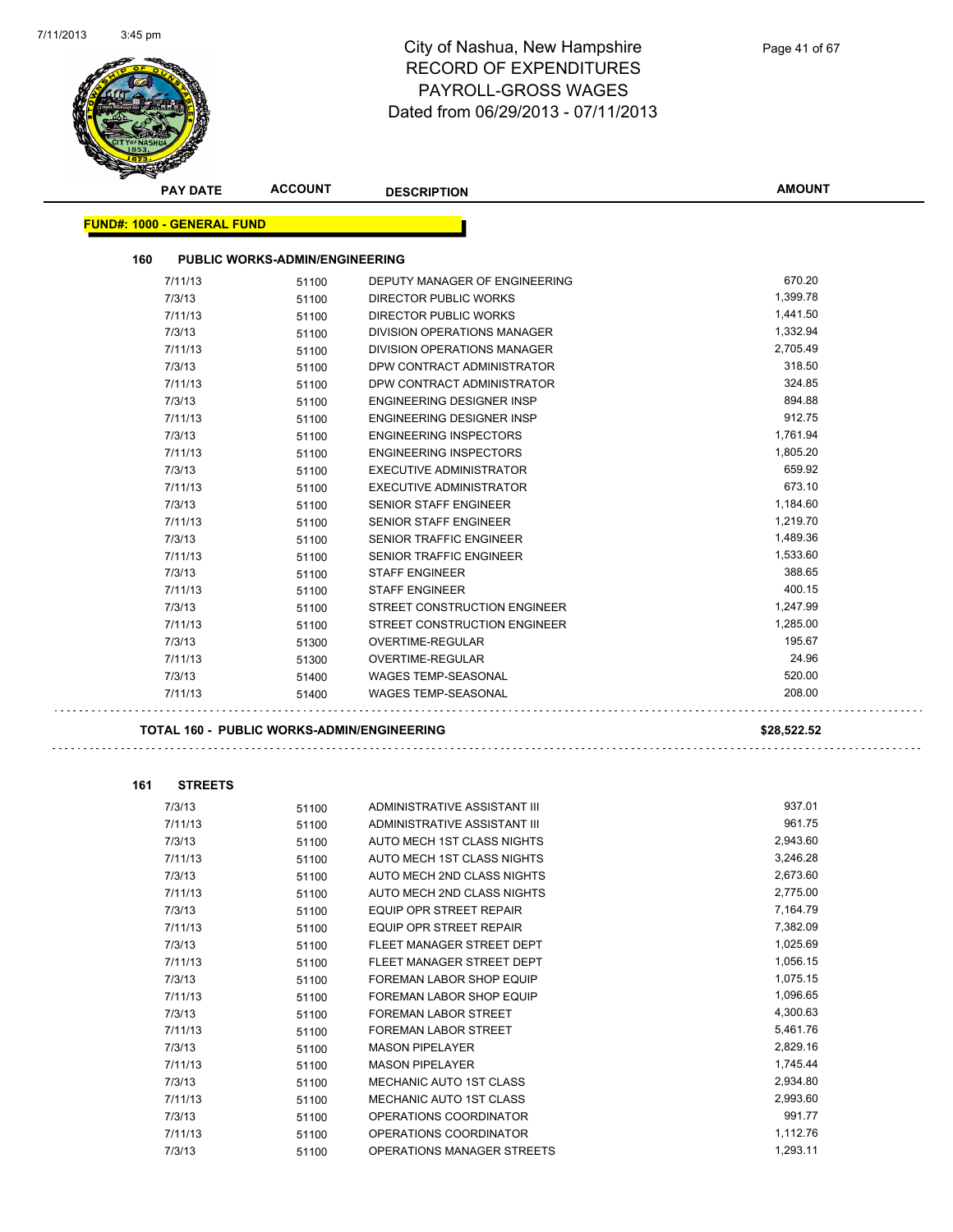

|     | <b>PAY DATE</b>                   | <b>ACCOUNT</b> | <b>DESCRIPTION</b>                   | <b>AMOUNT</b> |
|-----|-----------------------------------|----------------|--------------------------------------|---------------|
|     | <b>FUND#: 1000 - GENERAL FUND</b> |                |                                      |               |
| 161 | <b>STREETS</b>                    |                |                                      |               |
|     | 7/11/13                           | 51100          | OPERATIONS MANAGER STREETS           | 1,331.45      |
|     | 7/3/13                            | 51100          | <b>SIGN MAINTENANCE</b>              | 848.80        |
|     | 7/11/13                           | 51100          | <b>SIGN MAINTENANCE</b>              | 865.60        |
|     | 7/3/13                            | 51100          | SIGN MAINTENANCE ASSISTANT           | 798.80        |
|     | 7/11/13                           | 51100          | SIGN MAINTENANCE ASSISTANT           | 955.48        |
|     | 7/3/13                            | 51100          | STR CONSTR RPR AND PERMT COORD       | 1,054.06      |
|     | 7/11/13                           | 51100          | STR CONSTR RPR AND PERMT COORD       | 1,075.15      |
|     | 7/3/13                            | 51100          | TRAFFIC MAINTENANCE ASSISTANT        | 844.00        |
|     | 7/11/13                           | 51100          | TRAFFIC MAINTENANCE ASSISTANT        | 860.80        |
|     | 7/3/13                            | 51100          | <b>TRAFFIC TECHNICIAN I</b>          | 2,030.40      |
|     | 7/11/13                           | 51100          | <b>TRAFFIC TECHNICIAN I</b>          | 2,071.20      |
|     | 6/22/13                           | 51100          | TRUCK DRIVER STREET REPAIR           | 0.00          |
|     | 7/3/13                            | 51100          | TRUCK DRIVER STREET REPAIR           | 16,521.75     |
|     | 7/11/13                           | 51100          | TRUCK DRIVER STREET REPAIR           | 15,119.14     |
|     | 7/3/13                            | 51100          | <b>WELDER FIRST CLASS</b>            | 1,930.40      |
|     | 7/11/13                           | 51100          | <b>WELDER FIRST CLASS</b>            | 1,968.80      |
|     | 7/3/13                            | 51300          | OVERTIME-REGULAR                     | 6,124.98      |
|     | 7/11/13                           | 51300          | OVERTIME-REGULAR                     | 4,929.89      |
|     | 7/3/13                            | 51400          | <b>WAGES TEMP-SEASONAL</b>           | 692.50        |
|     | 7/3/13                            | 51600          | <b>LONGEVITY</b>                     | 800.00        |
|     | 7/11/13                           | 51600          | <b>LONGEVITY</b>                     | 400.00        |
|     | <b>TOTAL 161 - STREETS</b>        |                |                                      | \$117,223.99  |
|     |                                   |                |                                      |               |
| 166 | <b>PARKING LOTS</b>               |                |                                      |               |
|     | 7/3/13                            | 51100          | ADMINISTRATIVE ASSISTANT II          | 649.33        |
|     | 7/11/13                           | 51100          | ADMINISTRATIVE ASSISTANT II          | 665.60        |
|     | 7/3/13                            | 51100          | PARKING MAINTENANCE                  | 1,287.26      |
|     | 7/11/13                           | 51100          | PARKING MAINTENANCE                  | 1,315.20      |
|     | 7/3/13                            | 51100          | <b>TRANSIT FLEET FACILITIES SUPV</b> | 235.65        |
|     | 7/11/13                           | 51100          | <b>TRANSIT FLEET FACILITIES SUPV</b> | 240.40        |
|     | 7/3/13                            | 51100          | TRANSPORTATION DEPT MANAGER          | 74.65         |
|     | 7/11/13                           | 51100          | TRANSPORTATION DEPT MANAGER          | 76.85         |
|     | 6/30/13                           | 51300          | OVERTIME-REGULAR                     | (4,021.42)    |
|     | 7/11/13                           | 51300          | OVERTIME-REGULAR                     | 460.82        |
|     | <b>TOTAL 166 - PARKING LOTS</b>   |                |                                      | \$984.34      |
|     |                                   |                |                                      |               |
| 171 | <b>COMMUNITY SERVICES</b>         |                |                                      |               |
|     | 7/3/13                            | 51100          | DIRECTOR HEALTH AND COMM SVS         | 1,616.88      |
|     | 7/11/13                           | 51100          | DIRECTOR HEALTH AND COMM SVS         | 1,677.05      |
|     | 7/3/13                            | 51100          | HEALTH PROGRAM SPEC                  | 902.76        |
|     | 7/3/13                            | 51100          | PROGRAM COORDINATOR                  | 877.27        |
|     | 7/11/13                           | 51100          | PROGRAM COORDINATOR                  | 903.15        |

7/3/13 51412 WAGES PER DIEM 90.90 7/3/13 51750 RETIREMENT & SEPARATION PAY 2,175.66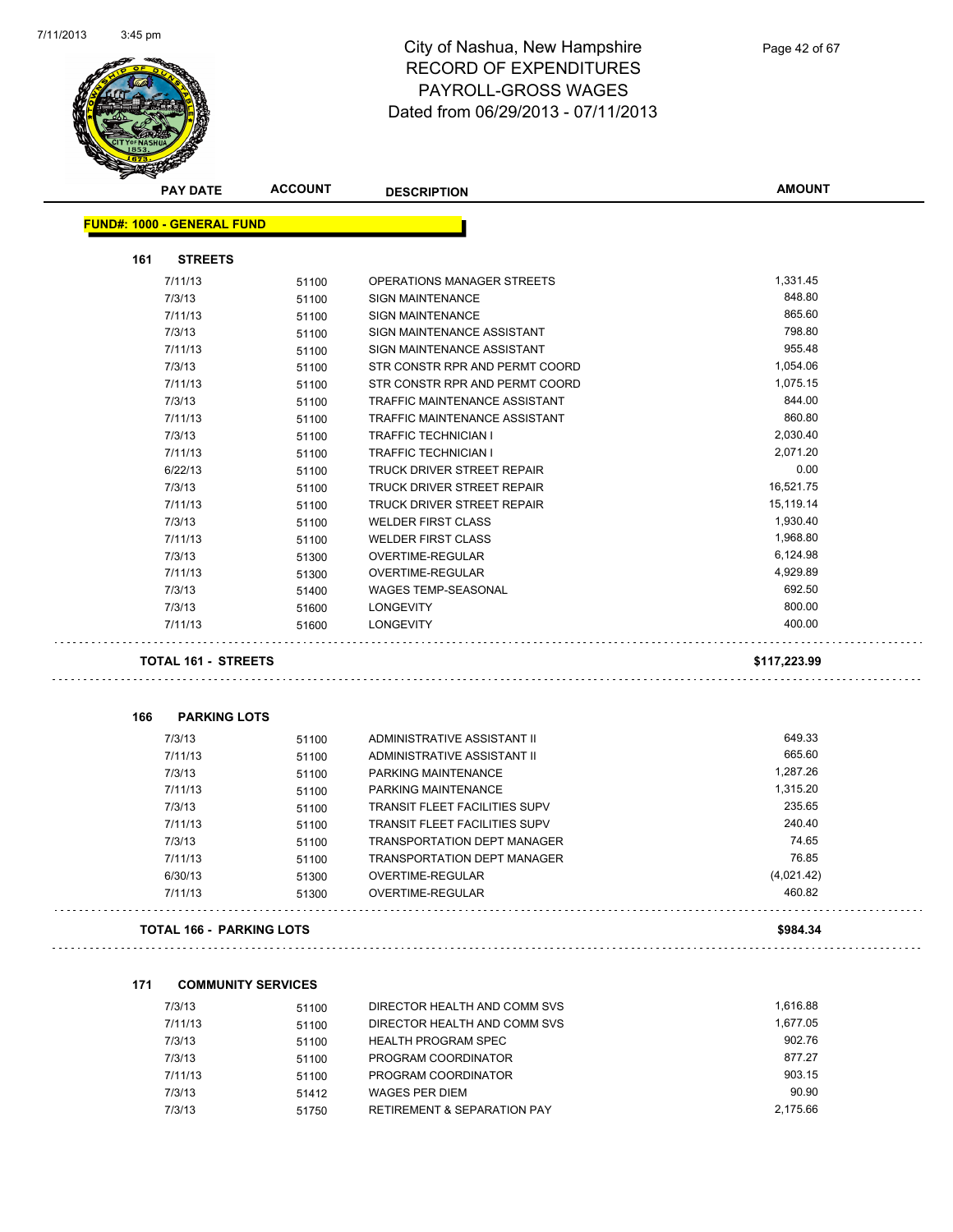

| <b>PAY DATE</b>                   | <b>ACCOUNT</b>                        | <b>DESCRIPTION</b>                                    | <b>AMOUNT</b> |
|-----------------------------------|---------------------------------------|-------------------------------------------------------|---------------|
| <b>FUND#: 1000 - GENERAL FUND</b> |                                       |                                                       |               |
|                                   | <b>TOTAL 171 - COMMUNITY SERVICES</b> |                                                       | \$8,243.67    |
|                                   |                                       |                                                       |               |
| 172                               | <b>COMMUNITY HEALTH</b>               |                                                       |               |
| 7/3/13                            | 51100                                 | ADMINISTRATIVE ASSISTANT II                           | 676.89        |
| 7/11/13                           | 51100                                 | ADMINISTRATIVE ASSISTANT II                           | 696.75        |
| 7/3/13                            | 51100                                 | BILINGUAL OUTREACH WORKER                             | 708.00        |
| 7/11/13                           | 51100                                 | BILINGUAL OUTREACH WORKER                             | 708.00        |
| 7/3/13                            | 51100                                 | MANAGER COMMUNITY HEALTH                              | 1,324.88      |
| 7/11/13                           | 51100                                 | MANAGER COMMUNITY HEALTH                              | 1,364.20      |
| 7/3/13                            | 51100                                 | PUB HEALTH NURSE                                      | 3,273.46      |
| 7/11/13                           | 51100                                 | PUB HEALTH NURSE                                      | 3,342.60      |
| 7/3/13                            | 51412                                 | <b>WAGES PER DIEM</b>                                 | 133.00        |
|                                   | <b>TOTAL 172 - COMMUNITY HEALTH</b>   |                                                       | \$12,227.78   |
| 173                               | <b>ENVIRONMENTAL HEALTH</b>           |                                                       |               |
| 7/3/13                            | 51100                                 | <b>ENVIRONMENTAL HEALTH SPEC I</b>                    | 1,547.17      |
| 7/11/13                           | 51100                                 | <b>ENVIRONMENTAL HEALTH SPEC I</b>                    | 1,598.15      |
| 7/3/13                            | 51100                                 | ENVIRONMENTAL HEALTH SPEC II                          | 1,014.26      |
| 7/11/13                           | 51100                                 | ENVIRONMENTAL HEALTH SPEC II                          | 1,044.25      |
| 7/3/13                            | 51100                                 | ENVIRONMENTAL TECH OFFICE MGR                         | 936.71        |
| 7/11/13                           | 51100                                 | ENVIRONMENTAL TECH OFFICE MGR                         | 964.35        |
| 7/3/13                            | 51100                                 | LABORATORY DIRECTOR                                   | 1,017.42      |
| 7/3/13                            | 51100                                 | MANAGER ENVIRONMENTAL HEALTH                          | 1,364.21      |
| 7/11/13                           | 51100                                 | MANAGER ENVIRONMENTAL HEALTH                          | 1,404.70      |
| 7/3/13                            | 51750                                 | <b>RETIREMENT &amp; SEPARATION PAY</b>                | 7,586.17      |
|                                   | TOTAL 173 - ENVIRONMENTAL HEALTH      |                                                       | \$18,477.39   |
|                                   |                                       |                                                       |               |
| 174                               | <b>WELFARE ADMINISTRATION</b>         |                                                       | 789.02        |
| 7/3/13<br>7/11/13                 | 51100                                 | ADMINISTRATIVE ASSISTANT I                            | 812.25        |
| 7/3/13                            | 51100                                 | ADMINISTRATIVE ASSISTANT I<br>CASE TECHNICIAN WELFARE | 2,235.04      |
|                                   | 51100                                 | CASE TECHNICIAN WELFARE                               | 2,311.50      |
| 7/11/13<br>7/3/13                 | 51100                                 | INTAKE WORKER ACCOUNTANT                              | 883.76        |
|                                   | 51100                                 |                                                       | 909.85        |
| 7/11/13                           | 51100                                 | INTAKE WORKER ACCOUNTANT<br>SENIOR CASE TECHNICIAN    | 903.16        |
| 7/3/13                            | 51100                                 |                                                       | 929.80        |
| 7/11/13<br>7/3/13                 | 51100                                 | SENIOR CASE TECHNICIAN                                | 1,367.59      |
|                                   | 51100                                 | <b>WELFARE OFFICER</b>                                | 1,408.20      |
| 7/11/13                           | 51100                                 | <b>WELFARE OFFICER</b>                                |               |
|                                   |                                       |                                                       |               |

#### **177 PARKS & RECREATION**

| 7/3/13  | 51100 | ADMINISTRATIVE ASSISTANT II | 716.90 |
|---------|-------|-----------------------------|--------|
| 7/11/13 | 51100 | ADMINISTRATIVE ASSISTANT II | 734.80 |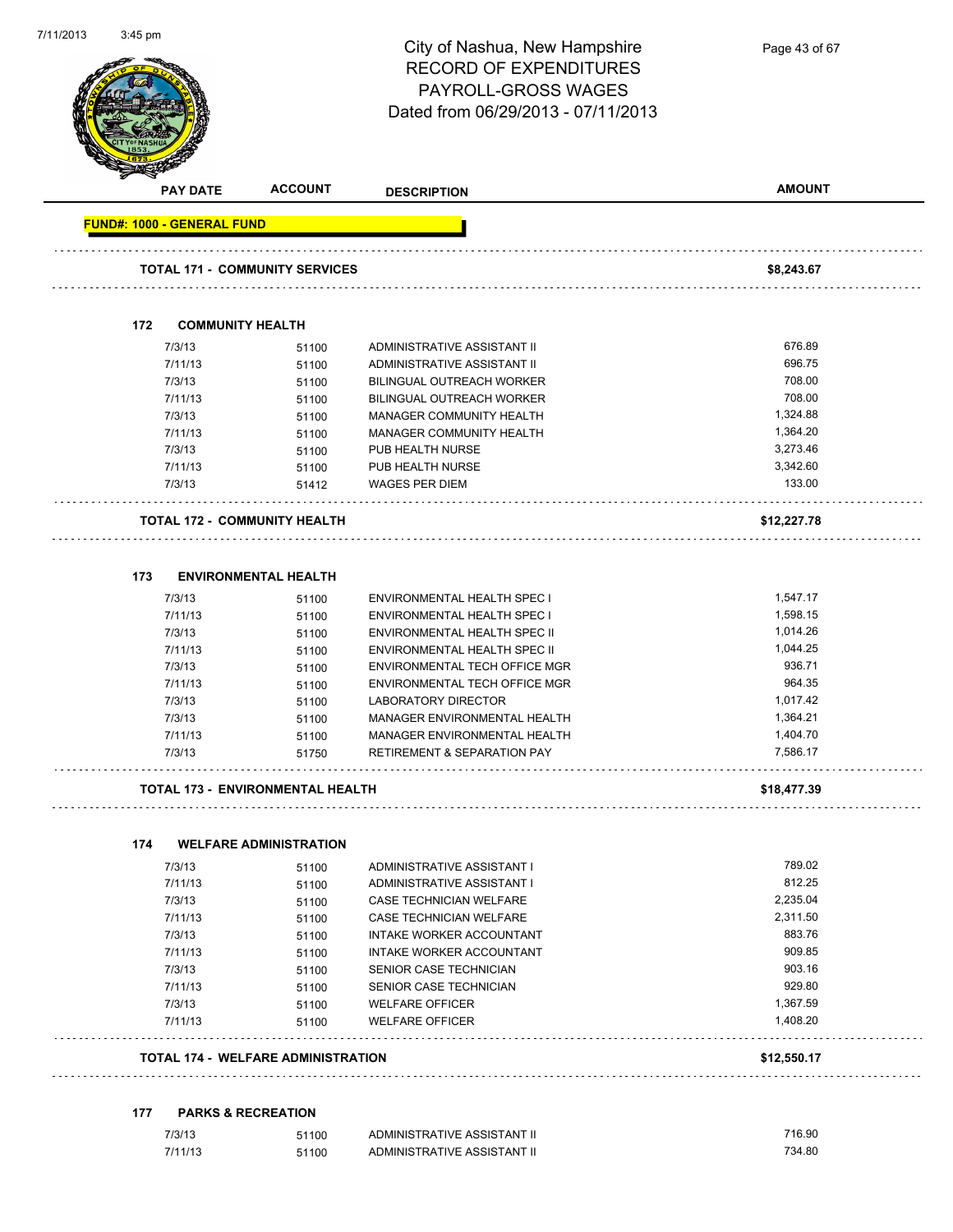

|     | <b>PAY DATE</b>                   | <b>ACCOUNT</b>                | <b>DESCRIPTION</b>                | <b>AMOUNT</b> |
|-----|-----------------------------------|-------------------------------|-----------------------------------|---------------|
|     | <b>FUND#: 1000 - GENERAL FUND</b> |                               |                                   |               |
|     |                                   |                               |                                   |               |
| 177 |                                   | <b>PARKS &amp; RECREATION</b> |                                   |               |
|     | 7/3/13                            | 51100                         | <b>FOREMAN LABOR PARK</b>         | 3,225.47      |
|     | 7/11/13                           | 51100                         | <b>FOREMAN LABOR PARK</b>         | 3,289.94      |
|     | 7/3/13                            | 51100                         | <b>GROUNDS KEEPER PARK MAINT</b>  | 6,503.05      |
|     | 7/11/13                           | 51100                         | <b>GROUNDS KEEPER PARK MAINT</b>  | 6,631.38      |
|     | 7/3/13                            | 51100                         | <b>GROUNDSMAN I PARKS</b>         | 2,444.95      |
|     | 7/11/13                           | 51100                         | <b>GROUNDSMAN I PARKS</b>         | 2,470.08      |
|     | 7/3/13                            | 51100                         | <b>GROUNDSMAN II PARKS</b>        | 802.80        |
|     | 7/11/13                           | 51100                         | <b>GROUNDSMAN II PARKS</b>        | 818.40        |
|     | 7/3/13                            | 51100                         | <b>LEAD GROUNDSMAN</b>            | 1,803.20      |
|     | 7/11/13                           | 51100                         | <b>LEAD GROUNDSMAN</b>            | 1,839.20      |
|     | 7/3/13                            | 51100                         | NURSERY WORKER PARKS              | 848.80        |
|     | 7/11/13                           | 51100                         | NURSERY WORKER PARKS              | 865.60        |
|     | 7/3/13                            | 51100                         | PROGRAM COORDINATOR               | 340.83        |
|     | 7/11/13                           | 51100                         | PROGRAM COORDINATOR               | 347.85        |
|     | 7/3/13                            | 51100                         | <b>RECREATION PROGRAM MANAGER</b> | 1,044.70      |
|     | 7/11/13                           | 51100                         | <b>RECREATION PROGRAM MANAGER</b> | 1,075.60      |
|     | 7/3/13                            | 51100                         | STELLOS STADIUM ATTENDANT         | 891.20        |
|     | 7/11/13                           | 51100                         | STELLOS STADIUM ATTENDANT         | 909.20        |
|     | 7/3/13                            | 51100                         | SUPERINTENDENT OF PARKS RECR      | 1,622.11      |
|     | 7/11/13                           | 51100                         | SUPERINTENDENT OF PARKS RECR      | 1,670.35      |
|     | 7/3/13                            | 51100                         | <b>TRUCK DRIVER PARKS RECR</b>    | 831.60        |
|     | 7/11/13                           | 51100                         | <b>TRUCK DRIVER PARKS RECR</b>    | 832.00        |
|     | 7/3/13                            | 51300                         | OVERTIME-REGULAR                  | 3,180.29      |
|     | 7/11/13                           | 51300                         | OVERTIME-REGULAR                  | 6,040.25      |
|     | 7/3/13                            | 51400                         | <b>WAGES TEMP-SEASONAL</b>        | 18,654.50     |
|     | 7/11/13                           | 51400                         | <b>WAGES TEMP-SEASONAL</b>        | 9,765.39      |
|     | 7/3/13                            | 51600                         | <b>LONGEVITY</b>                  | 800.00        |
|     | 7/11/13                           | 51600                         | <b>LONGEVITY</b>                  | 800.00        |

#### **TOTAL 177 - PARKS & RECREATION \$81,800.44**

| 179 | <b>LIBRARY</b> |       |                                |          |
|-----|----------------|-------|--------------------------------|----------|
|     | 7/3/13         | 51100 | ADMIN ASST COST ACCOUNTANT     | 760.03   |
|     | 7/11/13        | 51100 | ADMIN ASST COST ACCOUNTANT     | 782.40   |
|     | 7/3/13         | 51100 | ASSISTANT DIRECTOR LIBRARY     | 1,255.86 |
|     | 7/11/13        | 51100 | ASSISTANT DIRECTOR LIBRARY     | 1,255.85 |
|     | 7/3/13         | 51100 | ASSISTANT LIBRARIAN CIRCULATIO | 921.99   |
|     | 7/11/13        | 51100 | ASSISTANT LIBRARIAN CIRCULATIO | 922.00   |
|     | 7/3/13         | 51100 | ASSISTANT LIBRARIAN MEDIA SERV | 715.90   |
|     | 7/11/13        | 51100 | ASSISTANT LIBRARIAN MEDIA SERV | 715.90   |
|     | 7/3/13         | 51100 | ASSISTANT LIBRARIAN TECH SVS   | 951.66   |
|     | 7/11/13        | 51100 | ASSISTANT LIBRARIAN TECH SVS   | 951.65   |
|     | 7/3/13         | 51100 | ASSISTANT LIBRARIAN YOUTH SERV | 738.92   |
|     | 7/11/13        | 51100 | ASSISTANT LIBRARIAN YOUTH SERV | 738.90   |
|     | 7/3/13         | 51100 | DIRECTOR LIBRARY               | 1,778.30 |
|     | 7/11/13        | 51100 | <b>DIRECTOR LIBRARY</b>        | 1,831.20 |
|     | 7/3/13         | 51100 | EXECUTIVE ASST OFFICE MANAGER  | 809.99   |
|     | 7/11/13        | 51100 | EXECUTIVE ASST OFFICE MANAGER  | 833.85   |
|     | 7/3/13         | 51100 | <b>JANITOR</b>                 | 464.62   |
|     | 7/11/13        | 51100 | <b>JANITOR</b>                 | 464.60   |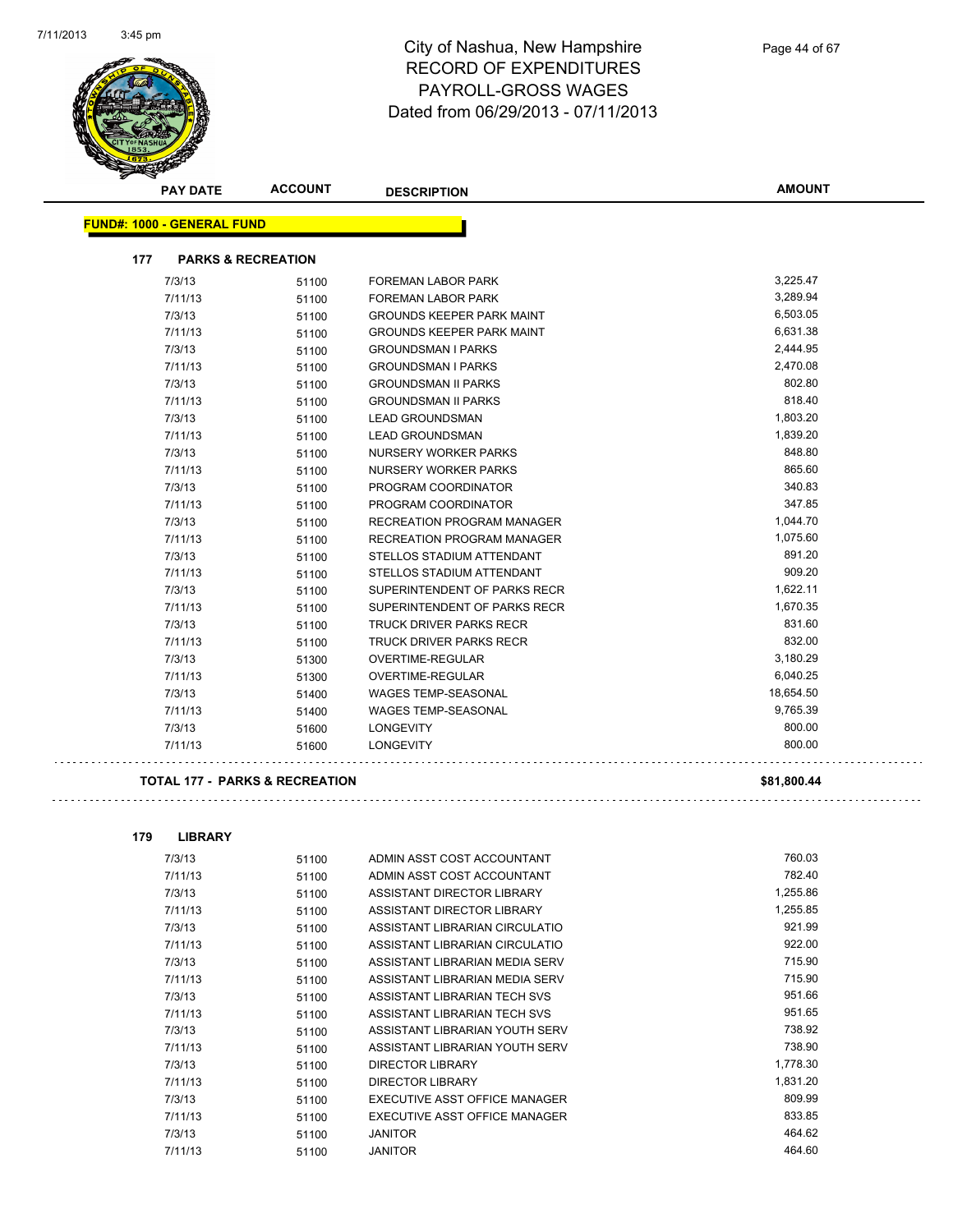

|     | <b>PAY DATE</b>                   | <b>ACCOUNT</b> | <b>DESCRIPTION</b>                   | <b>AMOUNT</b> |
|-----|-----------------------------------|----------------|--------------------------------------|---------------|
|     | <b>FUND#: 1000 - GENERAL FUND</b> |                |                                      |               |
|     |                                   |                |                                      |               |
| 179 | <b>LIBRARY</b>                    |                |                                      |               |
|     | 7/3/13                            | 51100          | LIBRARIAN ADULT SERVICES             | 911.78        |
|     | 7/11/13                           | 51100          | LIBRARIAN ADULT SERVICES             | 911.80        |
|     | 7/3/13                            | 51100          | <b>LIBRARIAN CIRCULATION</b>         | 911.78        |
|     | 7/11/13                           | 51100          | <b>LIBRARIAN CIRCULATION</b>         | 911.80        |
|     | 7/3/13                            | 51100          | LIBRARIAN MEDIA SERVICES             | 865.38        |
|     | 7/11/13                           | 51100          | LIBRARIAN MEDIA SERVICES             | 865.39        |
|     | 7/3/13                            | 51100          | <b>LIBRARIAN OUTREACH SVS</b>        | 946.44        |
|     | 7/11/13                           | 51100          | LIBRARIAN OUTREACH SVS               | 946.45        |
|     | 7/3/13                            | 51100          | <b>LIBRARIAN TECH SERVICES</b>       | 982.39        |
|     | 7/11/13                           | 51100          | <b>LIBRARIAN TECH SERVICES</b>       | 982.40        |
|     | 7/3/13                            | 51100          | LIBRARIAN YOUTH SERVICES             | 2,162.68      |
|     | 7/11/13                           | 51100          | <b>LIBRARIAN YOUTH SERVICES</b>      | 2,162.66      |
|     | 7/3/13                            | 51100          | LIBRARY ASSISTANT ADULT SERVIC       | 629.71        |
|     | 7/11/13                           | 51100          | LIBRARY ASSISTANT ADULT SERVIC       | 629.70        |
|     | 7/3/13                            | 51100          | <b>LIBRARY ASSISTANT CIRCULATION</b> | 3,324.63      |
|     | 7/11/13                           | 51100          | LIBRARY ASSISTANT CIRCULATION        | 3,324.55      |
|     | 7/3/13                            | 51100          | LIBRARY ASSISTANT MEDIA SERVIC       | 1,941.99      |
|     | 7/11/13                           | 51100          | LIBRARY ASSISTANT MEDIA SERVIC       | 1,941.95      |
|     | 7/3/13                            | 51100          | LIBRARY ASSISTANT TECH SVS           | 669.57        |
|     | 7/11/13                           | 51100          | LIBRARY ASSISTANT TECH SVS           | 669.55        |
|     | 7/3/13                            | 51100          | LIBRARY ASSISTANT YOUTH SERVIC       | 1,258.10      |
|     | 7/11/13                           | 51100          | LIBRARY ASSISTANT YOUTH SERVIC       | 1,258.10      |
|     | 7/3/13                            | 51100          | <b>MAINTENANCE SUPV</b>              | 807.52        |
|     | 7/11/13                           | 51100          | <b>MAINTENANCE SUPV</b>              | 807.50        |
|     | 7/3/13                            | 51100          | <b>MEDIA SERVICES COORDINATOR</b>    | 1,141.42      |
|     | 7/11/13                           | 51100          | <b>MEDIA SERVICES COORDINATOR</b>    | 1,141.43      |
|     | 7/3/13                            | 51100          | REFERENCE LIBRARIAN ADULT SERV       | 2,279.49      |
|     | 7/11/13                           | 51100          | REFERENCE LIBRARIAN ADULT SERV       | 2,279.70      |
|     | 7/3/13                            | 51100          | REFERENCE LIBRARIAN TECH SVS         | 716.50        |
|     | 7/11/13                           | 51100          | REFERENCE LIBRARIAN TECH SVS         | 716.50        |
|     | 7/3/13                            | 51100          | <b>SECURITY LIBRARY</b>              | 649.95        |
|     | 7/11/13                           | 51100          | <b>SECURITY LIBRARY</b>              | 649.95        |
|     | 7/3/13                            | 51200          | <b>LIBRARY ASSISTANT CIRCULATION</b> | 472.17        |
|     | 7/11/13                           | 51200          | LIBRARY ASSISTANT CIRCULATION        | 488.37        |
|     | 7/3/13                            | 51200          | <b>LIBRARY ASSISTANT TECH SVS</b>    | 393.56        |
|     | 7/11/13                           | 51200          | LIBRARY ASSISTANT TECH SVS           | 440.78        |
|     | 7/3/13                            | 51200          | LIBRARY ASSISTANT YOUTH SERVIC       | 232.50        |
|     | 7/11/13                           | 51200          | LIBRARY ASSISTANT YOUTH SERVIC       | 365.80        |
|     | 7/3/13                            | 51200          | LIBRARY PAGE YOUTH SERVICES          | 284.27        |
|     | 7/11/13                           | 51200          | LIBRARY PAGE YOUTH SERVICES          | 188.81        |
|     | 7/3/13                            | 51200          | <b>LIBRARY PAGES CIRCULATION</b>     | 760.29        |
|     | 7/11/13                           | 51200          | <b>LIBRARY PAGES CIRCULATION</b>     | 571.40        |
|     | 7/3/13                            | 51200          | <b>LIBRARY PAGES MEDIA SERVICES</b>  | 609.65        |
|     | 7/11/13                           | 51200          | <b>LIBRARY PAGES MEDIA SERVICES</b>  | 530.45        |
|     | 7/11/13                           | 51300          | OVERTIME-REGULAR                     | 300.38        |
|     | <b>TOTAL 179 - LIBRARY</b>        |                |                                      | \$62,930.81   |

#### **181 COMMUNITY DEVELOPMENT**

7/3/13 51100 ADMINISTRATIVE ASSISTANT II 649.34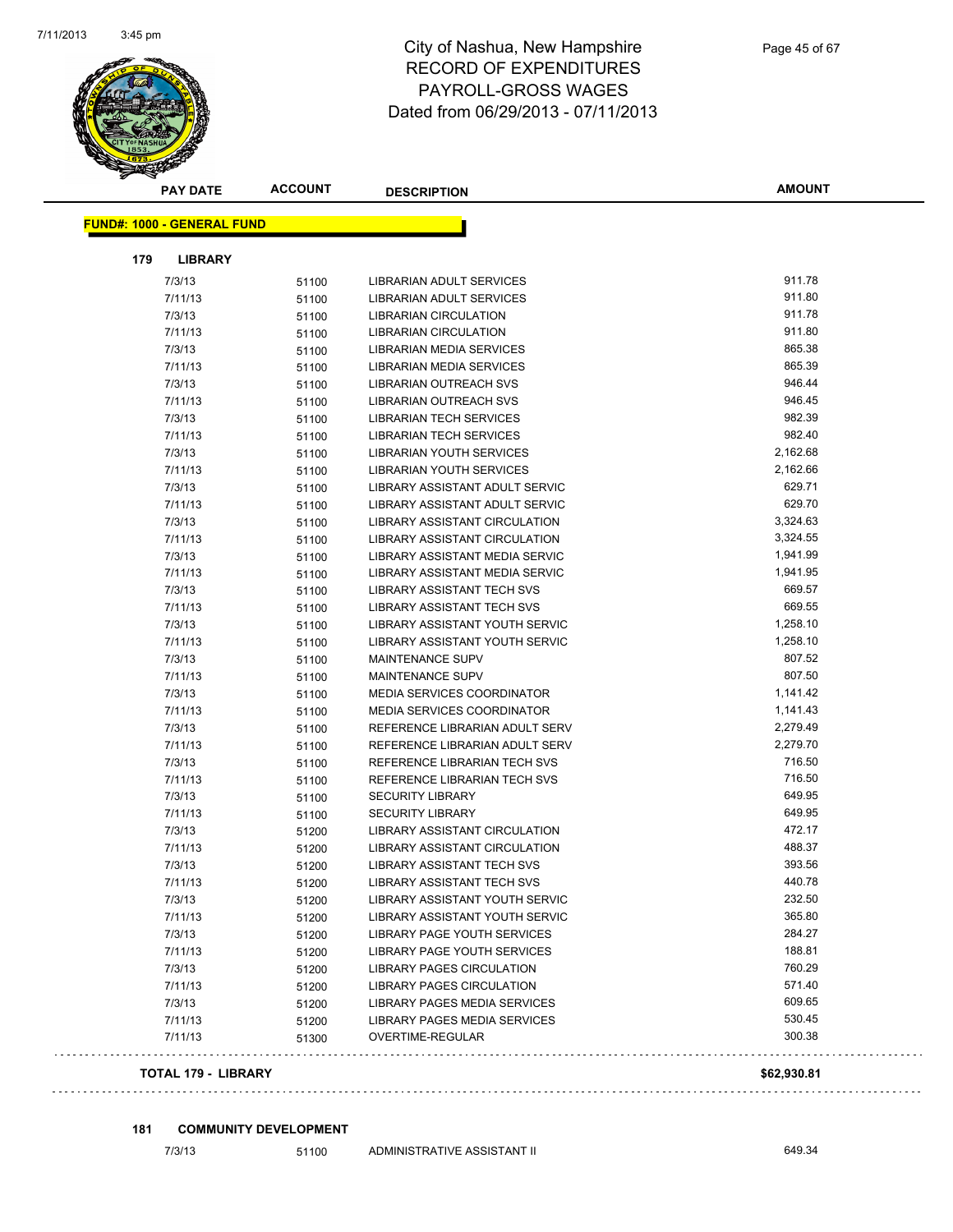

| ⊿   | <b>PAY DATE</b>                   | <b>ACCOUNT</b>                           | <b>DESCRIPTION</b>                     | <b>AMOUNT</b> |
|-----|-----------------------------------|------------------------------------------|----------------------------------------|---------------|
|     | <b>FUND#: 1000 - GENERAL FUND</b> |                                          |                                        |               |
| 181 |                                   | <b>COMMUNITY DEVELOPMENT</b>             |                                        |               |
|     | 7/11/13                           | 51100                                    | ADMINISTRATIVE ASSISTANT II            | 665.60        |
|     | 7/3/13                            | 51100                                    | DIRECTOR COMMUNITY DEVELOPMENT         | 2,120.58      |
|     | 7/3/13                            | 51200                                    | <b>CLERK TYPIST II PT</b>              | 337.29        |
|     | 7/11/13                           | 51200                                    | <b>CLERK TYPIST II PT</b>              | 331.60        |
|     | 7/3/13                            | 51400                                    | WAGES TEMP-SEASONAL                    | 560.00        |
|     | 7/3/13                            | 51750                                    | <b>RETIREMENT &amp; SEPARATION PAY</b> | 25,680.22     |
|     |                                   | <b>TOTAL 181 - COMMUNITY DEVELOPMENT</b> |                                        | \$30,344.63   |
|     |                                   |                                          |                                        |               |
| 182 | <b>PLANNING &amp; ZONING</b>      |                                          |                                        |               |
|     | 7/3/13                            | 51100                                    | DEPARTMENT COORDINATOR                 | 895.66        |
|     | 7/11/13                           | 51100                                    | DEPARTMENT COORDINATOR                 | 913.60        |
|     | 7/3/13                            | 51100                                    | DEPUTY PLANNING MANAGER                | 2,663.81      |
|     | 7/11/13                           | 51100                                    | <b>DEPUTY PLANNING MANAGER</b>         | 2,589.60      |
|     | 7/3/13                            | 51100                                    | MANAGER PLANNING DEPT                  | 1,823.89      |
|     | 7/11/13                           | 51100                                    | MANAGER PLANNING DEPT                  | 1,865.85      |
|     | 7/3/13                            | 51100                                    | <b>PLANNER I</b>                       | 1,642.04      |
|     | 7/11/13                           | 51100                                    | <b>PLANNER I</b>                       | 1,675.35      |
|     | 7/3/13                            | 51100                                    | <b>PLANNER II</b>                      | 1,073.92      |
|     | 7/11/13                           | 51100                                    | <b>PLANNER II</b>                      | 1,095.40      |
|     | 7/3/13                            |                                          | ZONING COORDINATOR                     | 682.29        |
|     | 7/11/13                           | 51100<br>51100                           | ZONING COORDINATOR                     | 682.30        |
|     |                                   |                                          |                                        |               |
|     |                                   | <b>TOTAL 182 - PLANNING &amp; ZONING</b> |                                        | \$17,603.71   |
| 183 |                                   | <b>ECONOMIC DEVELOPMENT</b>              |                                        |               |
|     | 7/3/13                            | 51100                                    | ECONOMIC DEV DIRECTOR                  | 1.766.76      |
|     | 7/11/13                           | 51100                                    | ECONOMIC DEV DIRECTOR                  | 1,819.35      |
|     | 7/3/13                            | 51100                                    | OED PROGRAM COORDINATOR                | 382.16        |
|     | 7/11/13                           | 51100                                    | OED PROGRAM COORDINATOR                | 382.16        |
|     |                                   | TOTAL 183 - ECONOMIC DEVELOPMENT         |                                        | \$4,350.43    |
|     |                                   |                                          |                                        |               |
| 191 | <b>SCHOOL</b>                     |                                          |                                        |               |
|     | 7/3/13                            | 51100                                    | ASSISTANT PRINCIPAL AMH                | 2,762.62      |
|     | 7/3/13                            | 51100                                    | ASSISTANT PRINCIPAL BIC                | 2,873.96      |
|     | 6/29/13                           | 51100                                    | ASSISTANT PRINCIPAL BRO                | 7,902.28      |
|     | 7/3/13                            | 51100                                    | ASSISTANT PRINCIPAL BRO                | 1,403.84      |
|     | 7/3/13                            | 51100                                    | ASSISTANT PRINCIPAL CHARL              | 2,915.05      |
|     | 7/3/13                            | 51100                                    | ASSISTANT PRINCIPAL DR CRSP            | 2,873.96      |
|     | 6/29/13                           |                                          | ASSISTANT PRINCIPAL ELM                | 7,389.80      |
|     |                                   | 51100                                    |                                        | 6,488.04      |
|     | 7/3/13                            | 51100                                    | ASSISTANT PRINCIPAL ELM                |               |
|     | 7/3/13                            | 51100                                    | ASSISTANT PRINCIPAL FES                | 2,915.05      |
|     | 7/3/13                            | 51100                                    | ASSISTANT PRINCIPAL FMS                | 3,411.12      |
|     | 7/3/13                            | 51100                                    | ASSISTANT PRINCIPAL LEDGE              | 2,762.62      |
|     | 7/3/13                            | 51100                                    | ASSISTANT PRINCIPAL MDE                | 1,381.30      |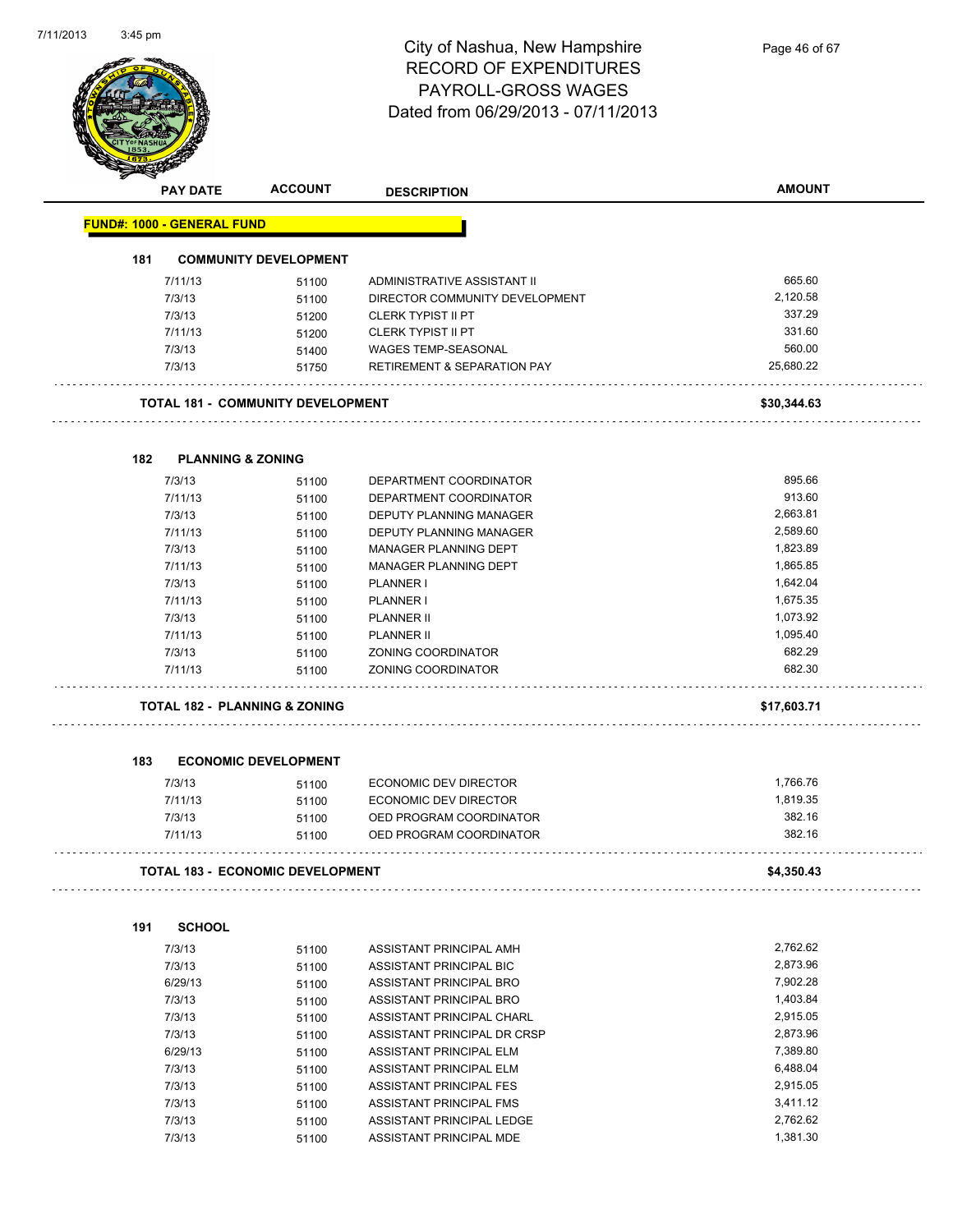

|     | <b>PAY DATE</b>                   | <b>ACCOUNT</b> | <b>DESCRIPTION</b>              | <b>AMOUNT</b> |
|-----|-----------------------------------|----------------|---------------------------------|---------------|
|     | <b>FUND#: 1000 - GENERAL FUND</b> |                |                                 |               |
|     |                                   |                |                                 |               |
| 191 | <b>SCHOOL</b>                     |                |                                 |               |
|     | 7/3/13                            | 51100          | ASSISTANT PRINCIPAL NHN         | 9,485.31      |
|     | 7/3/13                            | 51100          | ASSISTANT PRINCIPAL NHS         | 12,854.52     |
|     | 7/3/13                            | 51100          | ASSISTANT PRINCIPAL PMS         | 3,214.76      |
|     | 7/3/13                            | 51100          | ASSISTANT PRINCIPAL SHE         | 2,807.69      |
|     | 7/3/13                            | 51100          | ASSISTANT SUPERINTENDENT        | 8,186.72      |
|     | 7/3/13                            | 51100          | ASST DIRECTOR ADULT ED          | 6,197.26      |
|     | 7/3/13                            | 51100          | ASST DIRECTOR PLANT OPS         | 4,219.71      |
|     | 7/3/13                            | 51100          | <b>ASST DIRECTOR SPED</b>       | 5,972.01      |
|     | 7/3/13                            | 51100          | ASST SYSTEMS ADMIN FULL YEAR    | 11,355.89     |
|     | 7/11/13                           | 51100          | ASST SYSTEMS ADMIN FULL YEAR    | 865.39        |
|     | 7/3/13                            | 51100          | ASST SYSTEMS ADMIN SCH YEAR     | 738.86        |
|     | 7/3/13                            | 51100          | CAREER CENTER COORD NHN         | 1,449.39      |
|     | 7/3/13                            | 51100          | CAREER CENTER COORD NHS         | 1,449.39      |
|     | 7/3/13                            | 51100          | CHIEF OPERATING OFFICER         | 3,868.07      |
|     | 7/3/13                            | 51100          | CLERICAL ACADEMY NHN            | 2,443.38      |
|     | 7/11/13                           | 51100          | CLERICAL ACADEMY NHN            | 1,862.63      |
|     | 7/3/13                            | 51100          | CLERICAL ACADEMY NHS            | 2,368.44      |
|     | 7/11/13                           | 51100          | <b>CLERICAL ACADEMY NHS</b>     | 1,660.30      |
|     | 7/3/13                            | 51100          | <b>CLERICAL ASST SUPER SUP</b>  | 1,978.23      |
|     | 7/11/13                           | 51100          | <b>CLERICAL ASST SUPER SUP</b>  | 1,978.23      |
|     | 7/3/13                            | 51100          | CLERICAL ATHLETIC NHN           | 598.33        |
|     | 7/11/13                           | 51100          | CLERICAL ATHLETIC NHN           | 552.30        |
|     | 7/3/13                            | 51100          | CLERICAL ATHLETIC NHS           | 615.74        |
|     | 7/11/13                           | 51100          | CLERICAL ATHLETIC NHS           | 407.48        |
|     | 7/3/13                            | 51100          | CLERICAL BOARD OF ED SUP        | 759.54        |
|     | 7/11/13                           | 51100          | CLERICAL BOARD OF ED SUP        | 759.55        |
|     | 7/3/13                            | 51100          | <b>CLERICAL BUSINESS</b>        | 3,455.27      |
|     | 7/11/13                           | 51100          | <b>CLERICAL BUSINESS</b>        | 3,455.28      |
|     | 7/3/13                            | 51100          | CLERICAL CHIEF OP OFFICER SUP   | 904.09        |
|     | 7/11/13                           | 51100          | CLERICAL CHIEF OP OFFICER SUP   | 779.39        |
|     | 7/3/13                            | 51100          | <b>CLERICAL CTE NHN</b>         | 712.89        |
|     | 7/11/13                           | 51100          | CLERICAL CTE NHN                | 712.89        |
|     | 7/3/13                            | 51100          | <b>CLERICAL CTE NHS</b>         | 598.33        |
|     | 7/11/13                           | 51100          | <b>CLERICAL CTE NHS</b>         | 552.31        |
|     | 7/3/13                            | 51100          | CLERICAL GUIDANCE ELM           | 724.13        |
|     | 7/11/13                           | 51100          | <b>CLERICAL GUIDANCE ELM</b>    | 511.71        |
|     | 7/3/13                            | 51100          | <b>CLERICAL GUIDANCE NHN</b>    | 2,385.30      |
|     | 7/11/13                           | 51100          | <b>CLERICAL GUIDANCE NHN</b>    | 1,520.30      |
|     | 7/3/13                            | 51100          | <b>CLERICAL GUIDANCE NHS</b>    | 2,433.36      |
|     | 7/11/13                           | 51100          | <b>CLERICAL GUIDANCE NHS</b>    | 1,211.85      |
|     | 7/3/13                            | 51100          | <b>CLERICAL HUMAN RESOURCES</b> | 2,819.82      |
|     | 7/11/13                           | 51100          | CLERICAL HUMAN RESOURCES        | 2,646.01      |
|     | 7/3/13                            | 51100          | <b>CLERICAL PAYROLL SUP</b>     | 647.63        |
|     | 7/11/13                           | 51100          | <b>CLERICAL PAYROLL SUP</b>     | 647.63        |
|     | 7/3/13                            | 51100          | <b>CLERICAL PLANT OPS</b>       | 724.13        |
|     | 7/11/13                           | 51100          | <b>CLERICAL PLANT OPS</b>       | 724.14        |
|     | 7/3/13                            | 51100          | <b>CLERICAL PRINCIPAL AMH</b>   | 1,116.56      |
|     | 7/11/13                           | 51100          | <b>CLERICAL PRINCIPAL AMH</b>   | 697.85        |
|     | 7/3/13                            | 51100          | <b>CLERICAL PRINCIPAL BIC</b>   | 1,204.50      |
|     | 7/11/13                           | 51100          | CLERICAL PRINCIPAL BIC          | 940.97        |
|     | 7/3/13                            |                | CLERICAL PRINCIPAL BIR          | 1,104.60      |
|     |                                   | 51100          |                                 |               |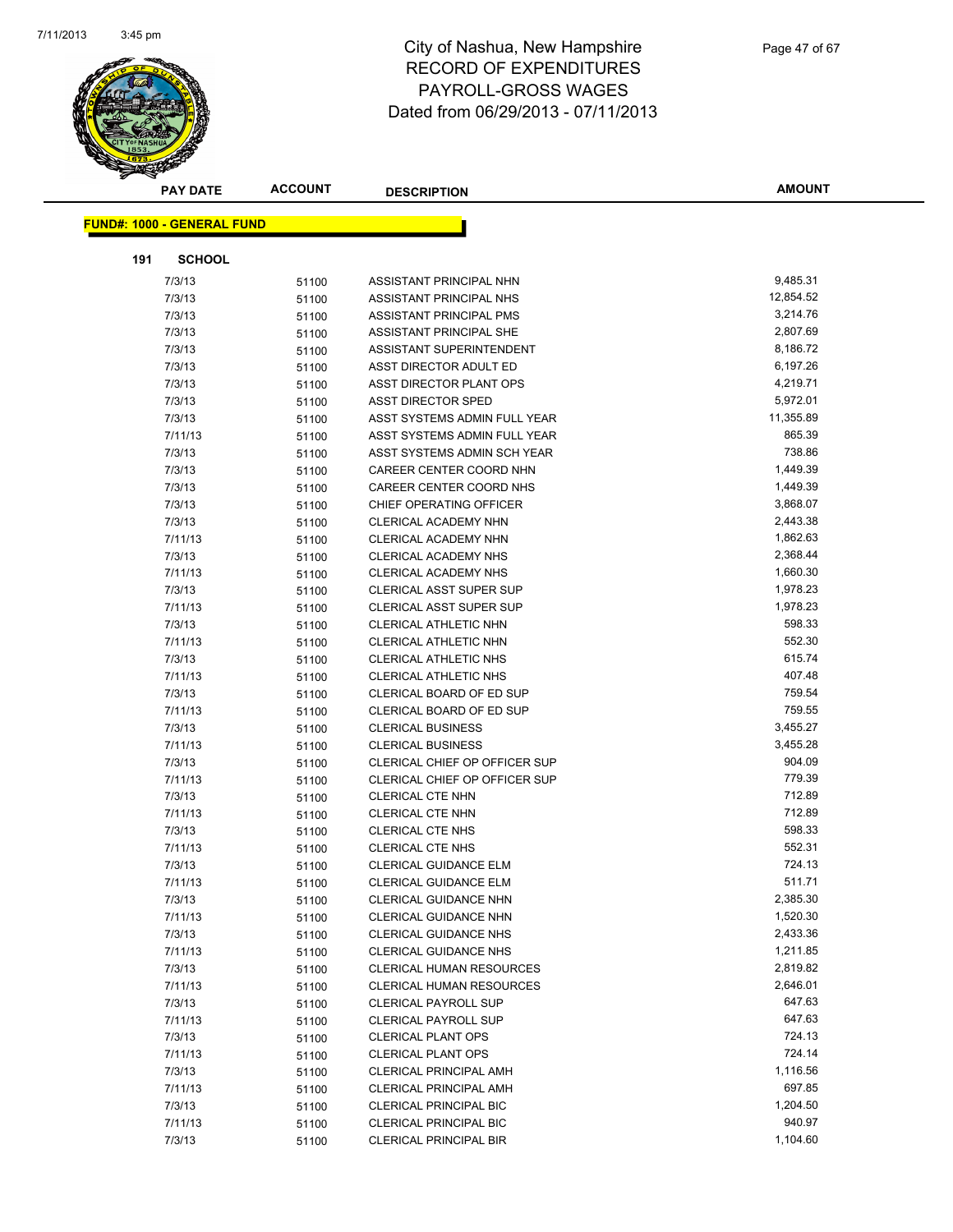

|     | <b>PAY DATE</b>                   | <b>ACCOUNT</b> | <b>DESCRIPTION</b>                 | <b>AMOUNT</b>    |
|-----|-----------------------------------|----------------|------------------------------------|------------------|
|     |                                   |                |                                    |                  |
|     | <b>FUND#: 1000 - GENERAL FUND</b> |                |                                    |                  |
| 191 | <b>SCHOOL</b>                     |                |                                    |                  |
|     | 7/11/13                           | 51100          | <b>CLERICAL PRINCIPAL BIR</b>      | 1,067.76         |
|     | 7/3/13                            | 51100          | <b>CLERICAL PRINCIPAL BRO</b>      | 1,282.49         |
|     | 7/11/13                           | 51100          | <b>CLERICAL PRINCIPAL BRO</b>      | 993.53           |
|     | 7/3/13                            | 51100          | CLERICAL PRINCIPAL CHA             | 1,174.38         |
|     | 7/11/13                           | 51100          | CLERICAL PRINCIPAL CHA             | 690.80           |
|     | 7/3/13                            | 51100          | <b>CLERICAL PRINCIPAL DRC</b>      | 1,174.36         |
|     | 7/11/13                           | 51100          | <b>CLERICAL PRINCIPAL DRC</b>      | 777.16           |
|     | 7/3/13                            | 51100          | <b>CLERICAL PRINCIPAL ELM</b>      | 2,852.17         |
|     | 7/11/13                           | 51100          | <b>CLERICAL PRINCIPAL ELM</b>      | 1,054.61         |
|     | 7/3/13                            | 51100          | <b>CLERICAL PRINCIPAL FES</b>      | 1,213.38         |
|     | 7/11/13                           | 51100          | <b>CLERICAL PRINCIPAL FES</b>      | 416.54           |
|     | 7/3/13                            | 51100          | <b>CLERICAL PRINCIPAL FMS</b>      | 1,857.42         |
|     | 7/11/13                           | 51100          | <b>CLERICAL PRINCIPAL FMS</b>      | 1,274.47         |
|     | 7/3/13                            | 51100          | <b>CLERICAL PRINCIPAL LDG</b>      | 1,145.46         |
|     | 7/11/13                           | 51100          | <b>CLERICAL PRINCIPAL LDG</b>      | 846.50           |
|     | 7/3/13                            | 51100          | <b>CLERICAL PRINCIPAL MDE</b>      | 1,272.29         |
|     | 7/11/13                           | 51100          | CLERICAL PRINCIPAL MDE             | 887.24           |
|     | 7/3/13                            | 51100          | <b>CLERICAL PRINCIPAL MTP</b>      | 1,213.12         |
|     | 7/11/13                           | 51100          | <b>CLERICAL PRINCIPAL MTP</b>      | 802.81           |
|     | 7/3/13                            | 51100          | <b>CLERICAL PRINCIPAL NHN</b>      | 2,352.76         |
|     | 7/11/13                           | 51100          | <b>CLERICAL PRINCIPAL NHN</b>      | 1,723.64         |
|     | 7/3/13                            | 51100          | <b>CLERICAL PRINCIPAL NHS</b>      | 1,550.63         |
|     | 7/11/13                           | 51100          | CLERICAL PRINCIPAL NHS             | 756.75           |
|     | 7/3/13                            | 51100          | <b>CLERICAL PRINCIPAL NSE</b>      | 1,213.13         |
|     | 7/11/13                           | 51100          | <b>CLERICAL PRINCIPAL NSE</b>      | 812.02           |
|     | 7/3/13                            | 51100          | <b>CLERICAL PRINCIPAL PMS</b>      | 1,966.16         |
|     | 7/11/13                           | 51100          | <b>CLERICAL PRINCIPAL PMS</b>      | 1,413.77         |
|     | 7/3/13                            | 51100          | <b>CLERICAL PRINCIPAL SHE</b>      | 1,282.50         |
|     | 7/11/13                           | 51100          | <b>CLERICAL PRINCIPAL SHE</b>      | 1,013.50         |
|     | 7/3/13                            | 51100          | CLERICAL RECEPTIONIST NHS          | 630.36           |
|     | 7/11/13                           | 51100          | CLERICAL RECEPTIONIST NHS          | 518.10           |
|     | 7/3/13                            | 51100          | CLERICAL SPECIAL ED NHS            | 637.24           |
|     | 7/11/13                           | 51100          | CLERICAL SPECIAL ED NHS            | 386.20           |
|     | 7/3/13                            | 51100          | CLERICAL SPECIAL ED SUP            | 1,448.26         |
|     | 7/11/13                           | 51100          | CLERICAL SPECIAL ED SUP            | 1,448.27         |
|     | 7/3/13                            | 51100          | CLERICAL STUDENT SERV SUP          | 768.69           |
|     | 7/11/13                           | 51100          | <b>CLERICAL STUDENT SERV SUP</b>   | 768.69           |
|     | 7/3/13                            | 51100          | CLERICAL SUPERINTENDANT SUP        | 907.63           |
|     | 7/11/13                           | 51100          | <b>CLERICAL SUPERINTENDANT SUP</b> | 907.63           |
|     | 7/3/13                            | 51100          | <b>CLERICAL TRANSPORTATION SUP</b> | 724.13           |
|     | 7/11/13                           | 51100          | <b>CLERICAL TRANSPORTATION SUP</b> | 724.13           |
|     | 7/3/13                            | 51100          | CLERICAL VOCATIONAL NHN            | 724.13           |
|     | 7/11/13                           | 51100          | CLERICAL VOCATIONAL NHN            | 724.14           |
|     | 7/3/13                            | 51100          | <b>CURRICULUM SUPERVISOR</b>       | 5,797.27         |
|     | 7/3/13                            | 51100          | <b>CUSTODIAN AMH</b>               | 1,799.84         |
|     | 7/11/13                           | 51100          | <b>CUSTODIAN AMH</b>               | 1,941.60         |
|     | 7/3/13                            | 51100          | <b>CUSTODIAN ASST HEAD ELM</b>     | 732.41<br>706.80 |
|     | 7/11/13                           | 51100          | <b>CUSTODIAN ASST HEAD ELM</b>     |                  |
|     | 7/3/13                            | 51100          | <b>CUSTODIAN ASST HEAD FMS</b>     | 732.40<br>736.80 |
|     | 7/11/13                           | 51100          | <b>CUSTODIAN ASST HEAD FMS</b>     | 1,609.20         |
|     | 7/3/13                            | 51100          | <b>CUSTODIAN ASST HEAD NHN</b>     |                  |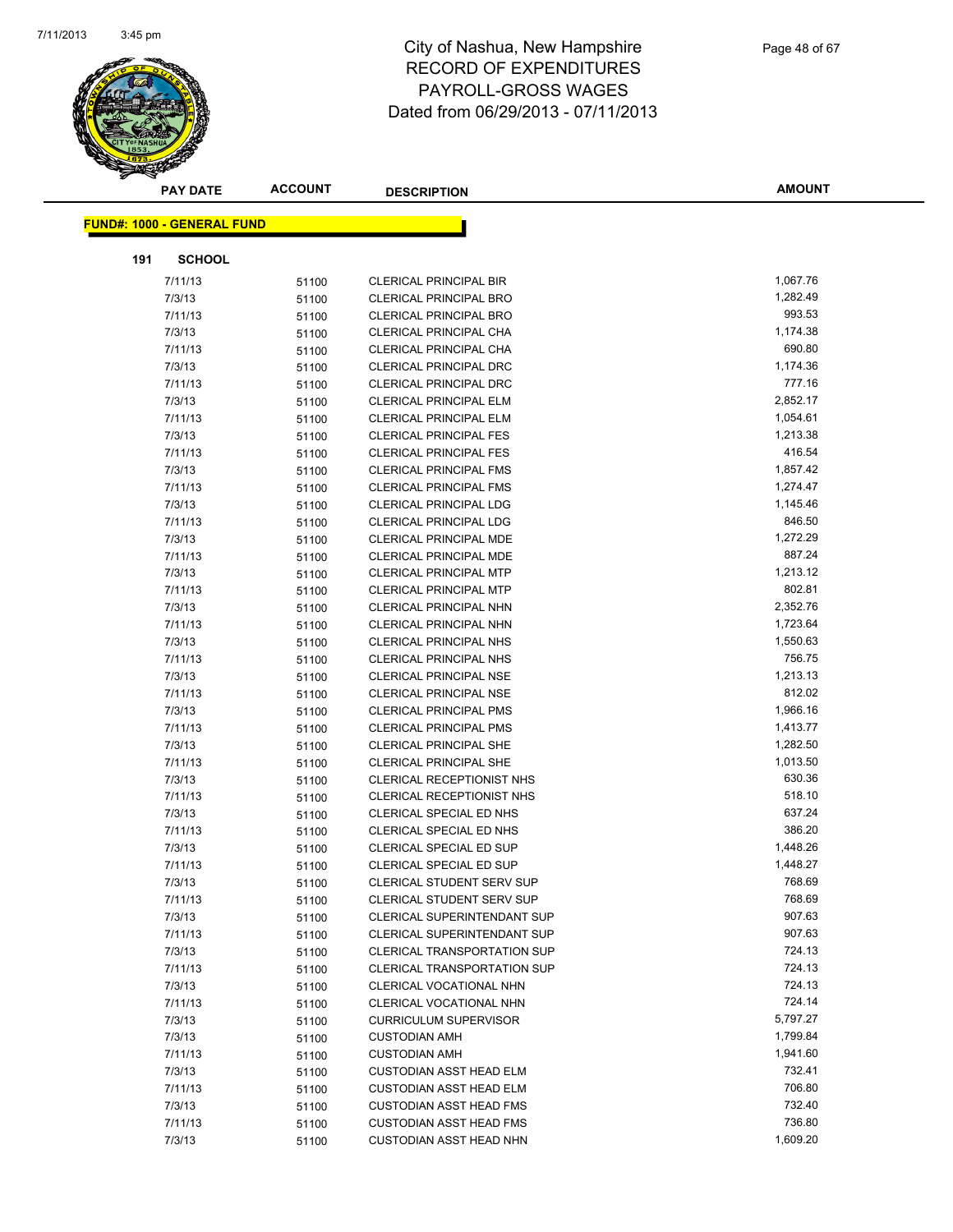

|     | <b>PAY DATE</b>                   | <b>ACCOUNT</b> | <b>DESCRIPTION</b>             | <b>AMOUNT</b> |
|-----|-----------------------------------|----------------|--------------------------------|---------------|
|     | <b>FUND#: 1000 - GENERAL FUND</b> |                |                                |               |
|     |                                   |                |                                |               |
| 191 | <b>SCHOOL</b>                     |                |                                |               |
|     | 7/11/13                           | 51100          | <b>CUSTODIAN ASST HEAD NHN</b> | 1,618.00      |
|     | 7/3/13                            | 51100          | <b>CUSTODIAN ASST HEAD NHS</b> | 1,609.20      |
|     | 7/11/13                           | 51100          | <b>CUSTODIAN ASST HEAD NHS</b> | 1,618.00      |
|     | 7/3/13                            | 51100          | <b>CUSTODIAN BIC</b>           | 1,928.40      |
|     | 7/11/13                           | 51100          | <b>CUSTODIAN BIC</b>           | 1,941.60      |
|     | 7/3/13                            | 51100          | <b>CUSTODIAN BIR</b>           | 1,928.40      |
|     | 7/11/13                           | 51100          | <b>CUSTODIAN BIR</b>           | 1,941.60      |
|     | 7/3/13                            | 51100          | <b>CUSTODIAN BRO</b>           | 1,285.60      |
|     | 7/11/13                           | 51100          | <b>CUSTODIAN BRO</b>           | 1,294.40      |
|     | 7/3/13                            | 51100          | <b>CUSTODIAN CHA</b>           | 1,375.20      |
|     | 7/11/13                           | 51100          | <b>CUSTODIAN CHA</b>           | 1,384.00      |
|     | 7/3/13                            | 51100          | <b>CUSTODIAN DRC</b>           | 1,285.60      |
|     | 7/11/13                           | 51100          | <b>CUSTODIAN DRC</b>           | 1,294.40      |
|     | 7/3/13                            | 51100          | <b>CUSTODIAN ELM</b>           | 5,197.86      |
|     | 7/11/13                           | 51100          | <b>CUSTODIAN ELM</b>           | 5,228.40      |
|     | 7/3/13                            | 51100          | <b>CUSTODIAN FES</b>           | 1,285.60      |
|     | 7/11/13                           | 51100          | <b>CUSTODIAN FES</b>           | 1,294.40      |
|     | 7/3/13                            | 51100          | <b>CUSTODIAN FMS</b>           | 2,571.21      |
|     | 7/11/13                           | 51100          | <b>CUSTODIAN FMS</b>           | 2,588.80      |
|     | 7/3/13                            | 51100          | <b>CUSTODIAN HEAD AMH</b>      | 732.40        |
|     | 7/11/13                           | 51100          | <b>CUSTODIAN HEAD AMH</b>      | 736.80        |
|     | 7/3/13                            | 51100          | <b>CUSTODIAN HEAD BIC</b>      | 732.40        |
|     | 7/11/13                           | 51100          | <b>CUSTODIAN HEAD BIC</b>      | 736.80        |
|     | 7/3/13                            | 51100          | <b>CUSTODIAN HEAD BIR</b>      | 732.40        |
|     | 7/11/13                           | 51100          | <b>CUSTODIAN HEAD BIR</b>      | 736.80        |
|     | 7/3/13                            | 51100          | <b>CUSTODIAN HEAD BRO</b>      | 732.40        |
|     | 7/11/13                           | 51100          | <b>CUSTODIAN HEAD BRO</b>      | 736.80        |
|     | 7/3/13                            | 51100          | <b>CUSTODIAN HEAD CHA</b>      | 732.40        |
|     | 7/11/13                           | 51100          | <b>CUSTODIAN HEAD CHA</b>      | 736.80        |
|     | 7/3/13                            | 51100          | <b>CUSTODIAN HEAD ELM</b>      | 868.80        |
|     | 7/11/13                           | 51100          | <b>CUSTODIAN HEAD ELM</b>      | 873.20        |
|     | 7/3/13                            | 51100          | <b>CUSTODIAN HEAD FES</b>      | 732.40        |
|     | 7/11/13                           | 51100          | <b>CUSTODIAN HEAD FES</b>      | 736.80        |
|     | 7/3/13                            | 51100          | <b>CUSTODIAN HEAD FMS</b>      | 868.80        |
|     | 7/11/13                           | 51100          | <b>CUSTODIAN HEAD FMS</b>      | 873.20        |
|     | 7/3/13                            | 51100          | <b>CUSTODIAN HEAD LDG</b>      | 1,464.80      |
|     | 7/11/13                           | 51100          | <b>CUSTODIAN HEAD LDG</b>      | 736.80        |
|     | 7/3/13                            | 51100          | <b>CUSTODIAN HEAD MDE</b>      | 732.40        |
|     | 7/11/13                           | 51100          | <b>CUSTODIAN HEAD MDE</b>      | 736.80        |
|     | 7/3/13                            | 51100          | <b>CUSTODIAN HEAD MTP</b>      | 732.40        |
|     | 7/11/13                           | 51100          | <b>CUSTODIAN HEAD MTP</b>      | 736.80        |
|     | 7/3/13                            | 51100          | <b>CUSTODIAN HEAD NHN</b>      | 874.00        |
|     | 7/11/13                           | 51100          | <b>CUSTODIAN HEAD NHN</b>      | 878.40        |
|     | 7/3/13                            | 51100          | <b>CUSTODIAN HEAD NHS</b>      | 874.00        |
|     | 7/11/13                           | 51100          | <b>CUSTODIAN HEAD NHS</b>      | 878.40        |
|     | 7/3/13                            | 51100          | <b>CUSTODIAN HEAD PMS</b>      | 732.40        |
|     | 7/11/13                           | 51100          | <b>CUSTODIAN HEAD PMS</b>      | 736.80        |
|     | 7/3/13                            | 51100          | <b>CUSTODIAN HEAD SHE</b>      | 732.40        |
|     | 7/11/13                           | 51100          | <b>CUSTODIAN HEAD SHE</b>      | 736.80        |
|     | 7/3/13                            | 51100          | <b>CUSTODIAN LDG</b>           | 1,928.40      |
|     | 7/11/13                           | 51100          | <b>CUSTODIAN LDG</b>           | 1,941.60      |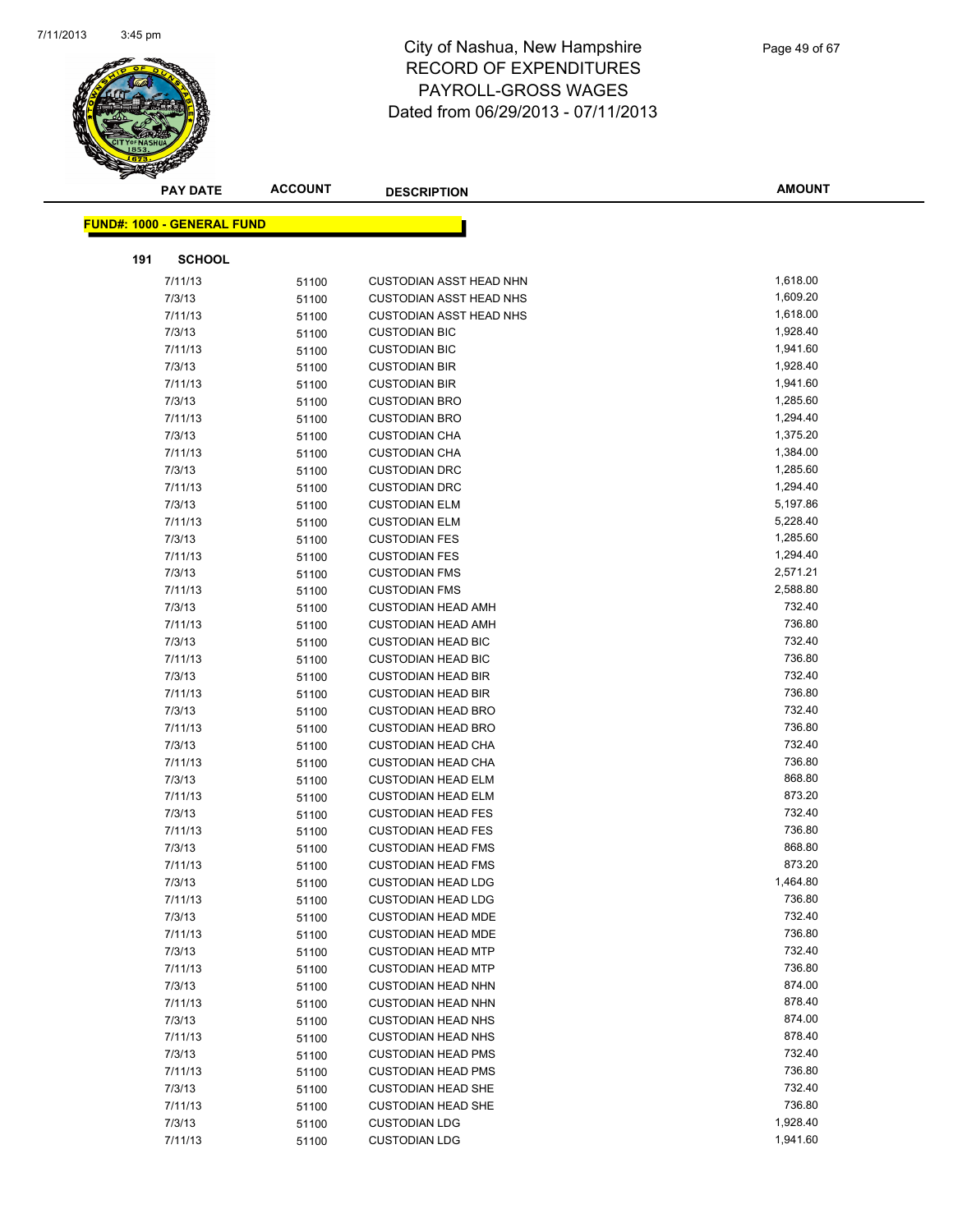

|     | <b>PAY DATE</b>                   | <b>ACCOUNT</b> | <b>DESCRIPTION</b>                                     | <b>AMOUNT</b>        |
|-----|-----------------------------------|----------------|--------------------------------------------------------|----------------------|
|     | <b>FUND#: 1000 - GENERAL FUND</b> |                |                                                        |                      |
|     |                                   |                |                                                        |                      |
| 191 | <b>SCHOOL</b>                     |                |                                                        |                      |
|     | 7/3/13                            | 51100          | <b>CUSTODIAN MDE</b>                                   | 1,285.60             |
|     | 7/11/13                           | 51100          | <b>CUSTODIAN MDE</b>                                   | 2,588.80             |
|     | 7/3/13                            | 51100          | <b>CUSTODIAN MTP</b>                                   | 1,285.60             |
|     | 7/11/13                           | 51100          | <b>CUSTODIAN MTP</b>                                   | 1,294.40             |
|     | 7/3/13                            | 51100          | <b>CUSTODIAN NHN</b>                                   | 10,348.81            |
|     | 7/11/13                           | 51100          | <b>CUSTODIAN NHN</b>                                   | 10,419.20            |
|     | 7/3/13                            | 51100          | <b>CUSTODIAN NHS</b>                                   | 10,356.82            |
|     | 7/11/13                           | 51100          | <b>CUSTODIAN NHS</b>                                   | 10,361.68            |
|     | 7/3/13                            | 51100          | <b>CUSTODIAN NSE</b>                                   | 1,375.20             |
|     | 7/11/13                           | 51100          | <b>CUSTODIAN NSE</b>                                   | 1,384.00             |
|     | 7/3/13                            | 51100          | <b>CUSTODIAN PMS</b>                                   | 2,154.40             |
|     | 7/11/13                           | 51100          | <b>CUSTODIAN PMS</b>                                   | 2,167.60             |
|     | 7/3/13                            | 51100          | <b>CUSTODIAN SHE</b>                                   | 1,928.40             |
|     | 7/11/13                           | 51100          | <b>CUSTODIAN SHE</b>                                   | 1,941.60             |
|     | 7/3/13                            | 51100          | <b>CUSTODIAN SUPERVISOR WPO</b>                        | 1,950.59             |
|     | 7/3/13                            | 51100          | <b>CUSTODIAN WID</b>                                   | 1,285.60             |
|     | 7/11/13                           | 51100          | <b>CUSTODIAN WID</b>                                   | 1,492.32             |
|     | 7/3/13                            | 51100          | DATA ANALYST                                           | 1,726.32             |
|     | 7/3/13                            | 51100          | <b>DIRECTOR ATHLETICS</b>                              | 3,512.82<br>2,841.83 |
|     | 7/3/13<br>7/3/13                  | 51100          | <b>DIRECTOR BUSINESS</b><br><b>DIRECTOR COM GRANTS</b> | 2,955.69             |
|     |                                   | 51100          |                                                        | 3,214.75             |
|     | 7/3/13<br>7/3/13                  | 51100          | <b>DIRECTOR GUIDANCE</b><br>DIRECTOR HUMAN RESOURCES   | 3,061.85             |
|     | 7/3/13                            | 51100          | <b>DIRECTOR PLANT OPS</b>                              | 3,451.21             |
|     | 7/3/13                            | 51100<br>51100 | DIRECTOR PRE SCHOOL                                    | 2,469.96             |
|     | 7/3/13                            | 51100          | DIRECTOR SPECIAL ED                                    | 3,591.76             |
|     | 7/3/13                            | 51100          | DIRECTOR STUDENT SERVICES                              | 3,081.77             |
|     | 7/3/13                            | 51100          | DIRECTOR TECHNOLOGY                                    | 3,881.74             |
|     | 7/3/13                            | 51100          | DIRECTOR TRANSPORTATION                                | 2,933.71             |
|     | 7/3/13                            | 51100          | DIRECTOR VOCATIONAL                                    | 3,295.75             |
|     | 7/3/13                            | 51100          | ELL OUTREACH WORKER                                    | 1,802.31             |
|     | 7/3/13                            | 51100          | GUIDANCE COUNSELOR AMH                                 | 1,651.02             |
|     | 7/3/13                            | 51100          | <b>GUIDANCE COUNSELOR BIC</b>                          | 1,717.26             |
|     | 7/3/13                            | 51100          | GUIDANCE COUNSELOR CHA                                 | 2,213.12             |
|     | 7/3/13                            | 51100          | <b>GUIDANCE COUNSELOR ELM</b>                          | 4,874.10             |
|     | 7/3/13                            | 51100          | <b>GUIDANCE COUNSELOR FES</b>                          | 2,629.99             |
|     | 7/3/13                            | 51100          | <b>GUIDANCE COUNSELOR FMS</b>                          | 1,840.18             |
|     | 7/3/13                            | 51100          | GUIDANCE COUNSELOR LDG                                 | 2,495.37             |
|     | 7/3/13                            | 51100          | <b>GUIDANCE COUNSELOR MDE</b>                          | 2,074.45             |
|     | 7/3/13                            | 51100          | GUIDANCE COUNSELOR NHN                                 | 12,873.77            |
|     | 7/3/13                            | 51100          | GUIDANCE COUNSELOR NHS                                 | 15,176.26            |
|     | 7/3/13                            | 51100          | <b>GUIDANCE COUNSELOR NSE</b>                          | 2,629.99             |
|     | 7/3/13                            | 51100          | <b>GUIDANCE COUNSELOR PMS</b>                          | 4,425.92             |
|     | 7/3/13                            | 51100          | JOB DEVELOPER SPED NHN                                 | 2,716.57             |
|     | 7/3/13                            | 51100          | <b>LIBRARIAN BIC</b>                                   | 1,717.26             |
|     | 7/3/13                            | 51100          | <b>LIBRARIAN DRC</b>                                   | 1,638.61             |
|     | 7/3/13                            | 51100          | <b>LIBRARIAN ELM</b>                                   | 1,509.91             |
|     | 7/3/13                            | 51100          | <b>LIBRARIAN LDG</b>                                   | 1,778.22             |
|     | 7/3/13                            | 51100          | <b>LIBRARIAN MDE</b>                                   | 2,074.45             |
|     | 7/3/13                            | 51100          | <b>LIBRARIAN MTP</b>                                   | 1,778.22             |
|     | 7/3/13                            | 51100          | <b>LIBRARIAN NHN</b>                                   | 1,847.45             |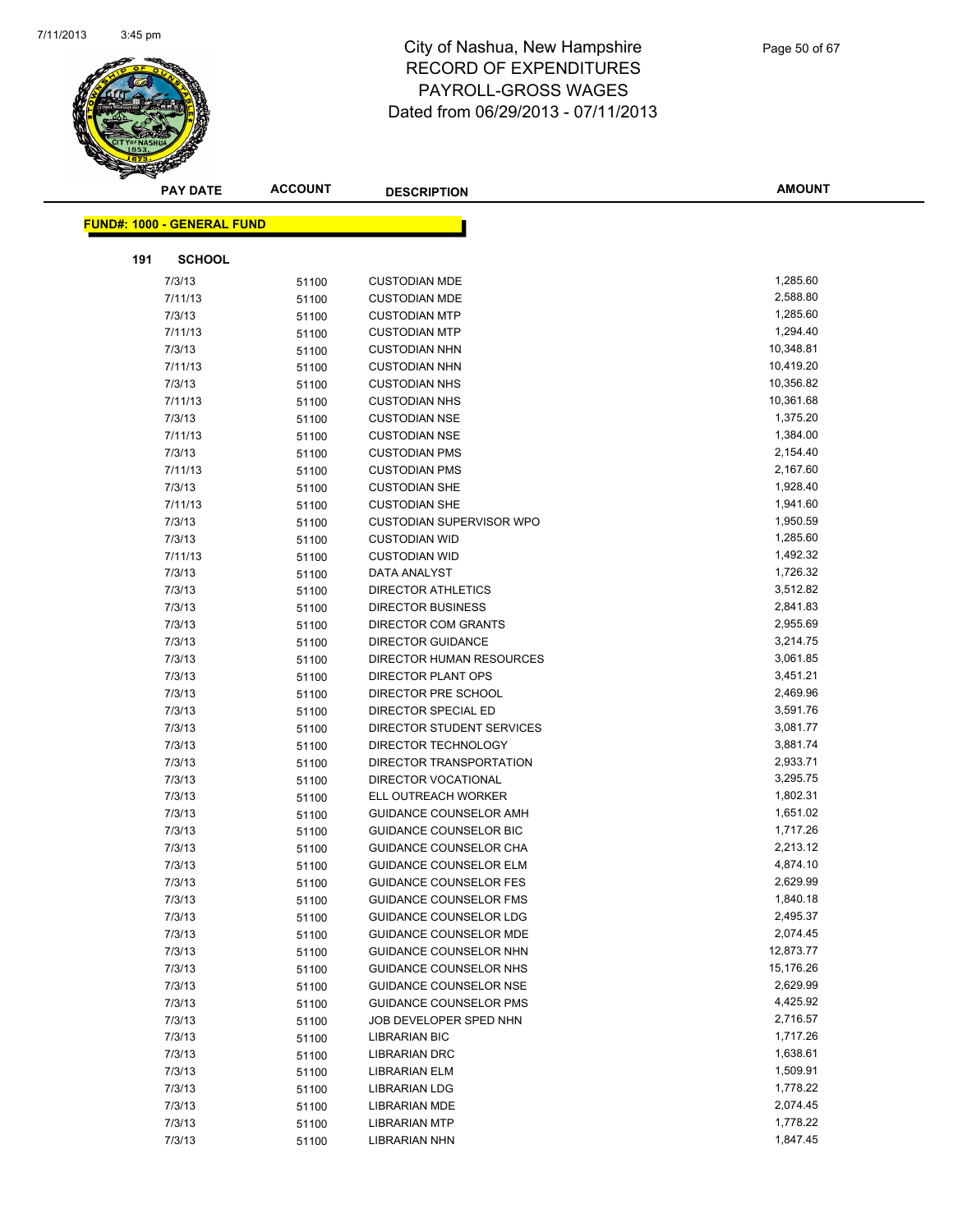

| <b>PAY DATE</b>                   | <b>ACCOUNT</b> | <b>DESCRIPTION</b>           | <b>AMOUNT</b> |
|-----------------------------------|----------------|------------------------------|---------------|
|                                   |                |                              |               |
| <b>FUND#: 1000 - GENERAL FUND</b> |                |                              |               |
| 191<br><b>SCHOOL</b>              |                |                              |               |
| 7/3/13                            | 51100          | <b>LIBRARIAN NHS</b>         | 1,840.18      |
| 7/3/13                            | 51100          | <b>LIBRARIAN PMS</b>         | 2,716.57      |
| 7/3/13                            | 51100          | <b>LIBRARIAN SHE</b>         | 2,629.99      |
| 7/3/13                            | 51100          | LICENSED PRACTICAL NURSE AMH | 1,104.24      |
| 7/3/13                            | 51100          | LICENSED PRACTICAL NURSE ELM | 1,408.99      |
| 7/3/13                            | 51100          | MAINTENANCE ALARM WPO        | 926.00        |
| 7/11/13                           | 51100          | <b>MAINTENANCE ALARM WPO</b> | 930.40        |
| 7/3/13                            | 51100          | MAINTENANCE CARPENTER WPO    | 904.80        |
| 7/11/13                           | 51100          | MAINTENANCE CARPENTER WPO    | 909.20        |
| 7/3/13                            | 51100          | MAINTENANCE ELECTRICIAN WPO  | 1,852.00      |
| 7/11/13                           | 51100          | MAINTENANCE ELECTRICIAN WPO  | 1,860.80      |
| 7/3/13                            | 51100          | MAINTENANCE GRDS FORMEN WPO  | 904.80        |
| 7/11/13                           | 51100          | MAINTENANCE GRDS FORMEN WPO  | 909.20        |
| 7/3/13                            | 51100          | MAINTENANCE GROUNDS WPO      | 3,985.21      |
| 7/11/13                           | 51100          | MAINTENANCE GROUNDS WPO      | 4,007.20      |
| 7/3/13                            | 51100          | MAINTENANCE HVAC WPO         | 4,071.60      |
| 7/11/13                           | 51100          | MAINTENANCE HVAC WPO         | 4,307.34      |
| 7/3/13                            | 51100          | MAINTENANCE MESSENGER WPO    | 868.80        |
| 7/11/13                           | 51100          | MAINTENANCE MESSENGER WPO    | 873.20        |
| 7/3/13                            | 51100          | MAINTENANCE PLUMBER WPO      | 1,852.00      |
| 7/11/13                           | 51100          | MAINTENANCE PLUMBER WPO      | 1,860.80      |
| 7/3/13                            | 51100          | MAINTENANCE TRADES WPO       | 2,025.80      |
| 7/11/13                           | 51100          | MAINTENANCE TRADES WPO       | 1,900.52      |
| 7/3/13                            | 51100          | <b>NURSE BIC</b>             | 1,047.88      |
| 7/3/13                            | 51100          | <b>NURSE BIR</b>             | 1,444.75      |
| 7/3/13                            | 51100          | <b>NURSE BRO</b>             | 1,945.18      |
| 7/3/13                            | 51100          | <b>NURSE CHA</b>             | 2,287.30      |
| 7/3/13                            | 51100          | <b>NURSE DRC</b>             | 2,287.30      |
| 7/3/13                            | 51100          | <b>NURSE FMS</b>             | 2,287.30      |
| 7/3/13                            | 51100          | NURSE LDG                    | 1,794.64      |
| 7/3/13                            | 51100          | <b>NURSE MDE</b>             | 2,287.30      |
| 7/3/13                            | 51100          | <b>NURSE MTP</b>             | 1,406.49      |
| 7/3/13                            | 51100          | <b>NURSE NHN</b>             | 2,287.30      |
| 7/3/13                            | 51100          | <b>NURSE NHS</b>             | 4,574.60      |
| 7/3/13                            | 51100          | <b>NURSE NSE</b>             | 2,095.76      |
| 7/3/13                            | 51100          | <b>NURSE PMS</b>             | 4,670.75      |
| 7/3/13                            | 51100          | OFFICE MANAGER BUSINESS      | 2,346.89      |
| 7/3/13                            | 51100          | OFFICE MANAGER PLANT OPS     | 1,829.27      |
| 7/3/13                            | 51100          | OFFICE MANAGER SPED          | 1,795.47      |
| 7/3/13                            | 51100          | OUT DISTRICT COORDINATOR     | 2,925.03      |
| 7/11/13                           | 51100          | PARA DW SPEC ED CHA          | 250.00        |
| 6/29/13                           | 51100          | PARA DW SPEC ED NHS          | 51.26         |
| 7/3/13                            | 51100          | PARA DW SPEC ED NHS          | 56.81         |
| 7/3/13                            | 51100          | PEER COACH SCIENCE           | 6,555.19      |
| 7/3/13                            | 51100          | PER DIEM TEMP WID            | 503.25        |
| 7/3/13                            | 51100          | PRINCIPAL AMH                | 3,365.39      |
| 7/3/13                            | 51100          | PRINCIPAL BIC                | 3,724.46      |
| 7/3/13                            | 51100          | PRINCIPAL BIR                | 3,469.23      |
| 7/3/13                            | 51100          | PRINCIPAL BRO                | 3,509.48      |
| 7/3/13                            | 51100          | PRINCIPAL CHA                | 3,413.41      |
| 7/3/13                            | 51100          | PRINCIPAL DRC                | 3,572.10      |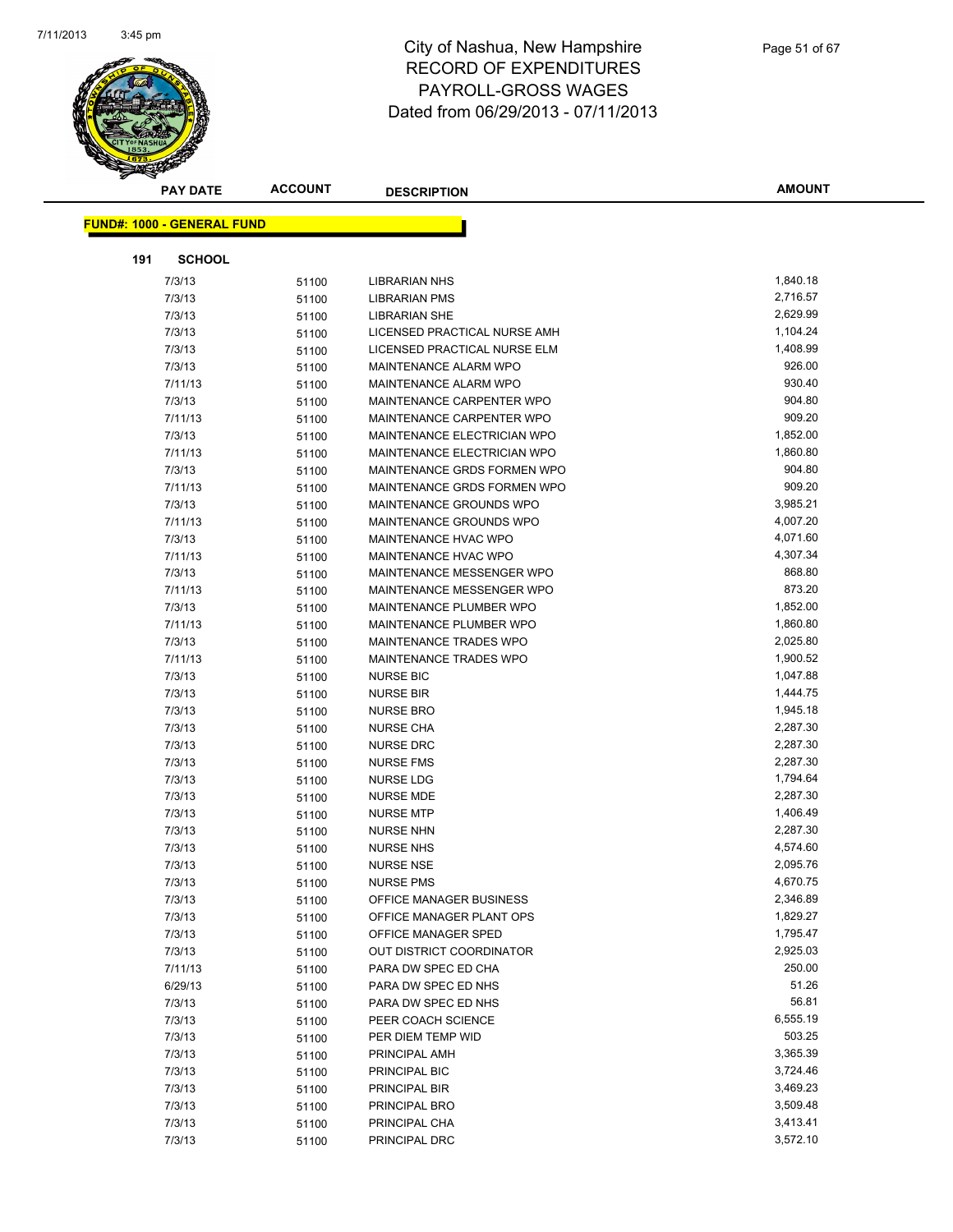

| <b>PAY DATE</b>                   | <b>ACCOUNT</b> | <b>DESCRIPTION</b>             | <b>AMOUNT</b> |
|-----------------------------------|----------------|--------------------------------|---------------|
| <b>FUND#: 1000 - GENERAL FUND</b> |                |                                |               |
|                                   |                |                                |               |
| 191                               | <b>SCHOOL</b>  |                                |               |
| 7/3/13                            | 51100          | PRINCIPAL ELM                  | 3,411.12      |
| 7/3/13                            | 51100          | <b>PRINCIPAL FES</b>           | 3,365.39      |
| 7/3/13                            | 51100          | <b>PRINCIPAL FMS</b>           | 3,909.87      |
| 7/3/13                            | 51100          | PRINCIPAL LDG                  | 3,727.94      |
| 7/3/13                            | 51100          | PRINCIPAL MDE                  | 3,413.41      |
| 7/3/13                            | 51100          | PRINCIPAL MTP                  | 3,509.48      |
| 7/3/13                            | 51100          | PRINCIPAL NHN                  | 7,363.45      |
| 7/3/13                            | 51100          | PRINCIPAL NHS                  | 3,961.54      |
| 7/3/13                            | 51100          | PRINCIPAL NSE                  | 3,469.23      |
| 7/3/13                            | 51100          | PRINCIPAL PMS                  | 3,615.39      |
| 7/3/13                            | 51100          | PRINCIPAL SHE                  | 3,773.83      |
| 7/3/13                            | 51100          | SCHOOL PSYCHOLOGIST WID        | 22,975.80     |
| 7/3/13                            | 51100          | SECURITY GUARD NHS             | 732.40        |
| 7/10/13                           | 51100          | SECURITY GUARD NHS             | (732.40)      |
| 7/3/13                            | 51100          | <b>SLC GRANT DIRECTOR</b>      | 3,310.28      |
| 7/3/13                            | 51100          | SPEECH LANG PATHOLOGIST WID    | 25,151.60     |
| 7/3/13                            | 51100          | STUDENT INFO COORDINATOR       | 1,806.86      |
| 7/3/13                            | 51100          | <b>SUPERINTENDENT</b>          | 5,223.46      |
| 7/3/13                            | 51100          | SYSTEMS ADMIN FULL YEAR        | 12,918.06     |
| 7/3/13                            | 51100          | <b>TEACHER ART ELM</b>         | 2,629.99      |
| 7/3/13                            | 51100          | <b>TEACHER ART FES</b>         | 2,629.99      |
| 7/3/13                            | 51100          | <b>TEACHER ART FMS</b>         | 2,089.14      |
| 7/3/13                            | 51100          | <b>TEACHER ART MDE</b>         | 1,717.26      |
| 7/3/13                            | 51100          | <b>TEACHER ART NHN</b>         | 5,123.80      |
| 7/3/13                            | 51100          | <b>TEACHER ART NHS</b>         | 6,266.44      |
| 7/3/13                            | 51100          | <b>TEACHER ART PMS</b>         | 1,474.46      |
| 7/3/13                            | 51100          | <b>TEACHER ART SHE</b>         | 1,765.33      |
| 7/3/13                            | 51100          | <b>TEACHER AUTO NHN</b>        | 2,456.99      |
| 6/29/13                           | 51100          | TEACHER BEHAVIOR SPEC FES      | 463.36        |
| 7/11/13                           | 51100          | TEACHER BEHAVIOR SPEC FES      | 3,277.22      |
| 7/3/13                            | 51100          | TEACHER BEHAVIOR SPEC WID      | 5,259.98      |
| 7/3/13                            | 51100          | TEACHER BIO TEC NHN            | 2,046.33      |
| 7/3/13                            | 51100          | TEACHER BUILD CONST NHS        | 2,454.82      |
| 7/3/13                            | 51100          | <b>TEACHER BUSINESS NHN</b>    | 6,145.40      |
| 7/3/13                            | 51100          | <b>TEACHER BUSINESS NHS</b>    | 4,621.37      |
| 7/3/13                            | 51100          | TEACHER COMPUTER FMS           | 1,905.86      |
| 7/3/13                            | 51100          | TEACHER COMPUTER NHS           | 3,007.51      |
| 7/3/13                            | 51100          | <b>TEACHER COMPUTER PMS</b>    | 2,629.99      |
| 7/3/13                            | 51100          | <b>TEACHER COSMETOLOGY NHN</b> | 2,456.99      |
| 7/3/13                            | 51100          | <b>TEACHER CULINARY NHN</b>    | 5,013.98      |
| 7/3/13                            | 51100          | <b>TEACHER DEAF NSE</b>        | 4,139.90      |
| 7/3/13                            | 51100          | <b>TEACHER DEAF WID</b>        | 1,720.45      |
| 7/3/13                            | 51100          | <b>TEACHER DWSE AMH</b>        | 6,694.73      |
| 7/3/13                            | 51100          | <b>TEACHER DWSE BIR</b>        | 2,251.07      |
| 7/3/13                            | 51100          | <b>TEACHER DWSE BRO</b>        | 6,288.52      |
| 7/3/13                            | 51100          | TEACHER DWSE CHA               | 4,022.33      |
| 6/30/13                           | 51100          | <b>TEACHER DWSE ELM</b>        | (11,058.40)   |
| 7/3/13                            | 51100          | TEACHER DWSE MDE               | 4,130.98      |
| 7/3/13                            | 51100          | <b>TEACHER DWSE PMS</b>        | 4,124.40      |
| 7/3/13                            | 51100          | TEACHER DWSE SHE               | 2,413.72      |
| 7/3/13                            | 51100          | TEACHER ECE NHS                | 5,259.98      |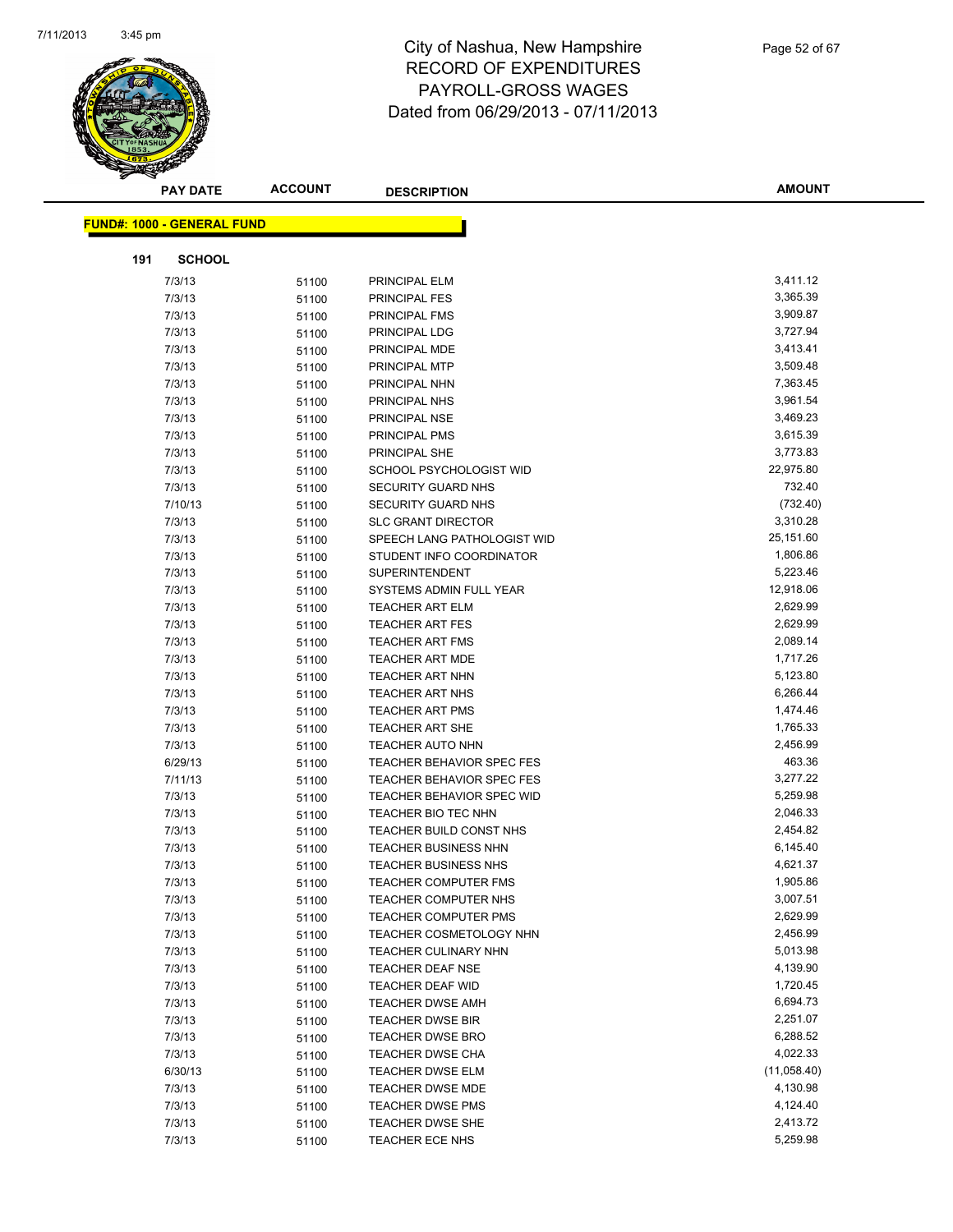

|     | <b>PAY DATE</b>                   | <b>ACCOUNT</b> | <b>DESCRIPTION</b>         | <b>AMOUNT</b> |
|-----|-----------------------------------|----------------|----------------------------|---------------|
|     |                                   |                |                            |               |
|     | <b>FUND#: 1000 - GENERAL FUND</b> |                |                            |               |
| 191 | <b>SCHOOL</b>                     |                |                            |               |
|     | 7/3/13                            | 51100          | <b>TEACHER ELL BIR</b>     | 2,772.84      |
|     | 7/3/13                            | 51100          | <b>TEACHER ELL ELM</b>     | 4,207.56      |
|     | 7/3/13                            | 51100          | <b>TEACHER ELL FES</b>     | 7,673.70      |
|     | 7/3/13                            | 51100          | <b>TEACHER ELL FMS</b>     | 1,509.91      |
|     | 7/3/13                            | 51100          | <b>TEACHER ELL MTP</b>     | 2,629.99      |
|     | 7/3/13                            | 51100          | <b>TEACHER ELL NHN</b>     | 3,318.95      |
|     | 7/3/13                            | 51100          | TEACHER ELL NHS            | 6,625.81      |
|     | 7/3/13                            | 51100          | TEACHER ELL SHE            | 1,910.91      |
|     | 7/3/13                            | 51100          | TEACHER ENGINEER NHS       | 4,605.82      |
|     | 7/3/13                            | 51100          | <b>TEACHER ENGLISH ELM</b> | 12,638.48     |
|     | 7/3/13                            | 51100          | <b>TEACHER ENGLISH FMS</b> | 2,716.57      |
|     | 7/3/13                            | 51100          | <b>TEACHER ENGLISH NHN</b> | 15,967.50     |
|     | 7/3/13                            | 51100          | <b>TEACHER ENGLISH NHS</b> | 30,479.35     |
|     | 7/8/13                            | 51100          | <b>TEACHER ENGLISH NHS</b> | (1,626.65)    |
|     | 7/3/13                            | 51100          | <b>TEACHER ENGLISH PMS</b> | 8,527.81      |
|     | 7/3/13                            | 51100          | TEACHER FACS ELM           | 1,271.99      |
|     | 7/3/13                            | 51100          | <b>TEACHER FACS FMS</b>    | 4,313.01      |
|     | 7/3/13                            | 51100          | <b>TEACHER FACS NHN</b>    | 5,601.12      |
|     | 7/3/13                            | 51100          | TEACHER FOREIGN LANG FMS   | 2,629.99      |
|     | 7/3/13                            | 51100          | TEACHER FOREIGN LANG NHN   | 4,321.71      |
|     | 7/3/13                            | 51100          | TEACHER FOREIGN LANG NHS   | 8,675.85      |
|     | 7/3/13                            | 51100          | TEACHER FOREIGN LANG PMS   | 2,456.99      |
|     | 7/3/13                            | 51100          | <b>TEACHER GR1 AMH</b>     | 3,275.24      |
|     | 7/3/13                            | 51100          | <b>TEACHER GR1 BIC</b>     | 8,584.54      |
|     | 7/3/13                            | 51100          | <b>TEACHER GR1 BIR</b>     | 3,930.05      |
|     | 7/3/13                            | 51100          | <b>TEACHER GR1 CHA</b>     | 6,631.24      |
|     | 6/30/13                           | 51100          | <b>TEACHER GR1 DRC</b>     | (2,070.20)    |
|     | 7/3/13                            | 51100          | <b>TEACHER GR1 FES</b>     | 9,684.09      |
|     | 7/3/13                            | 51100          | <b>TEACHER GR1 LDG</b>     | 3,417.87      |
|     | 7/3/13                            | 51100          | <b>TEACHER GR1 MDE</b>     | 5,590.29      |
|     | 7/3/13                            | 51100          | <b>TEACHER GR1 NSE</b>     | 2,629.99      |
|     | 7/3/13                            | 51100          | <b>TEACHER GR1 SHE</b>     | 9,405.50      |
|     | 7/3/13                            | 51100          | <b>TEACHER GR2 BIC</b>     | 3,867.36      |
|     | 7/3/13                            | 51100          | <b>TEACHER GR2 BIR</b>     | 4,324.63      |
|     | 7/3/13                            | 51100          | <b>TEACHER GR2 BRO</b>     | 3,354.00      |
|     | 7/3/13                            | 51100          | TEACHER GR2 CHA            | 1,778.22      |
|     | 7/3/13                            | 51100          | <b>TEACHER GR2 DRC</b>     | 5,647.12      |
|     | 7/3/13                            | 51100          | <b>TEACHER GR2 FES</b>     | 1,717.26      |
|     | 7/3/13                            | 51100          | <b>TEACHER GR2 LDG</b>     | 2,413.72      |
|     | 7/3/13                            | 51100          | <b>TEACHER GR2 MDE</b>     | 4,091.52      |
|     | 7/3/13                            | 51100          | <b>TEACHER GR2 MTP</b>     | 6,125.47      |
|     | 7/3/13                            | 51100          | <b>TEACHER GR2 NSE</b>     | 2,456.99      |
|     | 7/3/13                            | 51100          | TEACHER GR2 SHE            | 1,804.40      |
|     | 7/3/13                            | 51100          | <b>TEACHER GR3 AMH</b>     | 1,651.02      |
|     | 7/3/13                            | 51100          | <b>TEACHER GR3 BIC</b>     | 5,600.32      |
|     | 7/3/13                            | 51100          | <b>TEACHER GR3 BIR</b>     | 1,509.91      |
|     | 7/3/13                            | 51100          | <b>TEACHER GR3 BRO</b>     | 2,456.99      |
|     | 7/3/13                            | 51100          | <b>TEACHER GR3 CHA</b>     | 5,660.94      |
|     | 7/3/13                            | 51100          | <b>TEACHER GR3 DRC</b>     | 5,207.46      |
|     | 7/3/13                            | 51100          | <b>TEACHER GR3 FES</b>     | 9,222.93      |
|     | 7/3/13                            | 51100          | <b>TEACHER GR3 MDE</b>     | 6,821.93      |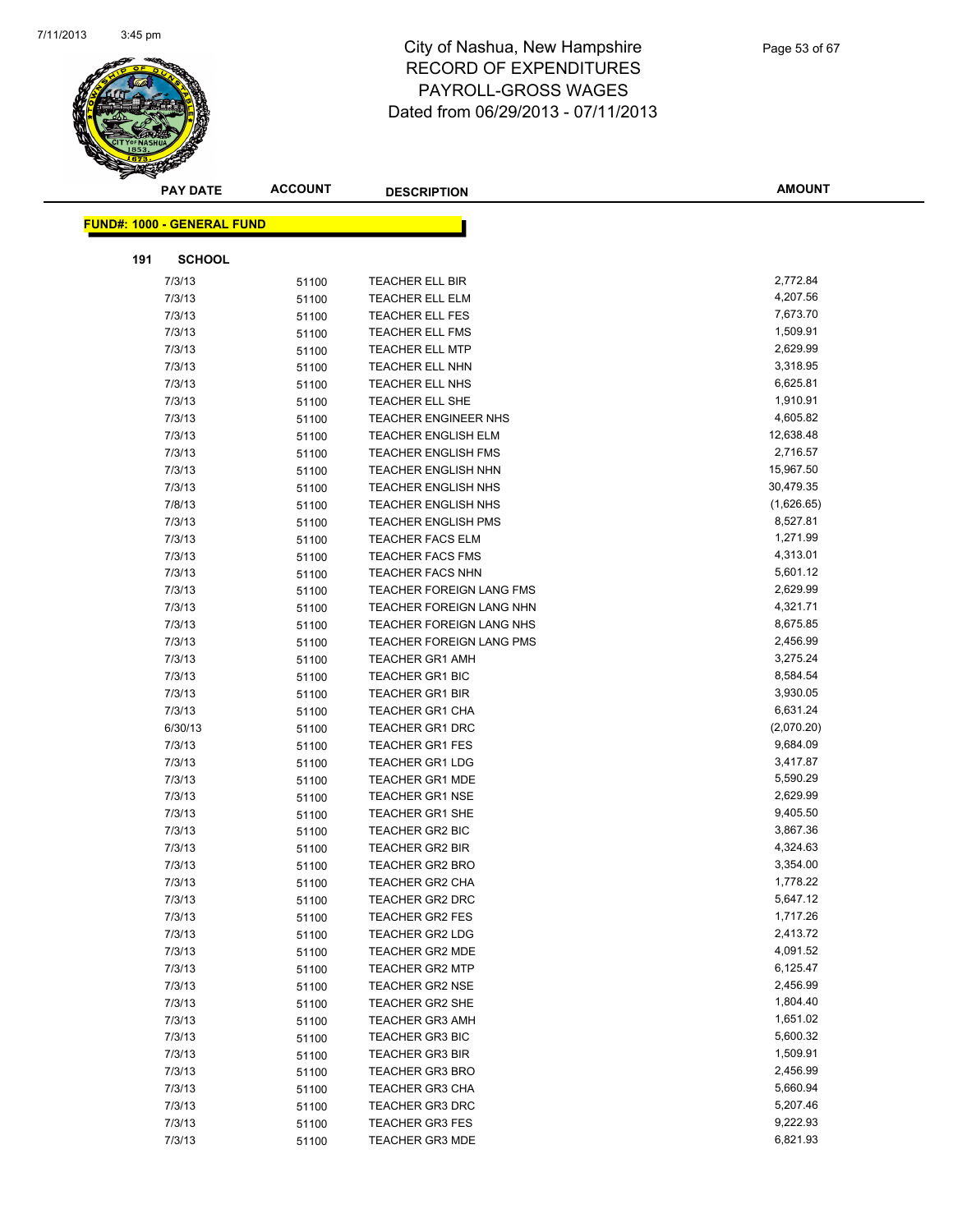

|     | <b>PAY DATE</b>                   | <b>ACCOUNT</b> | <b>DESCRIPTION</b>                               | <b>AMOUNT</b>        |
|-----|-----------------------------------|----------------|--------------------------------------------------|----------------------|
|     | <b>FUND#: 1000 - GENERAL FUND</b> |                |                                                  |                      |
| 191 | <b>SCHOOL</b>                     |                |                                                  |                      |
|     |                                   |                |                                                  |                      |
|     | 7/3/13                            | 51100          | <b>TEACHER GR3 NSE</b>                           | 1,778.22             |
|     | 7/3/13                            | 51100          | <b>TEACHER GR3 SHE</b>                           | 5,499.16             |
|     | 7/3/13                            | 51100          | <b>TEACHER GR4 AMH</b>                           | 1,778.22             |
|     | 7/3/13                            | 51100          | <b>TEACHER GR4 BIC</b>                           | 6,970.97             |
|     | 7/3/13                            | 51100          | TEACHER GR4 BIR                                  | 4,281.01             |
|     | 7/3/13                            | 51100          | <b>TEACHER GR4 BRO</b>                           | 4,470.17             |
|     | 7/3/13                            | 51100          | <b>TEACHER GR4 CHA</b>                           | 3,422.97<br>4,807.42 |
|     | 7/3/13                            | 51100          | <b>TEACHER GR4 DRC</b>                           | 5,831.47             |
|     | 7/3/13<br>7/11/13                 | 51100          | <b>TEACHER GR4 FES</b>                           | 1,651.02             |
|     | 7/3/13                            | 51100          | <b>TEACHER GR4 FES</b><br><b>TEACHER GR4 LDG</b> | (4,624.93)           |
|     | 7/3/13                            | 51100          | <b>TEACHER GR4 MDE</b>                           | 6,185.81             |
|     | 7/3/13                            | 51100<br>51100 | <b>TEACHER GR4 MTP</b>                           | 2,716.57             |
|     | 7/3/13                            | 51100          | <b>TEACHER GR4 NSE</b>                           | 4,333.25             |
|     | 7/3/13                            | 51100          | <b>TEACHER GR4 SHE</b>                           | 4,022.33             |
|     | 7/3/13                            | 51100          | <b>TEACHER GR5 AMH</b>                           | 5,086.98             |
|     | 6/30/13                           | 51100          | <b>TEACHER GR5 BIC</b>                           | (1,671.87)           |
|     | 7/3/13                            | 51100          | <b>TEACHER GR5 BIR</b>                           | 1,707.45             |
|     | 7/3/13                            | 51100          | <b>TEACHER GR5 BRO</b>                           | 7,668.67             |
|     | 7/3/13                            | 51100          | <b>TEACHER GR5 CHA</b>                           | 2,251.07             |
|     | 7/3/13                            | 51100          | <b>TEACHER GR5 FES</b>                           | 6,289.05             |
|     | 7/3/13                            | 51100          | <b>TEACHER GR5 LDG</b>                           | 8,599.53             |
|     | 7/3/13                            | 51100          | <b>TEACHER GR5 MDE</b>                           | 4,870.71             |
|     | 7/3/13                            | 51100          | <b>TEACHER GR5 MTP</b>                           | 3,791.71             |
|     | 7/3/13                            | 51100          | <b>TEACHER GR5 NSE</b>                           | 5,173.48             |
|     | 7/3/13                            | 51100          | <b>TEACHER GR6 ELM</b>                           | 18,948.41            |
|     | 7/3/13                            | 51100          | <b>TEACHER GR6 FMS</b>                           | 19,163.93            |
|     | 7/3/13                            | 51100          | <b>TEACHER GR6 PMS</b>                           | 17,001.97            |
|     | 7/3/13                            | 51100          | <b>TEACHER GRAPH NHS</b>                         | 6,320.20             |
|     | 7/3/13                            | 51100          | <b>TEACHER GRAPHICS NHN</b>                      | 2,456.99             |
|     | 7/3/13                            | 51100          | <b>TEACHER HEALTH ELM</b>                        | 2,332.11             |
|     | 7/3/13                            | 51100          | <b>TEACHER HEALTH NHS</b>                        | 2,456.99             |
|     | 7/3/13                            | 51100          | TEACHER HEALTHOC NHS                             | 5,375.36             |
|     | 7/3/13                            | 51100          | TEACHER IN SCH SUSPENSION NHS                    | 1,509.91             |
|     | 7/3/13                            | 51100          | TEACHER INST SPED WID                            | 1,315.00             |
|     | 7/3/13                            | 51100          | <b>TEACHER KIND AMH</b>                          | 2,244.11             |
|     | 7/3/13                            | 51100          | <b>TEACHER KIND BIC</b>                          | 1,228.50             |
|     | 7/3/13                            | 51100          | <b>TEACHER KIND BIR</b>                          | 2,244.11             |
|     | 7/3/13                            | 51100          | <b>TEACHER KIND CHA</b>                          | 5,086.98             |
|     | 7/3/13                            | 51100          | <b>TEACHER KIND DRC</b>                          | 6,355.46             |
|     | 7/3/13                            | 51100          | <b>TEACHER KIND FES</b>                          | 7,122.04             |
|     | 7/3/13                            | 51100          | <b>TEACHER KIND LDG</b>                          | 5,086.98             |
|     | 7/3/13                            | 51100          | <b>TEACHER KIND MDE</b>                          | 2,074.45             |
|     | 7/3/13                            | 51100          | <b>TEACHER KIND MTP</b>                          | 1,840.18             |
|     | 7/3/13                            | 51100          | <b>TEACHER KIND NSE</b>                          | 1,044.57             |
|     | 7/3/13                            | 51100          | <b>TEACHER KIND SHE</b>                          | 1,044.57             |
|     | 7/3/13                            | 51100          | <b>TEACHER MATH ELM</b>                          | 5,457.68             |
|     | 7/3/13                            | 51100          | <b>TEACHER MATH FMS</b>                          | 4,114.33             |
|     | 7/3/13                            | 51100          | <b>TEACHER MATH NHN</b>                          | 24,166.21            |
|     | 7/3/13                            | 51100          | <b>TEACHER MATH NHS</b>                          | 20,271.91            |
|     | 7/3/13                            | 51100          | <b>TEACHER MATH PMS</b>                          | 3,371.47             |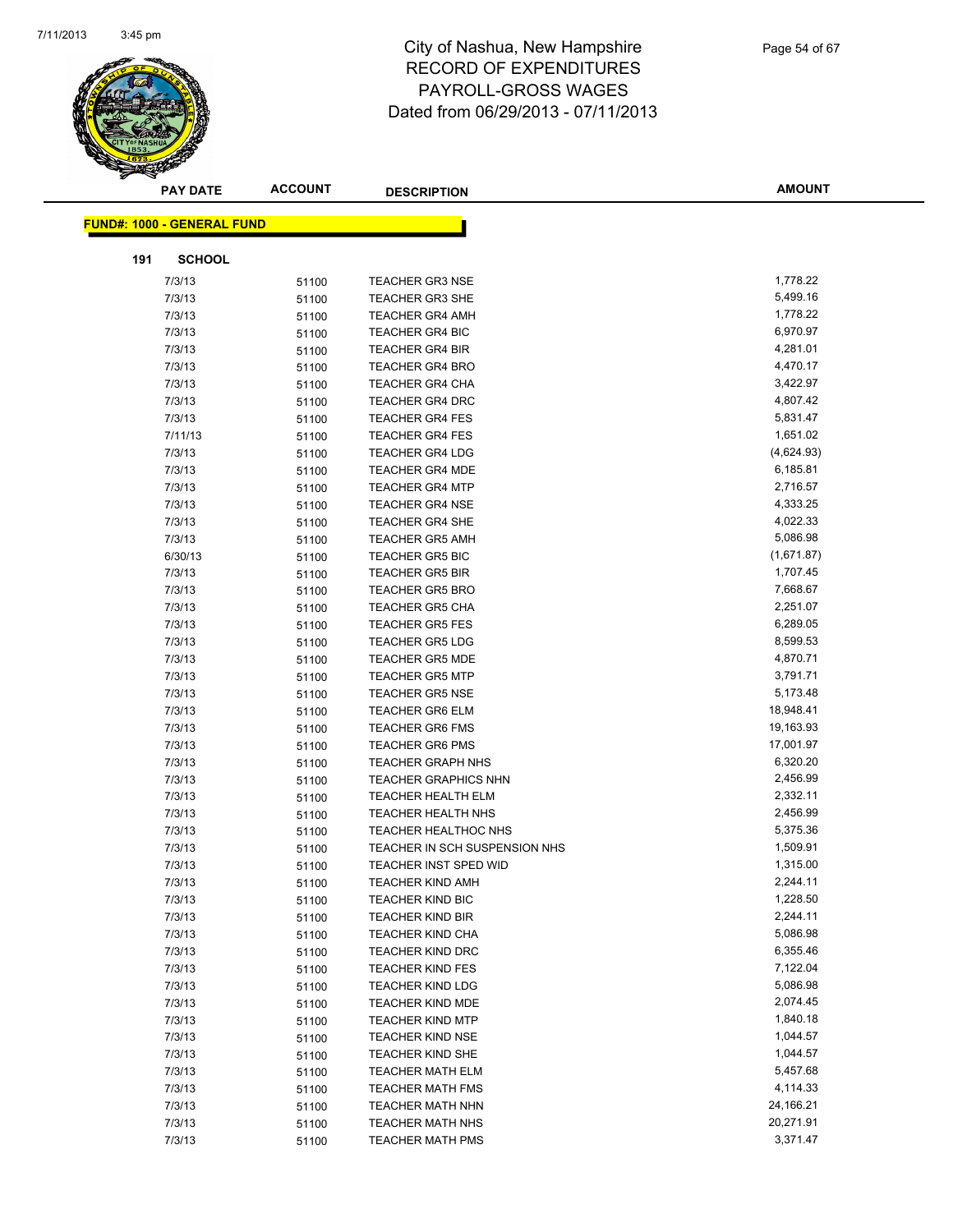

|     | <b>PAY DATE</b>                   | <b>ACCOUNT</b> | <b>DESCRIPTION</b>                | <b>AMOUNT</b> |
|-----|-----------------------------------|----------------|-----------------------------------|---------------|
|     | <b>FUND#: 1000 - GENERAL FUND</b> |                |                                   |               |
|     |                                   |                |                                   |               |
| 191 | <b>SCHOOL</b>                     |                |                                   |               |
|     | 7/3/13                            | 51100          | <b>TEACHER MUSIC AMH</b>          | 1,509.91      |
|     | 7/3/13                            | 51100          | <b>TEACHER MUSIC BRO</b>          | 2,629.99      |
|     | 7/3/13                            | 51100          | <b>TEACHER MUSIC DRC</b>          | 2,456.99      |
|     | 7/3/13                            | 51100          | <b>TEACHER MUSIC ELM</b>          | 1,840.18      |
|     | 7/3/13                            | 51100          | <b>TEACHER MUSIC FMS</b>          | 4,727.06      |
|     | 7/3/13                            | 51100          | <b>TEACHER MUSIC LDG</b>          | 2,495.37      |
|     | 7/3/13                            | 51100          | <b>TEACHER MUSIC MDE</b>          | 1,778.22      |
|     | 7/3/13                            | 51100          | <b>TEACHER MUSIC NHN</b>          | 2,629.99      |
|     | 7/3/13                            | 51100          | <b>TEACHER MUSIC NHS</b>          | 2,251.07      |
|     | 7/3/13                            | 51100          | <b>TEACHER MUSIC PMS</b>          | 4,035.90      |
|     | 7/3/13                            | 51100          | TEACHER PE BIR                    | 2,495.37      |
|     | 7/3/13                            | 51100          | <b>TEACHER PE BRO</b>             | 2,543.49      |
|     | 7/3/13                            | 51100          | <b>TEACHER PE CHA</b>             | 2,456.99      |
|     | 7/3/13                            | 51100          | <b>TEACHER PE DRC</b>             | 2,629.99      |
|     | 7/3/13                            | 51100          | TEACHER PE ELM                    | 1,638.61      |
|     | 7/3/13                            | 51100          | <b>TEACHER PE FMS</b>             | 2,456.99      |
|     | 7/3/13                            | 51100          | TEACHER PE LDG                    | 1,638.61      |
|     | 7/3/13                            | 51100          | <b>TEACHER PE MTP</b>             | 1,700.61      |
|     | 7/3/13                            | 51100          | <b>TEACHER PE NHN</b>             | 4,881.06      |
|     | 7/3/13                            | 51100          | TEACHER PE NHS                    | 4,268.60      |
|     | 7/3/13                            | 51100          | <b>TEACHER PE PMS</b>             | 2,572.37      |
|     | 7/3/13                            | 51100          | TEACHER PE SHE                    | 1,927.26      |
|     | 7/3/13                            | 51100          | TEACHER PRESCHOOL BIC             | 10,141.12     |
|     | 7/3/13                            | 51100          | <b>TEACHER PRESCHOOL BRO</b>      | 3,889.68      |
|     | 7/3/13                            | 51100          | TEACHER PRESCHOOL MTP             | 5,086.98      |
|     | 7/3/13                            | 51100          | <b>TEACHER PRESCHOOL NHS</b>      | 2,629.99      |
|     | 7/3/13                            | 51100          | <b>TEACHER PRESCHOOL NSE</b>      | 5,385.53      |
|     | 7/3/13                            | 51100          | <b>TEACHER PRESCHOOL WID</b>      | 867.04        |
|     | 7/3/13                            | 51100          | <b>TEACHER READ AMH</b>           | 2,716.57      |
|     | 7/3/13                            | 51100          | <b>TEACHER READ BIC</b>           | 2,244.11      |
|     | 7/3/13                            | 51100          | <b>TEACHER READ BIR</b>           | 2,629.99      |
|     | 7/3/13                            | 51100          | <b>TEACHER READ BRO</b>           | 1,702.53      |
|     | 7/3/13                            | 51100          | <b>TEACHER READ ELM</b>           | 2,433.33      |
|     | 7/3/13                            | 51100          | <b>TEACHER READ FMS</b>           | 1,778.22      |
|     | 7/3/13                            | 51100          | <b>TEACHER READ LDG</b>           | 2,413.72      |
|     | 7/3/13                            | 51100          | TEACHER READ NHN                  | 1,509.91      |
|     | 7/3/13                            | 51100          | <b>TEACHER READ PMS</b>           | 3,622.06      |
|     | 7/3/13                            | 51100          | TEACHER READ SHE                  | 2,716.57      |
|     | 7/3/13                            | 51100          | TEACHER READ WID                  | 4,478.98      |
|     | 7/3/13                            | 51100          | <b>TEACHER SCIENCE ELM</b>        | 16,312.66     |
|     | 7/3/13                            | 51100          | <b>TEACHER SCIENCE FMS</b>        | 6,422.32      |
|     | 7/3/13                            | 51100          | <b>TEACHER SCIENCE NHN</b>        | 15,129.46     |
|     | 7/3/13                            | 51100          | TEACHER SCIENCE NHS               | 21,582.31     |
|     | 7/3/13                            | 51100          | <b>TEACHER SCIENCE PMS</b>        | 2,482.95      |
|     | 7/3/13                            | 51100          | TEACHER SOCIAL STUDIES ELM        | 5,737.13      |
|     | 7/3/13                            | 51100          | <b>TEACHER SOCIAL STUDIES NHN</b> | 26,612.94     |
|     | 7/3/13                            | 51100          | TEACHER SOCIAL STUDIES NHS        | 20,498.25     |
|     | 7/3/13                            | 51100          | TEACHER SOCIAL STUDIES PMS        | 6,272.39      |
|     | 7/3/13                            | 51100          | <b>TEACHER SPED AMH</b>           | 3,288.13      |
|     | 7/3/13                            | 51100          | <b>TEACHER SPED BIC</b>           | 4,078.18      |
|     | 7/3/13                            | 51100          | <b>TEACHER SPED BIR</b>           | 6,611.60      |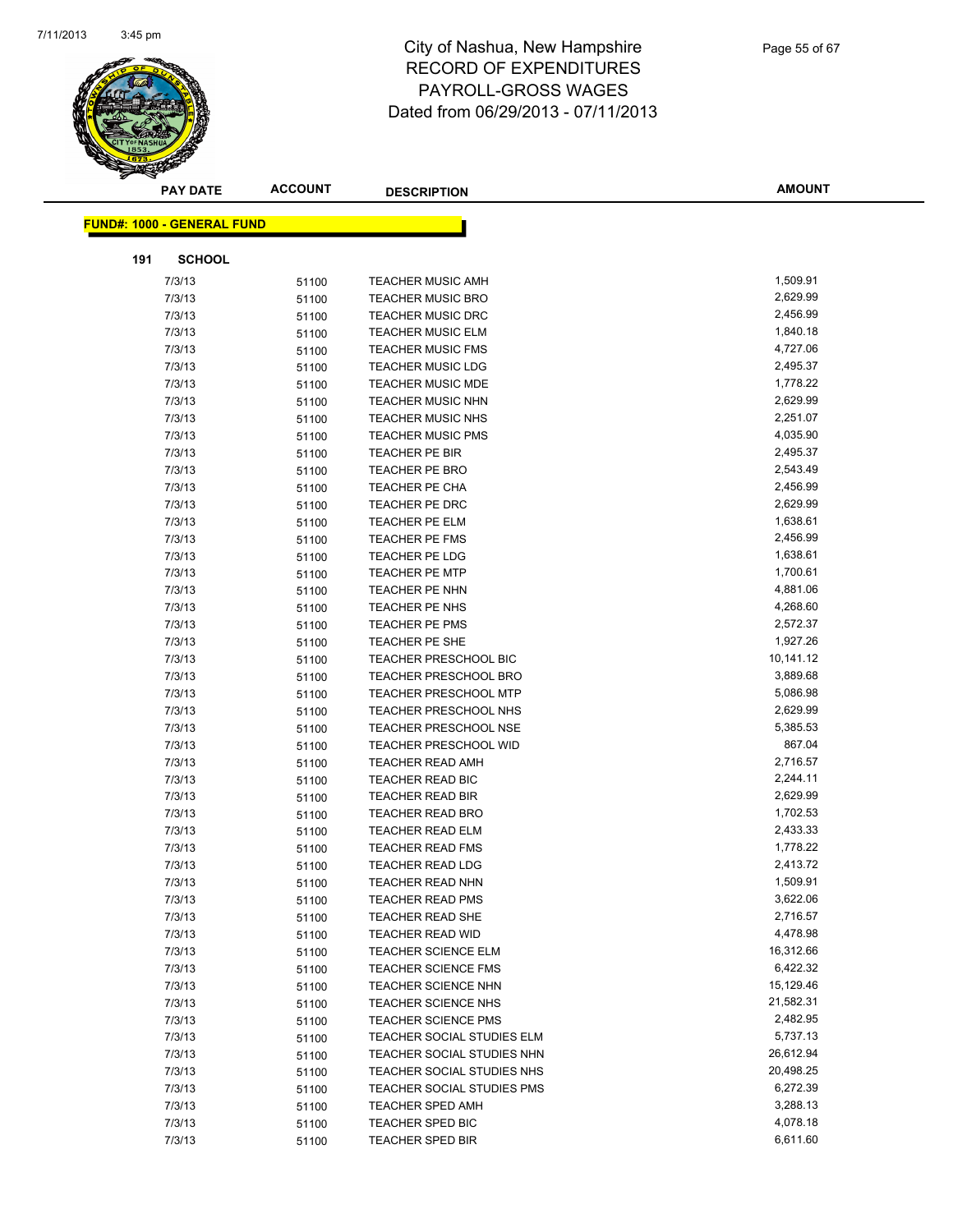

| <b>PAY DATE</b>                   | <b>ACCOUNT</b> | <b>DESCRIPTION</b>                  | <b>AMOUNT</b> |
|-----------------------------------|----------------|-------------------------------------|---------------|
| <b>FUND#: 1000 - GENERAL FUND</b> |                |                                     |               |
|                                   |                |                                     |               |
| 191<br><b>SCHOOL</b>              |                |                                     |               |
| 7/3/13                            | 51100          | <b>TEACHER SPED BRO</b>             | 5,339.51      |
| 7/3/13                            | 51100          | <b>TEACHER SPED CHA</b>             | 3,905.39      |
| 7/3/13                            | 51100          | <b>TEACHER SPED DRC</b>             | 4,088.55      |
| 6/30/13                           | 51100          | <b>TEACHER SPED ELM</b>             | (20, 727.60)  |
| 7/3/13                            | 51100          | <b>TEACHER SPED FES</b>             | 2,251.07      |
| 7/11/13                           | 51100          | <b>TEACHER SPED FES</b>             | 1,840.18      |
| 7/3/13                            | 51100          | <b>TEACHER SPED FMS</b>             | 1,707.45      |
| 7/3/13                            | 51100          | <b>TEACHER SPED LDG</b>             | 7,142.30      |
| 7/3/13                            | 51100          | <b>TEACHER SPED MDE</b>             | 3,445.18      |
| 7/3/13                            | 51100          | <b>TEACHER SPED MTP</b>             | 2,456.99      |
| 7/3/13                            | 51100          | <b>TEACHER SPED NHN</b>             | (9,905.36)    |
| 7/3/13                            | 51100          | <b>TEACHER SPED NHS</b>             | (26, 292.76)  |
| 7/3/13                            | 51100          | <b>TEACHER SPED NSE</b>             | 3,411.64      |
| 7/3/13                            | 51100          | <b>TEACHER SPED PMS</b>             | 6,821.93      |
| 7/3/13                            | 51100          | <b>TEACHER SPED SHE</b>             | 1,773.17      |
| 6/30/13                           | 51100          | <b>TEACHER TEAM FACILITATOR MTP</b> | (7, 108.16)   |
| 7/3/13                            | 51100          | <b>TEACHER TECHED ELM</b>           | 4,719.13      |
| 7/3/13                            | 51100          | <b>TEACHER TECHED NHN</b>           | 2,716.57      |
| 7/3/13                            | 51100          | TEACHER TECHED NHS                  | 4,913.98      |
| 7/3/13                            | 51100          | <b>TEACHER TECHED PMS</b>           | 2,629.99      |
| 7/3/13                            | 51100          | TEACHER TV PROD NHS                 | 2,413.72      |
| 7/3/13                            | 51200          | ASSISTANT PRINCIPAL BIR             | 1,516.44      |
| 7/3/13                            | 51200          | <b>CUSTODIAN CHA</b>                | 321.40        |
| 7/11/13                           | 51200          | <b>CUSTODIAN CHA</b>                | 323.60        |
| 6/29/13                           | 51200          | LUNCH MONITOR MDE                   | (113.18)      |
| 7/3/13                            | 51200          | PARA DW SPEC ED NHN                 | 200.00        |
| 7/3/13                            | 51200          | PARA INST ELM                       | 121.73        |
| 7/3/13                            | 51200          | PARA PRE SCH BRO                    | 562.50        |
| 7/3/13                            | 51200          | SCHOOL PSYCHOLOGIST WID             | 2,242.48      |
| 7/11/13                           | 51200          | SEASONAL PLANT OPERATIONS           | 560.00        |
| 7/3/13                            | 51200          | SPEECH LANG PATHOLOGIST WID         | 5,668.35      |
| 7/3/13                            | 51200          | TEACHER DWSE ELM                    | 700.00        |
| 7/3/13                            | 51200          | <b>TEACHER ENGLISH NHN</b>          | 400.00        |
| 7/3/13                            | 51200          | <b>TEACHER ENGLISH NHS</b>          | 25.00         |
| 7/3/13                            | 51200          | TEACHER FOREIGN LANG NHN            | 150.00        |
| 7/3/13                            | 51200          | TEACHER HEALTHOC NHS                | 1,044.57      |
| 7/3/13                            | 51200          | TEACHER HVAC NHS                    | 583.03        |
| 7/3/13                            | 51200          | <b>TEACHER KIND BIR</b>             | 825.51        |
| 7/3/13                            | 51200          | <b>TEACHER KIND CHA</b>             | 1,315.00      |
| 7/3/13                            | 51200          | TEACHER KIND MDE                    | 1,161.05      |
| 7/3/13                            | 51200          | <b>TEACHER MUSIC ELM</b>            | 905.95        |
| 7/3/13                            | 51200          | TEACHER PE NHN                      | 288.33        |
| 7/3/13                            | 51200          | <b>TEACHER SCIENCE NHN</b>          | 768.00        |
| 6/30/13                           | 51200          | TEACHER SPED NHS                    | 754.60        |
| 6/30/13                           | 51200          | TEACHER TTI FES                     | (28, 173.52)  |
| 6/30/13                           | 51200          | <b>TEACHER TTI LDG</b>              | (38, 518.32)  |
| 6/30/13                           | 51200          | <b>TEACHER TTI MTP</b>              | (18, 353.08)  |
| 6/30/13                           | 51200          | TEACHER TTI NURSERY                 | (7,518.40)    |
| 6/30/13                           | 51200          | <b>TEACHER TTIDRC</b>               | (30, 520.60)  |
| 7/3/13                            | 51200          | <b>TECHNOLOGY SUMMER HELP</b>       | 1,806.00      |
| 6/29/13                           | 51300          | OVERTIME-REGULAR                    | 509.11        |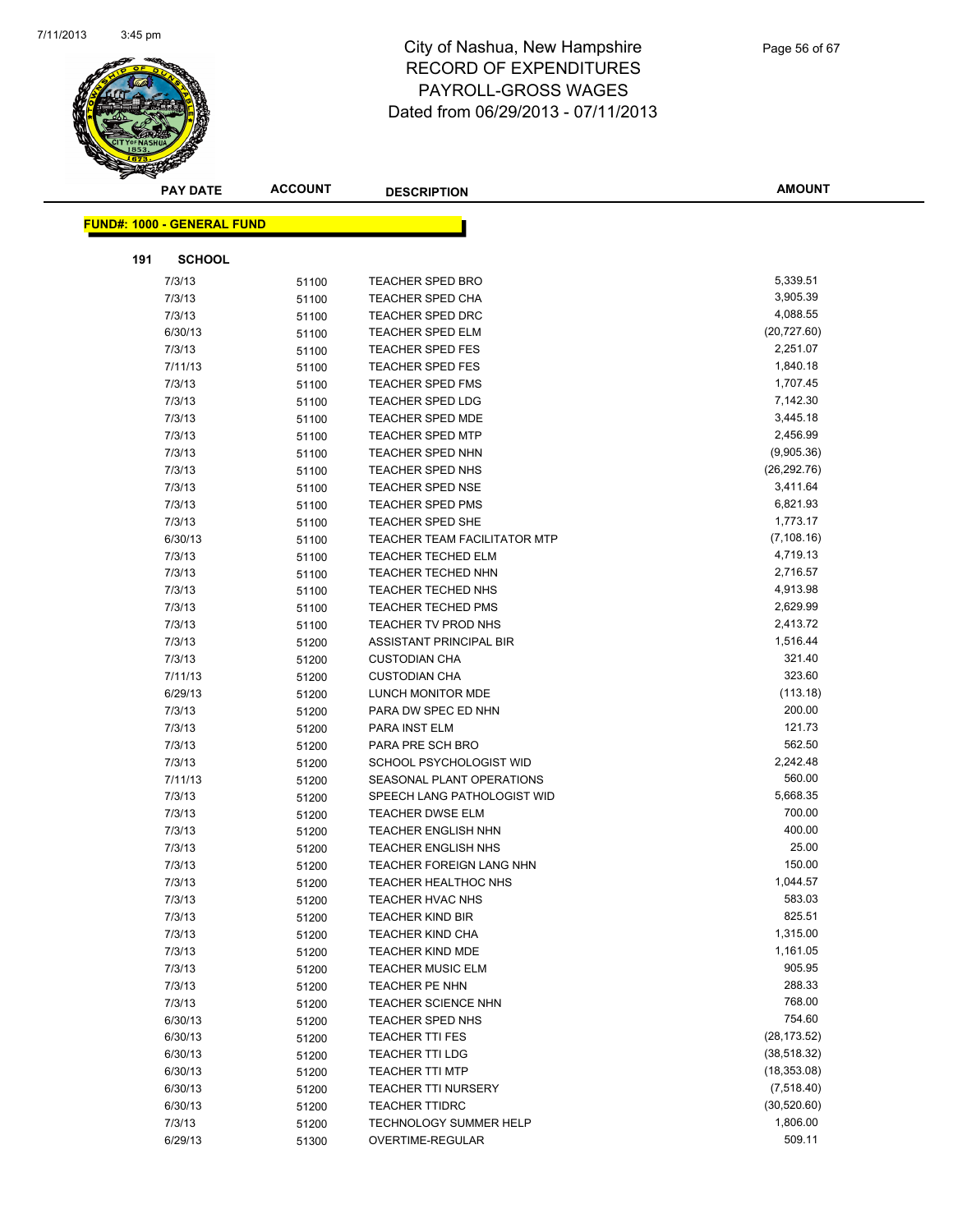

| <b>PAY DATE</b>                            | <b>ACCOUNT</b>                      | <b>DESCRIPTION</b>                     | <b>AMOUNT</b>  |
|--------------------------------------------|-------------------------------------|----------------------------------------|----------------|
| <b>FUND#: 1000 - GENERAL FUND</b>          |                                     |                                        |                |
| <b>SCHOOL</b><br>191                       |                                     |                                        |                |
| 7/3/13                                     | 51300                               | OVERTIME-REGULAR                       | 2,332.15       |
| 7/11/13                                    | 51300                               | OVERTIME-REGULAR                       | 1,156.06       |
| 7/3/13                                     | 51400                               | WAGES TEMP-SEASONAL                    | 2,229.80       |
| 7/11/13                                    | 51400                               | WAGES TEMP-SEASONAL                    | 2,476.42       |
| 7/3/13                                     | 51412                               | WAGES PER DIEM                         | 11,502.61      |
| 7/11/13                                    | 51412                               | WAGES PER DIEM                         | 3,046.00       |
| 7/3/13                                     | 51650                               | <b>ADDITIONAL HOURS</b>                | 1,262.50       |
| 7/11/13                                    | 51650                               | <b>ADDITIONAL HOURS</b>                | 632.99         |
| 7/11/13                                    | 51700                               | <b>STIPENDS</b>                        | 441.00         |
| 6/29/13                                    | 51750                               | RETIREMENT & SEPARATION PAY            | 67,752.56      |
| 7/11/13                                    | 51750                               | <b>RETIREMENT &amp; SEPARATION PAY</b> | 47,443.43      |
| TOTAL 191 - SCHOOL                         |                                     |                                        | \$1,605,464.37 |
| <b>TOTAL FUND 1000 - GENERAL FUND</b>      |                                     |                                        | \$3,418,828.31 |
| <b>FUND#: 1010 - GF-PRIOR YEAR ESCROWS</b> |                                     |                                        |                |
| 101                                        | <b>MAYOR-PRIOR YEAR</b>             |                                        |                |
| 7/3/13                                     | 51400                               | WAGES TEMP-SEASONAL                    | 170.00         |
|                                            | <b>TOTAL 101 - MAYOR-PRIOR YEAR</b> |                                        | \$170.00       |
|                                            |                                     |                                        |                |

| 7/3/13  | 51100 | CLERICAL FOOD SERVICE NHS     | 679.13   |
|---------|-------|-------------------------------|----------|
| 7/11/13 | 51100 | CLERICAL FOOD SERVICE NHS     | 679.13   |
| 7/3/13  | 51100 | DELIVERY DRIVER FOOD SERVICE  | 646.59   |
| 7/11/13 | 51100 | DELIVERY DRIVER FOOD SERVICE  | 240.16   |
| 7/3/13  | 51100 | FOOD SERVICE BUSINESS MANAGER | 1.994.60 |
| 7/3/13  | 51100 | FOOD SERVICE COOK NHN         | 199.57   |
| 7/3/13  | 51100 | FOOD SERVICE COOK NHS         | 92.75    |
| 7/11/13 | 51412 | WAGES PER DIEM                | 1,176.00 |

**FUND#: 2201 - DRIVERS EDUCATION**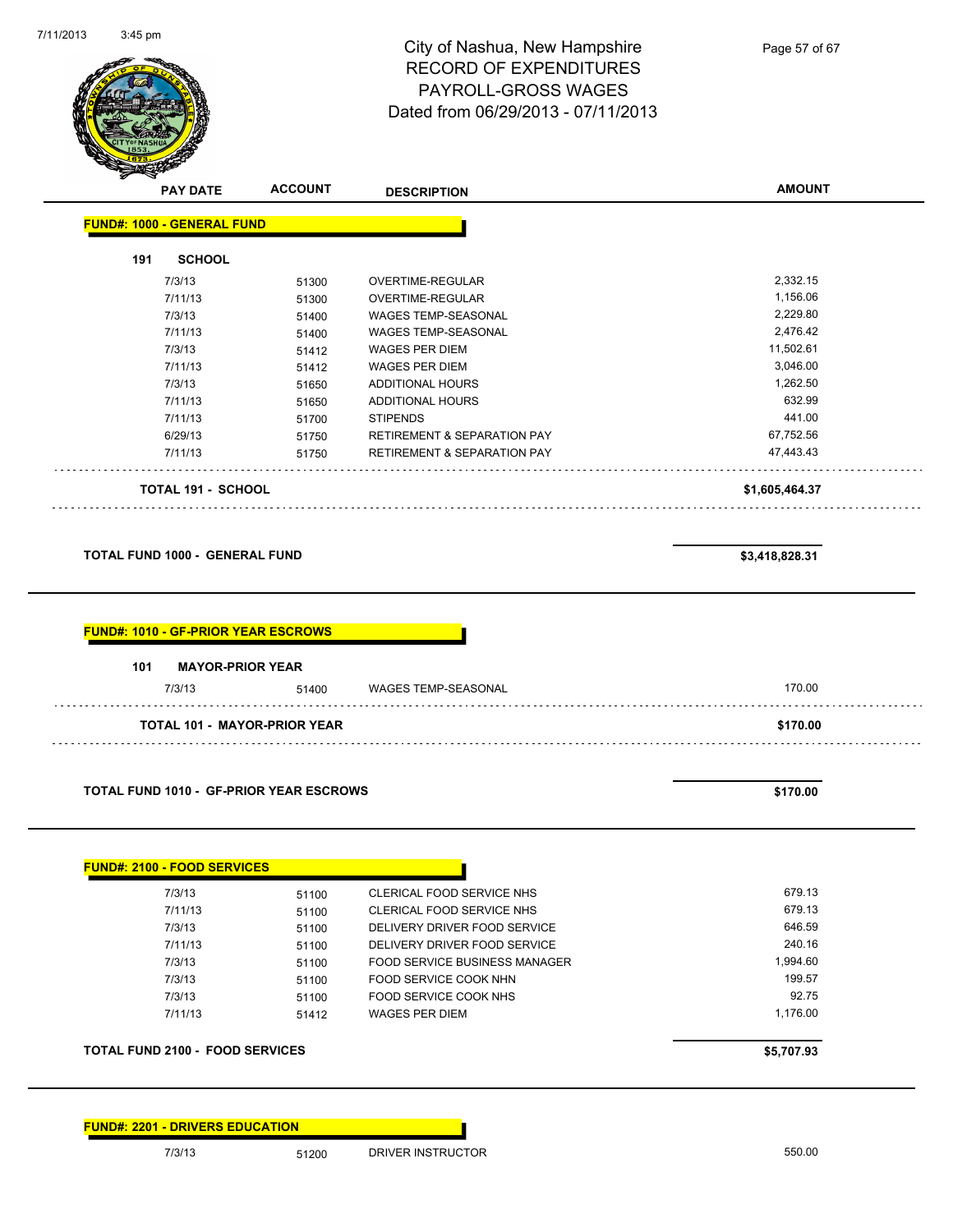

| <b>FUND#: 2201 - DRIVERS EDUCATION</b>                                                                        |                |                              |                        |
|---------------------------------------------------------------------------------------------------------------|----------------|------------------------------|------------------------|
|                                                                                                               |                |                              |                        |
| 7/11/13                                                                                                       | 51200          | DRIVER INSTRUCTOR            | 550.00                 |
| 7/3/13                                                                                                        | 51200          | TEACHER TECHED ELM           | 200.00                 |
| 7/3/13                                                                                                        | 51200          | TEACHER TECHED FMS           | 700.00                 |
| 7/3/13                                                                                                        | 51200          | TEACHER TECHED PMS           | 600.00                 |
| <b>TOTAL FUND 2201 - DRIVERS EDUCATION</b>                                                                    |                |                              | \$2,600.00             |
| <b>FUND#: 2207 - ADULT ED/CONTINUING ED</b>                                                                   |                |                              |                        |
| 7/3/13                                                                                                        | 51200          | ASST SYSTEMS ADMIN FULL YEAR | 100.00                 |
| 7/3/13                                                                                                        | 51200          | STUDENT INFO COORDINATOR     | 75.00                  |
|                                                                                                               |                |                              |                        |
| TOTAL FUND 2207 - ADULT ED/CONTINUING ED                                                                      |                |                              | \$175.00               |
| 7/3/13<br>TOTAL FUND 2222 - AFTER SCHOOL PROGRAM                                                              | 51100          | DIRECTOR 21 CENTURY          | 2,157.90<br>\$2,157.90 |
|                                                                                                               |                |                              |                        |
|                                                                                                               |                |                              |                        |
| 7/3/13                                                                                                        | 51650          | <b>ADDITIONAL HOURS</b>      | 100.00                 |
|                                                                                                               |                |                              | \$100.00               |
| <b>FUND#: 2247 - CULINARY ARTS</b><br><b>TOTAL FUND 2247 - CULINARY ARTS</b><br><b>FUND#: 2252 - DAY CARE</b> |                |                              |                        |
| 7/3/13                                                                                                        | 51100          | PAN I HER PRESCHOOL TEACHER  | 863.78                 |
|                                                                                                               |                |                              |                        |
|                                                                                                               |                |                              | \$863.78               |
|                                                                                                               |                |                              |                        |
| <b>TOTAL FUND 2252 - DAY CARE</b><br><b>FUND#: 2503 - PARKS &amp; REC PROGRAMS FUND</b>                       |                | PROGRAM COORDINATOR          | 340.84                 |
| 7/3/13<br>7/11/13                                                                                             | 51100<br>51100 | PROGRAM COORDINATOR          | 347.90                 |
| <b>TOTAL FUND 2503 - PARKS &amp; REC PROGRAMS FUND</b>                                                        |                |                              | \$688.74               |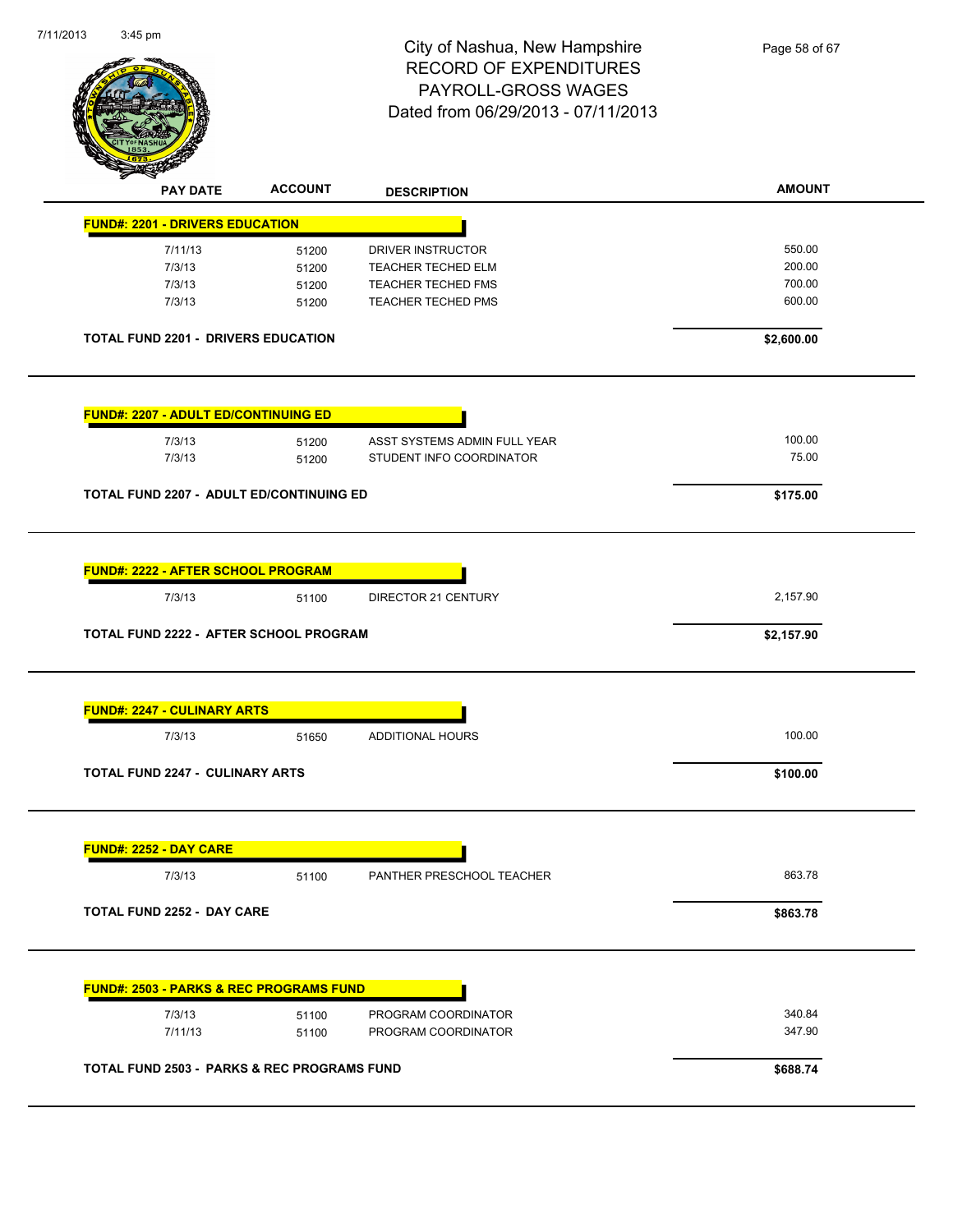

| <b>PAY DATE</b>                         | <b>ACCOUNT</b>                                              | <b>DESCRIPTION</b>            | <b>AMOUNT</b> |
|-----------------------------------------|-------------------------------------------------------------|-------------------------------|---------------|
|                                         | <b>FUND#: 2505 - GOVT &amp; EDUCATION CHANNELS FUND</b>     |                               |               |
| 7/3/13                                  | 51100                                                       | ECHANNEL ACCESS ADMINISTRATOR | 985.56        |
| 7/11/13                                 | 51100                                                       | ECHANNEL ACCESS ADMINISTRATOR | 1,014.70      |
| 7/3/13                                  | 51100                                                       | PEG PROGRAM MANAGER           | 1,106.96      |
| 7/11/13                                 | 51100                                                       | PEG PROGRAM MANAGER           | 1,139.75      |
|                                         | <b>TOTAL FUND 2505 - GOVT &amp; EDUCATION CHANNELS FUND</b> |                               | \$4,246.97    |
|                                         |                                                             |                               |               |
| <b>FUND#: 3050 - POLICE GRANTS FUND</b> |                                                             |                               |               |
| 7/3/13                                  | 51100                                                       | DOMESTIC VIOLENCE ADVOCATE    | 717.44        |
| 7/11/13                                 | 51100                                                       | DOMESTIC VIOLENCE ADVOCATE    | 717.45        |
| 7/3/13                                  | 51100                                                       | PATROLMAN ALL RANKS           | 1,173.90      |
| 7/11/13                                 | 51100                                                       | PATROLMAN ALL RANKS           | 1,173.90      |
| 7/3/13                                  | 51300                                                       | <b>OVERTIME-REGULAR</b>       | 772.82        |
| 7/11/13                                 | 51300                                                       | <b>OVERTIME-REGULAR</b>       | 2,114.46      |
| 7/11/13                                 | 51628                                                       | <b>EXTRA HOLIDAY</b>          | 234.78        |
|                                         | <b>TOTAL FUND 3050 - POLICE GRANTS FUND</b>                 |                               | \$6,904.75    |
|                                         |                                                             |                               |               |
| <b>FUND#: 3060 - FIRE GRANTS FUND</b>   |                                                             |                               |               |
| 6/30/13                                 | 51309                                                       | <b>OVERTIME-TRAINING</b>      | (15.02)       |

| 1,256.05 | <b>EPIDEMIOLOGIST</b>          | 51100 | 7/3/13  |
|----------|--------------------------------|-------|---------|
| 1,302.65 | <b>EPIDEMIOLOGIST</b>          | 51100 | 7/11/13 |
| 359.30   | INTAKE SPECIALIST PROGRAM ASST | 51100 | 7/3/13  |
| 361.92   | INTAKE SPECIALIST PROGRAM ASST | 51100 | 7/11/13 |
| 839.64   | PROGRAM ASSISTANT              | 51100 | 7/3/13  |
| 839.65   | PROGRAM ASSISTANT              | 51100 | 7/11/13 |
| 128.47   | PUB HEALTH NURSE               | 51100 | 7/3/13  |
| 132.25   | PUB HEALTH NURSE               | 51100 | 7/11/13 |
| 1.044.26 | PUB HEALTH PREPAREDNESS COORD  | 51100 | 7/3/13  |
| 1.044.25 | PUB HEALTH PREPAREDNESS COORD  | 51100 | 7/11/13 |

| <b>TOTAL FUND 3068 - COMMUNITY SERVICES GRANTS</b> | \$7,308,44 |
|----------------------------------------------------|------------|
|----------------------------------------------------|------------|

|         | <b>FUND#: 3070 - COMMUNITY HEALTH GRANTS FUND</b> |                  |
|---------|---------------------------------------------------|------------------|
| 7/3/13  | 51100                                             | PUB HEALTH NURSE |
| 7/11/13 | 51100                                             | PUB HEALTH NURSE |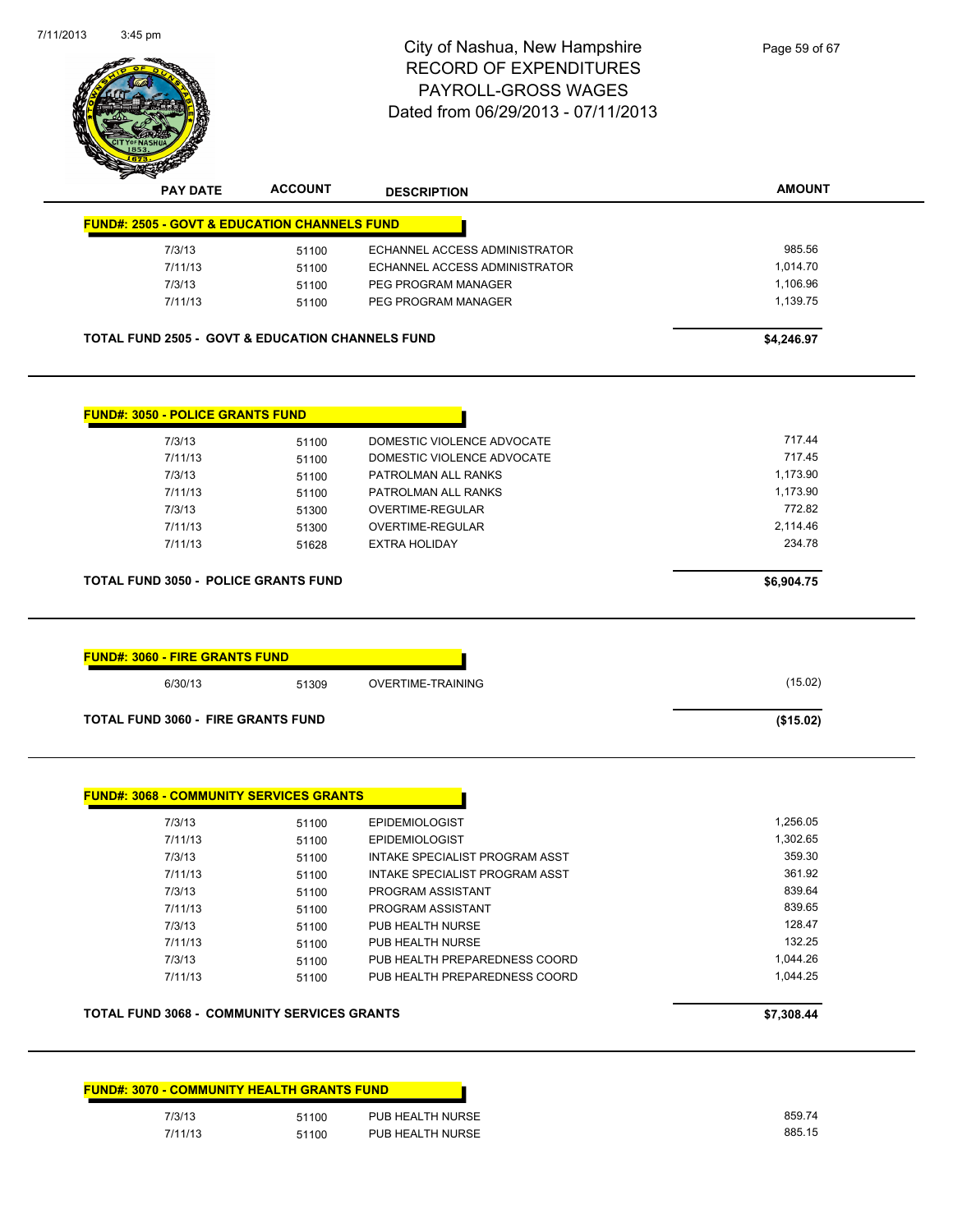|                                                       |                | City of Nashua, New Hampshire<br><b>RECORD OF EXPENDITURES</b><br>PAYROLL-GROSS WAGES<br>Dated from 06/29/2013 - 07/11/2013 | Page 60 of 67    |
|-------------------------------------------------------|----------------|-----------------------------------------------------------------------------------------------------------------------------|------------------|
| <b>PAY DATE</b>                                       | <b>ACCOUNT</b> | <b>DESCRIPTION</b>                                                                                                          | <b>AMOUNT</b>    |
| TOTAL FUND 3070 - COMMUNITY HEALTH GRANTS FUND        |                |                                                                                                                             | \$1,744.89       |
| <b>FUND#: 3080 - COMMUNITY DEVELOPMENT GRANTS</b>     |                |                                                                                                                             |                  |
| 7/3/13<br>7/11/13                                     | 51100<br>51100 | OED PROGRAM COORDINATOR<br>OED PROGRAM COORDINATOR                                                                          | 152.86<br>152.86 |
|                                                       |                |                                                                                                                             |                  |
| <b>TOTAL FUND 3080 - COMMUNITY DEVELOPMENT GRANTS</b> |                |                                                                                                                             | \$305.72         |
| <b>FUND#: 3090 - URBAN PROGRAM GRANTS</b>             |                |                                                                                                                             |                  |
| 7/3/13                                                | 51100          | <b>GRANT MGMT SPECIALIST</b>                                                                                                | 942.75<br>961.60 |
| 7/11/13<br>7/3/13                                     | 51100<br>51100 | <b>GRANT MGMT SPECIALIST</b><br>INTAKE SPECIALIST PROGRAM ASST                                                              | 538.94           |
| 7/11/13                                               | 51100          | INTAKE SPECIALIST PROGRAM ASST                                                                                              | 542.83           |
| 7/3/13                                                | 51100          | <b>MANAGER URBAN PROGRAMS</b>                                                                                               | 1,367.59         |
| 7/11/13                                               | 51100          | <b>MANAGER URBAN PROGRAMS</b>                                                                                               | 1,408.20         |
| 7/3/13                                                | 51100          | PROGRAM COORDINATOR LP&HH                                                                                                   | 1,052.88         |
| 7/11/13                                               | 51100          | PROGRAM COORDINATOR LP&HH                                                                                                   | 1,073.90         |
| 7/3/13                                                | 51100          | PROJECT ADMINISTRATOR                                                                                                       | 1,139.67         |
| 7/11/13                                               | 51100          | PROJECT ADMINISTRATOR                                                                                                       | 1,162.45         |
| 7/3/13                                                | 51100          | PROJECT ADMINISTRATOR LP&HH                                                                                                 | 980.80           |
| 7/11/13                                               | 51100          | PROJECT ADMINISTRATOR LP&HH                                                                                                 | 1,000.40         |
| 7/3/13<br>7/11/13                                     | 51200<br>51200 | CODE ENFORCEMENT OFFICER II<br>CODE ENFORCEMENT OFFICER II                                                                  | 546.26<br>610.22 |
|                                                       |                |                                                                                                                             |                  |
| TOTAL FUND 3090 - URBAN PROGRAM GRANTS                |                |                                                                                                                             | \$13,328.49      |
|                                                       |                |                                                                                                                             |                  |
| <b>FUND#: 3120 - TRANSIT GRANTS</b>                   |                |                                                                                                                             |                  |
| 7/3/13                                                | 51100          | OED PROGRAM COORDINATOR                                                                                                     | 152.86<br>152.86 |

| 7/11/13 | 51100 | OED PROGRAM COORDINATOR               | 152.86   |
|---------|-------|---------------------------------------|----------|
| 7/3/13  | 51100 | <b>TRANSIT FINANCE COORDINATOR</b>    | 1,117.29 |
| 7/11/13 | 51100 | <b>TRANSIT FINANCE COORDINATOR</b>    | 1,139.65 |
| 7/3/13  | 51100 | <b>TRANSIT FLEET FACILITIES SUPV</b>  | 707.10   |
| 7/11/13 | 51100 | <b>TRANSIT FLEET FACILITIES SUPV</b>  | 721.20   |
| 7/3/13  | 51100 | <b>TRANSIT MECHANICS</b>              | 1,709.82 |
| 7/11/13 | 51100 | <b>TRANSIT MECHANICS</b>              | 1,744.00 |
| 7/3/13  | 51100 | <b>TRANSIT OPER MKTG SUPV</b>         | 956.87   |
| 7/11/13 | 51100 | <b>TRANSIT OPER MKTG SUPV</b>         | 985.15   |
| 6/30/13 | 51100 | TRANSIT OPERATIONS COORDINATOR        | 846.45   |
| 7/11/13 | 51100 | TRANSIT OPERATIONS COORDINATOR        | 863.35   |
| 6/30/13 | 51100 | <b>TRANSIT UTILITY SERVICE WORKER</b> | 629.89   |
| 7/11/13 | 51100 | <b>TRANSIT UTILITY SERVICE WORKER</b> | 643.65   |
| 7/3/13  | 51100 | <b>TRANSPORTATION DEPT MANAGER</b>    | 1,418.41 |
| 7/11/13 | 51100 | <b>TRANSPORTATION DEPT MANAGER</b>    | 1,460.55 |
| 6/30/13 | 51300 | OVERTIME-REGULAR                      | 4,128.12 |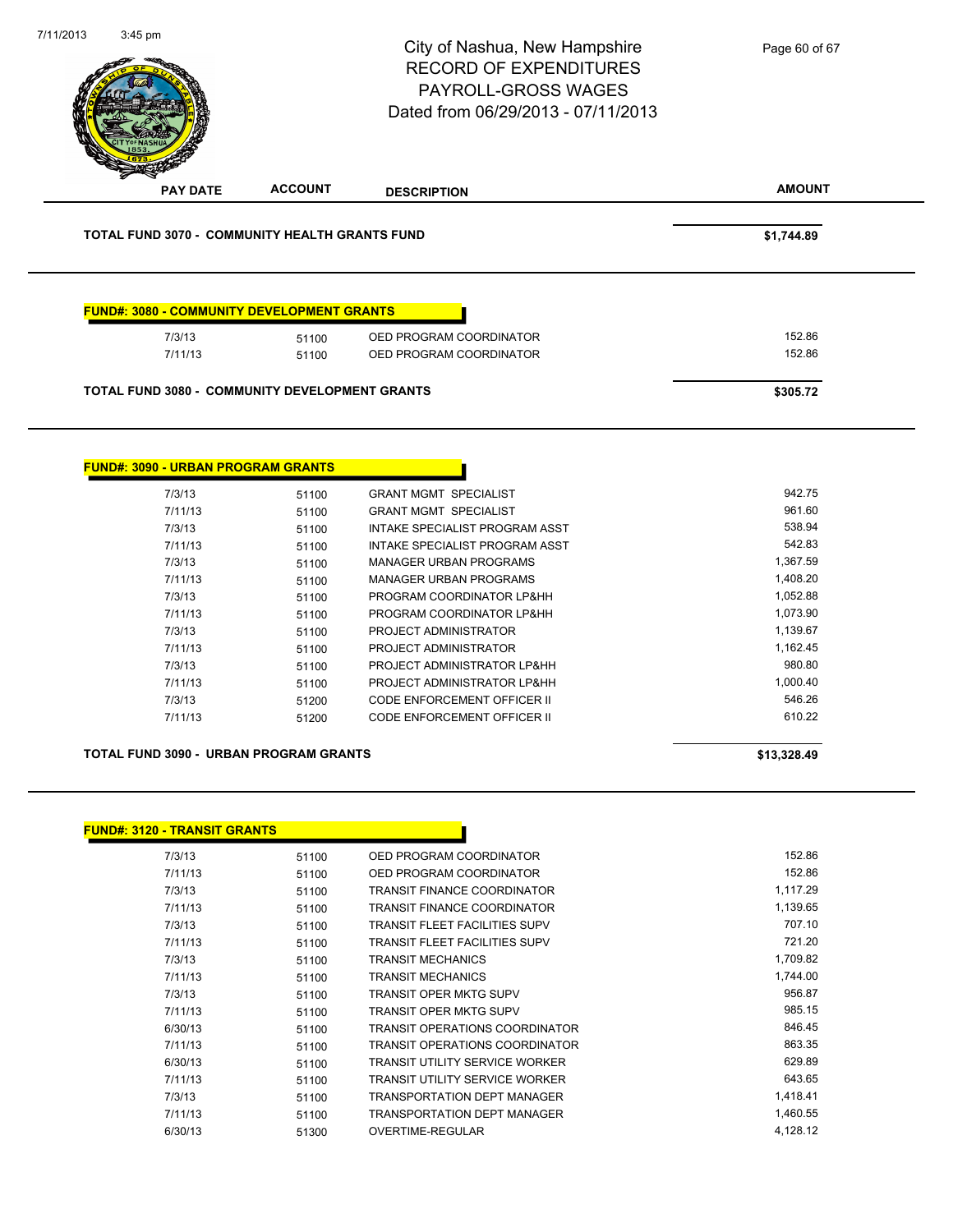| <b>CITYOF NASHU</b>                     |                |                                |               |
|-----------------------------------------|----------------|--------------------------------|---------------|
| <b>PAY DATE</b>                         | <b>ACCOUNT</b> | <b>DESCRIPTION</b>             | <b>AMOUNT</b> |
| <b>TOTAL FUND 3120 - TRANSIT GRANTS</b> |                |                                | \$19,377.22   |
| <b>FUND#: 3800 - SCHOOL GRANTS FUND</b> |                |                                |               |
| 7/3/13                                  | 51100          | 21 CENTURY ELEM MFAM RES COORD | 6,091.04      |
| 7/3/13                                  | 51100          | 21 CENTURY MIDL FAM RES COORD  | 2,047.34      |
| 7/3/13                                  | 51100          | ADULT ED DIPOLMA INST          | 50.00         |
| 7/3/13                                  | 51100          | ASSISTANT PRINCIPAL BRO        | 1,403.85      |
| 7/3/13                                  | 51100          | ASSISTANT PRINCIPAL MDE        | 1,381.31      |
| 7/3/13                                  | 51100          | AYP FACILITATOR FES            | 2,629.99      |
| 7/3/13                                  | 51100          | <b>CLERICAL 21 CENTURY</b>     | 646.34        |
| $714110$                                | 54400          | $C$ LEDICAL OS CENTUDV         | 200.20        |

| 1.011   | <b>UIIUU</b> |                                      |           |
|---------|--------------|--------------------------------------|-----------|
| 7/3/13  | 51100        | ADULT ED DIPOLMA INST                | 50.00     |
| 7/3/13  | 51100        | ASSISTANT PRINCIPAL BRO              | 1,403.85  |
| 7/3/13  | 51100        | ASSISTANT PRINCIPAL MDE              | 1,381.31  |
| 7/3/13  | 51100        | AYP FACILITATOR FES                  | 2,629.99  |
| 7/3/13  | 51100        | CLERICAL 21 CENTURY                  | 646.34    |
| 7/11/13 | 51100        | <b>CLERICAL 21 CENTURY</b>           | 380.20    |
| 7/3/13  | 51100        | DEPT OF ED POSITION                  | 2,467.00  |
| 7/3/13  | 51100        | <b>ELL TUTOR</b>                     | 100.00    |
| 7/3/13  | 51100        | <b>FAMILY LIAISON</b>                | 100.00    |
| 7/3/13  | 51100        | <b>INTERPRETER</b>                   | 187.50    |
| 7/3/13  | 51100        | <b>LIBRARIAN NHN</b>                 | 25.00     |
| 7/11/13 | 51100        | PARA ALT LDG                         | 100.00    |
| 7/11/13 | 51100        | SUB TEACHER LONG TERM                | 100.00    |
| 7/3/13  | 51100        | SYSTEMS ADMIN SCH YEAR               | 2,105.58  |
| 7/3/13  | 51100        | <b>TEACHER DWSE ELM</b>              | 16,404.96 |
| 7/3/13  | 51100        | <b>TEACHER ELL FMS</b>               | 25.00     |
| 6/30/13 | 51100        | <b>TEACHER GR1 DRC</b>               | 8,595.32  |
| 7/3/13  | 51100        | <b>TEACHER GR2 BRO</b>               | 858.63    |
| 7/3/13  | 51100        | <b>TEACHER GR2 FES</b>               | 1,529.84  |
| 6/30/13 | 51100        | <b>TEACHER GR2 SHE</b>               | 6,039.64  |
| 6/30/13 | 51100        | <b>TEACHER GR4 LDG</b>               | 6,869.04  |
| 6/30/13 | 51100        | <b>TEACHER GR5 BIC</b>               | 5,952.88  |
| 7/3/13  | 51100        | <b>TEACHER GR6 FMS</b>               | 25.00     |
| 7/3/13  | 51100        | <b>TEACHER MATH NHS</b>              | 75.00     |
| 7/3/13  | 51100        | <b>TEACHER PRESCHOOL WID</b>         | 1,842.47  |
| 6/30/13 | 51100        | TEACHER SPED ELM                     | 32,989.62 |
| 7/3/13  | 51100        | <b>TEACHER SPED FMS</b>              | 4,111.44  |
| 7/3/13  | 51100        | <b>TEACHER SPED NHN</b>              | 25,371.03 |
| 7/11/13 | 51100        | <b>TEACHER SPED NHN</b>              | 791.95    |
| 7/3/13  | 51100        | <b>TEACHER SPED NHS</b>              | 55,727.14 |
| 6/30/13 | 51100        | <b>TEACHER TEAM FACILITATOR MTP</b>  | 7,108.16  |
| 7/3/13  | 51100        | TEACHER TEAM FACILITATOR NHS         | 2,456.99  |
| 7/3/13  | 51100        | <b>TEACHER TTI NURSERY</b>           | 2,526.22  |
| 7/3/13  | 51100        | TITLE 1 COORDINATOR TTI              | 3,153.85  |
| 7/3/13  | 51200        | <b>FOCUS MONITORING DATA ANALYST</b> | 1,127.25  |
| 7/3/13  | 51200        | <b>GUIDANCE COUNSELOR NHN</b>        | 350.00    |
| 7/3/13  | 51200        | <b>TEACHER TTI AMH</b>               | 6,485.52  |
| 6/30/13 | 51200        | <b>TEACHER TTI FES</b>               | 30,225.18 |
| 6/30/13 | 51200        | <b>TEACHER TTI LDG</b>               | 38,518.32 |
| 6/30/13 | 51200        | <b>TEACHER TTI MTP</b>               | 20,010.15 |
| 6/30/13 | 51200        | <b>TEACHER TTI NURSERY</b>           | 10,033.82 |
| 6/30/13 | 51200        | <b>TEACHER TTIDRC</b>                | 32,756.09 |
| 7/3/13  | 51300        | OVERTIME-REGULAR                     | 248.54    |
| 7/3/13  | 51650        | <b>ADDITIONAL HOURS</b>              | 7,121.55  |
| 7/3/13  | 51700        | <b>STIPENDS</b>                      | 13,250.00 |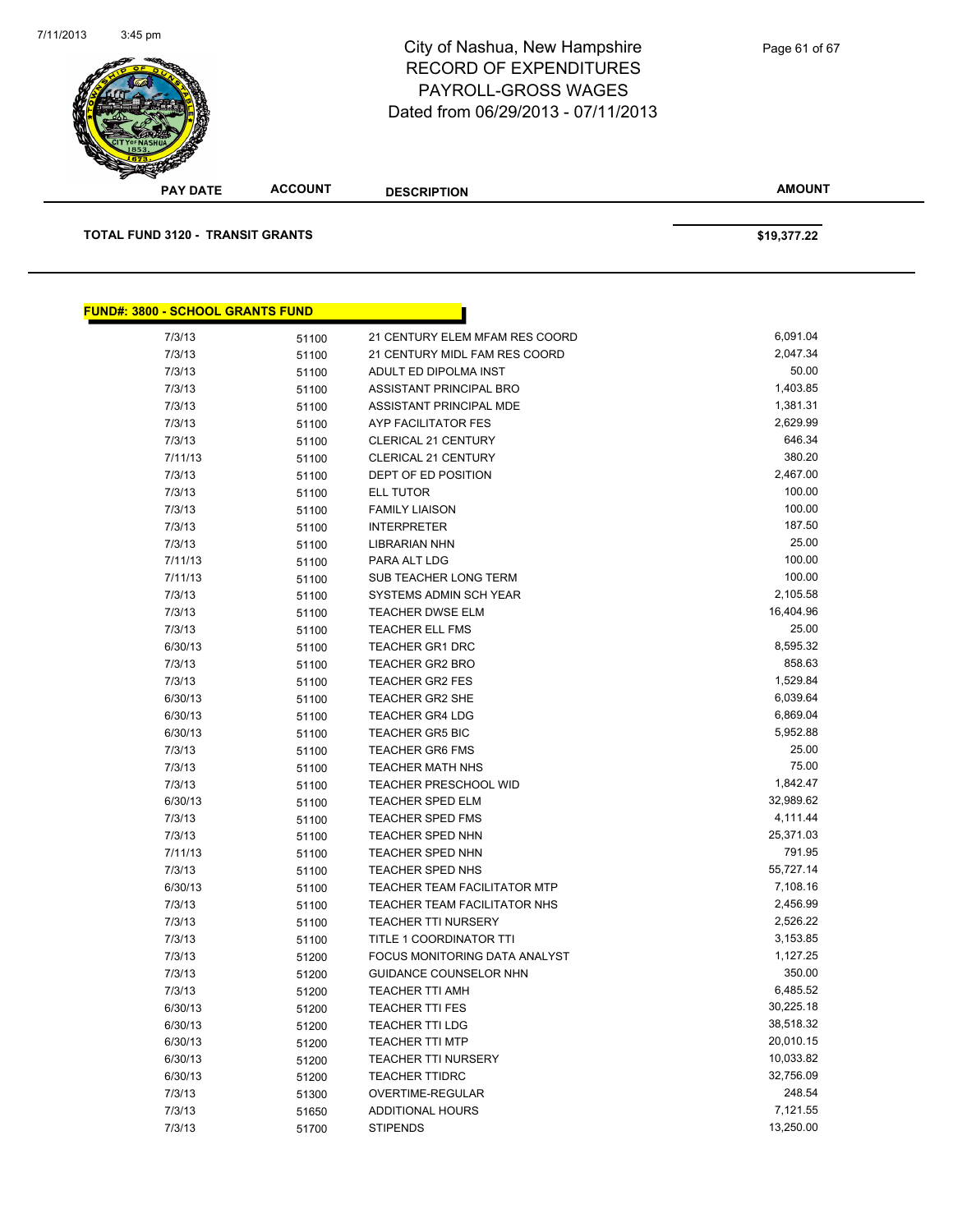| 7/11/2013 | $3:45$ pm                                         |                | City of Nashua, New Hampshire<br><b>RECORD OF EXPENDITURES</b><br>PAYROLL-GROSS WAGES<br>Dated from 06/29/2013 - 07/11/2013 | Page 62 of 67 |
|-----------|---------------------------------------------------|----------------|-----------------------------------------------------------------------------------------------------------------------------|---------------|
|           | <b>PAY DATE</b>                                   | <b>ACCOUNT</b> | <b>DESCRIPTION</b>                                                                                                          | <b>AMOUNT</b> |
|           | <b>TOTAL FUND 3800 - SCHOOL GRANTS FUND</b>       |                |                                                                                                                             | \$362,395.75  |
|           | <b>FUND#: 3810 - FOOD SERVICE GRANTS FUND</b>     |                |                                                                                                                             |               |
|           | 7/3/13                                            | 51300          | OVERTIME-REGULAR                                                                                                            | 217.00        |
|           | <b>TOTAL FUND 3810 - FOOD SERVICE GRANTS FUND</b> |                |                                                                                                                             | \$217.00      |
|           | <b>FUND#: 4005 - TRAFFIC VIOLATIONS FUND</b>      |                |                                                                                                                             |               |
|           | 7/3/13                                            | 51100          | PARKING ENFORCEMENT SPEC                                                                                                    | 3,003.00      |
|           | 7/11/13                                           | 51100          | PARKING ENFORCEMENT SPEC                                                                                                    | 3,055.60      |
|           | 7/3/13                                            | 51100          | PV/MV COORDINATOR                                                                                                           | 827.49        |
|           | 7/11/13                                           | 51100          | PV/MV COORDINATOR                                                                                                           | 844.05        |
|           | 7/3/13                                            | 51100          | <b>VEHICLE REGISTRATION CLERK</b>                                                                                           | 826.44        |
|           | 7/11/13                                           | 51100          | <b>VEHICLE REGISTRATION CLERK</b>                                                                                           | 843.51        |
|           | 7/3/13                                            | 51300          | OVERTIME-REGULAR                                                                                                            | 499.24        |
|           | 7/11/13                                           | 51300          | OVERTIME-REGULAR                                                                                                            | 252.11        |
|           | <b>TOTAL FUND 4005 - TRAFFIC VIOLATIONS FUND</b>  |                |                                                                                                                             | \$10,151.44   |
|           | <b>FUND#: 4010 - MOTOR VEHICLE ADMIN FUND</b>     |                |                                                                                                                             |               |
|           | 7/3/13                                            | 51100          | <b>VEHICLE REGISTRATION CLERK</b>                                                                                           | 781.98        |
|           | 7/11/13                                           | 51100          | <b>VEHICLE REGISTRATION CLERK</b>                                                                                           | 787.39        |
|           | 7/3/13                                            | 51200          | <b>VEHICLE REGISTRATION CLERK</b>                                                                                           | 294.47        |
|           | 7/11/13                                           | 51200          | <b>VEHICLE REGISTRATION CLERK</b>                                                                                           | 326.03        |
|           | 7/3/13                                            | 51300          | OVERTIME-REGULAR                                                                                                            | 40.71         |
|           | 7/11/13                                           | 51300          | OVERTIME-REGULAR                                                                                                            | 26.15         |
|           | TOTAL FUND 4010 - MOTOR VEHICLE ADMIN FUND        |                |                                                                                                                             | \$2,256.73    |
|           |                                                   |                |                                                                                                                             |               |
|           | <b>FUND#: 4030 - POLICE SPECIAL DETAILS</b>       |                |                                                                                                                             |               |
|           | 7/3/13                                            | 51200          | OUTSIDE DETAIL SPEC PT                                                                                                      | 573.96        |
|           | 7/11/13                                           | 51200          | OUTSIDE DETAIL SPEC PT                                                                                                      | 588.27        |
|           | 7/3/13                                            | 51712          | SPECIAL DETAIL                                                                                                              | 7,400.42      |
|           | 7/11/13                                           | 51712          | SPECIAL DETAIL                                                                                                              | 2,663.64      |
|           | TOTAL FUND 4030 - POLICE SPECIAL DETAILS          |                |                                                                                                                             | \$11,226.29   |
|           | <b>FUND#: 4035 - POLICE OT BILLING</b>            |                |                                                                                                                             |               |
|           | 7/3/13                                            | 51300          | OVERTIME-REGULAR                                                                                                            | 400.27        |
|           |                                                   |                |                                                                                                                             |               |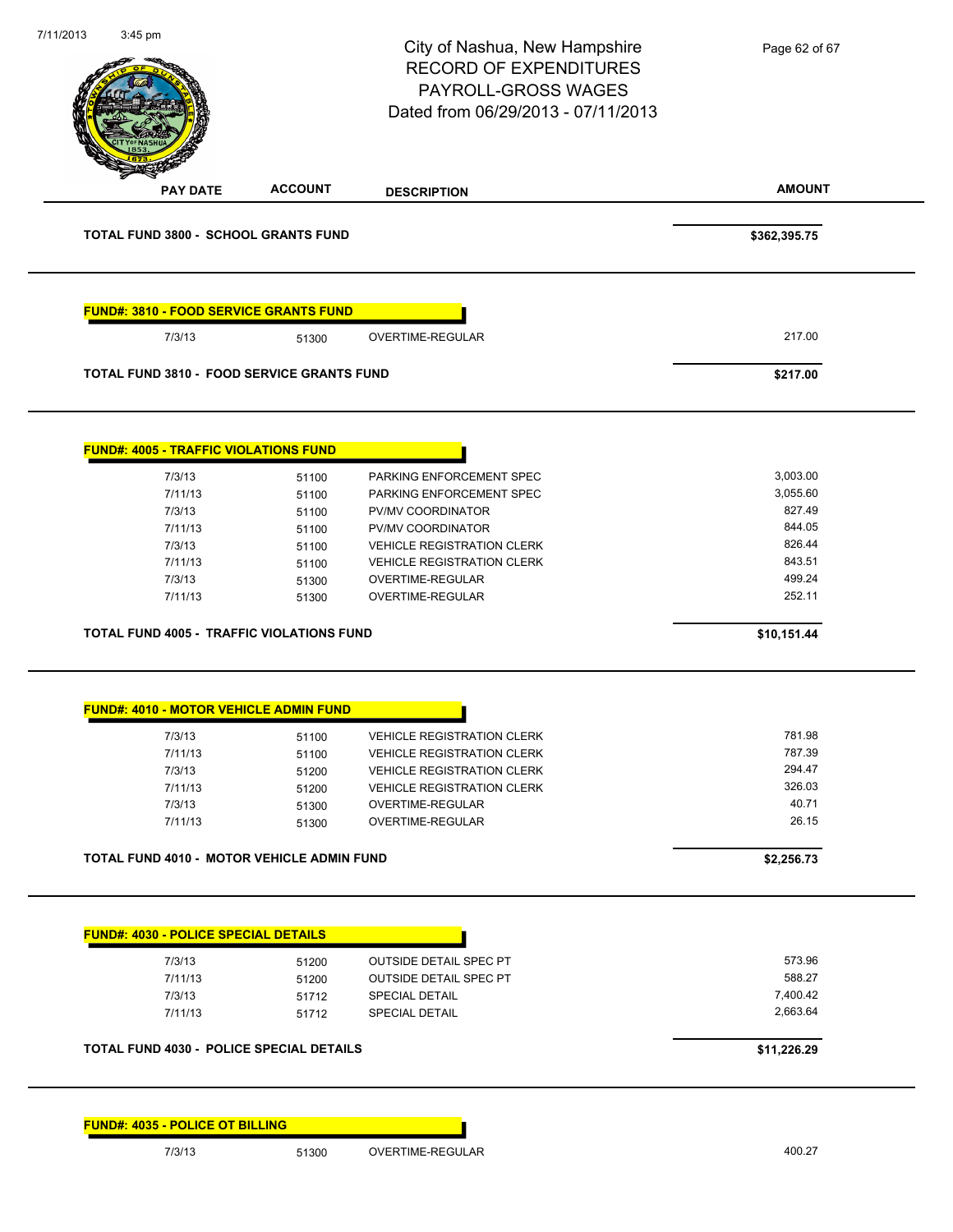| 7/11/2013 | $3:45$ pm                                                          |                | City of Nashua, New Hampshire<br><b>RECORD OF EXPENDITURES</b><br>PAYROLL-GROSS WAGES<br>Dated from 06/29/2013 - 07/11/2013 | Page 63 of 67  |
|-----------|--------------------------------------------------------------------|----------------|-----------------------------------------------------------------------------------------------------------------------------|----------------|
|           | <b>PAY DATE</b>                                                    | <b>ACCOUNT</b> | <b>DESCRIPTION</b>                                                                                                          | <b>AMOUNT</b>  |
|           | <b>FUND#: 4035 - POLICE OT BILLING</b>                             |                |                                                                                                                             |                |
|           | 7/11/13                                                            | 51300          | OVERTIME-REGULAR                                                                                                            | 698.45         |
|           | TOTAL FUND 4035 - POLICE OT BILLING                                |                |                                                                                                                             | \$1,098.72     |
|           | <b>FUND#: 4065 - FIRE WATCHGUARDS FUND</b>                         |                |                                                                                                                             |                |
|           | 7/11/13                                                            | 51712          | <b>SPECIAL DETAIL</b>                                                                                                       | 343.74         |
|           | <b>TOTAL FUND 4065 - FIRE WATCHGUARDS FUND</b>                     |                |                                                                                                                             | \$343.74       |
|           | <b>FUND#: 4600 - ECONOMIC DEVELOPMENT RLF</b><br>7/3/13<br>7/11/13 | 51100<br>51100 | OED PROGRAM COORDINATOR<br>OED PROGRAM COORDINATOR                                                                          | 76.44<br>76.43 |
|           | <b>TOTAL FUND 4600 - ECONOMIC DEVELOPMENT RLF</b>                  |                |                                                                                                                             | \$152.87       |
|           | FUND#: 5010 - CAP PROJECTS-INFO TECHNOLOGY                         |                |                                                                                                                             |                |
|           | 7/3/13                                                             | 51400          | <b>WAGES TEMP-SEASONAL</b>                                                                                                  | 158.07         |
|           | TOTAL FUND 5010 - CAP PROJECTS-INFO TECHNOLOGY                     |                |                                                                                                                             | \$158.07       |
|           | <b>FUND#: 6000 - SOLID WASTE FUND</b>                              |                |                                                                                                                             |                |
|           | 7/3/13                                                             | 51100          | ACCOUNTING COMPLIANCE MGR                                                                                                   | 148.93         |
|           | 7/11/13                                                            | 51100          | ACCOUNTING COMPLIANCE MGR                                                                                                   | 153.40         |
|           | 7/3/13                                                             | 51100          | ADMINISTRATIVE ASSISTANT I                                                                                                  | 617.57         |
|           | 7/11/13                                                            | 51100          | ADMINISTRATIVE ASSISTANT I                                                                                                  | 632.00         |
|           | 7/3/13                                                             | 51100          | ADMINISTRATIVE ASSISTANT II                                                                                                 | 649.33         |
|           | 7/11/13                                                            | 51100          | ADMINISTRATIVE ASSISTANT II                                                                                                 | 665.60         |
|           | 7/3/13                                                             | 51100          | AUTOMATIC COLLECTION EQUIP OPR                                                                                              | 3,564.80       |
|           | 7/11/13                                                            | 51100          | AUTOMATIC COLLECTION EQUIP OPR                                                                                              | 3,636.80       |
|           | 7/3/13                                                             | 51100          | <b>CITY ENGINEER</b>                                                                                                        | 289.38         |
|           | 7/11/13                                                            | 51100          | <b>CITY ENGINEER</b>                                                                                                        | 298.00         |
|           | 7/3/13                                                             | 51100          | COLLECTION FOLIJP OPR                                                                                                       | 848960         |

| 7/3/13  | 51100 | ADMINISTRATIVE ASSISTANT II          | 649.33   |
|---------|-------|--------------------------------------|----------|
| 7/11/13 | 51100 | ADMINISTRATIVE ASSISTANT II          | 665.60   |
| 7/3/13  | 51100 | AUTOMATIC COLLECTION EQUIP OPR       | 3,564.80 |
| 7/11/13 | 51100 | AUTOMATIC COLLECTION EQUIP OPR       | 3,636.80 |
| 7/3/13  | 51100 | <b>CITY ENGINEER</b>                 | 289.38   |
| 7/11/13 | 51100 | <b>CITY ENGINEER</b>                 | 298.00   |
| 7/3/13  | 51100 | <b>COLLECTION EQUIP OPR</b>          | 8,489.60 |
| 7/11/13 | 51100 | <b>COLLECTION EQUIP OPR</b>          | 8,629.52 |
| 7/3/13  | 51100 | <b>COLLECTION EQUIP OPR LANDFILL</b> | 883.20   |
| 7/11/13 | 51100 | <b>COLLECTION EQUIP OPR LANDFILL</b> | 900.80   |
| 7/3/13  | 51100 | DEP TREASURER TAX COLLECTOR          | 223.96   |
| 7/11/13 | 51100 | DEP TREASURER TAX COLLECTOR          | 230.60   |
| 7/3/13  | 51100 | DEPUTY MANAGER OF ENGINEERING        | 72.32    |
| 7/11/13 | 51100 | DEPUTY MANAGER OF ENGINEERING        | 74.50    |
| 7/3/13  | 51100 | DIRECTOR PUBLIC WORKS                | 199.96   |
| 7/11/13 | 51100 | DIRECTOR PUBLIC WORKS                | 205.85   |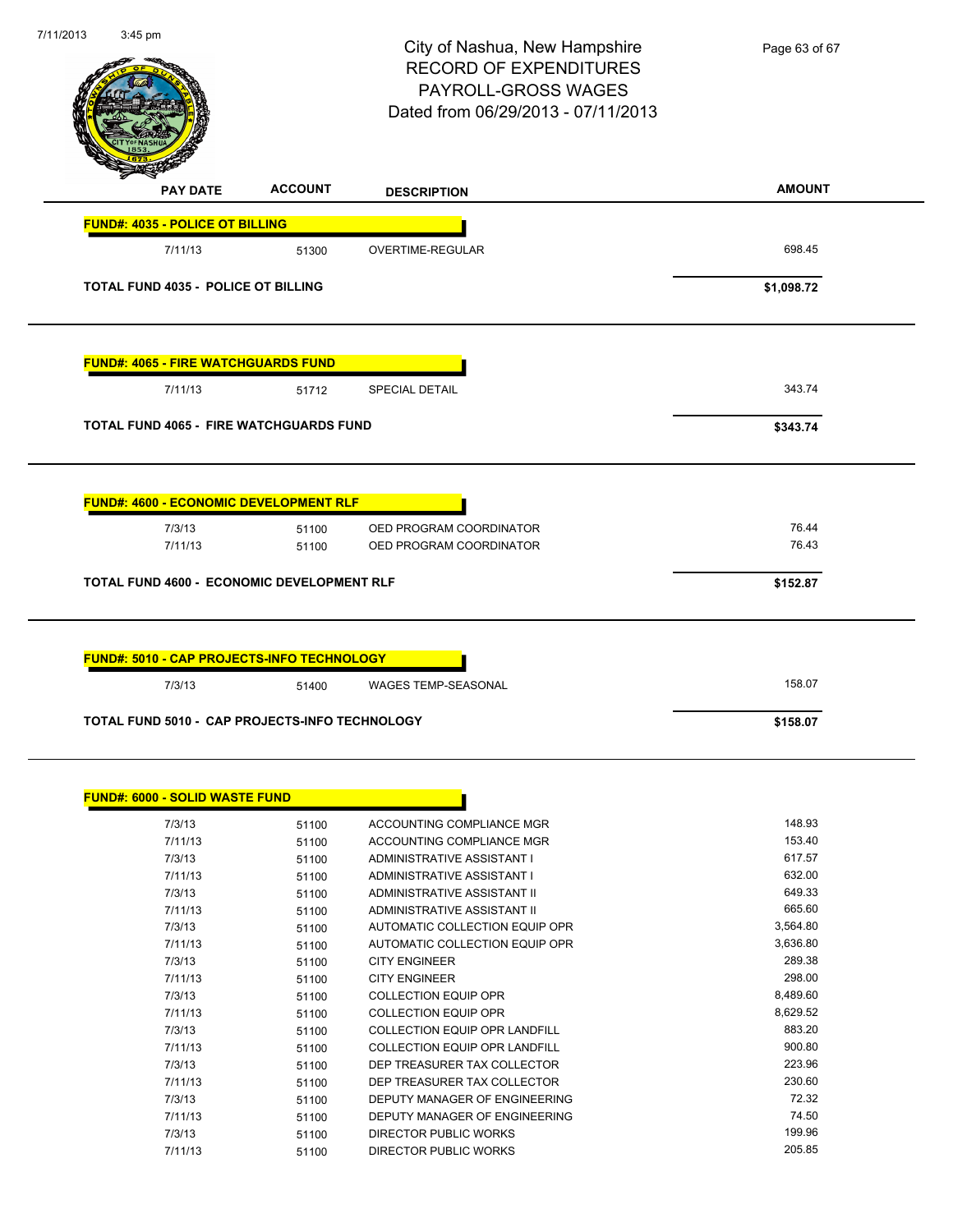

**AMOUNT**

| <b>FUND#: 6000 - SOLID WASTE FUND</b> |       |                                    |          |
|---------------------------------------|-------|------------------------------------|----------|
| 7/3/13                                | 51100 | <b>DIVISION OPERATIONS MANAGER</b> | 166.62   |
| 7/11/13                               | 51100 | DIVISION OPERATIONS MANAGER        | 338.17   |
| 7/3/13                                | 51100 | DPW BILLING ACCOUNTANT             | 427.78   |
| 7/11/13                               | 51100 | DPW BILLING ACCOUNTANT             | 438.30   |
| 7/3/13                                | 51100 | DPW COLLECTIONS SPEC III           | 355.32   |
| 7/11/13                               | 51100 | DPW COLLECTIONS SPEC III           | 364.60   |
| 7/3/13                                | 51100 | DPW CONTRACT ADMINISTRATOR         | 106.19   |
| 7/11/13                               | 51100 | DPW CONTRACT ADMINISTRATOR         | 108.35   |
| 7/3/13                                | 51100 | <b>ENVIRONMENTAL ENGINEER</b>      | 1,219.71 |
| 7/11/13                               | 51100 | <b>ENVIRONMENTAL ENGINEER</b>      | 1,255.85 |
| 7/3/13                                | 51100 | <b>EQUIPMENT OPR LANDFILL</b>      | 4,476.00 |
| 7/11/13                               | 51100 | <b>EQUIPMENT OPR LANDFILL</b>      | 4,400.49 |
| 7/3/13                                | 51100 | <b>EXECUTIVE ADMINISTRATOR</b>     | 141.41   |
| 7/11/13                               | 51100 | <b>EXECUTIVE ADMINISTRATOR</b>     | 144.25   |
| 7/3/13                                | 51100 | <b>FINANCE AND ADMIN MANAGER</b>   | 361.60   |
| 7/11/13                               | 51100 | <b>FINANCE AND ADMIN MANAGER</b>   | 372.35   |
| 7/3/13                                | 51100 | LICENSED SCALE OPERATOR            | 666.33   |
| 7/11/13                               | 51100 | <b>LICENSED SCALE OPERATOR</b>     | 680.10   |
| 7/3/13                                | 51100 | <b>RECYCLING COORDINATOR</b>       | 1,040.86 |
| 7/11/13                               | 51100 | RECYCLING COORDINATOR              | 1,061.70 |
| 7/3/13                                | 51100 | <b>SOLID WASTE FOREMAN</b>         | 2,262.98 |
| 7/11/13                               | 51100 | SOLID WASTE FOREMAN                | 2,308.28 |
| 7/3/13                                | 51100 | <b>STAFF ENGINEER</b>              | 111.04   |
| 7/11/13                               | 51100 | <b>STAFF ENGINEER</b>              | 114.35   |
| 7/3/13                                | 51100 | SUPERINTENDENT OF SOLID WASTE      | 1,485.69 |
| 7/11/13                               | 51100 | SUPERINTENDENT OF SOLID WASTE      | 1,529.80 |
| 7/3/13                                | 51300 | <b>OVERTIME-REGULAR</b>            | 2,336.94 |
| 7/11/13                               | 51300 | <b>OVERTIME-REGULAR</b>            | 6,682.61 |
| 7/3/13                                | 51400 | <b>WAGES TEMP-SEASONAL</b>         | 4,082.75 |
| 7/11/13                               | 51400 | <b>WAGES TEMP-SEASONAL</b>         | 3,647.25 |

#### **TOTAL FUND 6000 - SOLID WASTE FUND \$73,253.79**

#### **FUND#: 6200 - WASTEWATER FUND**

| 7/3/13  | 51100 | ACCOUNTING COMPLIANCE MGR        | 297.88   |
|---------|-------|----------------------------------|----------|
| 7/11/13 | 51100 | ACCOUNTING COMPLIANCE MGR        | 306.70   |
| 7/3/13  | 51100 | ADMINISTRATIVE ASSISTANT II      | 791.43   |
| 7/11/13 | 51100 | ADMINISTRATIVE ASSISTANT II      | 811.25   |
| 7/3/13  | 51100 | <b>ANALYTICAL CHEMIST</b>        | 855.63   |
| 7/11/13 | 51100 | ANALYTICAL CHEMIST               | 853.70   |
| 7/3/13  | 51100 | <b>CITY ENGINEER</b>             | 675.24   |
| 7/11/13 | 51100 | <b>CITY ENGINEER</b>             | 695.35   |
| 7/3/13  | 51100 | <b>COLLECTION SYSTEM FOREMAN</b> | 1,123.48 |
| 7/11/13 | 51100 | <b>COLLECTION SYSTEM FOREMAN</b> | 1,099.28 |
| 6/29/13 | 51100 | COLLECTION SYSTEMS OPERATOR      | 13.12    |
| 7/3/13  | 51100 | COLLECTION SYSTEMS OPERATOR      | 2,952.00 |
| 7/11/13 | 51100 | COLLECTION SYSTEMS OPERATOR      | 2,740.96 |
| 7/3/13  | 51100 | COLLECTION SYSTEMS TECHNICIAN    | 1,912.80 |
| 7/11/13 | 51100 | COLLECTION SYSTEMS TECHNICIAN    | 1,952.00 |
| 7/3/13  | 51100 | <b>COLLECTIONS SPEC II</b>       | 772.08   |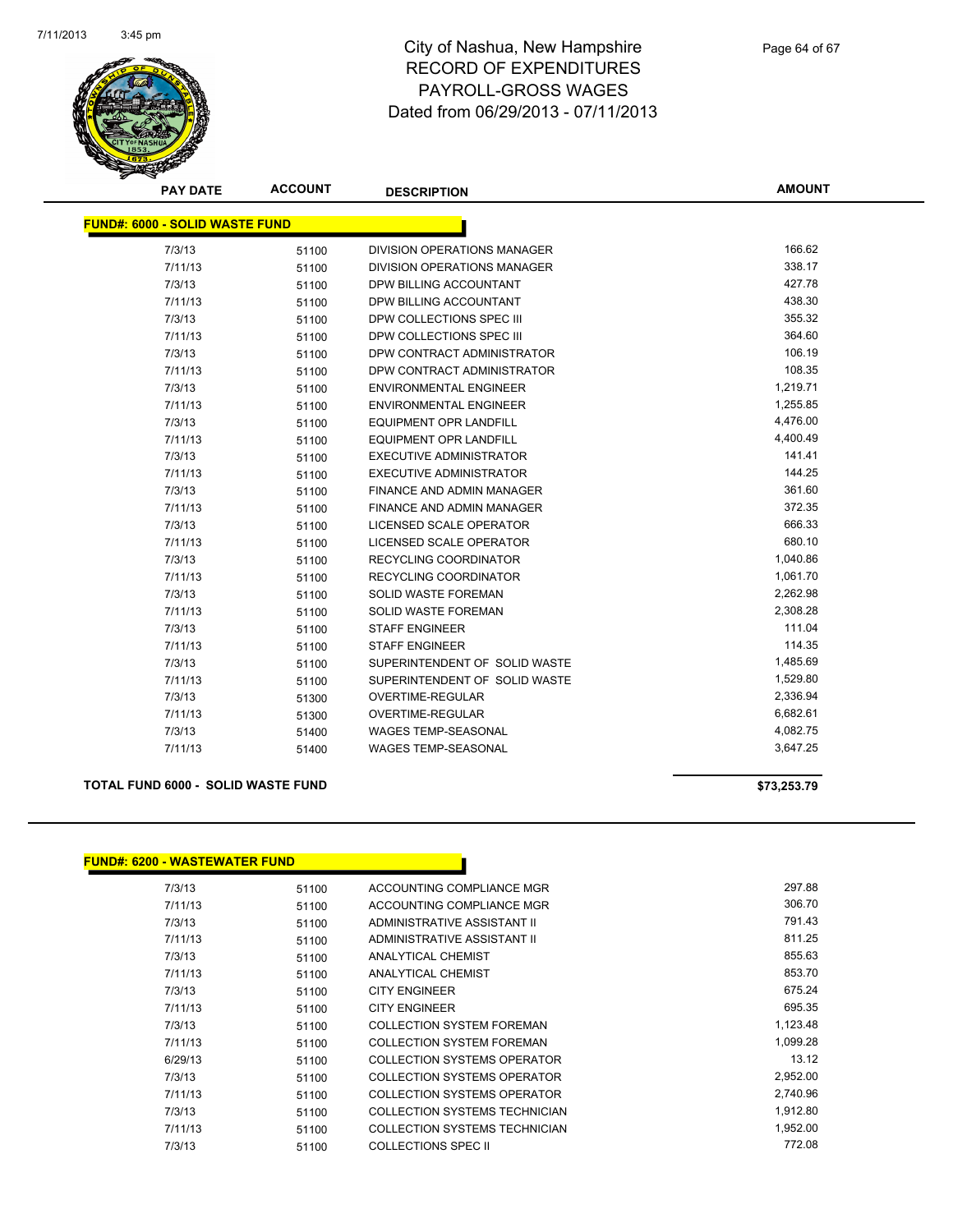

| <b>PAY DATE</b>                      | <b>ACCOUNT</b> | <b>DESCRIPTION</b>               | <b>AMOUNT</b>      |
|--------------------------------------|----------------|----------------------------------|--------------------|
| <b>FUND#: 6200 - WASTEWATER FUND</b> |                |                                  |                    |
| 7/11/13                              |                | <b>COLLECTIONS SPEC II</b>       | 791.45             |
| 7/3/13                               | 51100          | CSO STORM WATER ENGINEER         | 1,173.51           |
| 7/11/13                              | 51100          | <b>CSO STORM WATER ENGINEER</b>  | 1,200.50           |
| 7/3/13                               | 51100<br>51100 | CSO TECHNICIAN INSPECTOR         | 974.23             |
| 7/11/13                              |                | CSO TECHNICIAN INSPECTOR         | 989.02             |
| 7/3/13                               | 51100<br>51100 | DEP TREASURER TAX COLLECTOR      | 223.96             |
| 7/11/13                              |                | DEP TREASURER TAX COLLECTOR      | 230.60             |
| 7/3/13                               | 51100          | DEPUTY MANAGER OF ENGINEERING    | 723.20             |
| 7/11/13                              | 51100          | DEPUTY MANAGER OF ENGINEERING    | 744.65             |
| 7/3/13                               | 51100          | <b>DIRECTOR PUBLIC WORKS</b>     | 399.94             |
| 7/11/13                              | 51100          | DIRECTOR PUBLIC WORKS            | 411.90             |
| 7/3/13                               | 51100          | DIVISION OPERATIONS MANAGER      | 166.61             |
|                                      | 51100          |                                  | 338.21             |
| 7/11/13<br>7/3/13                    | 51100          | DIVISION OPERATIONS MANAGER      | 427.78             |
|                                      | 51100          | DPW BILLING ACCOUNTANT           | 438.25             |
| 7/11/13                              | 51100          | DPW BILLING ACCOUNTANT           | 355.33             |
| 7/3/13                               | 51100          | DPW COLLECTIONS SPEC III         | 364.60             |
| 7/11/13                              | 51100          | DPW COLLECTIONS SPEC III         |                    |
| 7/3/13                               | 51100          | DPW CONTRACT ADMINISTRATOR       | 637.00<br>649.70   |
| 7/11/13                              | 51100          | DPW CONTRACT ADMINISTRATOR       |                    |
| 7/3/13                               | 51100          | ELECTRICAL DIAGNOSTIC TECH I     | 2,038.40           |
| 7/11/13                              | 51100          | ELECTRICAL DIAGNOSTIC TECH I     | 2,079.20<br>223.71 |
| 7/3/13                               | 51100          | <b>ENGINEERING DESIGNER INSP</b> |                    |
| 7/11/13                              | 51100          | ENGINEERING DESIGNER INSP        | 228.20             |
| 7/3/13                               | 51100          | <b>EXECUTIVE ADMINISTRATOR</b>   | 141.41             |
| 7/11/13                              | 51100          | <b>EXECUTIVE ADMINISTRATOR</b>   | 144.25             |
| 7/3/13                               | 51100          | FINANCE AND ADMIN MANAGER        | 361.60             |
| 7/11/13                              | 51100          | FINANCE AND ADMIN MANAGER        | 372.35             |
| 7/3/13                               | 51100          | FLEET MANAGER STREET DEPT        | 341.90             |
| 7/11/13                              | 51100          | FLEET MANAGER STREET DEPT        | 352.05             |
| 7/3/13                               | 51100          | <b>FOREMAN MAINTENANCE</b>       | 1,131.49           |
| 7/11/13                              | 51100          | <b>FOREMAN MAINTENANCE</b>       | 1,154.15           |
| 7/3/13                               | 51100          | INDUSTRIAL PRETREATMENT COORD    | 1,131.52           |
| 7/11/13                              | 51100          | INDUSTRIAL PRETREATMENT COORD    | 1,154.10           |
| 7/3/13                               | 51100          | MECHANIC WWTP 1ST CLASS          | 4,380.40           |
| 7/11/13                              | 51100          | MECHANIC WWTP 1ST CLASS          | 4,383.47           |
| 7/3/13                               | 51100          | OPERATOR II WWTP                 | 8,842.40           |
| 7/11/13                              | 51100          | OPERATOR II WWTP                 | 7,436.50           |
| 7/3/13                               | 51100          | OPERATOR III WWTP                | 3,064.40           |
| 7/11/13                              | 51100          | <b>OPERATOR III WWTP</b>         | 2,768.70           |
| 7/3/13                               | 51100          | PROCESS CHEMIST                  | 1,052.89           |
| 7/11/13                              | 51100          | PROCESS CHEMIST                  | 1,073.90           |
| 7/3/13                               | 51100          | <b>STAFF ENGINEER</b>            | 610.74             |
| 7/11/13                              | 51100          | <b>STAFF ENGINEER</b>            | 628.80             |
| 7/3/13                               | 51100          | SUPERINTENDENT OF WASTEWATER     | 1,670.34           |
| 7/11/13                              | 51100          | SUPERINTENDENT OF WASTEWATER     | 1,720.00           |
| 7/3/13                               | 51100          | <b>SUPV LABORATORY</b>           | 1,131.52           |
| 7/11/13                              | 51100          | <b>SUPV LABORATORY</b>           | 1,154.10           |
| 7/3/13                               | 51100          | TRUCK DRIVER STREET REPAIR       | 831.20             |
| 7/11/13                              | 51100          | TRUCK DRIVER STREET REPAIR       | 779.20             |
| 7/3/13                               | 51100          | WASTEWATER PROJECT ENGINEER      | 1,255.87           |
| 7/11/13                              | 51100          | WASTEWATER PROJECT ENGINEER      | 1,293.10           |
| 6/29/13                              | 51300          | OVERTIME-REGULAR                 | 202.25             |
| 7/3/13                               | 51300          | OVERTIME-REGULAR                 | 4,647.56           |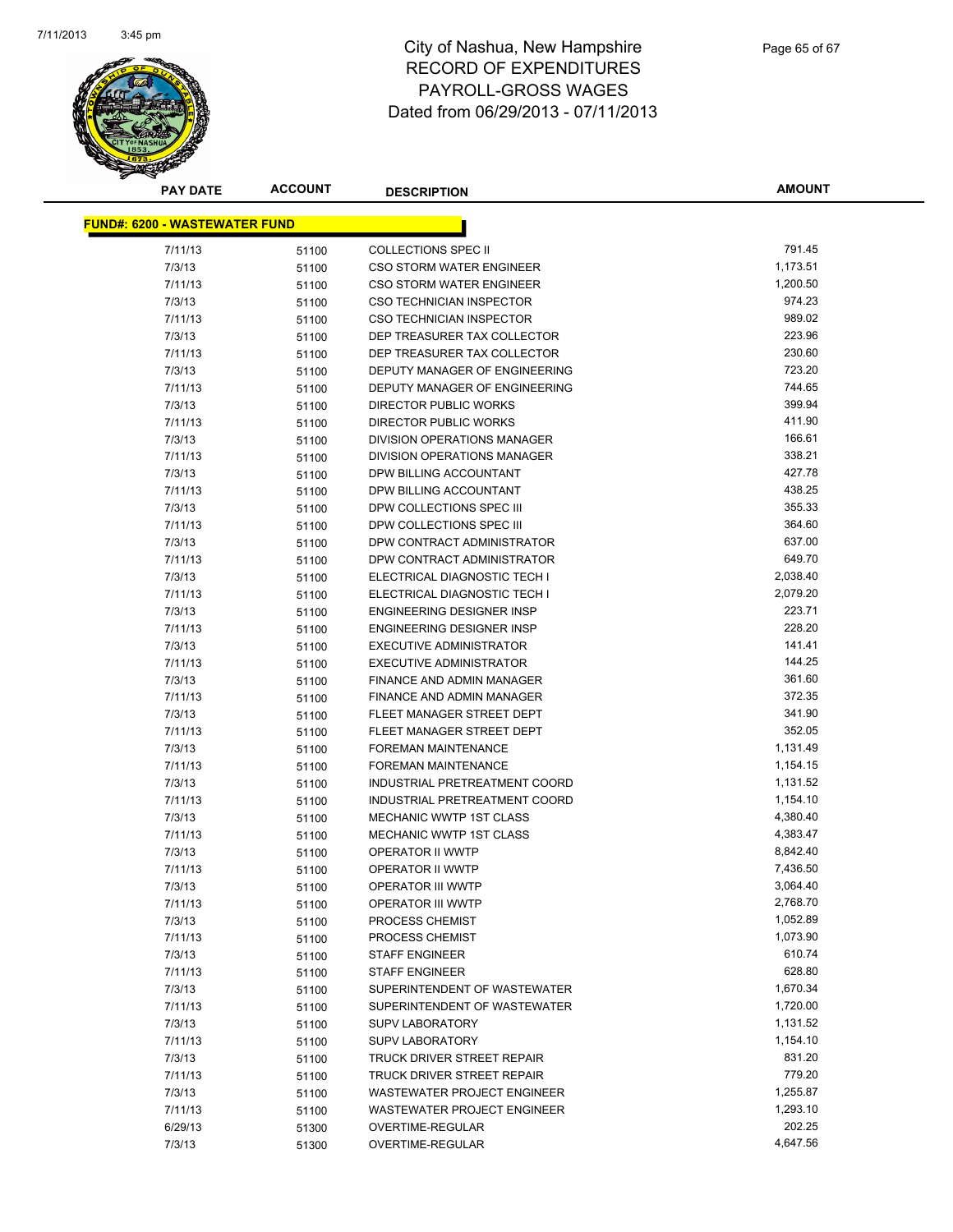| <b>AMOUNT</b><br><b>ACCOUNT</b><br><b>PAY DATE</b><br><b>DESCRIPTION</b><br><b>FUND#: 6200 - WASTEWATER FUND</b><br>7/11/13<br>6,413.26<br>OVERTIME-REGULAR<br>51300<br>7/3/13<br>1,056.00<br><b>WAGES TEMP-SEASONAL</b><br>51400<br>972.00<br>7/11/13<br><b>WAGES TEMP-SEASONAL</b><br>51400<br><b>TOTAL FUND 6200 - WASTEWATER FUND</b><br>\$97,316.27<br><b>FUND#: 6500 - PROPERTY &amp; CASUALTY FUND</b><br>1,110.44<br>7/3/13<br>PROGRAM SUPV<br>51100<br>7/11/13<br>1,143.30<br>PROGRAM SUPV<br>51100<br>2,007.66<br>7/3/13<br>PROPERTY AND CASUALTY ADJUSTER<br>51100<br>2,031.00<br>7/11/13<br>PROPERTY AND CASUALTY ADJUSTER<br>51100<br>1,489.36<br>7/3/13<br>51100<br><b>RISK MANAGER</b><br>1,533.60<br>7/11/13<br><b>RISK MANAGER</b><br>51100<br>990.86<br>7/3/13<br>SAFETY LOSS PREVENTION SPEC<br>51100<br>1,011.35<br>7/11/13<br>SAFETY LOSS PREVENTION SPEC<br>51100<br>7/3/13<br><b>WORKERS COMPENSATION CLAIMS</b><br>5,679.46<br>59207<br>5,588.15<br>7/11/13<br>WORKERS COMPENSATION CLAIMS<br>59207<br><b>TOTAL FUND 6500 - PROPERTY &amp; CASUALTY FUND</b><br>\$22,585.18<br><b>FUND#: 6600 - BENEFITS SELF INSURANCE FUND</b><br>1.184.60<br>7/3/13<br>DEPUTY MGR HUMAN RESOURCES<br>51100<br>1,219.70<br>7/11/13<br>DEPUTY MGR HUMAN RESOURCES<br>51100<br>543.58<br>7/3/13<br>51100<br><b>EMPLOYEE BENEFITS ASSISTANT</b><br>561.40<br>7/11/13<br>51100<br><b>EMPLOYEE BENEFITS ASSISTANT</b><br>883.76<br>7/3/13<br><b>EMPLOYEE BENEFITS SPEC I</b><br>51100<br>909.85<br>7/11/13<br><b>EMPLOYEE BENEFITS SPEC I</b><br>51100<br>265.01<br>7/3/13<br>HUMAN RESOURCES DIRECTOR<br>51100<br>272.90<br>7/11/13<br>HUMAN RESOURCES DIRECTOR<br>51100 | 7/11/2013<br>3:45 pm | City of Nashua, New Hampshire<br><b>RECORD OF EXPENDITURES</b><br><b>PAYROLL-GROSS WAGES</b><br>Dated from 06/29/2013 - 07/11/2013 | Page 66 of 67 |
|--------------------------------------------------------------------------------------------------------------------------------------------------------------------------------------------------------------------------------------------------------------------------------------------------------------------------------------------------------------------------------------------------------------------------------------------------------------------------------------------------------------------------------------------------------------------------------------------------------------------------------------------------------------------------------------------------------------------------------------------------------------------------------------------------------------------------------------------------------------------------------------------------------------------------------------------------------------------------------------------------------------------------------------------------------------------------------------------------------------------------------------------------------------------------------------------------------------------------------------------------------------------------------------------------------------------------------------------------------------------------------------------------------------------------------------------------------------------------------------------------------------------------------------------------------------------------------------------------------------------------------------------------------------------------------|----------------------|------------------------------------------------------------------------------------------------------------------------------------|---------------|
|                                                                                                                                                                                                                                                                                                                                                                                                                                                                                                                                                                                                                                                                                                                                                                                                                                                                                                                                                                                                                                                                                                                                                                                                                                                                                                                                                                                                                                                                                                                                                                                                                                                                                |                      |                                                                                                                                    |               |
|                                                                                                                                                                                                                                                                                                                                                                                                                                                                                                                                                                                                                                                                                                                                                                                                                                                                                                                                                                                                                                                                                                                                                                                                                                                                                                                                                                                                                                                                                                                                                                                                                                                                                |                      |                                                                                                                                    |               |
|                                                                                                                                                                                                                                                                                                                                                                                                                                                                                                                                                                                                                                                                                                                                                                                                                                                                                                                                                                                                                                                                                                                                                                                                                                                                                                                                                                                                                                                                                                                                                                                                                                                                                |                      |                                                                                                                                    |               |
|                                                                                                                                                                                                                                                                                                                                                                                                                                                                                                                                                                                                                                                                                                                                                                                                                                                                                                                                                                                                                                                                                                                                                                                                                                                                                                                                                                                                                                                                                                                                                                                                                                                                                |                      |                                                                                                                                    |               |
|                                                                                                                                                                                                                                                                                                                                                                                                                                                                                                                                                                                                                                                                                                                                                                                                                                                                                                                                                                                                                                                                                                                                                                                                                                                                                                                                                                                                                                                                                                                                                                                                                                                                                |                      |                                                                                                                                    |               |
|                                                                                                                                                                                                                                                                                                                                                                                                                                                                                                                                                                                                                                                                                                                                                                                                                                                                                                                                                                                                                                                                                                                                                                                                                                                                                                                                                                                                                                                                                                                                                                                                                                                                                |                      |                                                                                                                                    |               |
|                                                                                                                                                                                                                                                                                                                                                                                                                                                                                                                                                                                                                                                                                                                                                                                                                                                                                                                                                                                                                                                                                                                                                                                                                                                                                                                                                                                                                                                                                                                                                                                                                                                                                |                      |                                                                                                                                    |               |
|                                                                                                                                                                                                                                                                                                                                                                                                                                                                                                                                                                                                                                                                                                                                                                                                                                                                                                                                                                                                                                                                                                                                                                                                                                                                                                                                                                                                                                                                                                                                                                                                                                                                                |                      |                                                                                                                                    |               |
|                                                                                                                                                                                                                                                                                                                                                                                                                                                                                                                                                                                                                                                                                                                                                                                                                                                                                                                                                                                                                                                                                                                                                                                                                                                                                                                                                                                                                                                                                                                                                                                                                                                                                |                      |                                                                                                                                    |               |
|                                                                                                                                                                                                                                                                                                                                                                                                                                                                                                                                                                                                                                                                                                                                                                                                                                                                                                                                                                                                                                                                                                                                                                                                                                                                                                                                                                                                                                                                                                                                                                                                                                                                                |                      |                                                                                                                                    |               |
|                                                                                                                                                                                                                                                                                                                                                                                                                                                                                                                                                                                                                                                                                                                                                                                                                                                                                                                                                                                                                                                                                                                                                                                                                                                                                                                                                                                                                                                                                                                                                                                                                                                                                |                      |                                                                                                                                    |               |
|                                                                                                                                                                                                                                                                                                                                                                                                                                                                                                                                                                                                                                                                                                                                                                                                                                                                                                                                                                                                                                                                                                                                                                                                                                                                                                                                                                                                                                                                                                                                                                                                                                                                                |                      |                                                                                                                                    |               |
|                                                                                                                                                                                                                                                                                                                                                                                                                                                                                                                                                                                                                                                                                                                                                                                                                                                                                                                                                                                                                                                                                                                                                                                                                                                                                                                                                                                                                                                                                                                                                                                                                                                                                |                      |                                                                                                                                    |               |
|                                                                                                                                                                                                                                                                                                                                                                                                                                                                                                                                                                                                                                                                                                                                                                                                                                                                                                                                                                                                                                                                                                                                                                                                                                                                                                                                                                                                                                                                                                                                                                                                                                                                                |                      |                                                                                                                                    |               |
|                                                                                                                                                                                                                                                                                                                                                                                                                                                                                                                                                                                                                                                                                                                                                                                                                                                                                                                                                                                                                                                                                                                                                                                                                                                                                                                                                                                                                                                                                                                                                                                                                                                                                |                      |                                                                                                                                    |               |
|                                                                                                                                                                                                                                                                                                                                                                                                                                                                                                                                                                                                                                                                                                                                                                                                                                                                                                                                                                                                                                                                                                                                                                                                                                                                                                                                                                                                                                                                                                                                                                                                                                                                                |                      |                                                                                                                                    |               |
|                                                                                                                                                                                                                                                                                                                                                                                                                                                                                                                                                                                                                                                                                                                                                                                                                                                                                                                                                                                                                                                                                                                                                                                                                                                                                                                                                                                                                                                                                                                                                                                                                                                                                |                      |                                                                                                                                    |               |
|                                                                                                                                                                                                                                                                                                                                                                                                                                                                                                                                                                                                                                                                                                                                                                                                                                                                                                                                                                                                                                                                                                                                                                                                                                                                                                                                                                                                                                                                                                                                                                                                                                                                                |                      |                                                                                                                                    |               |
|                                                                                                                                                                                                                                                                                                                                                                                                                                                                                                                                                                                                                                                                                                                                                                                                                                                                                                                                                                                                                                                                                                                                                                                                                                                                                                                                                                                                                                                                                                                                                                                                                                                                                |                      |                                                                                                                                    |               |
|                                                                                                                                                                                                                                                                                                                                                                                                                                                                                                                                                                                                                                                                                                                                                                                                                                                                                                                                                                                                                                                                                                                                                                                                                                                                                                                                                                                                                                                                                                                                                                                                                                                                                |                      |                                                                                                                                    |               |
|                                                                                                                                                                                                                                                                                                                                                                                                                                                                                                                                                                                                                                                                                                                                                                                                                                                                                                                                                                                                                                                                                                                                                                                                                                                                                                                                                                                                                                                                                                                                                                                                                                                                                |                      |                                                                                                                                    |               |
|                                                                                                                                                                                                                                                                                                                                                                                                                                                                                                                                                                                                                                                                                                                                                                                                                                                                                                                                                                                                                                                                                                                                                                                                                                                                                                                                                                                                                                                                                                                                                                                                                                                                                |                      |                                                                                                                                    |               |
|                                                                                                                                                                                                                                                                                                                                                                                                                                                                                                                                                                                                                                                                                                                                                                                                                                                                                                                                                                                                                                                                                                                                                                                                                                                                                                                                                                                                                                                                                                                                                                                                                                                                                |                      |                                                                                                                                    |               |
|                                                                                                                                                                                                                                                                                                                                                                                                                                                                                                                                                                                                                                                                                                                                                                                                                                                                                                                                                                                                                                                                                                                                                                                                                                                                                                                                                                                                                                                                                                                                                                                                                                                                                |                      |                                                                                                                                    |               |
|                                                                                                                                                                                                                                                                                                                                                                                                                                                                                                                                                                                                                                                                                                                                                                                                                                                                                                                                                                                                                                                                                                                                                                                                                                                                                                                                                                                                                                                                                                                                                                                                                                                                                |                      |                                                                                                                                    |               |
|                                                                                                                                                                                                                                                                                                                                                                                                                                                                                                                                                                                                                                                                                                                                                                                                                                                                                                                                                                                                                                                                                                                                                                                                                                                                                                                                                                                                                                                                                                                                                                                                                                                                                |                      |                                                                                                                                    |               |
|                                                                                                                                                                                                                                                                                                                                                                                                                                                                                                                                                                                                                                                                                                                                                                                                                                                                                                                                                                                                                                                                                                                                                                                                                                                                                                                                                                                                                                                                                                                                                                                                                                                                                |                      |                                                                                                                                    |               |
|                                                                                                                                                                                                                                                                                                                                                                                                                                                                                                                                                                                                                                                                                                                                                                                                                                                                                                                                                                                                                                                                                                                                                                                                                                                                                                                                                                                                                                                                                                                                                                                                                                                                                |                      |                                                                                                                                    |               |

| <b>FUND#: 7565 - SCHOOL RELATED PROGRAMS-ETF</b>     |       |                       |           |
|------------------------------------------------------|-------|-----------------------|-----------|
| 7/3/13                                               | 51200 | PARA DW SPEC ED NHS   | 500.00    |
| <b>TOTAL FUND 7565 - SCHOOL RELATED PROGRAMS-ETF</b> |       |                       | \$500.00  |
|                                                      |       |                       |           |
|                                                      |       |                       |           |
| <b>FUND#: 8200 - BPW PENSION FUND</b><br>7/3/13      | 52120 | PENSION DISTRIBUTIONS | 40,393.10 |